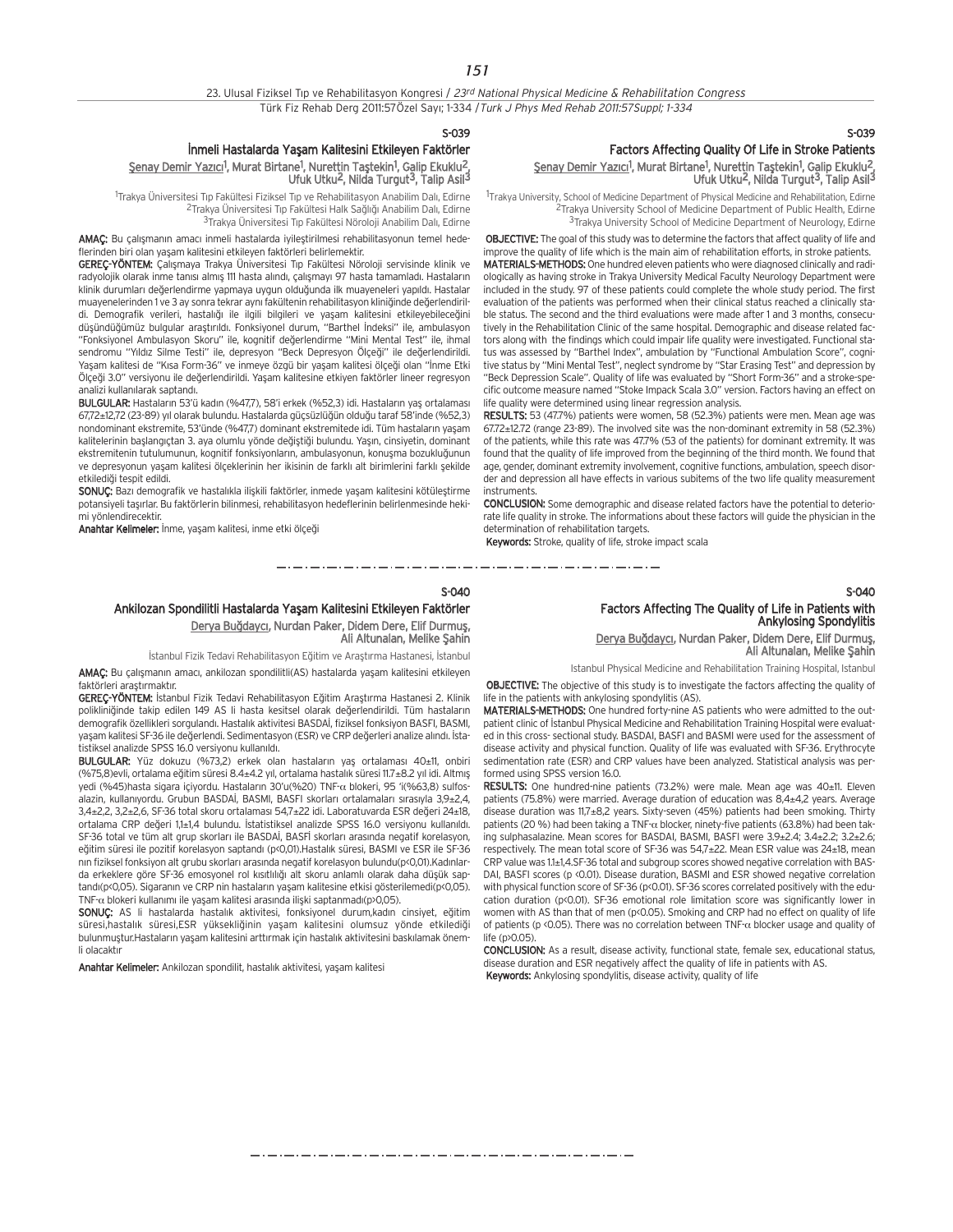$S-041$ 

## Serebral Palsili Çocuklarda Sanal Gerçeklik Terapisinin Motor, Fonksiyonel Geliflim ve Günlük Yaflam Aktivitelerine Etkisi

Burcu Metin Ökmen<sup>1</sup>, Meryem Doğan Aslan<sup>2</sup>, Güldal Funda Nakipoğlu Yüzer<sup>2</sup>, Burcu Köse Dönmez<sup>3</sup>, Nese Özgirgin<sup>2</sup>

1 Bolu Fizik Tedavi ve Rehabilitasyon Hastanesi, Bolu

<sup>2</sup>Ankara Fizik Tedavi Rehabilitasyon Eğitim ve Arastırma Hastanesi, Ankara 3Niăde Devlet Hastanesi, Niăde

AMAC: Serebral palsili(SP) cocuklarda sanal gerceklik terapisinin motor, fonksiyonel gelisim üzerine ve günlük yaşam aktivitelerine etkisini araştırmak.

GEREÇ-YÖNTEM: Çalışmaya yatarak rehabilitasyon programına alınan SP'li 41 hasta dahil edildi. Hastalar randomize olarak 2 gruba ayrıldı. Çalışma grubuna 21 hasta, kontrol grubuna ise 20 hasta alındı. Hastaların yas, cinsiyet, tonusa ve tutulan yücut bölgesine göre SP tipi kaydedildi. Hastaların tümüne nörofizyolojik, konvansiyonel tedavi yöntemleri ve iş uğraşı terapisi uygulandı. Çalışma grubuna bu tedavilere ilaveten haftada 3 gün 1'er saatten 4 hafta boyunca toplam 12 seans Sony Play Station 2 Eye Toy sistemi ile Sanal gerçeklik terapisi uygulandı. Hastaların el fonksiyonları Bimanuel Fine Motor Function(BFMF) ile fonksiyonel düzeyleri Gross Motor Function Classification System (GMFCS) ile ve günlük yaşam aktiviteleri The Functional Independence Measure of Children (WeeFIM) ile tedavi öncesi ve sonrası değerlendirildi. Verilerin analizi SPSS 15.0 istatistik paket programı ile tanımlayıcı analizler, Student's t testi, Mann Whitney U testi, Wilcoxon t test, Ki-Kare ve Fisher'in Kesin testi kullanılarak vapıldı.

BULGULAR: Calisma ve kontrol grubu arasında yas.cinsiyet, tonusa ve tutulan yücut bölgesine göre SP tipi açısından istatistiksel olarak anlamlı fark yoktu(p>0,05). Çalışma ve kontrol grubunun tedavi öncesi BFMF, GMFCS ve WeeFIM düzeyleri aras›nda istatistiksel olarak anlamlı bir fark yoktu(p>0.05). Çalışma grubunda tedavi öncesine göre tedavi sonrası BFMF ve GMFCS düzeylerinde istatistiksel olarak anlamlı düzeyde artış saptandı(p<0,05). Tedavi öncesine göre tedavi sonrası BFMF düzeylerinde meydana gelen değişim miktarları karşılaştırıldığında, gruplar arasında çalışma grubu lehine istatistiksel olarak anlamlı fark saptandı. Hem çalışma hem de kontrol grubunda tedavi öncesine göre tedavi sonrası WeeFIM düzeylerinde istatistiksel olarak anlamlı düzeyde artış saptandı(p<0,05).

SONUÇ: Sanal gerçeklik terapisi serebral palsi rehabilitasyonunda kullanılabilecek çok faydalı bir tedavi yöntemidir.Bu yöntemin nörofizyolojik ve konvansiyonel rehabilitasyon tekniklerine eklenmesi tedavinin başarısını önemli oranda arttıracaktır.

Anahtar Kelimeler: Serebral palsi, sanal gerçeklik terapisi, rehabilitasyon

 $S-0.41$ 

## Effect of Virtual Reality Therapy on Motor, Functional Development and Daily Living Activities in Children With Cerebral Palsy

Burcu Metin Ökmen<sup>1</sup>, Meryem Doğan Aslan<sup>2</sup>, Güldal Funda Nakipoğlu Yüzer<sup>2</sup>, Burcu Köse Dönmez<sup>3</sup>, Nese Özgirgin<sup>2</sup>

1 Bolu Physical Medicine and Rehabilitation Hospital, Bolu

2Ankara Physical Medicine and Rehabilitation Education and Research Hospital, Ankara

3Nigde State Hospital, Nigde

OBJECTIVE: To investigate the effect of virtual reality therapy on motor, functional development and daily living activities in children with cerebral palsy (CP).

MATERIALS AND METHODS: 41 patients with CP who included in the patients rehabilitation program were enrolled in the study. The patients were randomized into two groups. There were 21 patients in the study group and 20 patients in the control group. The age, gender, type of CP according to tonus disorder and the affected part of the body were recorded for the patients. Neurophysiological, conventional treatment methods and occupational therapy were performed for all patients. In total 12 sessions of 1 hour duration, virtual reality therapy with Sony PlayStation 2 Eye Toy System was also administered 3 days a week for four weeks to the study group in addition to these treatments. Patients' hand functions were measured with the Bimanual Fine Motor Function (BFMF), the functional levels with the Gross Motor Function Classification System (GMFCS) and the daily living activities with the Functional Independence Measure of Children (WeeFIM), both before and after treatment. Statistical analyses were performed using descriptive analyses and Student's t test, Mann Whitney U test, Wilcoxon t test, Chi-Square and Fisher's Exact test in SPSS 15.0 program.

**RESULTS:** There was no statistically significant difference between two groups for age, gender and type of CP according to tonus disorder and affected part of the body (p>0.05). There was no statistically significant difference between study and control groups for pretreatment BFMF, GMFCS and WeeFIM levels (p>0.05). We found a significant increase in the BFMF and GMFCS levels after treatment compared to before treatment in the study group (p<0.05). Comparison of the change in BFMF levels after treatment compared to before treatment showed a significant difference between the groups, with higher levels in the study group. We found a statistically significant increase in WeeFIM levels after treatment compared to before treatment in both the study and control groups (p<0.05).

CONCLUSION: Virtual reality therapy is a very beneficial treatment method that can be used in CP rehabilitation. The addition of this method to neurophysiological and conventional rehabilitation techniques will have a significant impact on treatment success. Keywords: Cerebral palsy, virtual reality therapy, rehabilitation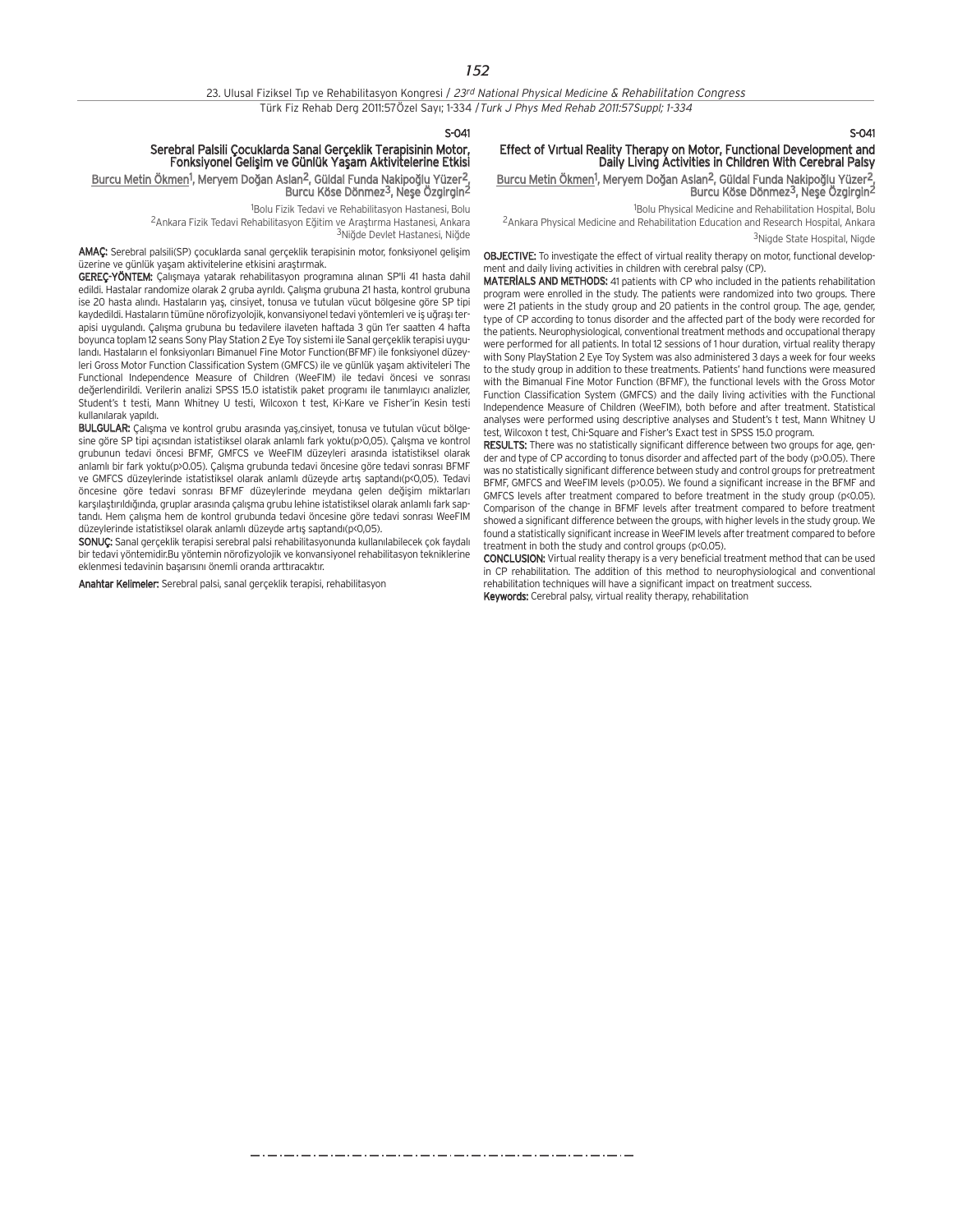#### F-001

## Paraplejik Hastada AFO Kullanımı Sonrası Gelişen Safenöz Nöroma

Serdar Kesikburun, Özlem Köroğlu Omaç, Evren Yaşar, Bilge Yılmaz Gülhane Askeri Tıp Akademisi Fiziksel Tıp ve Rehabilitasyon Anabilim Dalı,

TSK Rehabilitasyon Merkezi, Ankara Travma ya da vena safena magna bypass greftleme ve diz artroplastisi gibi cerrahi girişimle-

ri takiben gelisen safenöz sinir yaralanmaları, sinirin seyri boyunca ağrılı nöroma gelişmesine neden olabilir. Biz paraplejik bir hastada AFO kullanımı sonrası gelişen safenöz nöromalı bir olgu sunuyoruz. AFO ile bağımsız olarak yürüyebilen paraplejik 36 yaşında erkek hasta, sol bacak iç ön yüzünde 3 aydır devam eden ağrı yakınmasıyla başyurdu. Hasta ağrısının AFO ile yürürken artıs gösterdiğini ifade etti. Nörolojik muayenesinde sol bacak anteromedial kısımda parestezi ve pozitif Tinnel bulgusu saptandı. Ağrılı bölgenin diagnostik ultrason incelemesi tibial korteksin yanında heterojen ekojeniteli bir kitle gösterdi. Bacaktaki hassas bölgenin AFO bağlama bandının cildi komprese ettiği yerde olduğu fark edildi. Kitle AFO'nun safenöz sinire kronik kompresyonuna bağlı gelişen nöroma olarak değerlendirildi. Ultrason eşliğinde enjeksiyonla nöromaya blok (1 cc betametazon ve 2 cc lidokain) uygulandı (Figür). Enjeksiyon sonrası dönemde hastanın ağrısında rahatlama sağlandı. Safenöz sinir bacağın duysunu almak üzere birçok dal vermektedir. Seyri boyunca safenöz sinirde oluşacak yaralanmalar nadir görülen ekstremite ağrısı nedenlerinden olan safenöz nöromaya yol açabilmektedir. Bu gibi durumlarda steroid ve lokal anestezik ile yapılacak ultrason esliğindeki enjeksiyonlar lezyonu tam olarak gösterme açısından diagnostik olduğu kadar terapötik etkinliğe de sahiptir. Anahtar Kelimeler: Safenöz nöroma, parapleji, diz ağrısı

administered. The patient reported no pain following the injection. The saphenous nerve gives off many branches that provide sensation to regions along its anatomic course. Injury to the saphenous nerve along its distribution route can result in the formation of a neuroma which is an uncommon cause of extremity pain. Ultrasound-guided block of the nerve with steroid and local anesthetic is likely to be therapeutic, as well as diagnostic. Keywords: Saphenous neuroma, paraplegia, knee pain

Saphenous Neuroma Following the use of an AFO in a Patient with Paraplegia

Gülhane Military Medical Academy Department of Physical Medicine and Rehabilitation TAF Rehabilitation Center, Ankara

Serdar Kesikburun, Özlem Köroğlu Omaç, Evren Yaşar, Bilge Yılmaz

Injury to the saphenous nerve following a trauma or surgery, including bypass grafting of the great saphenous vein or knee arthroplasty, can result in the formation of a painful neuroma along its distribution route. We present a case of saphenous neuroma developed after the use of an AFO in a patient with paraplegia. A 36-year-old male paraplegic patient capable of walking independently with an ankle-foot orthosis (AFO) presented to our department with a 3-month history of pain in his left calf. The pain increased when he walked with an AFO. Neurological examination revealed paresthesias and positive Tinel sign over the anteromedial aspect of the calf. Sonographic examination of the painful area showed a mass with heterogenous echogenicity next to the tibial cortex. The skin over the tender area of the calf had been compressed by the fastener band of the AFO. The mass was regarded as neuroma developed in consequence of the chronic compression of the AFO to saphenous nerve. Ultrasound-guided block of the neuroma (1 cc of betamethasone and 2 cc of lidocaine) was

F-001

F-002

Neoplastic Brachial Plexopathy Detected With the Help of Sonographic Evaluation In a Patient With Unrelenting Cervicobrachialgia: Case Report Serdar Kesikburun, Özlem Köroğlu Omaç, Mehmet Ali Taşkaynatan, Ahmet Özgül, Arif Kenan Tan

Gülhane Military Medical Academy Department of Physical Medicine and Rehabilitation, TAF Rehabilitation Center, Ankara

Neoplastic invasion of the brachial plexus which is a rare cause of brachial plexopathy, can mimic symptoms of many common upper limb neuropathies, so its diagnosis can be ignored easily. Neoplastic plexopathy is more common in patients with a prior history of malignant disease such as lung carcinoma (Pancoast tumour), breast carcinoma and lymphoma. In the present case, neoplastic brachial plexopathy was suspected after sonographic evaluation of the patient with unrelenting cervicobrachialgia and Pancoast tumour was detected by MRI as the underlying cause of cervicobrachialgia. 71-year-old male patient presented with one-year history of cervical pain radiating to the left arm, exacerbating by looking up and numbness in medial left forearm. The patient reported that his complaint was considered as ulnar neuropathy by electrodiagnostic tests. He was also recommended to take MRI two times in terms of cervical radiculopathy, but he couldn't tolerate it due to exacerbation of pain with cervical extension. He also reported he had lost weight about 20 kg for a year. Neurologic examination showed atrophy of left upper extremity muscles, hypoesthesia in C7-C8-T1 dermatomes, weakness of the left hand fingers' abductors and hypoactive triceps deep tendon reflex. Routine blood tests and lung radiography were normal. Sonography of left brachial plexus revealed segmental fusiform thickening that was suggestive of a compressing lesion. Consequently, it was decided to take the patient's brachial plexus MRI under general anesthesia. MRI revealed left apical lung tumor (Pancoast) infiltrating brachial plexus and C7-T2 vertebras. The patient was referred to the oncology department. Evaluating patients with unrelenting and severe cervicobrachialgia, clinicians should consider neoplastic brachial plexopathy which is an uncommon diagnosis. Musculoskeletal ultrasonograhy can be beneficial to the examination of brachial plexus lesions.

Keywords: Brachial plexopathy, cervicobrachialgia, musculoskeletal ultrasonography

## F-002

## İnatçı Servikobrakiyaljisi Bulunan Hastada Sonografik Değerlendirmenin Yardımıyla Ortaya Çıkarılan Neoplastik Brakiyal Pleksopati: Olgu Sunumu Serdar Kesikburun, Özlem Köroğlu Omaç, Mehmet Ali Taşkaynatan,

Ahmet Özgül, Arif Kenan Tan Gülhane Askeri Tıp Akademisi Fiziksel Tıp ve Rehabilitasyon Anabilim Dalı,

TSK Rehabilitasyon Merkezi, Ankara

Brakiyal pleksopatilerin nadir nedenleri arasında bulunan pleksusun neoplastik invazyonu, genel üst ekstremite nöropatisi semptomlarını taklit etmesi nedeniyle tanısı kolay göz ardı edilebilen bir durumdur. En çok akciğer kanseri (Pancoast tümörü), meme kanseri ve lenfoma tanısı almış kişilerde, hastalığın seyri esnasında ortaya çıkmaktadır. Sunduğumuz bu vakada inatçı servikobrakiyaljisi bulunan hastanın sonografik değerlendirmesi sonucu neoplastik brakiyal pleksopatiden şüphelenilmiş ve MR görüntüleme ile altta yatan Pancoast tümörü tanısı konmustur. 71 yasında erkek hasta bir senedir devam eden sol kola yayılım gösteren özellikle vukarı bakmakla artan siddetli boyun ağrısı ve sol el 4.-5. parmakta ve ön kol medialinde uyusma yakınmasıyla kliniğimize başyurdu. Hastanın öyküsünden daha önce yapılan elektrodiagnostik testlerde unlar nöropati olarak değerlendirildiği ve servikal radikülopati açsından iki defa MR çekilmek istendiği, ancak yeterli süre boyun ekstansiyonda uzanamadığı için çekimi tolere edemediği öğrenildi. Sistemik sorgulamada hasta son bir yılda 20 kg kilo kaybı olduğunu belirtti. Nörolojik muayenesinde sol üst ekstremite kaslarında atrofi, C7 - C8 ve T1 dermatomlarında hipoestezi, sol el baş parmak ve diğer dört parmak abduktörlerinde güç kaybı, triceps derin tendon refleksinde hipoaktivite saptandı. Hastanın rutin kan tetkiklerinde ve akciğer grafisinde bir anormallik saptanmadı. Brakiyal pleksus ultrasonografisi de-¤erlendirmesinde pleksusta segmental fusiform geniflleme görülen hastada bas› yapan lezyondan süphelenildi. Bunun üzerine hastanın genel anestezi altında brakiyal pleksus MR çekimine karar verildi. Sonucunda sol akciğer apeksinde brakiyal pleksusa ve C7-T2 vertebralara infiltrasyon gösteren Pancoast tümörü tespit edildi. Hastanın onkoloji bölümüne sevki yapıldı. Klinisyenler inatçı ve siddetli servikobrakiyalijsi bulunan hastaların değerlendirilmesinde nadir bir tanı olan neoplastik brakiyal pleksus lezyonlarını hatırda tutmalıdırlar. Bu gibi hastaları değerlendirirken, kas iskelet sistemi ultrasonu brakiyal pleksus lezyonlarını inceleme açısından faydalı olabilmektedir.

Anahtar Kelimeler: Brakiyal pleksopati, servikobrakiyalji, muskuloskeletal ultrasonografi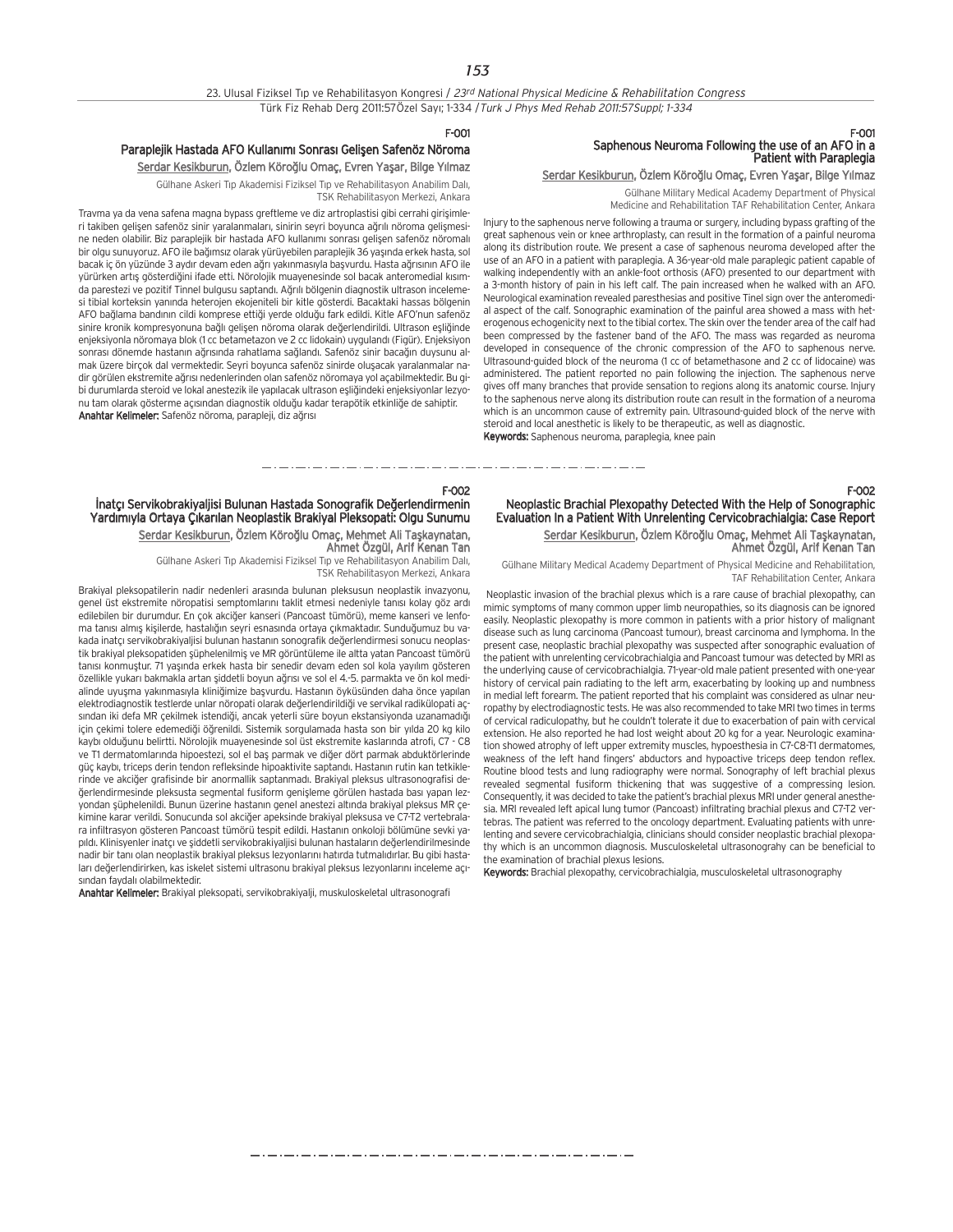## 23. Ulusal Fiziksel Tip ve Rehabilitasyon Kongresi / 23rd National Physical Medicine & Rehabilitation Congress Türk Fiz Rehab Derg 2011:57Özel Say›; 1-334 /Turk J Phys Med Rehab 2011:57Suppl; 1-334

## F-003 Kaybolan Kalçalar Levent Özgönenel, Nil Çağlar Sayıner

S.B. İstanbul Eğitim ve Araştırma Hastanesi Fiziksel Tıp ve Rehabilitasyon Kliniği,İstanbul

‹mmünglobulin A nefropatisi sebebiyle yirmidokuz ay steroid tedavisi gören hastada tedavisi sırasında aspergilloza bağlı lomber spondilodiskit gelişmesi üzerine steroid tedavisi kesilip antifungal tedavi uygulanıp endoskopik diskektomi uygulanmıştır. İlk görüntüde o dönemki pelvik grafi normal gözükürken spondilodiskitten onaltı ay sonra yürüme güçlüğü sebebiyle çekilen grafide avasküler nekroza ba¤l› bilateral kaybolan kalça grafisi gözükmektedir. Anahtar Kelimeler: Kaybolan kalçalar, osteonekroz, steroid

## F-003 Vanishing Hips Levent Özgönenel, Nil Çağlar Sayıner

Department of Physical Medicine and Rehabilitation, Istanbul Training and Research Hospital, Istanbul

A 48-year-old woman with a history of IgA nephropathy had been treated with steroids for a total of 29 months. The patient developed lumbar spondylodiscitis secondary to aspergillosis after three years of treatment. The pelvic radiograph showed normal findings at the time. Steroid therapy was halted at this point, and the patient was treated with antifungal therapy and underwent endoscopic discectomy. The patient received postoperative physical rehabilitation for 6 months to improve her walking difficulty; however, 10 months after the diagnosis of spondylodiskitis, the patient developed difficulty in walking. Pelvic radiographs at this time showed vanishing of the femoral head and neck bilaterally due to osteonecrosis. This case demonstrated that severe and bilateral steroid-induced osteonecrosis could occur even after cessation of steroid therapy, especially in patients with autoimmune diseases.

Keywords: Vanishing hips, osteonecrosis, steroid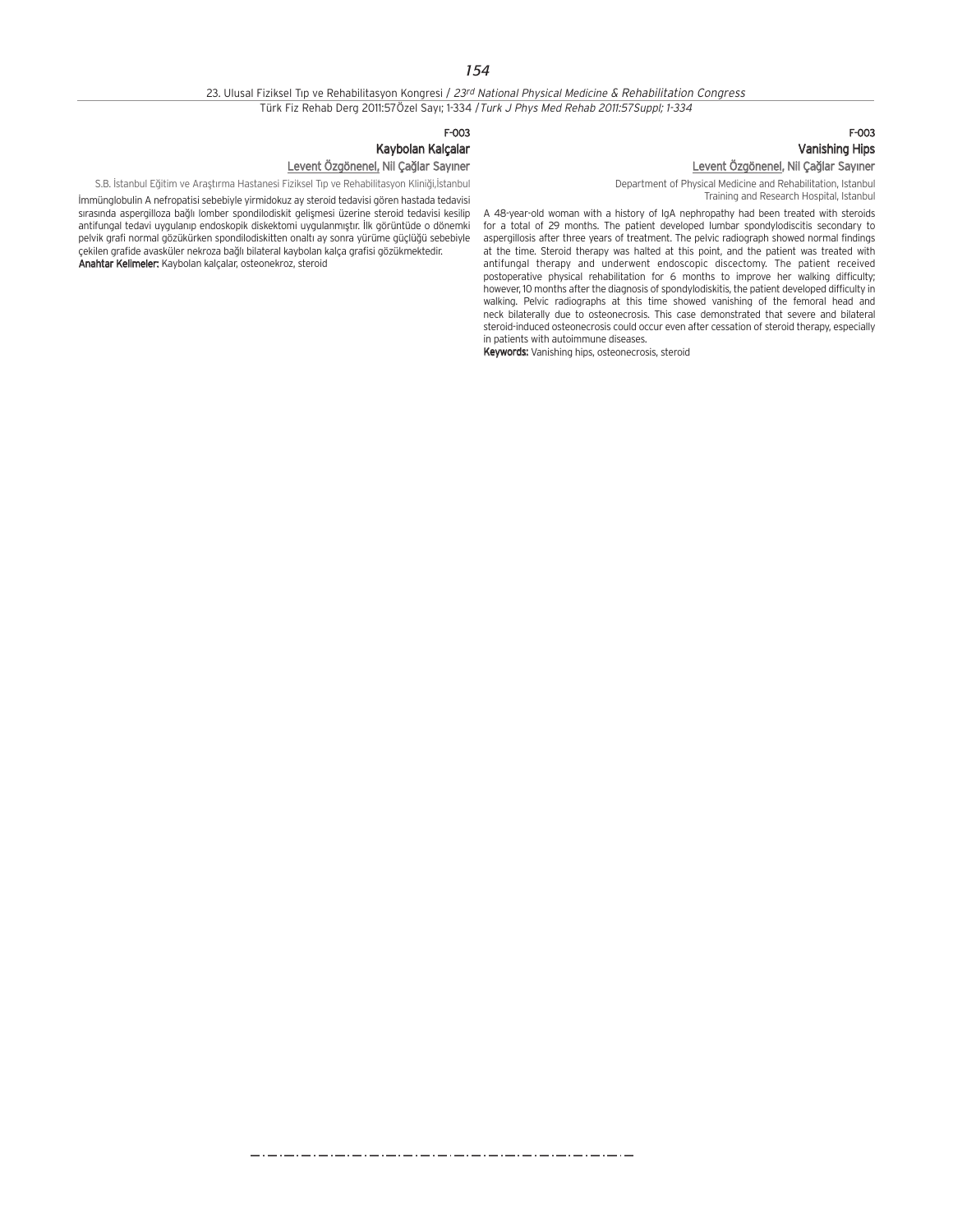23. Ulusal Fiziksel Tıp ve Rehabilitasyon Kongresi / 23rd National Physical Medicine & Rehabilitation Congress Türk Fiz Rehab Derg 2011:57Özel Sayı; 1-334 / Turk J Phys Med Rehab 2011:57Suppl; 1-334

P-001

P-002

Anabilim Dalı, İstanbul

## Lomber Disk Hernisine Bağlı Radiküler Bel Ağrısı Olan Hastalarda Transforaminal Epidural Steroid Enjeksiyonlarının Etkinliği

Ferdi Yavuz<sup>1</sup>, Mehmet Ali Taşkaynatan<sup>2</sup>, Kutay Tezel<sup>2</sup>, Birol Balaban<sup>2</sup>, Ahmet Özgül 2, Arif Kenan Tan2

<sup>1</sup>Etimesgut Asker Hastanesi, Ankara,

<sup>2</sup>Gülhane Askeri Tıp Akademisi Fiziksel Tıp ve Rehabilitasyon Anabilim Dalı, TSK Rehabilitasyon Merkezi, Ankara

AMAÇ: Lomber disk hernisine bağlı kronik bel ve bacak ağrılarının tedavisinde transforaminal epidural steroid enjeksiyonun etkinliğini arastırmaktır.

GEREC-YÖNTEM: Lomber disk hernisine bağlı kronik bel ve bacak ağrısı nedeniyle floroskopi esliğinde transforaminal epidural steroid enjeksiyonu (TFESE) yapılan 80 hasta (32'si kadın, 48'i erkek; ortalama 45.8 yas; 25-65 yas arasında) retrospektif olarak değerlendirildi. Tüm hastaların kliniği ile uyumlu MRG bulguları mevcuttu ve hepsinin konservatif tedaviye rağmen bel ve bacak ağrıları 3 ay ve üzerinde devam etmekteydi. Tüm enjeksiyonlar hastanemiz girişimsel ağrı ünitesinde yapıldı. Hastalara enjeksiyon sonrası 2. yılda telefon viziti yaparak, epidural steroid enjeksiyonlarının en etkili olduğu dönem, etki süresi ve tedaviye yanıt oranlarını değerlendirdik.

BULGULAR: Hastaların ağrı süresi ortalaması 24.50±18,25 aydı. Enjeksiyon seviyesi açısından incelediğimizde en sık L5 ve S1 köküne TFESE'u yapılmıştı. Enjeksiyonun en etkili olduğu dönem enjeksiyon sonrası ortalama ilk 5,11±3,07 ay, enjeksiyonun toplam etki süresi ise ortalama 12,46±7,24 aydı. Hastaların enjeksiyon tedavisine yanıt oranlarının ortalaması (%) 72,62±21,50 idi. Bel ve bacak ağrı süresi ile enjeksiyonun etki süresi arasında negatif yönde (r=0,351) ve istatistiksel olarak anlamlı bir ilişki saptadık (p=0,001). Ayrıca bel ve bacak ağrı süresi ile tedaviye yanıt oranı arasında da negatif yönde (r=0,382) ve istatistiksel olarak anlamlı bir ilişki saptadık (p<0,05).

SONUC: Calisma sonuçlarımız lomber disk hernisine bağlı kronik bel ve baçak ağrısının tedavisinde epidural steroid enjeksiyonlarının etkili bir tedavi yöntemi olduğunu desteklemektedir.

İnflamatuar ve Non İnflamatuar Lokomotor Sistem Ağrılarında Genel

GİRİŞ: Kas iskelet sistemine ait ağrıların duygu durum bozukluğu yaptığı ve hissedilen vücut

AMAÇ: Çalışmada 2 temel ağrı paterninin, genel vücut sağlığı ve duygu durum üzerinde yap-

GEREÇ VE YÖNTEM: Polikliniğe 1 ay süresince bel, boyun, diz, kalça ve ayak ağrısı ile başvuran 126 hastanın tamamı araştırmaya alındı. Hastalar tanılarına ve ağrı özelliklerine göre inflamatuar ağrı - non inflamatuar ağrı olmak üzere 2 gruba ayrıldı. Ağrı şiddetleri görsel ağrı skalası (VAS) kullanarak ölçülen olgular, aynı araştırmacı gözetiminde SF36 ve Hamilton dep-

BULGULAR: Çalışmaya alınan 126 olgunun (45 erkek, 81 kadın) 103'ünde non inflamatuar (34 erkek, 69 kadın), ve 23'ünde inflamatuar ağrı (11 erkek, 12 kadın) tanısı kondu. Tanılar ve sayıları su sekildeydi: Spondiloz (51), periferik eklem osteoartriti (18), yumuşak doku rahatsızlıklar› (11), disk hernisi (10), mikst dejeneratif eklem rahats›zl›klar› (13), spondioartropati (19), romatoid artrit. Olguların yas ortalamaları non inflamatuar ağrı grubunda 53+11, inflamatuar ağrı grubunda 45±11 idi. Şikayet süreleri açısından değerlendirildiğinde non inflamatuar ağrı grubunda şikayetlerin ortalama 43 aydır devam ettiği (minimum 1, maksimum 500, std deviasyon 70) gözlendi. Bu süre inflamatuar ağrı grubunda 127 (minimum 6, maksimum 300, std deviasyon 106) ay idi. VAS, SF 36 ve Hamilton depresyon skorlarını ortalamaları non inflamatuar ağrı grubunda sırasıyla 6,7±1,2, 2,1±0,9, 1,3±0,5, iken inflamatuar ağrı grubunda sı-

tıkları etkiler yönünden farklılıkları araştırılmıştır.

resyon skalaları doldurdu.

Sağlık ve Depresyon Skalalarının Karşılaştırılması

sağlığı üzerine olumsuz etkili olduğu bilinmektedir.

Anahtar Kelimeler: Disk hernisi, epidural enjeksiyon, kronik bel ağrısı, steroid

## Effectiveness of Transforaminal Epidural Steroid Injections in Patients with Radicular Low Back Pain Due to Lumbar Disc Herniation

Ferdi Yavuz<sup>1</sup>, Mehmet Ali Taşkaynatan<sup>2</sup>, Kutay Tezel<sup>2</sup>, Birol Balaban<del>2</del>, Ahmet Özgül 2, Arif Kenan Tan2

> 1 Military Hospital of Etimesgut, Ankara 2Turkish Armed Forces Rehabilitation and Care Centre, Gulhane Military Medical Academy, Ankara

OBJECTIVE: The objective of this study was to investigate the therapeutic effect of transforaminal epidural steroid for chronic low back pain with radicular leg pain due to lumbar disc herniation.

MATERIALS-METHODS: Eighty patients (32 women, 48 men; mean age, 45.8 years; age range, 25–65 years) who had received fluoroscopically guided transforaminal epidural steroid injection for chronic radicular low back pain due to lumbar disc herniation, were retrospectively identified. All patients had corresponding MRI findings and failed previous conservative treatments. All injections were performed in the interventional pain unit of our institution which is a tertiary hospital, by the same physician. We analyzed the effectiveness of epidural steroid injections with a standardized telephone questionnaire at 2 years after the first injection

RESULTS: The mean duration of radicular low back pain was 24.50±18.25 months. Most of the epidural injection levels were L5 and S1. The most effective period after injection was the first 5.11±3.07 months. The mean duration of injection effect was 12.46±7.24 months. The mean response rate of epidural steroid injections was 72.62±21.50 %. A statistically significant negative correlation was found between the duration of radicular LBP and the effective time period after the injection (s) (r=0. 351, p=0. 001). A statistically significant negative correlation was also found between the duration of radicular LBP and the pain relief percentage after the injection(s) (r=0. 382, p<0.05)

CONCLUSION: The results of our study confirm that transforaminal epidural steroid injections are effective tools for managing chronic radicular low back pain.

Keywords: Disc herniation, epidural injection, chronic low back pain, steroid

### P-002

P-001

## A Comparison of the Pain Intensity, Depression and Quality of Life in Patients with Inflammatory and Noninflammatory Locomotor System Pain Halil Koyuncu, Kerem Gün, Murat Uludağ, Nurettin İrem Örnek

Halil Koyuncu, Kerem Gün, Murat Uludağ, Nurettin İrem Örnek istanbul Üniversitesi Cerrahpaşa Tıp Fakültesi Fiziksel Tıp ve Rehabilitasyon Department of Physical Medicine and Rehabilitation Cerrahpaşa Faculty of Medicine

. . . . . . . . . . . . . . . .

Istanbul University, Istanbul OBJECTIVE: Musculoskeletal pain is known to have negative effects on general health and quality of life. We investigated the pain intensity, general health and quality of life of patients

with two basic pain patterns. MATERIALS-METHODS: All of the 126 Patients were admitted to our clinic for one month with low back, neck, knee, hip and leg pain were included in the study. According to the diagnosis and pain features, patients were separated into two groups; inflammatory pain (IP) and noninflammatory pain (NIP). Patients assessed for pain intensity (visual analog scale-VAS), quality of life (Short Form (SF) -36) and depression (Hamilton depression scale).

RESULTS: One hundred and three (34 men, 69 women) of 126 patients (45 men, 81 women) were diagnosed as NIP and 23 patients (11 men, 12 women) as IP. The numbers of diagnoses were as follows: Spondylosis (51), Peripheral joint osteoarthritis (18), soft tissue disorders (11), disc herniations (10), mixed degenerative joint disorders (13), spondyloarthropathies (19), and rheumatoid arthritis. The mean age of NIP and IP patients is 53±11 and 45±11, respectively. The mean duration of the complaint for NIP and IP groups was 43 months (1-500±70) and 127 (6-300±106) months, respectively. Physical and mental health assessment in SF-36 was worse in the IP group compared to NIP group. The mean scores of NIP group were 6.7±1.2 for VAS, and 5.3±2.2 for Hamilton depression scores and the mean scores of IP group were 7.3±0.9 for VAS, and 7.7±2.8 for Hamilton depression scores. All values obtained from IP group were found to be higher than NIP group (p <0.05).

CONCLUSION: Patients with IP might have higher pain intensity and depression scores and the lower quality of life compared to patients with NIP. Keywords: Pain, depression, quality of life

rasıyla 7,3±0,9, 3,0±1,0, 1,7±0,4 idi. İki grup karşılaştırıldığında İnflamatuar ağrı grubunda elde edilen tüm değerlerin non inflamatuar ağrı grubundan daha yüksek olduğu tespit edildi  $(n(0.05))$ SONUC: İnflamatuar ağrı yakınması olan olgular, mekanik ağrılı olgular ile karşılaştırıldığında daha yüksek ağrı siddeti vedepresyon skorları, daha düşük hayat kalite skorlarına sahiptirler. Anahtar Kelimeler: Ağrı, depresyon, hayat kalitesi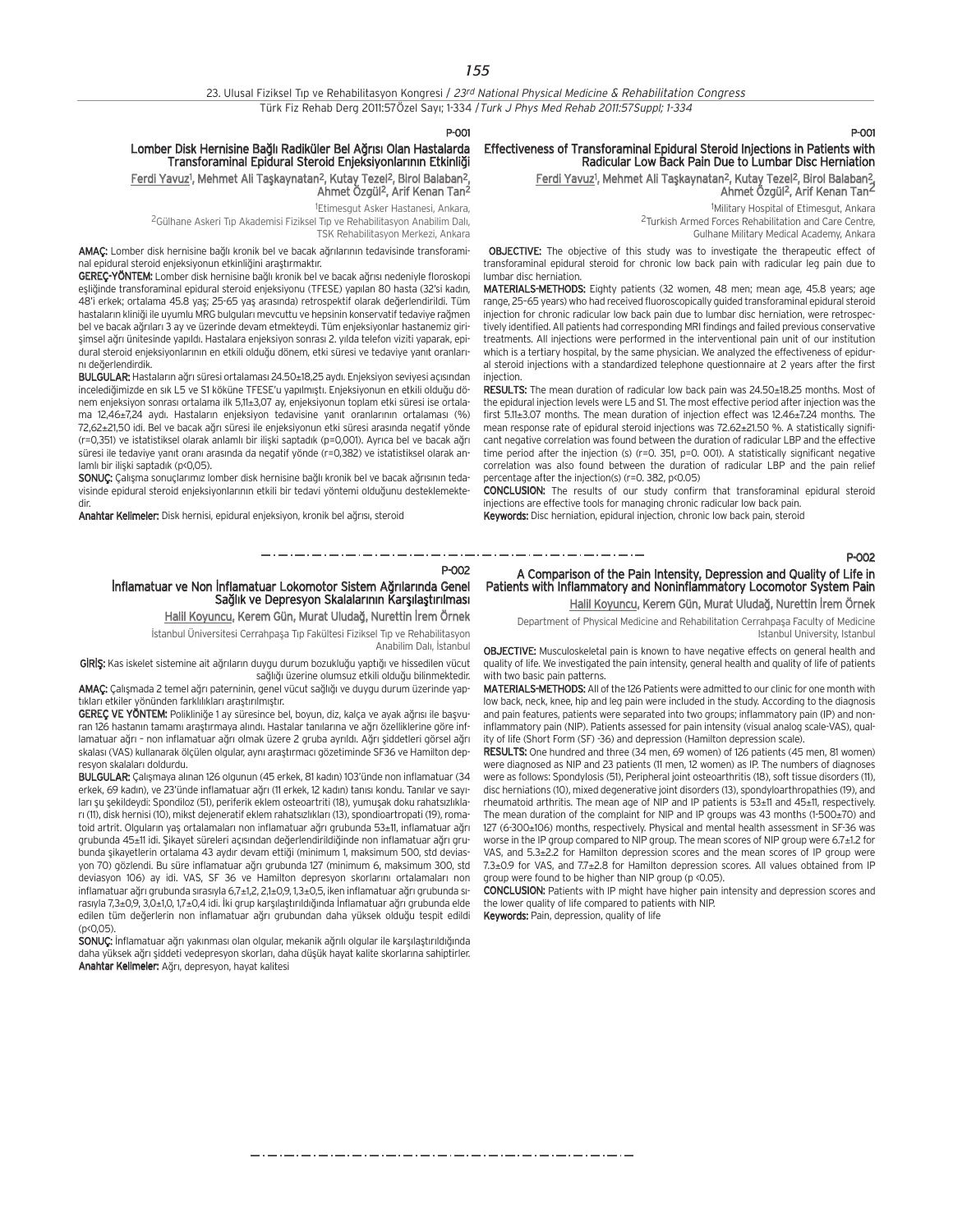#### P-003

## Omurilik Yararlanmalı Hastalarda Görülen Nöropatik Ağrının Özellikleri <u>Evrim Coşkun Çelik</u><sup>1</sup>, Belgin Erhan<sup>2</sup>, Seda Özcan<sup>2</sup>, Metin Karataş<sup>1</sup>

<sup>1</sup>Başkent Üniversitesi Tıp Fakültesi Fiziksel Tıp ve Rehabilitasyon Anabilim Dalı <sup>2</sup>İstanbul Fizik Tedavi Rehabilitasyon Eğitim ve Arastırma Hastanesi, İstanbul

AMAC: Amacımız Omurilik Yaralanmalı (OY) hastalarda görülen nöropatik ağrının özelliklerini incelemek ve gün içinde nöropatik ağrı siddetinin değişimini irdelemektir.

MATERYAL-METOD: Calismamizda nörolojik seviye ve nörolojik seviye altında nöropatik ağrısı olan hastalar incelendi. Nöropatik ağrı dışında ağrı yakınması olan, genitoüriner sistem enfeksiyonu, heterotopik ossifikasyon, bası yarası, derin ven trombozu, gastrointestinal sistem problemleri, asırı spastisitesi (ashworth 3 ve üzeri) ve klinik durumu stabil olmayan hastalar çalışma dışı bırakıldı. Hastalar 2002 Amerikan Spinal İnjury Association (ASİA) nörolojik muayene ve sınıflama standartlarına göre değerlendirildi. Nöropatik ağrının özelliklerini araştırmak için hastalara McGill-Melzack Ağrı Sorgulama Formu, LANSS Ağrı Skalası uygulandı. Ağrının, yaralanmadan ne kadar sonra başladığı, ne zamandır olduğu, sıklığı, süresi ve seyri sorgulandı. Ağrı şiddetinin güniçi değişimini tesbit etmek için, günde dört defa (sabah, öğle, akşam ve gece) VAS ile değerlendirme yapıldı.

BULGULAR: Çalışmaya 50 OY'lı (40 erkek, 10 bayan) hasta dahil edildi.Hastaların yaş ortalamas› 35,68±11,99(min: 17 max: 69). Yaralanma süreleri, ortalama 35,02±54,3 (min2, max288) aydı. Yapılan nörolojik muayenede hastaların, 10'unun tetraplejik, 12'sinin yüksek paraplejik (T6 üzeri), 28'inin alçak paraplejik olduğu; ve 28'inin komplet, 22'sinin inkomplet yaralanması olduğu tesbit edildi. Ağrılar en sık tüm bacakta %44 görülmekteydi. Ağrı süresi, seyri ve nasıl başladığını sorgulandığında; ağrı süresinin olguların %28 'inde 30 saniyeden daha az olduğu, 20 hastada (40%) akut olarak başladığı, 25 hastada (%50) kronik seyrettiği görüldü. Hastaların nöropatik ağrıvı tanımlarken en sık zonklavan, sıcaklık veren, sızlıyor gibi, yorucu kelimelerini kullandığı görüldü. Gece hissedilen ağrının sabah, öğle ve aksama göre fazla olduğu, vine gece ağrısının, sabah ve öğle ağrılarından istatistiksel olarak anlamlı düzeyde fazla olduğu tesbit edildi.

SONUÇ: Nöropatik ağrı, OY'sı sonrası görülen ve kişinin yaşam kalitesini önemli oranda etkileyen bir komplikasyondur. Nöropatik ağrıyı tedavi edebilmek için ağrının özelliklerini iyi bilmek gerekmektedir. Ağrının subjektif bir duyu olması nedeniyle ağrıyı kantitize etmek, ağrının niteliğini ve niceliğini anlamak amacıyla araştırmalara ihtiyaç vardır. Anahtar Kelimeler: Ağrı, nöropatik ağrı, omurilik yaralanması

## P-003

## The Characteristics of Neuropathic Pain in Spinal Cord Injured Patients Evrim Coşkun Çelik<sup>1</sup>, Belgin Erhan<sup>2</sup>, Seda Özcan<sup>2</sup>, Metin Karataş<sup>1</sup>

<sup>1</sup>Baskent University Faculty of Medicine, Department of Physical Medicine and Rehabilitation, Ankara

2Istanbul Physical Medicine and Rehabilitation Training Hospital, Istanbul

OBJECTIVE: The aim of the study was to investigate the characteristics and intensity changes of neuropathic pain during the day in patients with spinal cord injuries. (SCI).

MATERIALS-METHODS: The SCI patients with neuropathic pain at the level and below the level of injury, were included in the study. The patients with any pain other than neuropathic pain and patients with urinary infections, heterotophic ossification, pressure ulcer, deep vein thrombosis, gastrointestinal system problems and severe spasticity were not included in the study. All the patients were examined and classified according to ASIA /IMSOP 2002 International Neurologic Examination and Classification Standarts. Neuropathic pain of patients evaluated with McGill-Melzack Pain Questionnaire, LANSS (Leeds Assessment of Neuropathic Symptoms and Signs) Pain Scale. The history, duration, localization and characteristics of the pain were recorded. Visual analogue scale (VAS) was used to investigate the severity of pain four times during the day.

RESULTS: Fifty SCI patients (40 men, 10 women) were included in this study.

The mean of age of the patients was 35.68±11.99 (min:17 max:69) years. Out of 50 patients 10 were with tetraplegia, 12 were with high paraplegia (above thoracal 6) and 28 were with low paraplegia. Twenty eight patients had complete injury while 22 patients had incomplete injuries. The pain was mostly seen in the whole leg (%44), Duration of the pain was mostly less than 30 seconds, with acute beginning in 20 patients (40%) and with chronic course in 25 patients (%50). Most frequent words using to describe neuropathic pain were throbbing, tiring, hot, tingling. Pain intensity was higher in the night than the evening, and also, the intensity of night pain was significantly higher than pain intensity at noon and in the morning.

CONCLUSION: Neuropathic pain is a serious complaint in SCI patients and affects the quality of life of SCI patients. This emphasizes the need for further research and education in neuropathic pain in SCI

Keywords: Pain, neuropathic pain, spinal cord injury

ستان مساويا مساويا مساويا مساويا مساويا والمساويا مساويا مساويا مساويا مساويا

## P-004 Pregabalin ile Tedavi Edilen Primer Eritromelalji olgusu Safinaz Ataoğlu, Mustafa Özşahin, Ali Erdem Baki

Düzce Üniversitesi Tıp Fakültesi Fiziksel Tıp ve Rehabilitasyon Anabilim Dalı, Düzce

On dokuz yaşında erkek hasta polikliniğimize her iki elinde yanıcı tarzda ağrı, kızarıklık ve ısı artışı şikâyetleri ile başvurdu. Yakınmaları 4 yıl önce travma olmaksızın başlamış. Ağrısı sıcak ve egzersizle artıyor soğuk uygulama ve kolunu yukarı kaldırma ile geriliyormuş. Hastanın öz ve soy geçmişinde belirgin özellik yoktu. Hasta yakınmaları için birçok değişik branştan doktora başvurmuş; NSAI, miyorelaksan, aspirin ve misoprostol gibi birçok değişik ilaç kullanmasına rağmen fayda görmemiş ve şikâyetleri zamanla artmış. Hastanın fizik muayenesinde her iki elde belirgin kızarıklık, sıcaklık artısı ve hassasiyet mevcuttu. Periferik nabazanlar palpabldı; derin tendon refleksleri ve nörolojik muayenesi normaldi. Ayrıntılı biyokimyasal tetkiklerinde ve direk grafisinde belirgin özellik yoktu. Hastaya medical hikâyesi, fizik muayenesi ve laboratuar testleri ile sekonder nedenler dışlandıktan sonra primer eritromelalji tanısı kondu. Hastaya sıcak ortamlardan uzun süre kalmaması ve ağrısını artıran aktiviteleri kısıtlaması önerildi. İlk olarak hastaya Gabapentin tb 900mg başlandı, 6 hafta içersinde kademeli olarak doz 3600 mg'a kadar artırıldı. Hasta kontrollerinde çok yüksek doz ilaç kullandığı ve kendisine zararı olur düşüncesi ile 6. haftanın sonunda tedaviyi bıraktığını söyledi. Bunun üzerine hastaya Pregabalin 75 mg tb 2x1 başlandı ve bir hafta sonra ilaç dozu 150 mg 3x1 olarak artırıldı. Pregabalin tedavisinin 3. haftasında hastanın yakınmalarının sıklığı, siddeti ve süresi belirgin olarak azalmasına rağmen semptomlar tamamen gerilemedi. Hastanın ağrısı nümerik anolog skala ile tedaviyle 6'dan 3'e geriledi. Eritromelalji ekstremitelerde yanıcı ağrı, eritem ve sıcaklık artışı ile karakterize, nadir görülen bir sendromdur. Kronik ağrı ile yaşam kalitesini düşüren bu hastalık için birçok değişik medikal tedavi denenmesine rağmen henüz etkili bir tedavi protokolü oluşturulamamıştır. Literatürde Gabapentinin faydalı olduğuna dair birkaç yazı mevcutken pregabalinin etkinliği ile ilgili veri yoktur. Sonuç olarak, Pregabalin eritromelalii tanısı alan hastalarda ağrı kontrolü için alternatif bir tedavi seçeneği olabilir bu konuda daha ileri çalışmaların yapılmasına ihtiyaç olduğunu düşünüyoruz. Anahtar Kelimeler: Pregabalin, primer eritromelalji, eritromelalji tedavisi

## P-004 A case of primary erythromelalgia treated with pregabalin Safinaz Ataoğlu, Mustafa Özşahin, Ali Erdem Baki

Medical School of Duzce University Department of Physical Medicine and Rehabilitation, Duzce,

A 19-year-old man was admitted to our hospital with bilateral burning pain, erythema and elevated temperature in his hands. His complaints began four years earlier from the admission. The severity of this pain precipitated especially by increases in temperature and by activity and it was relieved by cooling or elevation of the limbs. There were no significant features in his personal and family histories. The patient had taken different medications recommended for pain by different doctors in the province. Physical examination at admission revealed definite erythema, elevated temperature and tenderness in his hands. Peripheral pulses were palpable, deep tendon reflexes and neurological examination were normal. In detailed biochemical tests and direct radiography there was no important finding. After the exclusion of secondary causes the patient was diagnosed as primary erythromelalgia. Not standing in hot environments for a long time and restriction the activities that increase the pain recommended to the patient. In the beginning Gabapentin 900 mg/day prescribed to the patient and the dose gradually increased during 6 weeks until it reached to 3600 mg/day. Due to the idea of damage possiblity related to very high dose of oral medication, the patient stopped treatment at the end of 6 weeks. Then Pregabalin 75 mg twice a day recommended and one week later the drug dose was increased to 150 mg three times a day. After three weeks of Pregabalin treatment, although frequency, intensity and duration of the patient's complaints have decreased significantly, symptoms hadn't resolved completely. The patient's pain intensity decreased from 6 to 3 in numerical analog scale with treatment.

Erythromelalgia is a rare syndrome, characterized by a burning pain, erythema, and temperature increase in extremities. Though, many different medical treatments have been tried for this condition which deteriorates the quality of life because of chronic pain, an effective treatment protocol couldn't be established yet. A few articles report that gabapentin is useful for erythromelalgia treatment; but there is no data found for the efficacy of pregabalin in literature. As a result, in patients with erythromelalgia, pregabalin may be an alternative treatment for pain control. We think that further studies are needed on this subject. Keywords: Pregabalin, primary erythromelalgia, treatment of erythromelalgia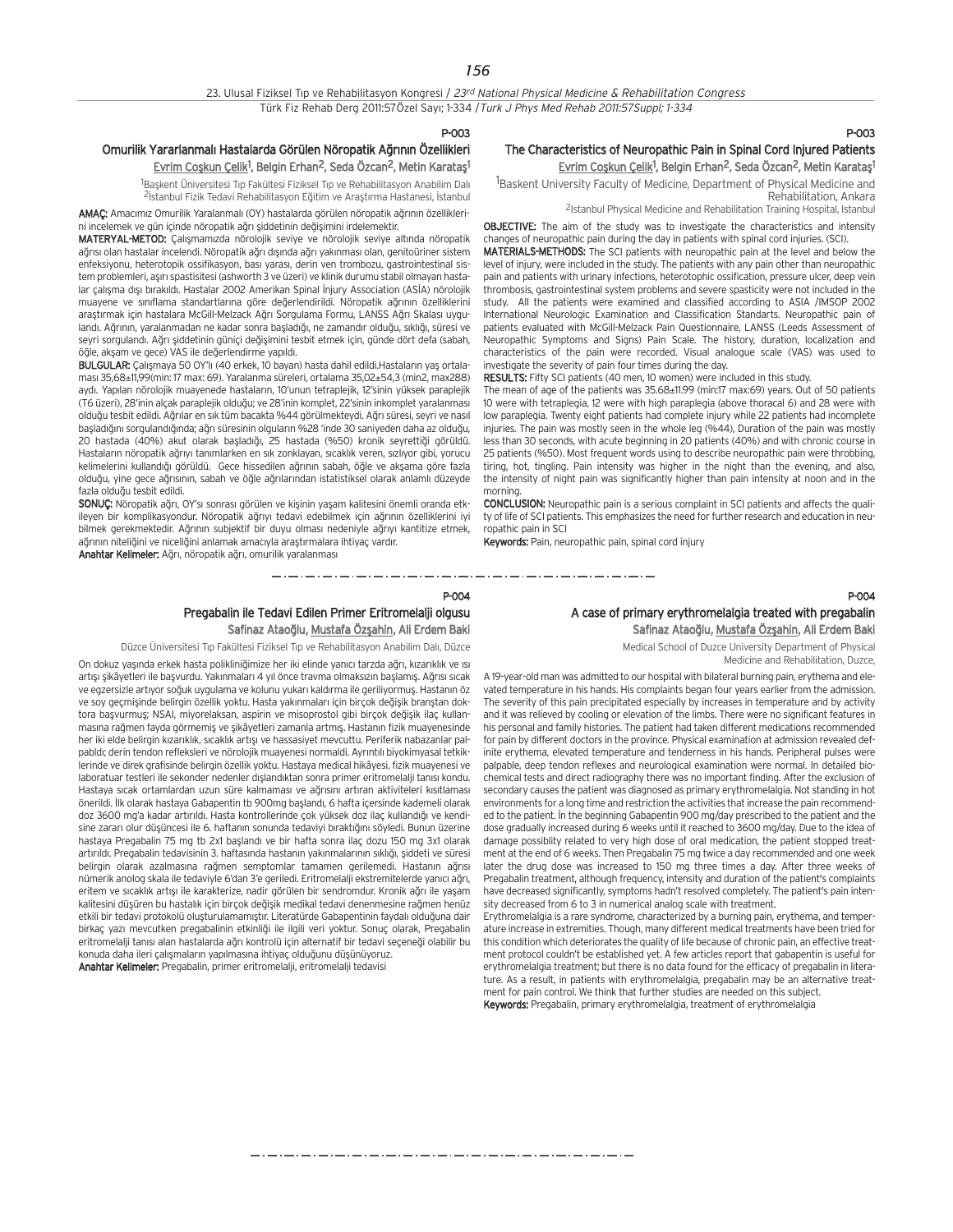| 23. Ulusal Fiziksel Tip ve Rehabilitasyon Kongresi / 23 <sup>rd</sup> National Physical Medicine & Rehabilitation Congress |  |
|----------------------------------------------------------------------------------------------------------------------------|--|
| Türk Fiz Rehab Derg 2011:57Özel Sayı; 1-334 / Turk J Phys Med Rehab 2011:57Suppl; 1-334                                    |  |

#### P-005

## Kalça Ağrılarının Tedavisinde Femoral ve Obturator Sinirin Duyu<br>Dallarına Sinir Blokaj Uygulaması

#### <u>Ferdi Yavuz</u>1, Evren Yaşar <sup>2</sup>, Murat Karadeniz<sup>2</sup>, Mehmet Ali Taşkaynatan<sup>2</sup>, Ahmet Salim Göktepe2, Arif Kenan Tan2

1 Etimesgut Asker Hastanesi, Ankara

<sup>2</sup>Gülhane Askeri Tip Akademisi Fiziksel Tip ve Rehabilitasyon Anabilim Dalı, TSK Rehabilitasyon Merkezi, Ankara

AMAC: Konservatif tedaviye dirençli kalça ağrılarının tedavisinde femoral ve obturator sinir duyu dallarına uygulanan terapötik sinir blokajının etkinliğini araştırmaktır.

GEREÇ-YÖNTEM: Kronik kalça ağrısı nedeniyle femoral ve obturator sinir duyu dallarına terapötik sinir blokajı yapılan 20 hasta (8'i kadın, 12'si erkek; ortalama 49.6 yaş) retrospektif olarak değerlendirildi. Sonuç parametreleri (VAS-ağrı, hasta memnuniyet düzeyi ve NSAİ kullanımında azalma oranı) enjeksiyon öncesi, enjeksiyon sonrası 1. ay ve 3. ay değerlendirildi.

BULGULAR: Hastaların ortalama kalça ağrı süresi 24,95±12,24 aydı. Hastaların enjeksiyon öncesi dönemle karşılaştırıldığında kalçada ki hareket ağrısı (VAS) ve gece ağrısı (VAS) şiddetinde enjeksiyon sonrası 1 ve 3. aylarda anlamlı azalma görüldü (p<0.05). NSAİ kullanımında ki azalma oranı enjeksiyon sonrası 1. ayda %67, 3.ayda %71 di. Hasta memnuniyet düzeyi enjeksiyon sonrası 1.ay 73,00±21,23 mm (VAS), 3. ay  $73,50±18,14$  mm (VAS) bulundu.

SONUÇ: Konservatif tedavi yöntemlerine dirençli kalça ağrılarının tedavisinde kalça sinir blokajının kısa ve orta dönemde etkili olabileceğini düşünmekteyiz.

Anahtar Kelimeler: Sinir blokajı, koksartroz, steroid

## P-005

P-006

## The Nerve Block of Sensory Branches of the Obturator and Femoral Nerves for the Treatment of Hip Joint Pain

<u>Ferdi Yavuz</u><sup>1</sup>, Evren Yaşar<sup>2</sup>, Murat Karadeniz<sup>2</sup>, Mehmet Ali Taşkaynatan<sup>2</sup>, Ahmet Salim Göktepe2, Arif Kenan Tan2

> 1 Military Hospital of Etimesgut, Ankara <sup>1</sup>Turkish Armed Forces Rehabilitation and Care Centre Gulhane Military Medical Academy, Ankara

**OBJECTIVE:** The objective of this study was to assess the therapeutic effect of the nerve block of sensory branches of obturator and femoral nerves for treatment of intractable hip joint pain.

MATERIALS-METHODS: Twenty patients (8 women, 12 men; mean age 49.6 years) who had received nerve block of the sensory branches of obturator and femoral nerves for chronic hip joint pain were retrospectively identified. The outcome measures (visual analog pain scale, patient's satisfaction level, the reduction of the rate of NSAID usage) were assessed before the treatment and at the first and the third month after the injection.

RESULTS: The mean duration of hip joint pain was 24.95±12.24 months. The reduction of hip joint pain while walking, between the baseline and first month, and between the baseline and third month was statistically significant (p<0.05). The reduction in hip joint pain at night between the baseline and first month, and between the baseline and third month was also statistically significant (p<0.05). First and third month after treatment, the reduction of the rate of NSAID usage was almost 67 % and 71 %; respectively. First and third month after treatment, the patient's satisfaction level was 73.00±21.23 mm and 73.50±18.14 mm; respectively.

CONCLUSION: We think that the nerve block of hip joint may be effective in short and midterm for treatment of intractable hip joint pain. Keywords: Nerve block, coxarthrosis, steroid

#### P-006

## Lomber Faset Eklem Enjeksiyon ve Sural Blok Birlikteliği ile Oluşturulan Yeni Kombinasyonun Bel Ağrısı ve Siyatik Ağrısında Uygulanımı <u>Figen Yağmur Aslan</u><sup>1</sup>, Nigar Keleş<sup>2</sup>

<sup>1</sup>Medisu Hastanesi Nöroşirürji Kliniği, Antalya <sup>2</sup> Akdeniz Üniversitesi Tıp Fakültesi Anatomi Anabilim Dalı, Antalya

AMAÇ: Orta derecede nörolojik defisiti olan lomber radikülopatili hastalarda faset eklem enjeksiyonu ve sural blok kombinasyonu hastalarda hiç tanımlanmamıştır. Bu çalışma da lomber patolojisi olan (disk herniasyonu, foraminal stenoz ve spondilolistezis). 386 hastanın sonuçları verilmiştir. Faset eklem enjeksiyonu ve sural blok kombinasyonu lomber radikülopatili ve orta derecede nörolojik defisiti olan hastalarda hiç tanımlanmamıştır. Bu çalışma da lomber patholojisi olan (disc herniation, foraminal stenosis and spondylolisthesis) hastaların sonuçları verilmiştir.

GEREÇ-YÖNTEM: Mayıs 2007 ile Mayıs 2010, arasında radikülopati nedeni ile başvuran 386 hasta değerlendirilmiştir. Klinik kriterlere ve ağrı haritalarına göre blok yapılacak seviyenin seçimi yapılmıştır. ikiden fazla operasyon geçirmiş, enstrümantasyon ve füzyonu olan hastalar çalışma dışı tutulmuştur. Tek seviye blok 214 hastada, iki seviye blok ise 172 hasta da uygulanmıştır. 84 hastaya aynı zamanda nöral terapi de uygulanmıştır. ikiden fazla operasyon geçirmiş, enstrümantasyon ve füzyonu olan hastalar çalışma dışı tutulmuştur. 4-8 büyütmeli floroskopi sistemleri faset eklem enjeksiyonu için kullanılmıştır. Eğer blok yapılan seviyedeki ağrı geçmezse o seviyeye operasyon önerilmiştir. Tüm hastalar işlem süresince monitorize edilmiştir. Bupivacaine ve depomedrol işlem sırasında kullanılmıştır. Tedaviden sonra diskin rezorpsiyon oranları MRI ile değerlendirilmiştir.

BULGULAR: Hastalar günlük aktivitelerine 10 günde, işlerine ise 20-25 günde döndüler. Faset eklem enjeksiyonu ve sural blok kombinasyonu 264 (68%) hastada mükemmel, 115 (29%) hasta da iyi, 7 (%3) hastada ise siyatik ağrısı azalmakla birlikte devam etti. Disk resorpsiyon oranı 1 yıl sonraki değerlendirmede %20-80 olarak bulundu.

SONUÇ: Facet eklem enjeksiyonu, sural blok ve nöral terapinin birlikte uygulandığı tedavi yöntemi, bel ve siyatik ağrısının giderilmesinde etkin bir yöntem olarak bulunmuştur Anahtar Kelimeler: Lomber disk hernisi, faset eklem blok, süral blok

## A Novel Lumbar Facet Medial Joint Injection and Sural Block Combination in Low Back Pain and Sciatica

Figen Yağmur Aslan<sup>1</sup>, Nigar Keleş<sup>2</sup>

1 Medisu Hospital Department of Neurosurgery, Antalya <sup>1</sup>Akdeniz University Department of Anatomy, Antalya

OBJECTIVE: Facet medial joint injection and sural block combination had not been described previously for lumbar radiculopathy in patients with a mild neurological deficit. In this study, we wanted to investigate the clinical effectiveness of the combination of medial joint injection and sural block in 386 patients with lumbar pathology (disc herniation, foraminal stenosis and spondylolisthesis). Spontaneous resorption of the herniated intervertebral disc occurred.

MATERIALS-METHODS: Between May 2007 and May 2010, 386 patients with radiculopathy was evaluated for foraminal stenosis, disc herniation and spondylolisthesis. Clinical criteria and pain map were used in selecting the levels to be blocked. Based on the clinical and imaging findings, surgery was justifiable in all cases. Pain commonly radiated into the buttock and/or down to the thigh, extending usually to the foot. Single level block was used in 214 patients and double level block was used in 172 patients, sural block was used in all the patients. Neural therapy was added in 84 patients at the same time. Fluoroscopy (4 or 8 magnified) guided system used for facet medial joint injection. Under the fluoroscope, Y (joint nerve bifurcation demonstrated) shape was found and chosen for a target point in the middle of the pedicular area. Sural block performed in all the patients. If it was necessary, one or two times sural block were added. After the injection therapy, disc resorption percent evaluated with MRI at one year.

RESULTS: They returned to the daily activities in 10 days, returned to work in 20-25 days. The final outcome after facet medial joint injection and sural block was excellent in 264 patients (68%), and good in 115 patients (29%), Fair in 7 patients (3%). Disc volume resorption rate was 20% to 80%.

CONCLUSION: A novel combination of facet medial joint injection and sural block was found very effective to reduce pain and disc volume.

Keywords: Lumbar disc herniation, facet joint injection, sural block

والمساويس والمساويس والمساويس والمساويس والمساويس والمساويس والمساويس والمساويس والمساويس والمساويس والمساويس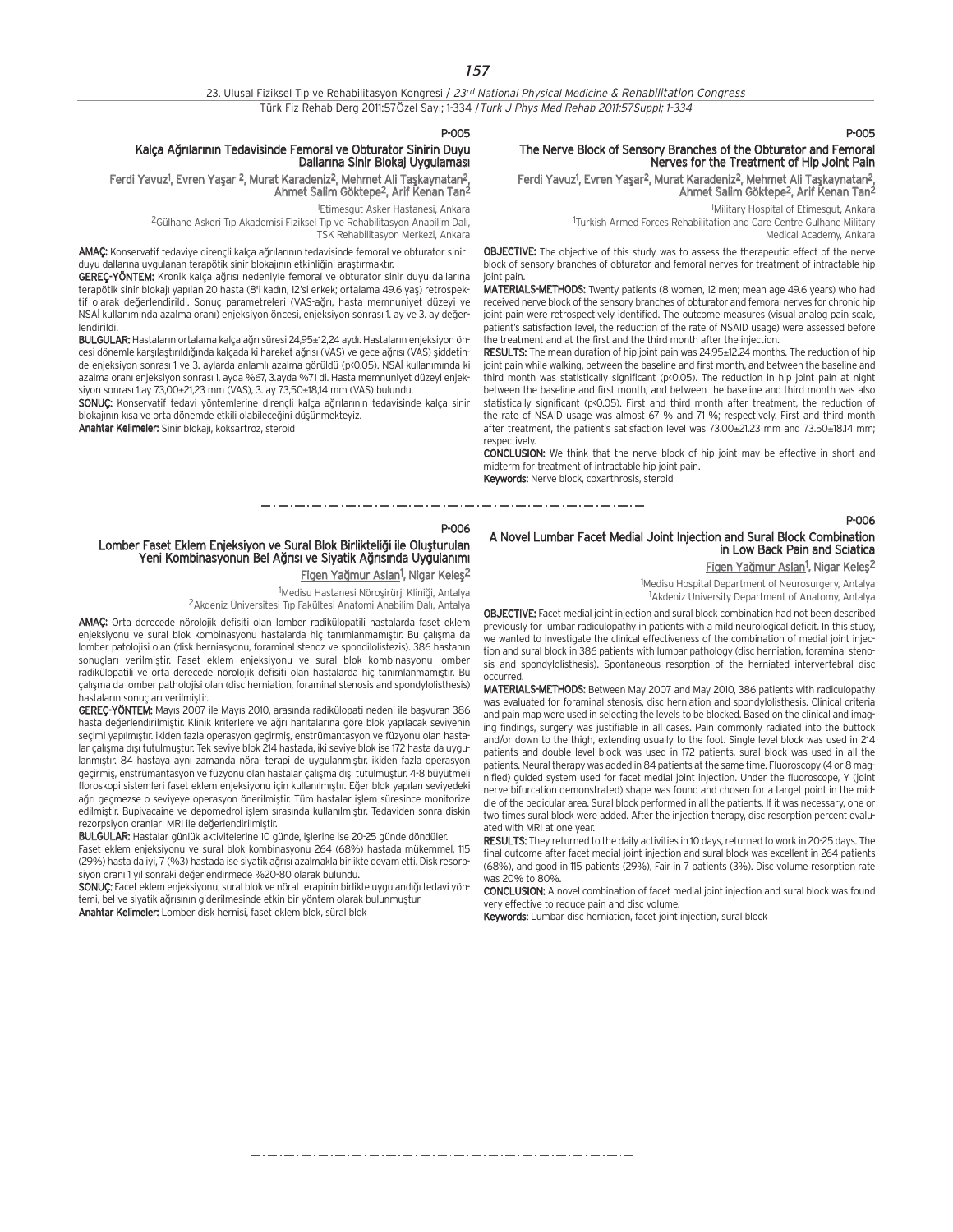#### P-007

## Servikal Faset Enjeksiyonu ile Birlikte Elin Birinci Aralığına<br>Space One) Uygulanan Yeni Kombine Bloğun, Servikal Ağrı Patolojili) Hastalarda Uygulanımı

<u>Figen Yağmur Aslan</u>1, Nigar Keleş<sup>2</sup>

1Medisu Hastanesi Nöroşirürji Kliniği, Antalya

<sup>2</sup> Akdeniz Üniversitesi Tıp Fakültesi Anatomi Anabilim Dalı, Antalya

AMAC: Servikal faset enjeksiyonu ile birlikte elin birinci aralığına yapılan bloğun servikal ağrı patolojili hastalarda uygulanımı ile ilgili bir çalışma önceden hiç tanımlanmamıştır.

GEREC-YÖNTEM: Haziran 2007 ile Haziran 2010 arasında servikal ağrı patolojisi ile başyuran 168 hasta değerlendirilmiştir. Blok yapılacak seviyenin tespitinde klinik kriterlerle birlikte, ağrı haritaları kullanılmıştır. Ayırt edici tanıda omuz patolojileri, periferik sinir tuzaklanması, tendon patolojileri, para servikal spasm, servikal aks düzlesmesi değerlendirilmiştir. Hastalar ense ağrısına, omuz ağrısına, omuzdan kola yayılan ağrı, güçsüzlük, hipoestezi ve radyolojik değerlendirme kriterlerine göre değerlendirilmiştir. Posterior enstrümantasyon sistemi olan hastalar çalışma dışında bırakılmıştır.4 veya 6 büyütmeli skopi sistemi blok için kullanılmıştır. Hastalar tedavinin yapılacağı seviye ile ilgili ağrıları geçmezse opere edilebilecekleri konusunda bilgilendirilmiştir. İşlemde %5 bupivacaine 3-4 cc ve 2 cc depomedrol kombinasyonu dilüe edilerek kullanılmıştır. Hastalara analjezik, antienflamautuar tedavi ile birlikte günlük 200 mg karbamazepin verilmiş ve gerekirse anti depresan tedavi de eklenmiştir. Gereken olgulara intra lezyonel enjeksiyon ve nöral terapi de eklenmiştir. Tedavi den 1 yıl sonra diskteki resorpsiyon oranları değerlendirilmiştir.

BULGULAR: Hastalar günlük aktivitelerine 5 gün içinde, işlerine ise 10-15 gün içinde dönmüşlerdir. Sonuçlar; mükemmel 98 (%58), iyi 58 (%34), kısmen 12 (8%). Disk rezorpsiyon oranları %20-50 arasında değişmiştir.

SONUC: Servikal ağrının giderilmesinde uygulanan kombine tedavinin etkin olduğu bulunmustur

Anahtar Kelimeler: Servikal faset eklem blok, radikülopati, elin birinci aralık bloğu

## **P-007**

P-008

## A Novel Cervical Facet Joint Injection and Space One Hand Block Combination in Cervical Disc Herniation

Figen Yağmur Aslan<sup>1</sup>, Nigar Keleş<sup>2</sup>

1 Medisu Hospital Department of Neurosurgery, Antalya 2Akdeniz University Department of Anatomy, Antalya

OBJECTIVE: The combination of facet medial joint injection and space 1 hand block had not been described previously in patients with cervical pathology and mild neurological deficit. In this study, we wanted to investigate the clinical effectiveness of the combination of medial joint injection and space one hand block in 168 patients with cervical pathology.

MATERIALS-METHODS: Between June 2007 and June 2010, 168 patients with cervical pain were evaluated. Clinical criteria and pain map were used in selecting the levels to be blocked. Differential diagnosis of cervical pathology including shoulder pathologies, peripheral nerve trapping, tendons pathologies, straight neck and, paracervical spasm were also evaluated. The patients were evaluated according to neck pain, shoulder pain, reflected pain to the arm, weakness of the arm, hypoesthesis and radiological evaluation. Facet medial injection and space 1 hand injection were performed for all of the patients. Fluoroscope (4 or 8 magnified) guided system was used for facet medial joint injection. The patient was informed before the intervention about the possibility of surgical operation of the concerned level in case of any ineffective result.. Under the fluoroscope guidance Y (joint nerve bifurcation demonstrated) shape was found and chosen for a target point in the middle of the pedicular area. Space one hand blocked performed in all the patients. If it was necessary, intralesional injection and neural therapy were added to the procedure. After the injection therapy, disc resorption percentage was evaluated with MRI at 1 year.

RESULTS: The final outcome after facet medial joint injection and space one hand block was excellent in 98 patients (58%), and good in 58 patients and (34%), Fair in 12 patients (8%). Disc resorption volume rate was 20% to 50%.

CONCLUSION: A novel combination of facet medial joint injection and space one hand block was found very effective to reduce pain and disc volume.

Keywords: Cervical facet joint injection, space one block, radiculopathy

-----------------------

## P-008 Diz Ağrısının Giderilmesinde Nöral Terapi ile Birlikte Anti<br>Ödem Tedavinin Etkinliği ve Erken Sonucları Figen Yağmur Aslan<sup>1</sup>, Nigar Keleş<sup>2</sup>

1Medisu Hastanesi Nöroşirürji Kliniği, Antalya

<sup>2</sup>Akdeniz Üniversitesi Tıp Fakültesi Anatomi Anabilim Dalı, Antalya

AMAC: Artiküler ve peri artiküler kaynaklı diz ağrısının giderilmesinde nöral terapi (HUNEKE yöntemi) ve anti ödem tedavi kombinasyonun etkinliği ve sonuçları verilmiştir.

GEREÇ-YÖNTEM: Ocak 2009 ile Haziran 2010 arasında diz ağrısı nedeni ile başvuran 85 hasta değerlendirilmiştir.Ağrı haritaları ile diz ağrısına neden olabilecek diğer patolojiler ayırt edildikten sonra hassasiyet ve ağrı noktaları (trigger point) sinir dağılım alanı ile korele edilerek bulunmuştur. Diz ağrısına pek çok patoloji (artrozis, ligament yırtılması, patella subluksasyonu vs) ağrının ortaya çıkmasına neden olmaktadır ve hastaların bir kısmına operasyon önerilmistir. Biz nöral terapiyi (Huneke methodu), anti ödem tedaviyi birlikte uyguladık. Nöral terapide lokal anestezik olarak bupivacaine 0,5-1% konsantrasyonda, 0,5-1 ml hassasiyet/a¤r› noktalarına olmak üzere 0,5 cc küçük iğneler uygulama için kullanılmıştır. Uygulama; bölgenin eklem, sinir, arter ve ven dağılımına gore planlanmaktadır. Bu uygulamadan 10-20 dk sonra seçilen aynı noktalara dilüe edilmiş depomedrol (yarı yarıya) uygulanmıştır. Eğer hastanın başlangıçta ki ağrı noktaları 10'un üzerinde ise, gerek olursa ikinci ve üçüncü uygulama yapılmıştır. Olguların 26'sına ikinci bir tedavi, 13'üne ise üçüncü bir uygulama yapılmıştır. 2-3 günlük yatak istirahati sonrasında hastaların dizlik ile günlük aktivitelerine dönmesine izin verilmiştir. Birinci aydan itibaren hastalara diz egzersizleri verilmiştir. Hastalara anti ödem tedavi ile birlikte, glukosamin kondroitin sulfate kombinasyonu (hyalüronik asitli veya değil) oral veya intra muskuler olarak kullanılmıştır.

BULGULAR: Uygulanan tedavi sonrasında hastanın ağrısında ki düzelme oranları 1., 3., 6.,12. ayda değerlendirilmiştir. Tedaviden sonra hastalar beş guruba bölünmüştür. hiç düzelme yok, kısmen var, iyi, oldukça iyi, mükemmel), düzelme yok 5, kısmen 14, iyi 34,oldukça iyi 20, mükemmel 12 bulundu.:

SONUC: Nöral terapi ve anti ödem tedavi diz ağrışının azaltılmasında oldukça etkili bulunmustur.ameliyat öncesi yeya sonrası dönemde ağrının azaltılarak egzersizlerin daha kolay yapılmasına yardımcı olmaktadır. Her türlü diz patolojisinde kullanılmaktadır. Anahtar Kelimeler: Nöral terapi, diz patolojisi, anti ödem tedavi

## Early Results of the Neural and Antioedema Therapy at the Knee Pain Figen Yağmur Aslan<sup>1</sup>, Nigar Keleş<sup>2</sup> 1 Medisu Hospital Department of Neurosurgery, Antalya

2Akdeniz University Department of Anatomy, Antalya

OBJECTIVE: Assessment of the outcomes in articular and periarticular pain of the knee treated with neural (neural therapy of HUNEKE) and antioedema therapy.

MATERIALS-METHODS: Between January 2009 and June 2010, 85 patients were evaluated retrospectively. After the evaluation of pain map, differential pathologies of knee pain were evaluated. Tender or trigger points correlated to the nerve distribution were found in the knee. Many pathologies of the knee (artrosis, ligament tear, subluxsation of the patella etc.,) might cause pain and operation was recommended to some patients. After the operation, the satisfaction rate could be low because of pain. We used neural therapy (HUNEKE methods) and antioedema therapy together. Neural therapy of Huneke uses a local anesthetic (usually bupivacaine) in 0.5-1% concentration and a small quantity (0.5-1 ml per point) applied to the tender/trigger point with 0.5 cc small needle. After than, 10 or 20 minutes later we applied diluated depomedrol (half and half) to the same point. After the therapy patients take bed rest one or two days and turn to the daily activities in one week. A knee supporter brace recommended to the patients for the next two or three months and they began to use it at one week after the operation. At one month knee exercises were recommended to all patients. An antioedema oral medication (for 2 or 3 months) associated with glucosamin chondroitin sulfate with or without hyaluronic acid combination were given orally or intra muscularly to the patients.

RESULTS: Outcomes are evaluated in terms of the percentage of subjective improvements of the pain at the end of the therapy, patient evaluated at 1-3-6-12 months. After the therapy patients divided into 5 groups, (no improvement-fair-good-very good-excellent).

No improvement was found in 5 patients, fair in 14, good 34, very good in 20, excellent in 12 patients.

CONCLUSION: Neural therapy and antioedema therapy were found very effective in reducing knee pain obviously.. They helped to reduce the pain and helped to the patient to do the exercises easily. This therapy combination may be useful in all kind of the knee pathologies causing pain with or without previous operation.

Keywords: Neural therapy, antioedema theraphy, knee pathology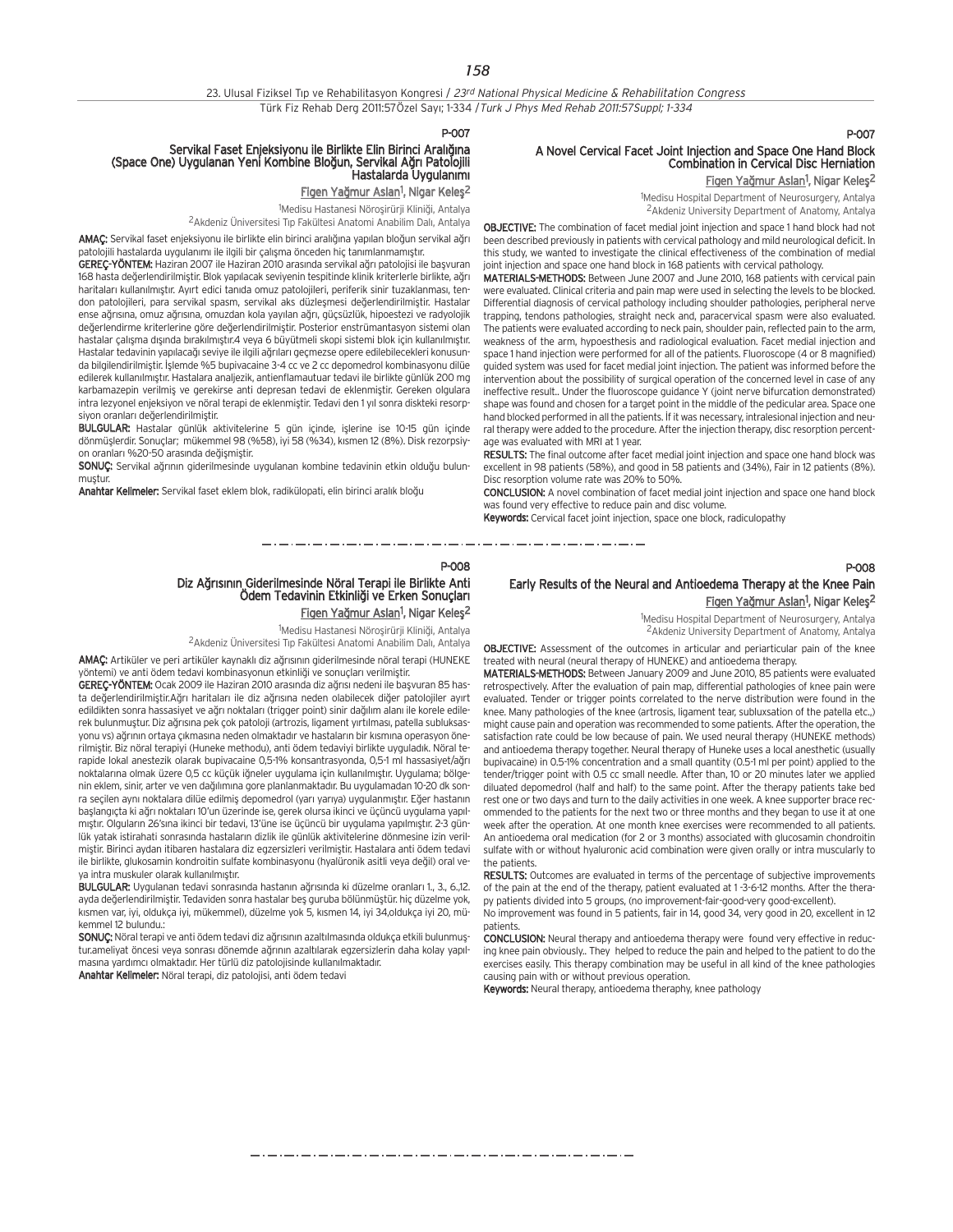### 23. Ulusal Fiziksel Tıp ve Rehabilitasyon Kongresi / 23rd National Physical Medicine & Rehabilitation Congress Türk Fiz Rehab Derg 2011:57Özel Sayı; 1-334 / Turk J Phys Med Rehab 2011:56 Suppl; 1-334

### P-009 Ultrasound Guided and Synchronous Nerve-Stimulation Technique for Suprascapular Nerve Block

## Kutay Tezel, Mehmet Ali Taşkaynatan, Koray Köroğlu Aydemir, Özlem Omaç, Ahmet Özgül

Turkish Armed Forces Rehabilitation and Care Centre,

Gulhane Military Medical Academy, Ankara

68 years old woman with hemiplegia suffering from right shoulder pain for the last 4 months referred to our outpatient clinic. After physical examination and magnetic resonance imaging she was diagnosed as right supraspinatus partial muscle rupture. She was treated with NSAID's and 15 sessions of rehabilitation program that included ultrasound, hot pack, TENS, shoulder range of motion exercises. Since she could not obtain sufficient pain relief she admitted at our outpatient clinic again. On examination with diagnostic ultrasonography the diagnosis of rotator cuff rupture and subdeltoid bursitis was made. Then ultrasound guided and synchronous suprascapular nerve blockage procedure are decided to perform for her. After cleaning the skin with 70% isopropanol, the ultrasound transducer was inserted into a sterile sheath containing ultrasound gel placed on spina scapula then suprascapular fossa visualized. After visualiziation of suprascapular muscle and bony fossa underneath, ultrasound transducer moved to the lateral plane until suprascapular notch was identified and the oval hyperechoic structure under the transverse ligament was labeled as suprascapular nerve. Then neurostimulator needle advanced through the skin with an angle of 45-50 degree to ultrasound transducer, parallel to its long axis. The needle was visualized with its full length. After operator decided that the needle was close enough to the suprascapular nerve, the nerve was stimulated with the nerve stimulator (100 Hz 0.5 mA). A 2 ml of prilocaine and 1 ml betamethasone mixture were administered.

Visual Analog Scale, assessing the patient's pain intensity was 7 before blockage and decreased to 2 at the end of the second month, also improvement in range of motion was observed. Constant scale score utilizing in functional improvement, was 51 and increased to 81. Ultrasound guided suprascapular nerve block with synchronous nerve-stimulation may be an effective and reliable treatment method for shoulder pain that is unresponsive to other conservative treatments.

Keywords: Ultrasound guided, nerve-stimulation, suprascapular nerve block, shoulder pain

P-009

### Ultrasonografi Rehberliğinde Eş Zamanlı Sinir Stimulasyonu ile .<br>Supraskapular Sinir Blok Tekniği

## Kutay Tezel, Mehmet Ali Taşkaynatan, Koray Köroğlu Aydemir, Özlem Omaç, Ahmet Özgül

Gülhane Askeri Tıp Akademisi Fiziksel Tıp ve Rehabilitasyon Anabilim Dalı, TSK Rehabilitasyon Merkezi, Ankara

Çalışmanın amacı omuz ağrılı hastalarda ultrasonografi (USG) rehberliğinde eş zamanlı supraskapular sinir stimulasyonu ile sağlanan supraskapular sinir blokajı tekniği ve etkinliğinin arastırılması. Geçirilmiş sağ hemipleji öyküsü olan 68 yasında, kadın hasta öncesinde son 4 aydır devam eden sağ omuz ağrısı şikayeti ile polikliniğimize başvurdu. Yapılan fizik muayene ve MRI görüntüleme yöntemi sonucunda sağ omuzda parsiyel supraspinatus kas rüptürü tanısı konuldu. Bu nedenle hastaya NSAİİ ilaç tedavisi, 15 seans TENS, US, hot pack ve omuz EHA egzersizlerini kapsayan fizik tedavi programı uygulandı. Bu tedavilerden yanıt alınamaması üzerine polikliniğimize tekrar başvuran hastaya tanısal USG görüntüleme yapıldı ve bu incelemenin sonucunda hastanın sağ omzunda rotator manşon rüptürünün devam ettiği aynı zamanda subdeltoid bursitinin olduğu tespit edildi. Hastaya ultrasonografi rehberliğinde ve nörostimulator eşliğinde supraskapular sinir bloğu yapılmasına karar verildi. Yüzeyel cilt temizliğinin 70% isopropanol ile sağlanmasından sonra içi jel dolu steril kılıftan geçirilmiş USG probu spina skapula üzerine yerleştirildi ve supraskapular fossa gözlendi. Supraskapular fossadaki supraskapular kas ve skapulaya ait kemik dokusu görüldükten sonra prob transvers hatta laterale do¤ru ilerletilerek supraskapular çentikte transvers ligamantın altındaki oval hiperekoik odak supraskapular sinir olarak nitelendirildi. Nörostimulaör iğnesi ile USG probunun lateralinden 45 50 derece açıyla, uzun aksına paralel sekilde cilt geçildi. İğnenin tam boyu görüntülenerek sinire yeteri kadar yakın olunduğuna karar verildiğinde nörostimulatör cihazı ile uyarı yerildi (100 Hz 0.5 mA). Hastaya 2 ml prilokain ve 1 ml betametazon karısımı enjekte edildi.

SONUÇ: Hastanın ağrısını değerlendiren enjeksiyon öncesi VAS değeri 7 iken birinci ay sonunda 2 değerine gerileme; eklem hareket açıklığında da ilerleme sağlandı. Fonksiyonel değişimin takibinde kullanılan Constant skalası skoru da 51'den 81'e yükseldi.

TARTIŞMA: Diğer konservatif tedavilerden yanıt alınamayan omuz ağrılı hastalarda ultrasonografi rehberliğinde eş zamanlı nörostimulasyon tekniği ile yapılan supraskapular sinir bloğu etkin ve güvenilir bir girişimsel tedavi yöntemi olabilir.

Anahtar Kelimeler: Ultrason rehberliği, sinir stimulasyonu, supraskapular blok, omuz ağrısı

P-010

والمتحاول والمستحي والمستحي والمستحي والمستحي والمستحي والمستحير والمستحير

## Kronik Bel Ağrılı Hastalarda Episakral Lipoma Sıklığı ve Lokal<br>Enjeksiyon Uygulamalarının Etkinliği

Hatice Rana Erdem, Seçil Atasoy, Burcu Duyur Çakıt, Hakan Genç

Sağlık Bakanlığı Ankara Eğitim ve Araştırma Hastanesi, 2. Fizik Tedavi ve Rehabilitasyon Kliniği, Ankara

<u> Andreas ann an Aonaichte ann an Aonaichte ann an Aonaichte ann an Aonaichte ann an Aonaichte ann an Aonaichte a</u>

AMAÇ: Çeşitli çalışmalar ile episakral lipomanın (Kopeman nodülü) akut ve kronik bel ağrısının önemli nedenlerinden biri olduğu gösterilmiştir. Bununla birlikte episakral lipoma bel ağrısının ayırıcı tanısında sıklıkla gözden kaçan bir durumdur. Bu çalışmanın amacı kronik bel ağrılı hastalarda episakral lipomanın görülme sıklığını belirlemek ve episakral lipomanın tedavisinde lokal enjeksiyon uygulamalarının etkinliğini değerlendirmektir.

GEREC-YÖNTEM: Calismaya kronik bel ağrısı olan 90 hasta (76 kadın, 14 erkek) dahil edildi. Hastaların sakral bölgesi dikkatlice palpe edilerek episakral lipoma varlığı arastırıldı. Hastaların bel ağrısı VAS ile fonksiyonel durumları Roland-Morris disabilite anketiyle değerlendirildi. Ağrılı episakral lipoma tespit edilen hastalardan enjeksiyon tedavisini kabul eden hastalara nodül içine 2 cc prilokain + 20 mg metilprednizolon uygulandı.

BULGULAR: 76 kadın hastanın 18' inde (%23,7) palpasyonla ağrılı ve refere ağrıya yol açan episakral lipoma mevcut iken erkek hastalarda episakral lipoma tespit edilmedi. Episakral lipoma mevcut olan ve olmayan hastaların Roland Morris disabilite anket sonuçları ortalamalarında istatistiksel anlamda farklılık yoktu. Enjeksiyon uygulamasını kabul eden 13 hastaya intranodüler enjeksiyon uygulandı. Enjeksiyon uygulanan 13 hastanın enjeksiyon öncesi ve enjeksiyon sonrası 1. saat VAS skorları karşılaştırıldığında VAS skorlarında anlamlı azalma tespit edildi (p=0,001). Birinci ay sonunda yapılan değerlendirmede VAS skorlarındaki anlamlı azalmanın devam etmekte olduğu gözlendi (p=0,002). Enjeksiyon tedavisinin Roland Morris disabilite anket sonuçlarına etkisi tespit edilmedi.

SONUC: Episakral lipomalar kronik bel ağrılı hastaların azımsanmayacak bir bölümünde ağrı dan sorumlu yapılardır ve lokal enjeksiyon uygulamaları ile ağrıda önemli ölçüde azalma sağlanır. Bu sekilde ağrının kontrol edilebilmesi hastanın egzersiz tedavisine uyum sağlamasını kolaylastıracaktır.

Anahtar Kelimeler: Kronik bel ağrısı, episakral lipoma, lokal enjeksiyon tedavisi

## P-010

## The Frequency of Episacral Lipoma in Patients with Low Back Pain and the Efficacy of Local Injection Therapy

## Hatice Rana Erdem, Seçil Atasoy, Burcu Duyur Çakıt, Hakan Genç

Ministry of Health Ankara Training and Research Hospital 2nd Department of Physical Medicine and Rehabilitation, Ankara

OBJECTIVE: It has been shown in several studies that episacral lipoma (Copeman's nodule) is one of the significant causes of acute and chronic low back pain. However, episacral lipoma has been usually overlooked in differential diagnosis of low back pain (LBP). The aim of this study is to determine the frequency of episacral lipoma in patients with LBP and to evaluate the efficacy of local injection therapy.

MATERIALS-METHODS: Nineteen patients with chronic LBP (76 females and 14 males) were included in the study. Episacral lipomas were evaluated with careful palpation of episacral region of the patients. The severity of low back pain was evaluated using Visual Anolog Scale (VAS) and the functional status of the patients was assessed using Roland\_Morris Disability Questionnaire (RMDQ). The mixture of 2cc prilocaine 2% and 20mg methylprednisolone were injected into lipoma in patients who accepted the injection therapy.

RESULTS: 18 of 76 female patients (23.7%) had episacral lipomas, painful with palpation and cause referred pain while none of the male patients had lipomas. Statistically significant difference was not found between the mean scores of RMDQ in chronic LBP patients with or without lipoma. Intranodular injection was applied to the 13 patients who accepted the therapy. Statistically significant improvement was observed in the mean VAS scores of 13 patients treated with injection therapy 1 hour after the injection (p=0.001). Significant  $\frac{1}{2}$  improvement continued 1 month after the injection (p=0.002). Statistically significant effects of injection therapy on RMDQ were not detected. CONCLUSION: Episacral lipomas are the structures responsible for pain in a substantial part of patients with chronic low back pain. Significant decrease of pain was provided with local injection therapy. Pain control by this way facilitates the compliance of the patients to exercise treatment.

Keywords: Chronic low back pain, episacral lipoma, local injection therapy

والمتوارد متوارد متوارد متوارد متوارد متوارد متوارد متوارد متوارد متوارد متوارد متوارد متوارد متوارد متوارد متوارد متوارد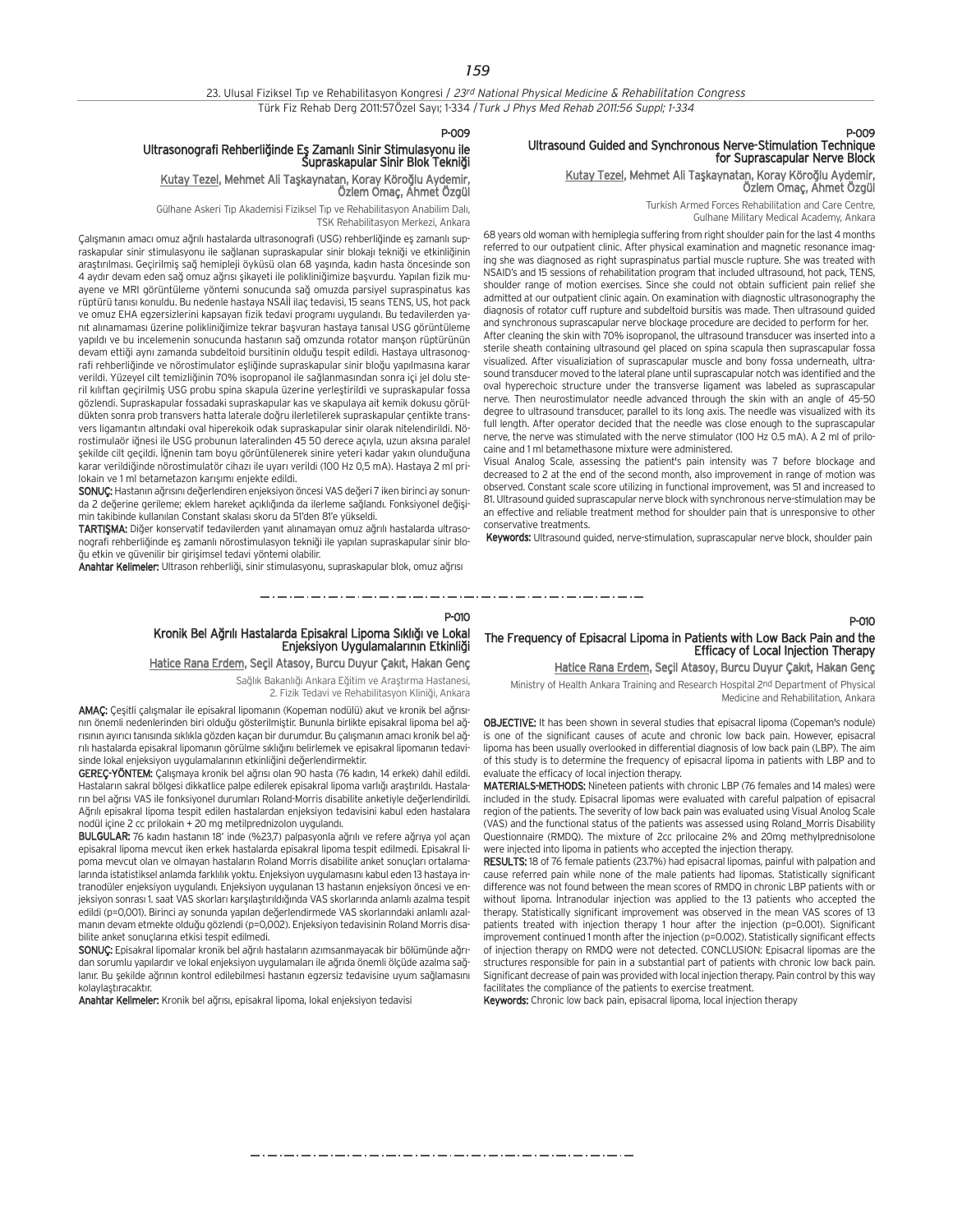#### P-011

### Kronik Bel Ağrılı Hastalarda Büyük Trokanterik Ağrı Sendromu Sıklığı ve Lokal Enjeksiyonun Etkinliği

Seçil Atasoy, Hatice Rana Erdem, Barış Nacır, Aynur Karagöz

Sağlık Bakanlığı Ankara Eğitim ve Araştırma Hastanesi 2. Fizik Tedavi ve

Rehabilitasyon Kliniği, Ankara

AMAC: Büyük trokanterik ağrı sendromu (BTAS); kronik, ilerleyici, lateral kalca ağrısı ile karakterize, bir psödoradiküler ağrı sendromudur. BTAS; kadınlarda, bel ağrısı ve diz ağrısı olan hastalarda daha sık görülmektedir. Çalışmamızın amacı kronik bel ağrısı (KBA) olan hastalarda BTAS görülme sıklığını tespit etmek ve BTAS'nin tedavisinde lokal enjeksiyon tedavisinin etkinliğini belirlemekti.

GEREÇ-YÖNTEM: Çalışmaya kronik bel ağrısı (KBA) olan yaşları 18-70 yıl arasında değişen 84 kadın, 15 erkek hasta dahil edildi. Lateral kalça ağrısı, büyük trokanterde hassasiyet ile birlikte a) psödoradikülopati b) kalçanın abduksiyon, adduksiyon ve rotasyonu sırasında ağrı olması c) kalçanın dirence karşı abduksiyonu sırasında ağrı olması, d) Patrick testi pozitifliği'den birinin eslik etmesi durumunda BTAS tanısı konuldu. BTAS tanısı konulan 30 hastanın tedaviyi kabul eden 17'sine enjeksiyon uygulandı. Enjeksiyon 20 mg prednizolon ve 3 cc %2 prilokaine 1,5 cc serum fizyolojik eklenerek büyük trokantere veya büyük trokanter çevresindeki en ağrılı noktaya yapıldı. BTAS tanısı konulan hastaların enjeksiyon öncesi, enjeksiyon sonrası 1. saat, enjeksiyon sonrası 1. aydaki vizüel analog skala (VAS) değerleri kaydedildi. BTAS olan ve olmayan KBA'lı hastalara Roland-Morris Bel ağrısı ve Engellilik Sorgu (RMSF) formu uyguland›.

BULGULAR: Calismaya alinan 90 KBA'lı hastanın 30'unda (%33,3) BTAS meycuttu. BTAS tanısı konulan ve büyük trokantere yeya büyük trokanter çevresindeki en ağrılı noktaya enjeksiyon yapılan 17 hastanın enjeksiyon öncesi ile enjeksiyon sonrası 1. saat ve enjeksiyon öncesi ile enjeksiyon sonrası 1. aydaki ortalama VAS skorları karsılastırıldığında istatistiksel olarak anlamlı fark tespit edildi (p<0,001). BTAS olan ve olmayan KBA'lı hastalar RMSF ortalama skoru açısından değerlendirildiğinde her iki grup arasında istatistiksel olarak anlamlı fark yoktu. SONUÇ: Çalışmamızın sonuçları KBA'lı hastalarda BTAS'nin sık görülen ve gözden kaçırılmaması gereken bir psödoradiküler ağrı sendromu olduğunu göstermektedir. BTAS'nin KBA'lı hastalarda radiküler ağrıdan ayırt edilmesi yanlış tedavinin önlenmesi açısından önem taşımaktadır. Ayrıca çalışmamızın sonuçlarına göre lokal enjeksiyon tedavisinin BTAS tedavisinde etkili bir yöntem olduğu söylenebilir.

Anahtar Kelimeler: Kronik bel ağrısı, büyük trokanterik ağrı sendromu, lokal enjeksiyon

## Chronic Low Back Pain and Efficiency of Local Injection Therapy Seçil Atasoy, Hatice Rana Erdem, Barış Nacır, Aynur Karagöz Ministry of Health Ankara Training and Research Hospital 2nd Department of Physical

P-011

Medicine and Rehabilitation, Ankara

Frequency of Greater Trochanteric Pain Syndrome in Patients with

OBJECTIVE: Greater trochanteric pain syndrome (GTPS) is a pseudoradicular pain syndrome characterized by chronic, progressive, intermittent pain on the lateral side of the hip. A higher prevalence is reported in women and in patients with coexisting low back pain (LBP) and knee pain. The aim of this study is to determine the frequency of GTPS in patients with chronic LBP and the effects of local injection therapy.

MATERIALS-METHODS: We evaluated 84 female and 15 male patients between the ages of 18 and 70 years who had had chronic LBP. Diagnosis of GTPS was based on:1) lateral hip pain and tenderness over the greater trochanter with one of followings; a) pseudoradiculopathy b) increased pain with extreme rotation, abduction or adduction c) pain with resisted hip abduction d) positive Patrick's test. 30 patients were diagnosed as GTPS. 17 of these accepted the treatment and treated with injection therapy. A mixture of 20 mg methylprednisolene, 3 cc prylocaine %2 and 1,5 cc serum physiologic was injected into the greater trochanter or the most painful area. Pain was evaluated by 0-10 Visuel analogue scale (VAS) before the injection, and at 1 hour and at 1 month postinjection. All patients fulfilled the Roland Morris Disability questionnaire (RMDQ).

RESULTS: 30 of 99 patients (33.3%) were diagnosed as GTPS. Statistically significant improvements were observed in the mean VAS scores of 17 patients treated with injection therapy at 1 hour and at 1 month postinjection. Statistically significant difference was not found between the mean scores of RMDQ of chronic LBP patients with or without GTPS.

CONCLUSION: Our study demonstrated that GTPS is a common and frequently overlooked pseudoradicular syndrome in chronic LBP patients. The differential diagnosis of GTPS from radicular pain is important for the treatment. Furthermore the injection therapy is found effective in the GTPS treatment.

Keywords: Chronic low back pain, greater trochanteric pain syndrome, local injection

مترو متوارد متوارد متوارد متوارد متوارد متوارد متوارد متوارد متوارد متوارد متوارد متوارد متوارد متوارد متوارد متوارد متوارد

## P-012 Bilateral Diz Sinovyal Osteokondromatozisli Bir Olgu

Yasemin Turan, Canan Yıldırım, Ömer Faruk Şendur

Adnan Menderes Üniversitesi Tıp Fakültesi Fizik Tedavi ve Rehabilitasyon Anabilim Dalı, Aydın

Sinovyal osteokondromatozis sinovyal bağ dokusunun, kartilajenöz metaplazisi sonucu oluşan nodüllerin, koparak serbest hale geçmesi ile intrasinovyal alanda multipl, kartilajenöz veya ossifiye nodüller meydana gelmesi ile karakterizedir.

54 yaşındaki bayan olgu sol dizde daha fazla olmak üzere şiddetli her iki diz ağrısı yakınması ile polikliniğimize başyurdu. Yakınmasının 2 sene öncesinde başladığını ve diz arkalarında zamanla sislik ile birlikte ağrı olustuğunu belirtivordu. Fizik muayenesinde, solda daha belirgin olmak üzere her iki dizde sislik ve 10 derece kadar hareket kısıtlılığı tespit edildi. Bilateral patella instabilitesi mevcuttu. Rende testi bilateral pozitifti. Solda patellar sok testi minimal pozitif saptandı. VAS-ağrı sağ diz için 8 cm; sol diz için 10 cm idi. Fonksiyonel durumu değerlendirmek için yapılan WOMAC skoru 66 idi.Seroloji sonuçlarında ESH=32 mm/h, CRP=5,47 mg/L, RF=0,5 U/ml idi. Diz röntgenogramlarında her iki dizde eklem aralığında medial kompartmanda daha fazla olmak üzere daralma, osteofitler ve özellikle sol dizde popliteal fossada yaklaşık 4,5x2 cm boyutlarında düzensiz kalsifiye nodüler opasite gözlendi. Bilateral diz MRG'de popliteal fossada birkaç adet tüm sekanslarda hipointensite ile karekterize lezyonlar izlendi. Olgunun mevcut bulguları ile bilateral dizlerde sinovyal osteokondromatosiz tanısı kondu. Dizlere soğuk paket, kesikli ultrason, magnetoterapi, kuadriceps kasını güçlendirme, ılımlı germe ve düz bacak kaldırma egzersizlerinden oluşan 10 seans fizik tedavi ve rehabilitasyon programı uygulandı. Tedavi sonrasında Ağrı-VAS sağ diz için 2 cm; sol diz için 5 cm idi. WOMAC skoru ise 24 olarak hesaplandı. Yakınmalarında belirgin gerileme görülen olgu ortopedi kliniğine yönlendirildi.

.<br>Sonuc olarak, siddetli diz ağrısı sebepleri arasında sinovyal osteokondromatozis akılda bulundurulmalı ve bu hastalara fizik tedavi ve rehabilitasyon programı uygulanması gerektiği kanısındayız

Anahtar Kelimeler: Diz ağrısı, osteokondromatozis

## P-012 A Case With Bilateral Knee Synovial Osteochondromatosis Yasemin Turan, Canan Yıldırım, Ömer Faruk Şendur

Adnan Menderes Medical School of University Department of

Physiotherapy and Rehabilitation, Aydın

Synovial osteochondromatosis is characterized by multiple, cartilaginous or ossified nodules in intrasynovial area, which are formed by breaking of nodules formed by cartilaginous metaplasia of synovial connective tissue.

54-year old female was admitted to our clinics with the complaint of bilateral severe knee pain, prominently in the left knee. She told that her complaints started 2 years ago and, in time, swellings with pain appeared on the back of her knees. In physical examination, swelling and movement limitation until 10 degrees in both knees, more prominently on the left side, were detected. There were bilateral patellar instability, the patellar apprehension tests were positive bilaterally, and patellar shock test was minimally positive on the left side. VAS-Pain was 8 cm for her right knee, whereas it was 10 cm for the left. WOMAC score for evaluation of functional state was 66.

Serologic tests results were ESR=32 mm/h, CRP= 5.47 mg/L, and RF= 0.5 U/ml. In radiologic examinations of knees, joint spaces were bilaterally narrowed more prominently in medial compartments; osteophytes and approximately 4.5X2 cm calcified nodular opacity were observed particularly in the left popliteal fossa. Bilateral knee MRI revealed a few lesions, which were characterized by hypointensity in all sequences, in the popliteal fossa.

Diagnosis of bilateral synovial knee osteochondromatosis was made with the presented signs of the patient. A 10-session physiotherapy and rehabilitation program, including cold pack, magnetotherapy, strengthening of the quadriceps muscle, mild stretching and straight leg rising exercises, was applied. After the treatment, VAS-pain for right and left knees was 2 cm and 5 cm, respectively, and WOMAC score was 24. Observing prominent improvements in her complaints, the patient was referred to orthopedics clinics.

In conclusion, synovial osteochondromatosis should be remembered among the causes of severe knee pain, and we believe that these patients should receive a physiotherapy and rehabilitation program.

Keywords: Knee pain, osteochondromatosis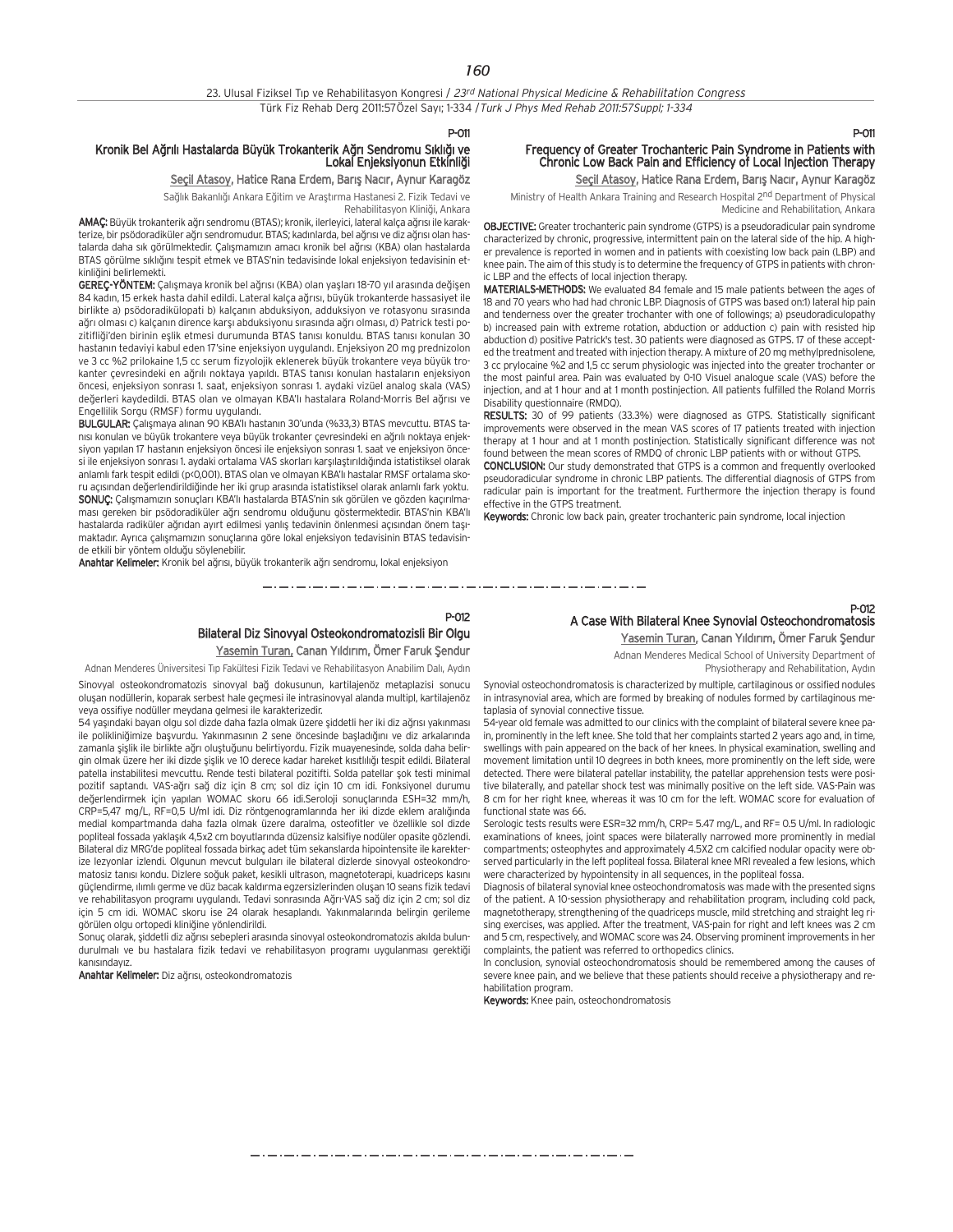#### 23. Ulusal Fiziksel Tıp ve Rehabilitasyon Kongresi / 23rd National Physical Medicine & Rehabilitation Congress Türk Fiz Rehab Derg 2011:57Özel Sayı; 1-334 / Turk J Phys Med Rehab 2011:57Suppl; 1-334

P-013

## Os Trigonum Sendromlu Bir Olgu

## Yasemin Turan, Işıl Karataş Berkit, Fatih Kahvecioğlu, Ömer Faruk Şendur

Adnan Menderes Üniversitesi Tıp Fakültesi Fiziksel Tip ve Rehabilitasyon Anabilim Dalı, Aydın

GIRIS: Os trigonum sendromu, arka ayak ağrısına sebep olan nadir nedenlerden biridir. Os trigonum, talusun posteriorunda yer alan, 7 ile 13 yasları arasında ossifikasyon merkezi olarak ortaya çıkan ve genellikle bir yıl içinde talus ile birleşen bir aksesuar kemiktir. Toplumun %7'sinde talus ile birlesmez ve bu yapının semptomatik hale gelmesi os trigonum sendromu olarak tanımlanır. Bizde tanısı sıklıkla atlanan nadir görülen os trigonum sendromlu olguyu sunmay› amaçlad›k.

OLGU: Son iki aydır sol ayağında ağrı yakınması olan 65 yaşındaki bayan hasta kliniğimize başvurdu. Özellikle ayağın arka bölümünde olan ağrısı yürümekle şiddetleniyordu. Isı, şişlik, sabah tutukluğu tariflemeyen olgunun travma öyküsü yoktu. Yapılan muayenesinde ayak bileğinin ve başparmağın aktif ve pasif eklem hareket açıklığı tam ve plantar fleksiyonları ağrılıydı. Ağrı-VAS'ı 8cm olarak değerlendirildi. Derin palpasyon ile talusun posteriorunda hassasiyet saptandı. Ek olarak olgu parmak ucuna bastığında aynı bölgede ağrı hissediyordu. Laboratuar incelemesinde ESH ve CRP düzeyi normal olarak bulundu. Sol ayak bileği lateral radyografisinde os trigonum mevcutken MRG incelemesinde talus posterior kesiminde supur formasyonu saptanması üzerine hastaya os trigonum sendromu tanısıyla non-steroid antiinflamatuvar ilaç, TENS, coldpack yanısıra ayak bileğine ve ayak başparmağına EHA, güçlendirme egzersizinden oluşan fizik tedavi programı uygulandı. Tedavi sonucunda başparmağın dirençli plantar fleksiyonunda oluşan ağrı VAS'ında 2cm'e gerileme görüldü ve hasta takibimize alındı.

SONUC: Os trigonum sendromu, arka ayak ağrısına sebep olan bir patolojidir. Olgumuzda olduğu gibi arka ayak ağrısı ile başyuran hastalarda diğer sık görülen sebeplerin yanında os trigonum sendromuda ayırıcı tanıda göz önünde bulundurulmalıdır.

Anahtar Kelimeler: Os trigonum sendromu, ayak ağrısı

## P-013 Os Trigonum Syndrome: A Case Report

## Yasemin Turan, Işıl Karataş Berkit, Fatih Kahvecioğlu, Ömer Faruk Şendur

Adnan Menderes University Medical School of Department of Physical Therapy and Rehabilitation, Aydin

INTRODUCTION: Os trigonum syndrome is one of the rare causes of posterior foot pain. Os trigonum, which is placed at the posterior of talus, appears as an ossification center between ages 7-13 years, and generally joins with talus in one year-time, is an accessory bone. In 7% of the population, it does not join with talus, and it is defined as os trigonum syndrome, when this structure becomes symptomatic. We aim to present our case, which is a rare disease and is generally missed out.

CASE: 65-year old female patient with the complaint of left foot pain for the last 2 months, was admitted to our clinics. The severity of the pain on the posterior of her foot was increasing especially during a walk. The patient reported no redness, swelling or morning stiffness and there was no history of trauma. The physical examination revealed that active and passive motion ranges of ankle and toe were complete, whereas plantar flexion was painful. Pain VAS was 8 cm. There was sensitivity at the posterior of talus during deep palpation. ESR and CRP levels were all within normal limits. While there was os trigonum on left ankle lateral radiography, spur formation was detected on posterior talus in MRI examination, and the patient was diagnosed as os trigonum. Treatment included non-steroidal anti-inflammatory drugs, TENS, cold pack as well as a physiotherapy program with ROM strengthening exercises for ankle and toe. After the treatment, pain VAS due to forced plantar flexion of the toe decreased to 2 cm, and then the patient was followed up.

CONCLUSION: Os trigonum syndrome is a pathology leading to posterior foot pain. As in our case, os trigonum syndrome should also be remembered in the differential diagnosis of patients complaining of posterior foot pain, apart from other frequently encountered causes.

Keywords: Os trigonum syndrome, foot pain

## P-014 Adeziv Kapsülit ve Retinopatinin Eşlik Ettiği Diyabetik<br>Bir Hastada Osteopoikiloz

## Ali Biçer<sup>1</sup>, <u>Koray Çoğul</u><sup>1</sup> , Müjdat Yazıcı <sup>2</sup>, Ayça Sarı<sup>3</sup>, Kerem Sezer<sup>4</sup>

<sup>1</sup>Mersin Üniversitesi Tıp Fakültesi Fiziksel Tıp ve Rehabilitasyon Anabilim Dalı, Mersin

2Mersin Üniversitesi T›p Fakültesi, Radyoloji Anabilim Dal›, Mersin 3Mersin Üniversitesi Tıp Fakültesi Göz Hastalıkları Anabilim Dalı, Mersin 4Mersin Üniversitesi Tıp Fakültesi Endokrinoloji Bilim Dalı, Mersin

Osteopoikilosis etyolojisi belli olmayan, genellikle otozomal dominant yol ile geçiş gösteren, nadir görülen bir sklerozan kemik displazisidir. Hastaların büyük bir çoğunluğu asemptomatiktir ve osteopoikiloz tanısı sıklıkla direk radyografik incelemeler sırasında tesadüfen konulur. Bu vaka takdiminde, klinik ve radyolojik bulguları osteopoikilosis ile uyumlu bir erkek hasta sunulmaktadır. Hastada osteopoikilozla birlikte tip 2 diabetes mellitus ve buna eşlik eden retinopati ile sol omuz adeziv kapsuliti de bulunmaktadır. Osteopoikiloz ile tip 2 diabetes mellitus birlikteliği nadir görülen klinik bir durumdur.

Anahtar Kelimeler: Adeziv kapsülit, diabetes mellitus, osteopoikiloz, retinopati, sklerozan kemik displazisi

# Osteopoikilosis in a Diabetic Patient Associated with Adhesive Capsulitis and Retinopathy

P-014

## Ali Biçer<sup>1</sup>, Koray Çoğul<sup>1</sup>, Müjdat Yazıcı<sup>2</sup>, Ayça Sarı<sup>3</sup>, Kerem Sezer<sup>4</sup>

<sup>1</sup>Mersin University School of Medicine Department of Phsical Medicine and Rehabilitation, Mersin 2Mersin University School of Medicine Department of Radiology, Mersin 3Mersin University School of Medicine Department of Ophthalmology, Mersin 4Mersin University School of Medicine Department of Endocrinology, Mersin

Osteopoikilosis is a rare osteosclerotic bone dysplasia with unknown etiology which usually has an autosomal-dominant inheritance pattern. The majority of the patients are asymptomatic and the diagnosis of osteopoikilosis is often made incidentally on the radiographic examination. In this case report, a male patient whose clinical and radiological findings consisted with osteopoikilosis was presented. The patient had also type 2 diabetes mellitus associated with retinopathy and adhesive capsulitis of the left shoulder coexisting with osteopoikilosis. Coexistence of osteopoikilosis and type 2 diabetes mellitus is a rare clinical condition. Keywords: Adhesive Capsulitis, diabetes mellitus, osteopoikilosis, retinopathy, sclerotic bone dysplasia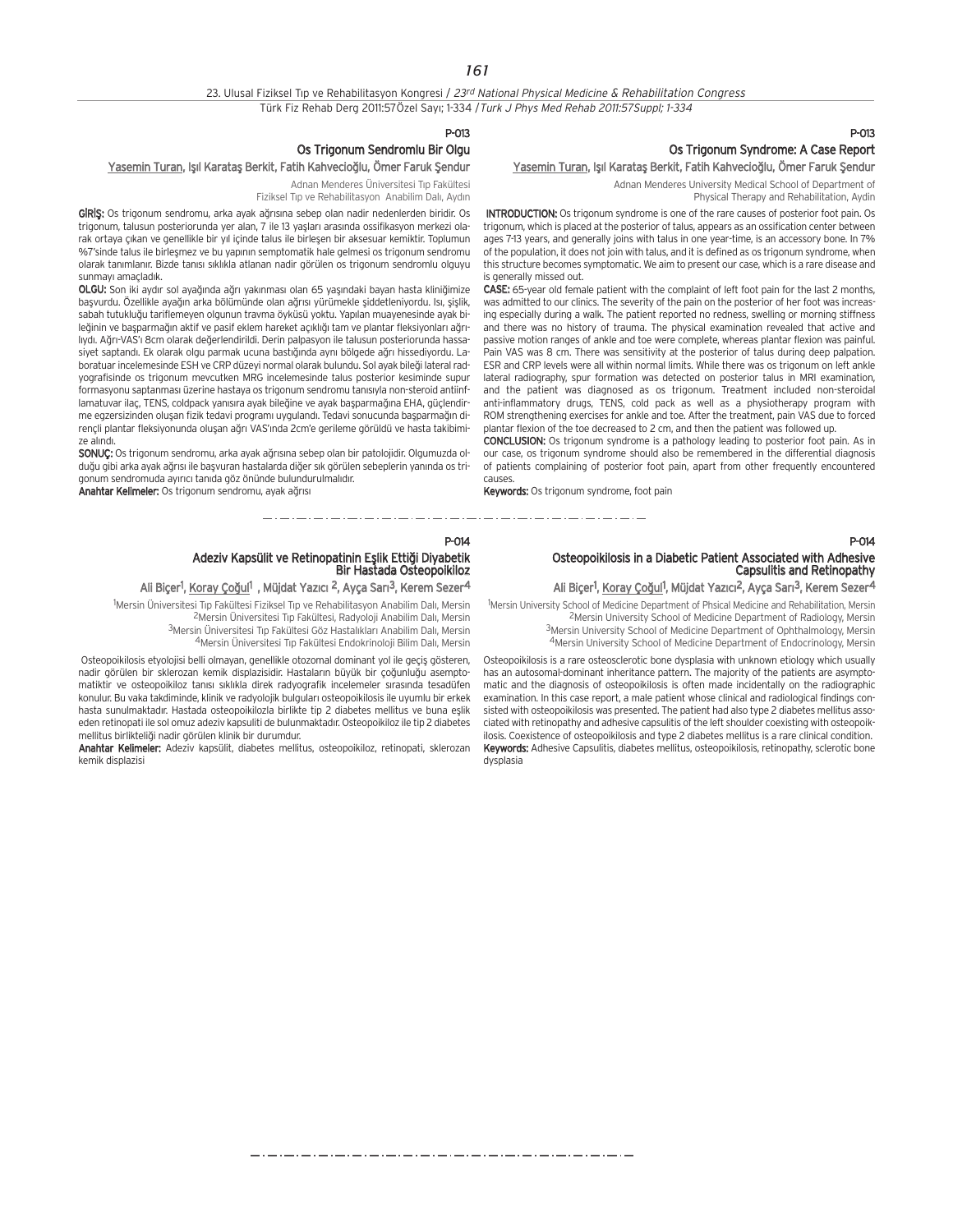P-015

# İntramusküler Enjeksiyon Nedeniyle Siyatik Sinir Hasarı Olan Bir<br>Hastada Kompleks Bölgesel Ağrı Sendromu-Tip 2

<u>Müge Sarıkaya</u><sup>1</sup>, Ali Biçer<sup>1</sup>, Emel Günay<sup>2</sup>, Özge Göksu<sup>1</sup>

<sup>1</sup>Mersin Üniversitesi Tıp Fakültesi Fiziksel Tıp ve Rehabilitasyon Anabilim Dalı, Mersin <sup>2</sup>Mersin Üniversitesi Tıp Fakültesi Nükleer Tıp Anabilim Dalı, Mersin

Kompleks bölgesel ağrı sendromu-tip 2, bir periferik sinir lezyonunun eşlik ettiği, ekstremitelerde çeşitli kas-iskelet, deri ve vasküler sistemi bozuklukları ile karakterize bir hastalıktır. Bu olgu sunumunda, bir intamüsküler enjeksiyona bağlı sağ siyatik sinir hasarı sonrası, sağ alt ekstremitede kompleks bölgesel ağrı sendromu-tip 2 tanısı alan 61 yasında bir kadın hasta bildirilmektedir. Hasta sağ ayağında siddetli ağrı, ödem, yanma, uyusma ve karıncalanma, allodini ve hiperaljezi ve düşük-ayaktan yakınmaktaydı. Enjeksiyon nöropatisine bağlı kompleks bölgesel ağrı sendromu-tip 2 nadir bir klinik komplikasyondur ve hastalığın patofizyolojisi hala tam olarak bilinmemektedir.

Anahtar Kelimeler: Kompleks bölgesel ağrı sendromu, intramüsküler enjeksiyon, nöropatik ağrı, siyatik sinir hasarı

## P-015

## Complex Regional Pain Syndrome-Type 2 in a Patient with Sciatic Nerve Injury Caused by Intramuscular Injection

Müge Sarıkaya<sup>1</sup>, Ali Biçer<sup>1</sup>, Emel Günay<sup>2</sup>, Özge Göksu<sup>1</sup>

1 Mersin University School of Medicine, Department of Physical Medicine and Rehabilitation, Mersin

2Mersin University School of Medicine Department of Nuclear Medicine, Mersin

Complex regional pain syndrome-type 2 is a disease which is characterized by various dysfunctions of the musculoskeletal, skin and vascular systems on extremities, in association with a peripheral nerve injury. In this case presentation, a 61 year-old female patient, diagnosed as complex regional pain syndrome-type 2 on the right lower extremity, following the right sciatic nerve injury due to an intramuscular injection, was reported. The patient suffered from severe pain, edema, burning and tingling, allodynia and hyperalgesia, and dropfoot on her right foot. Complex regional pain syndrome-type 2 due to injection neuropathy is a rare clinical complication and pathophysiology of the disease still remains obscure.

Keywords: Complex regional pain syndrome, intramuscular injection, neuropathic pain, sciatic nerve injury

P-016

P-016

## Parsonage-Turner Syndrome: A Rare Cause of Severe Shoulder Pain <u>Zehra Kocaağa</u>l, Tufan Özkayran<sup>2</sup>, Hürtan Acar<sup>3</sup>

<sup>1</sup>Ünye Cakirtepe Hospital Physical Training and Rehabilitation Clinic, Ordu 2Ünye Cakirtepe Hospital Neurology Clinic, Ordu 3Istanbul Haseki Research and Training Hospital Neurology Clinic, İstanbul

INTRODUCTION: Parsonage-Turner Syndrome (PTS) is a rare syndrome with unknown etiology and was first described by Parsonage and Turner at 1948. It is also known as idiopathic brachial neuritis, brachial plexus neuritis or neuralgic amyotrophy. PTS is characterized by a shoulder pain with sudden and severe onset and related to the inflammation of the concerned neural network. It appears as weakness, atrophy and paralysis of shoulder muscles in hours or days. Paralysis perpetuates months in most patients, years in some and generally patients recover fully. It is generally idiopathic but trauma, infection, autoimmune mechanisms, viral diseases, heavy exercise and surgery may play a role in etiology. It is twice more common in males. We report a case presented with severe shoulder pain lasting for three days and diagnosed as hyperacute left upper brachial plexus involvement after clinical status assessment, physical examination, imaging and electrophysiological studies.

CASE: A 64 year old man presented with severe left shoulder pain lasting for three days. He was holding his arm in abduction and internal rotation. There was a weakness in elbow extension during the shoulder elevation and abduction. There was no active shoulder movement and his passive shoulder movements were painful. Complete blood count and acute phase reactants were normal. There was no pathology on cervical and left shoulder magnetic resonance imaging clarifying his clinical status. Electrophysiological study showed hyperacute involvement of left upper trunk of brachial plexus and the patient was diagnosed as idiopathic brachial plexitis. He was then given physical training and rehabilitation program.

CONCLUSION: We must keep in mind Parsonage-Turner Syndrome in patients presenting with severe and atypical shoulder pain to prevent functional disability, late diagnosis, inappropriate therapy and unnecessary surgery.

Keywords: Brachial neuritis, Parsonage-Turner syndrome

<u>Zehra Kocaağa</u><sup>1</sup>, Tufan Özkayran<sup>2</sup>, Hürtan Acar<sup>3</sup> <sup>1</sup>Özel Ünye Çakırtepe Hastanesi Fiziksel Tıp ve Rehabilitasyon Kliniği, Ordu

fiiddetli Omuz A¤r›s›n›n Nadir Bir Nedeni Olarak Parsonage-Turner Sendromu

<sup>2</sup>Özel Ünye Çakırtepe Hastanesi Nöroloji Kliniği, Ordu <sup>3</sup>İstanbul Haseki Eğitim ve Arastırma Hastanesi Nöroloji Kliniği, İstanbul

GIRIS: Parsonage-Turner sendromu (PTS) nedeni bilinmeyen nadir bir sendromdur. İlk olarak 1948 de Parsonage ve Turner tarafından tanımlanmıştır. PTS idiopatik brakial nörit, brakial pleksus nörit veya nöraljik amyotrofi olarak da bilinir. PTS ani ve siddetli bir baslangıc a österen omuz ağrısı ile karakterizedir. PTS ilgili sinir ağının enflamasyonu ile ilişkilidir. Saatler veya günler içerisinde omuz kaslarını etkileyen güçsüzlük, atrofi ve paralizi ortaya çıkabilir. Paralizi hastaların çoğunda aylarca sebat eder, bazılarında ise yıllarca sürebilir, düzelme genellikle tamdır. Hastalık genellikle idiopatiktir, ancak travma, enfeksiyon, otoimmun mekanizmalar, viral hastalıklar, ağır egzersiz, cerrahi gibi faktörlerde etyolojide suçlanmıştır. Erkeklerde kadınlara göre 2 kat sık görülen bir hastalıktır. Bu olgu sunumunda 3 gündür süren şiddetli omuz ağrısı ile polikliniğimize başvuran ve klinik, fizik muayene, görüntüleme ve elektrofizyolojik incelemeler sonucunda sol hiperakut dönem brakial pleksus üst trunkus tutulumu saptadığımız bir hasta sunulmuştur.

OLGU: 64 yaşında erkek hasta 3 gündür devam eden şiddetli sol omuz ağrısı ile polikliniğimize başvurdu. Hastanın kolunun abduksiyon ve internal rotasyonda tuttuğu gözlendi. Omuz elevasyon ve abduksiyonu ile dirsek extansiyonunda güçsüzlük olduğu saptandı. Aktif omuz hareketi yoktu ve pasif omuz hareketleri ağrılıydı. Hastanın hemogram ve akut faz reaktanları olağandı. Servikal ve sol omuz magnetik resonans incelemede klinik ile uyumlu bir bulgu saptanmadı. Bunun üzerine yapılan elektrofizyolojik incelemede sol hiperakut dönem brakial pleksus üst trunkus tutulumu saptandı ve hasta idiopatik brakial pleksit olarak değerlendirildi. Hasta fizik tedavi ve rehabilitasyon programına alındı.

SONUC: Siddetli ve atipik omuz ağrısında oluşabilecek fonksiyonel disabiliteden ve geç tanı, yanlış tedavi, gereksiz cerrahiden kaçınmak için Parsonage-Turner sendromunu da akılda bulundurulmalıdır.

Anahtar Kelimeler: Brakial nörit, Personage-Turner sendromu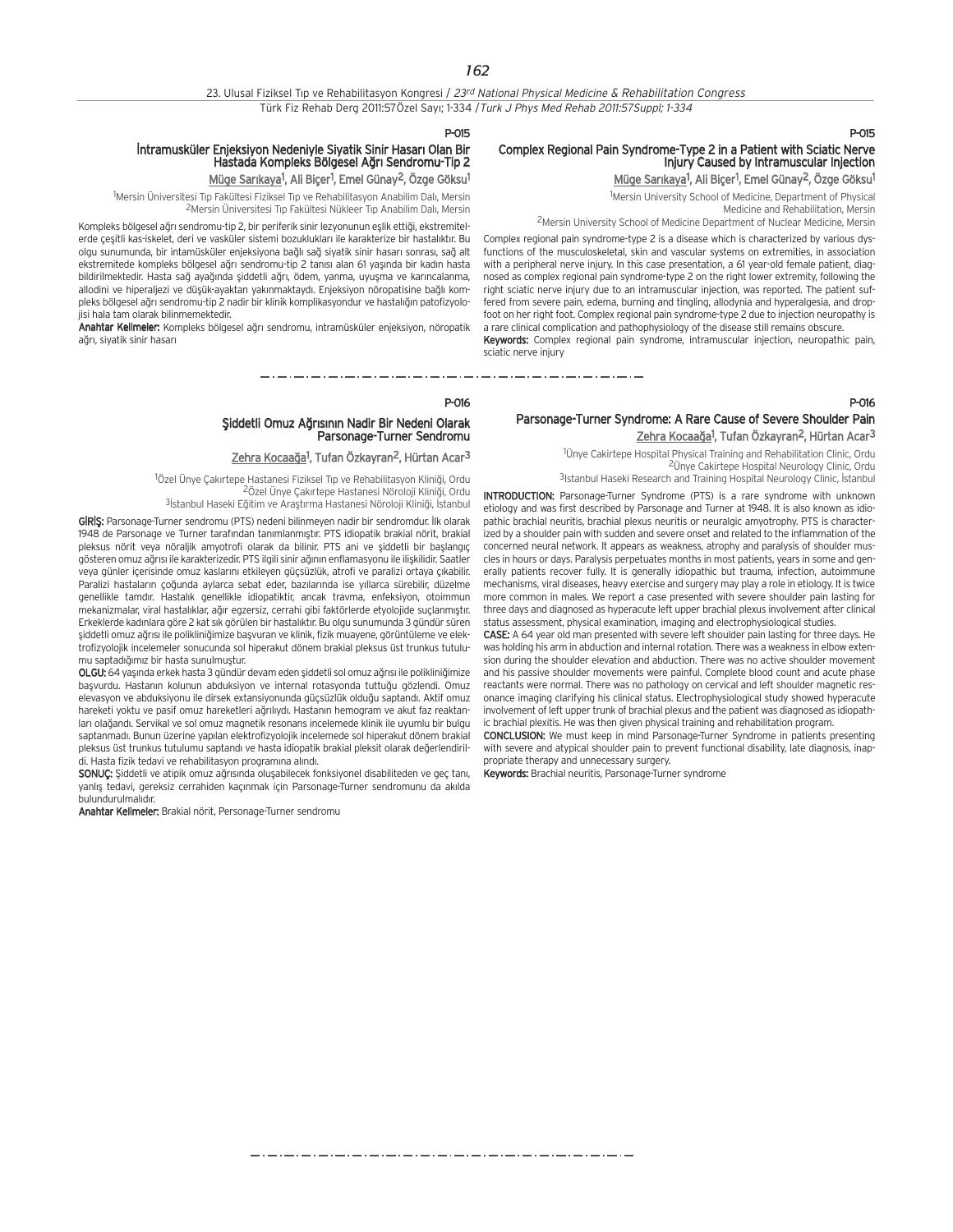## 23. Ulusal Fiziksel Tıp ve Rehabilitasyon Kongresi / 23rd National Physical Medicine & Rehabilitation Congress Türk Fiz Rehab Derg 2011:57Özel Sayı; 1-334 / Turk J Phys Med Rehab 2011:57Suppl; 1-334

#### P-017

## Kalça Ağrısı ile Klinik Bulgu Veren Bir Primer Hiperparatiroidi Olgusu Aylin Karaman, Özlem Solak

Afyon Kocatepe Üniversitesi Tıp Fakültesi Fiziksel Tıp ve Rehabilitasyon Anabilim Dalı, Afyonkarahisar

Primer hiperparatiroidizm paratiroid glandlarından asırı derecede parathormon salınımı ile giden ve en çok paratiroid adenomuna bağlı ortaya çıkan bir hastalıktır. Sıklıkla asemptomatik seyreden bu hastalık değişik sistem ve organları ilgilendiren bulgularla ortaya çıkabilir. Semptomatik vakalar ise halsizlik, yorgunluk, iştahsızlık, poliüri, polidipsi, kas iskelet sistem ağrıları ile gelebilir. Biz bu olgu sunumunda her iki kalçada ve omuzda siddetli ağrı ve yürüyememe sikayeti ile gelen 72 yasında bayan hastamızı sunuyoruz.Hastamızın fizik muayenesinde kalça ve omuz eklem hareket açıklıkları kısıtlı ve ağrılıydı. Laboratuvar tetkiklerinde parathormon yüksekliği olması üzerine çekilen paratiroid ultrasonografisinde paratiroid adenomu tespit edildi. Biz bu olgu sunumunda yürüyememe ve şiddetli eklem ağrıları ile gelen hastalarda paratiroid patolojilerini de düşünmek gerektiğini vurgulamak istedik.

Anahtar Kelimeler: Kalça ağrısı, primer hiperparatiroidizm, yürümede güçlük

## P-017 A Case of Primary Hhyperparathyroidism with Clinical Signs of Hip Pain Aylin Karaman, Özlem Solak

Afyon Kocatepe University School of Medicine Department of Physical Medicine and Rehabilitation, Afyonkarahisar

Primary hyperparathyroidism is a disease that progresses with extreme parathormone secretion from parathyroid glands and is mostly related to parathyroid adenoma. This disease, which is usually asymptomatic, can manifest clinical symptoms related to various systems and organs. Symptomatic cases may appear with weakness, fatigue, anorexia, polyuria, polydipsia and musculoskeletal system pains. In this case presentation, we are presenting a 72 year old female patient who had the complaint of extreme pain in shoulder and both hips and difficulty in walking. The range motion of hips and shoulder of the patient was found to be painful and restricted in the patient's physical examination. Since laboratory examination revealed an increase in parathormone level, parathyroid ultrasonography was performed and a parathyroid adenoma was detected. In this case presentation, we wanted to draw your attention to the fact that parathyroid pathologies should also be taken into consideration in the patients with complaints of difficulty in walking and extreme outrage. Keywords: hip pain, primary hiperparathyroidism, difficulty in walking

P-018

## Painless Lateral Discoid Meniscus and Meniscal Tear in a Child Patient: A Case Report

#### Mehmet Adam<sup>1</sup>, Pinar Doruk<sup>1</sup>, Berrin Leblebici<sup>1</sup>, Şenay Demir<sup>2</sup>

<sup>1</sup>Baskent University, Adana Teaching and Research Center, Physical Medicine and Rehabilitation Department, Adana <sup>2</sup>Baskent University, Adana Teaching and Research Center,

Radiology Department, Adana

The assessment of musculoskeletal complaints in childhood differs from adults and concerns more importance. Some of the causes of the difference are the presence of special congenital and developmental states in this group, rapid growth of the organism, tendency to traumas because of more active daily life and increased incidence of some diseases in childhood. In this case, we report a painless lateral discoid meniscus and tear without any prominent trauma history.

CASE: Eight year old boy was admitted to our clinic with the complaint of being unable to extend his right knee for 1 year, without a history of trauma. There was no pain, swelling and rash on the right knee. The parents reported that the boy had no problems in daily life but was unable to extend his knee while running. The patient and family histories showed no peculiarities and his systemic physical examination was normal. There was no effusion on the right knee, no tender points on palpation, no pain on range of motion of the joint, but the extension was limited to 10 degrees. Meniscal tests were negative and muscle strength was normal. Complete blood count, erythrocyte sedimentation rate, C-RP, biochemical examination and anteroposterior and lateral conventional knee x-rays were in normal ranges. Stretching exercises were given to the patient, but showed no improvement in complaints and physical examination findings after 3 weeks. Magnetic resonance imaging of right knee showed discoid appearance of lateral meniscus and a horizontal tear. Conservative treatment was planned since the patient was painless and the findings of meniscal tear were not evident. Childhood discoid meniscus and tear will be discussed in accompaniment to our case. Keywords: Painless, disciod lateral meniscus, tear

## P-018 Çocuk Hastada A¤r›s›z Diskoid Lateral Menisküs ve Meniskal Y›rt›k: Vaka Sunumu

Mehmet Adam<sup>1</sup>, Pınar Doruk<sup>1</sup>, Berrin Leblebici<sup>1</sup>, Şenay Demir<sup>2</sup>

<sup>1</sup>Başkent Üniversitesi Adana Araştırma ve Uygulama Merkezi, Fizik Tedavi ve Rehabilitasyon Kliniği, Adana

<sup>2</sup>Başkent Üniversitesi Adana Araştırma ve Uygulama Merkezi, Radyoloji Kliniği, Adana

Çocuk hastalarda kas iskelet şikayetlerinin değerlendirilmesi, yetişkin hastalara göre farklılıklar ve daha fazla önem arz etmektedir. Bu farklılıkların nedenlerinden bazıları, konjenital durumların ve gelişimsel durumların bu grupta kendini göstermesi, organizmanın hızla büyümesi, daha aktif bir yaşantı sürmesiyle travmalara daha yatkın olabilmesi ve çocukluk yaş grublarına göre bazı hastalıkların daha sık gözlenebilmesidir.

Bu olgu sunumunda belirgin travma öyküsü tariflemeyen ağrısız diskoid lateral menisküs ve vırtığı tartısılacaktır.

OLGU: Sekiz yasında erkek hasta, yaklasık bir yıldır trayma olmaksızın sağ dizini açamama sikayeti ile polikliniğimize başvurdu. Sağ dizde sişlik, kızarıklık tariflemiyordu. Ağrı şikayeti de olmayan hastanın ailesi çocuğun aktif yaşantısının devam ettirdiğini, ancak kosarken dizin

tam açılmadığından yakınıyorlardı. Özgeçmiş ve soygeçmişinde özellik olmayan çocuğun sistemik muayenesi normal idi. Sağ dizde efüzyon yok idi, palpasyonda hassas nokta yok idi, eklem hareket açıklığı ağrısız, ancak ekstansiyonu 10 derece limitli idi. Meniskal testleri negatifti. Kas gücü normaldi.

Tam kan sayımı, eritrosit sedimantasyon hızı, CRP, rutin biyokimya ve 2 yönlü konvansiyonel diz grafileri normal sınırlarda idi. Germe egzersizleri önerilen hastaya 3 hafta sonraki kontrolde sikayet ve muayene bulgularında değişiklik saptanmadı. Sağ diz manyetik resonans incelemesinde lateral menisküs diskoid görünümü ve horizontal yırtık saptandı. Hastanın sikayetinin ağrısız olması ve meniskal yırtık bulgularının aşikar olmaması nedeniyle konservatif tedavi planladı.

Mevcut olgumuz eşliğinde çocukluk yaş grubunda diskoid menüsküs ve yırtığı tartışılacaktır. Anahtar Kelimeler: Ağrısız, diskoid lateral menisküs, yırtık

والمتوارك والمتوارك والمتوارك والمتوارك والمتوارك والموارك والموارك والموارك والموارك والموارك والموارك والموارك والمتوارك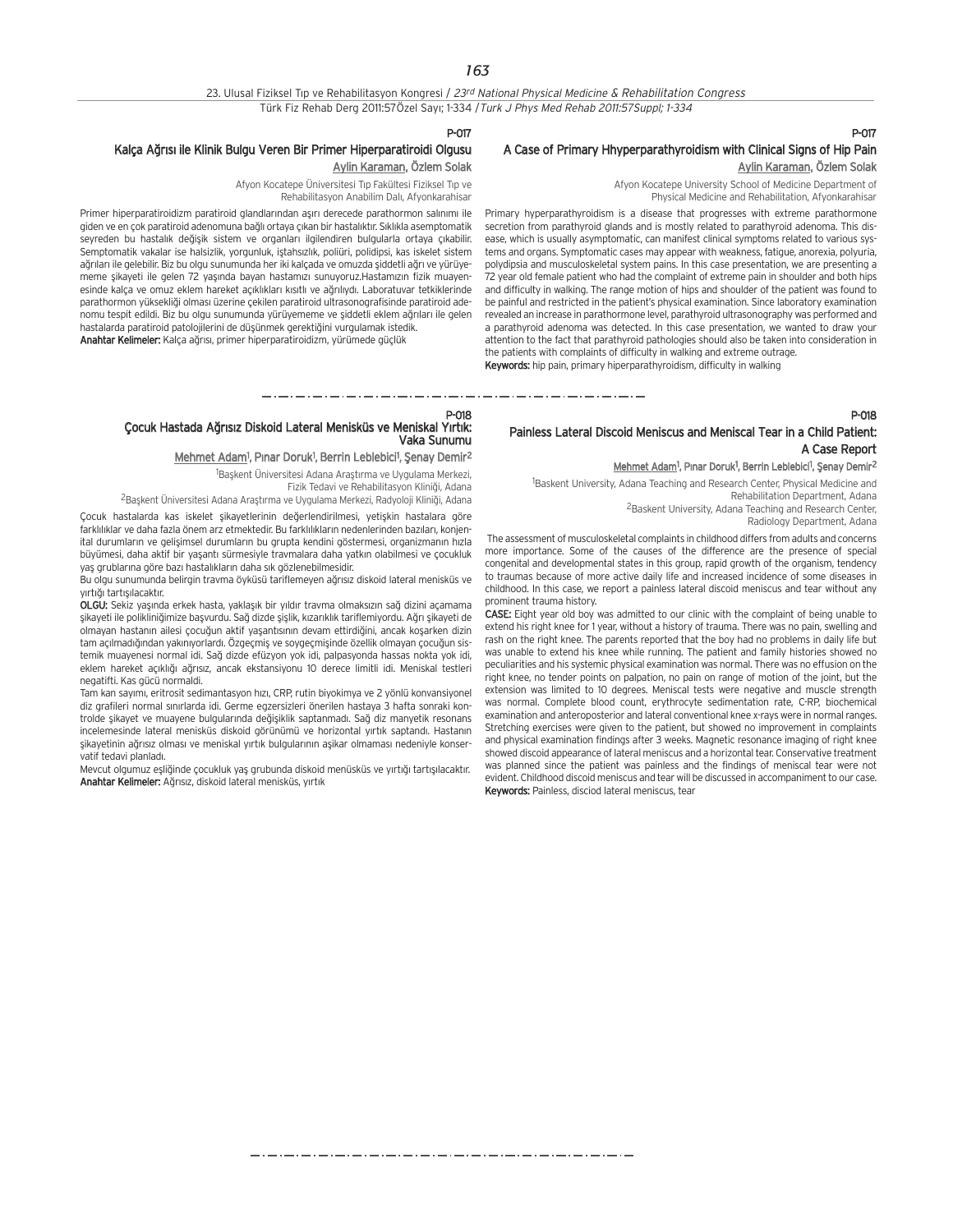## 23. Ulusal Fiziksel Tıp ve Rehabilitasyon Kongresi / 23rd National Physical Medicine & Rehabilitation Congress Türk Fiz Rehab Derg 2011:57Özel Sayı; 1-334 / Turk J Phys Med Rehab 2011:57Suppl; 1-334

P-019

P-020

## Omurgada Nadir Gözlenen Bir Kemik İçi Tümör: İyi Huylu Notokordial Rest Tümör Olgu Sunumu

### <u>Nurten Korkmaz</u>l, Reyhan Çeliker<sup>1</sup>, Serdar Özgen<sup>2</sup>, Ercan Karaaslan<sup>3</sup>

<sup>1</sup>Maslak Acıbadem Hastanesi Fizik Tedavi ve Rehabilitasyon Bölümü, İstanbul <sup>2</sup>Maslak Acıbadem Hastanesi Nöroşirurji Bölümü, İstanbul 3Maslak Acıbadem Hastanesi Radyoloji Bölümü, İstanbul

İyi huylu notokordial rest tümör (Benign notochordal rest tumor) son yıllarda tanımlanmış notokordial hücrelerden kaynaklanan iyi huylu, kemikiçi yerleşimli bir tümördür. Otopsi çalışmalarının %20'sinde vertebral cisim içinde bu tümörün mikroskopik lezyonları gözlenirken, makroskopik olanlar› literatürde nadiren bildirilmifltir. Bu tümörlerin kötü huylu, notokord kaynakl› neoplazmlar olan kordomalardan ay›rd edilmesi önemlidir. ‹yi huylu notokordial rest tümörleri iyi bir prognoza sahip olmakla birlikte gerçek neoplastik özellikleri ve kordoma ile iliflkisi netlik kazanmamıştır.

Olgumuz nadir gözlenen ve takip edilmesi gereken bir iyi huylu notokordial rest tümörü olgusudur. 29 yaşında erkek hasta 4 aydır süren boyun ve sol kol ağrısı ile polikliniğimize başvurmustur. Muayenesinde boyun hareketlerinde kısıtlılık ve ağrı, sol elbilek dorsifleksörlerinde hafif(4/5) kuvvet kaybı mevcuttu. Yapılan servikal MR'ında C5-6 da sol paramedian disk hernisi yanında C2 vertebra korpusunda 13,3x18,8x11 mm boyutlarında T1 incelemede hipointens, T2- STIR incelemede hiperintens sinyalli kemik lezyonu saptanmıştır. Bunun üzerine yapılan servikal BT'de C2 vertebrada lezyon gözlenmemiştir. Servikal kök basısı nedeniyle medikal tedavi ve yumuşak boyunluk verilmiştir. C2 vertebrada tespit edilen lezyonu açısından Nörosirurji bölümü ile birlikte değerlendirilen hasta takibe alınmış ve 2 ay sonra MR kontrolü planlanmıştır. Ortopedi bölümü tarafından görülen hastanın lezyonundan biyopsi alınmış ve patolojik inceleme sonucu iyi huylu notokordial rest tümörü olarak rapor edilmifltir. Cerrahi giriflim düşünülmemiş ve takip önerilmiştir. 2 ay sonra yapılan MR kontrolünde biyopsiye sekonder değişiklikler dışında tümörün boyut ve görünümünde değişiklik gözlenmemiştir. Hastanın ağrıya yönelik medikal ve fizik tedavisi planlanıp takibe alınmıştır.

Özellikle yeni tanımlanmış ve nadir görülen bu tip tümörlerin bildirimi hem tümörlerin karekteristik özelliklerini belirlemek ve zaman içinde değişimlerini gözlemlemek hem de tedavileri konusunda bir konsensus oluşturmak açısından büyük önem taşımaktadır.

Anahtar Kelimeler: Benign notokordial rest tümör, kordoma, servikal vertebra, boyun ağrısı

Plantar Fasiit Tedavisinde Kortikosteroid Enjeksiyonun Etkinliği Ufuk Yücel <sup>1</sup>, Ali Sallı<sup>2</sup>, Orhan Özbek <sup>3</sup>, Sami Küçükşen<sup>2</sup>, Hatice Uğurlu<sup>2</sup>

\_\_\_\_\_\_\_\_\_\_\_\_\_\_\_\_\_\_\_\_\_\_\_\_\_\_\_\_\_

<sup>1</sup>Sağlık Bakanlığı Van Devlet Hastanesi, Fiziksel Tıp ve Rehabilitasyon Kliniği, Van <sup>2</sup>Selçuk Üniversitesi Meram Tıp Fakültesi Fiziksel Tıp ve Rehabilitasyon Anabilim Dalı, Konya 3Selçuk Üniversitesi Meram Tıp Fakültesi Radyoloji Anabilim Dalı

AMAÇ: Plantar fasiit tedavisinde ultrason eşliğinde yapılan kortikosteroid enjeksiyonu ile ayak ortezi kullanımının etkinliklerinin karşılaştırılması

GEREÇ-YÖNTEM: Çalışmaya 1 ay veya daha uzun süreli topuk ağrısı olan, palpasyonla kalkaneal tuberositanın medialinde lokalize hassasiyeti tespit edilerek plantar fasiit tanısı konulan 40 hasta alındı. Hastalar randomize olarak iki gruba ayırılıdı. Birinci gruba (n=20) ultrasonografi (USG) esliğinde kortikosteroid enjeksiyonu uygulandı. İkinci gruba (n=20) ise 1 ay süre ile ayak ortezi (silikon tabanlık) kullandırıldı. Hastalar tedavi öncesinde ve sonunda Ayak ayak bileği sonuç skoru (FAOS),Vizüel analog skala (VAS), Topuk hassasiyet indeksi (THİ) ve USG ile plantar fasiya kalınlığı ölçümleri ile değerlendirildi.

BULGULAR: Gruplar arasında yaş, cinsiyet, VKİ açısından fark saptanmadı. Her iki grupta tüm parametrelerde düzelme saptandı. Gruplar arası karşılaştırmada enjeksiyon grubunda VAS, FAOS günlük yaşam aktiviteleri, spor ve ağrı parametrelerinde iyileşme ortez grubuna göre daha belirgindi (p<0,05). Yine enjeksiyon grubunda plantar fasiya kalınlığındaki azalma daha belirgin olarak saptandı(p<0,05).

SONUC: Plantar fasiit tedavisinde USG eşliğinde yapılan kortikosteroid enjeksiyonu kısa dönemde ortez kullanılmasına göre daha üstündür.

Anahtar Kelimeler: Plantar fasiit, enjeksiyon, ortez, ultrasonografi

## P-019 A Case of Rare Spinal Intraosseous Tumor: Benign Notochordal Rest Tumor

## <u>Nurten Korkmaz</u>!, Reyhan Çeliker<sup>1</sup>, Serdar Özgen<sup>2</sup>, Ercan Karaaslan<sup>3</sup>

<sup>1</sup>Maslak Acıbadem Hospital Physical Medicine and Rehabilitation, Istanbul <sup>2</sup>Maslak Acıbadem Hospital Neurosurgery, Istanbul <sup>3</sup>Maslak Acıbadem Hospital Radiology, Istanbul

Benign notochordal rest tumor is a benign intravertebral lesion of notochordal origin which has been recently defined. Although microscopic lesions of this tumor were identified in approximately 20% of autopsy series, macroscopic lesions were rarely reported in the literature. These tumors must be differentiated from chordoma, which is a malignant neoplasm of notochordal origin. Benign notochordal cell tumors have a favorable prognosis; however, their exact neoplastic nature and relationship with chordoma have not been clarified.

We present a rare, benign notochordal rest tumor which must be followed up closely. A 29 year old man was admitted to our clinic with neck and left arm pain lasting for 4 months. On physical examination, range of motion was found to be limited along with pain in his neck. There was also slight motor deficit upon dorsiflexion of his left wrist. A Magnetic resonance imaging (MRI) of the cervical spine was performed, which clearly demonstrated a lesion of second cervical vertebra measured 13.3x18.8x11mm in diameter and demonstrating low signal intensity on T1 and high signal intensities on T2, STIR weighted images.. C5-C6 left paramedian disc herniation was also detected. Computed tomography of cervical spine did not reveal any lesion in C2 vertebra. Patient was consulted with department of Neurosurgery. A follow- up MRI scan was recommended two months later. The patient was also evaluated by the department of Orthopedics and a tissue sample was obtained from C2 in order to clarify the nature of the lesion. The final histopathological diagnosis was a benign notochordal rest tumor. Nonoperative management and follow up was recommended. Follow up MRI showed that the lesion was stable in size and shape. Medical and physical therapy was started to reduce pain and long term follow up was recommended.

Reporting of these rare and newly defined lesions is of critical importance, as those reports may help clarify characteristics of these rare tumors and provide a basis to further comprehend their temporal change and reach a consensus on possible treatment options.

Keywords: Benign notochordal rest tumor, chordoma, cervical vertebra, neck pain

The Effectiveness of Corticosteroid Injection in the Treatment of Plantar Fasciitis

P-020

Ufuk Yücel <sup>1</sup>, Ali Sallı<sup>2</sup>, Orhan Özbek<sup>3</sup>, Sami Küçükşen<sup>2</sup>, Hatice Uğurlu<sup>2</sup> <sup>1</sup>Ministry of Health Van Hospital, Department of Physical Medicine and Rehabilitation, Van

2Selcuk University Meram Medical Faculty Department of Physical Medicine and Rehabilitation, Konya

3Selcuk University Meram Medical Faculty, Department of Radiology, Konya

OBJECTIVE: To Compare the effectiveness of ultrasonography guided corticosteroid injection and foot orthose in the treatment of plantar fasciitis

MATERIALS-METHODS: 40 patients with heel pain and medial calcaneal tubercle tenderness on palpation and diagnosed with plantar fasciitis attended the study. Patients divided into two groups at random. We performed ultrasonography guided corticosteroid injection to the first group (n=20). We asked to use insole foot orthose to the second group (n=20) for one month. All patients evaluated with Foot ankle outcome score (FAOS), visual analog scale (VAS), Heel tenderness index (HTI) and plantar fascia thickness on ultrasonographic examination at the beginning and after the treatment.

RESULTS: There wasn't a significant difference in age, sex and BMI between two groups. We showed improvement in all parameters in both groups. We found significantly more improvement in VAS and FAOS daily living, sport and pain parameters in the injection group (p<0.05). Also improvement in plantar fascia thickness was better in the injection group (p<0.05).

CONCLUSION: Ultrasonography guided corticosteroid injection is superior to insole ortheses in a short period in the treatment of plantar fasciitis.

Keywords: Plantar fasciitis, injection, orthoses, ultrasonography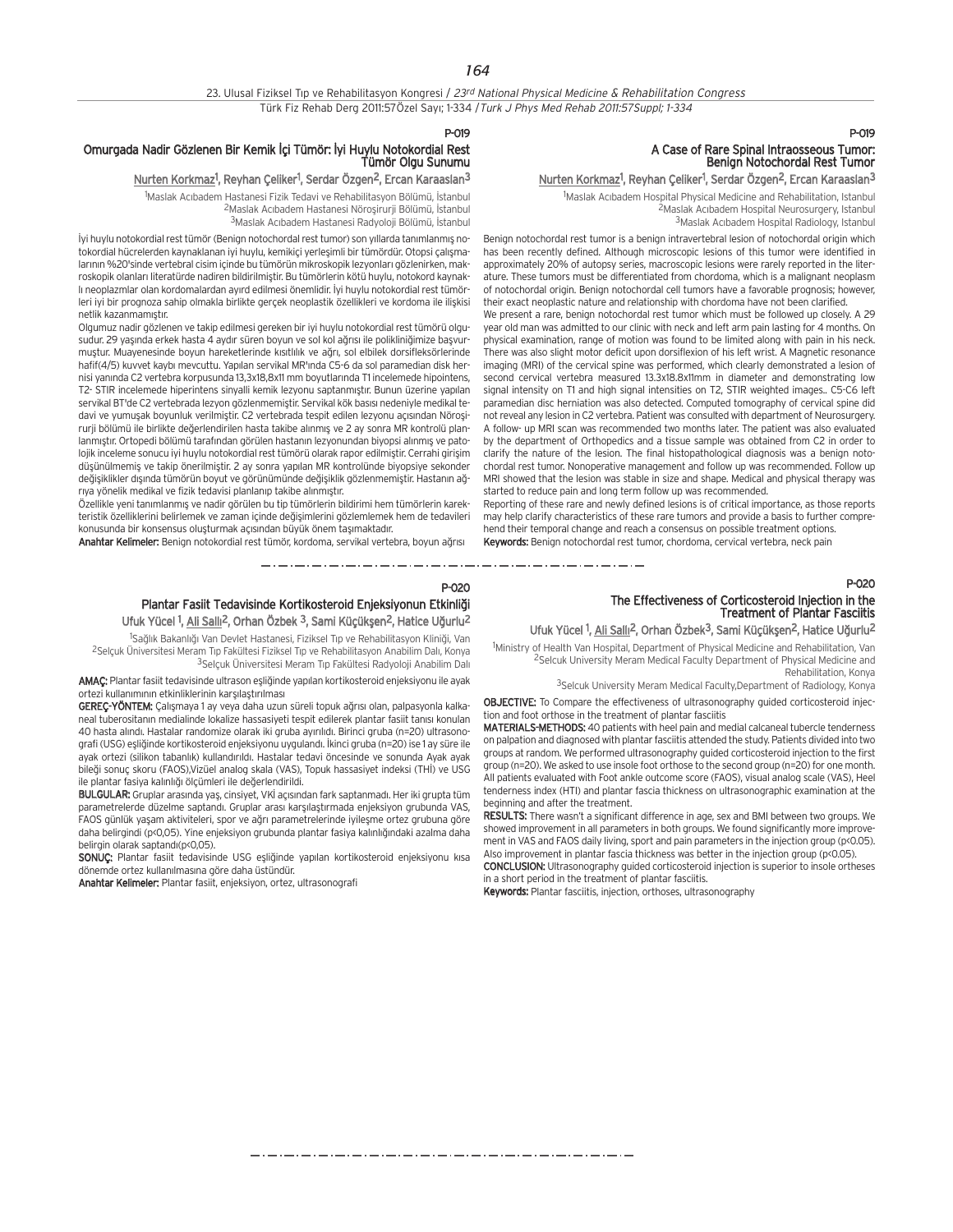23. Ulusal Fiziksel Tıp ve Rehabilitasyon Kongresi / 23rd National Physical Medicine & Rehabilitation Congress Türk Fiz Rehab Derg 2011:57Özel Sayı; 1-334 / Turk J Phys Med Rehab 2011:57Suppl; 1-334

P-021

## Kondrokalsinosiz: Bir olgu sunumu Mehmet Adam, Pınar Doruk, Berrin Leblebici

Başkent Üniversitesi Adana Araştırma ve Uygulama Merkezi Fizik Tedavi ve Rehabilitasyon Kliniği, Adana

Kalsiyum pirofosfat dihidrat (KPD) depo hastalığı, ilk defa 1857 yılında Adams tarafından tanımlanan, hyalin ve fibrokartilaj kıkırdakta KPD kristallerin biriktiği bir hastalıktır. Bu kristaller, psödogut olarak bilinen bir inflamatuvar artriti olusturabilir. Pirofosfat artropatisi ise daha yaygın, ciddi, atipik dağımlı yapısal eklem hasarı oluşması durumunda kullanılır. Kondrokalsinosiz terimi, kıkırdak kalsifikasyonunu patolojik ya da radyolojik olarak gösterilmesi için kullanılır.

OLGU: Altmış beş yaşında erkek hasta, yaklaşık altı aylık diz ağrısı şikayeti ile FTR polikliniğine basyurdu. Hiç sişliği olmayan haştanın ağrıları aktivite ile artıyormuş. Özgeçmiş ve soygeçmişinde bir özellik saptanmayan hastanın fizik muayenesinde sistemik muayene normal sınırlarda idi. Her iki diz eklem hareket açıklığı normal, efüzyonu saptanmadı. Eklem hareketi ile patellofemoral krepitasyonu saptandı.

Tetkiklerinde rutin tam kan sayımı, CRP, eritrosit sedimantasyon hızı ve biokimyası normal sınırlarda idi. Konvansiyonel x-ray grafilerinde her iki diz meniskal kalsifikasyonu saptandı. Kondrokalsinosiz teshisi ile hastaya 15 seans hot-pack, ultrason, TENS ve egzersiz tedavisi uygulandı. Oldukça rahatlayan hasta ev programı önerildi. Üçüncü ay kontrolünde diz ağrı sikayetleri kalmayan hastaya egzersizlerine devam etmesi önerildi.

Mevcut olgu esliğinde kondrokalsinosiz tartışılacaktır.

Anahtar Kelimeler: Diz, ağrı, kondrokalsinosiz

## P-021 Chondrocalcinosis: A Case Report Mehmet Adam, Pınar Doruk, Berrin Leblebici

P-022

Baskent University Adana Teaching and Research Center Physical Medicine and Rehabilitation Department, Adana

Calcium pyrophosphate dihydrate (CPD) deposition is a disease that CPD crystals accumulated in hyaline and fibro-cartilage and firstly defined by Adams at 1857. These crystals can produce an inflammatory arthritis known as pseudogout. The term of pyrophosphate arthropathy is used when there are diffuse, severe and atypically distributed structural joint damages. Chondrocalcinosis is a term that used for pathological and radiological demonstration of the cartilage calcification.

CASE: Sixty-five year old man was admitted to our clinic with a complaint of knee pain for 6 months. He never had joint swelling, his knee pain was increasing with activity. The patient and family backgrounds showed no peculiarities and the systemic physical examination was normal. The range of motion of both knees were full and there was no effusion. There was patellofemoral crepitus with the joint motions. Meniscal calcification was detected at both knees by conventional x-rays. It was diagnosed as chondrocalcinosis and 15 sessions of hotpack, ultrasound, TENS and exercises were applied. Patient's complaint was significantly alleviated and a home program was suggested. After 3 months, his knee pain was relieved. He was proposed to keep on exercising.

Chondrocalcinosis will be discussed in accompaniment with our case. Keywords: Knee, pain, chondrocalcinosis

والمستحدث والمستحدث والمستحدث والمستحدث والمستحدث \_\_\_\_\_\_\_\_\_\_\_\_\_\_\_\_\_\_\_\_\_\_\_\_\_\_\_\_\_

P-022

Kompleks Bölgesel Ağrı Sendromlu Hastalarımızın Klinik Özellikleri <u>Emre Lakşe</u><sup>1</sup>, Ferda Erkişi <sup>1</sup>, Tolga Kaplan<sup>2</sup>

1 Bursa Medical Park Hastanesi Fizik Tedavi ve Rehabilitasyon Bölümü, Bursa 2Bursa Medical Park Hastanesi Ortopedi ve Travmatoloji Bölümü, Bursa

AMAC: Bu calismanın amacı kompleks bölgesel ağrı sendromlu (KBAS) hastalarımızın demografik, klinik özelliklerinin belirlenmesi ve paylasılmasıdır.

GEREC-YÖNTEM: 2008-2010 yılları arasında hastanemizde tanı alan KBAS'lu toplam 75 hastanın hastane otomasyon verilerine ulaşılarak klinik, demografik özellikleri retrospektif analiz edildi.

BULGULAR: Yetmiş beş hastanın %49'u kadındı(K/E: 37/38). Yaş ortalaması 48,6±4,8 idi. Etyoloji incelendiğinde 69 hastada kırık hikayesi, 3 hastada tendon tamiri hikayesi,1 hastada serebrovasküler olay, 1 hastada yumuşak doku travması ve 1 hastada da karpal tünel sendromu ameliyatı hikayesi vardı. Kırığı olan hastaların 5'inde araçlı trafik kazası ve 3'ünde iş kazası öyküsü vardı.Muayene bulgularında hastaların hepsinde ağrı ve ödem mevcuttu. Allodini oranı %12 idi. 16 hastada osteoporoz (%21) vardı. Kırıkların %52'si alt ekstremitede idi ve en sık 24 hasta ile ayak bilek kırığı sonrasında 6 hastada tibia, 4 hastada ayak bölgesi ve 1'rer hastada patella ve femur kırığı mevcuttu. Üst ekstremite kırıklarında ise %82 ile en sık colles fraktürü görülüyordu sonrasında ise 12% ile humerus kırığı ve %3 ile de önkol kırığı vardı. Ortalama alç› süresi 44,2±9,1 gündü. Tüm hastalara fizik tedavi ve rehabilitasyon program› önerilmisti fakat katılım oranı %52 idi. Ortalama terapi süresi ise 16,2±6,9 gündü. Fizik tedavi ve rehabilitasyon gören hastaların tedavi sonrasında %61'inde ağrı, sişlik ve hareket kısıtlılığı kalmamıştı.

SONUÇ: KBAS'lu hastalarımızın demografik ve klinik özellikleri önceki çalışma sonuçlarına benzerlik gösteriyordu. Ancak bizim çalışmamızda etyolojide kırık sayısı daha sık idi. Anahtar Kelimeler: KBAS, rehabilitasyon, kırık

Clinical Features of Patients with Complex Regional Pain Syndrome Emre Lakşe<sup>1</sup>, Ferda Erkişi<sup>1</sup>, Tolga Kaplan<sup>2</sup>

1 Bursa Medical Park Hospital Physical Medicine and Rehabilitation Department, Bursa

<sup>1</sup>Bursa Medical Park Hospital Orthopedic and Traumatology Department, Bursa OBJECTIVE: The aim of the study was to determine demographic and clinical features of the

patients with complex regional pain syndrome (CRPS) and to share information.

MATERIALS-METHODS: CPRS diagnosed 75 patients between the years 2008 and 2010 were analyzed retrospectively for clinical and demographic features, accessing data of the hospital automation data service.

RESULTS: Forty nine percent of total 75 patients were female (F/M: 37/38). The mean age was 48,6±4,8 years. When etiology was evaluated; 69 patients had a bone fracture, 3 patients had tendon injury operation, 1 patient had a cerebrovascular accident, 1 patient had soft tissue trauma and 1 patient had carpal tunnel syndrome operation. Five of the patients with fracture had traffic accident histories and 3 of the patients with fracture had industrial injury histories. All of the patients had pain and edema in physical examination. Allodynia range was 12%. Sixteen patients had osteoporosis (21%). Fifty two percent of the fractures were in lower extremity and ankle was the most of common site with 24 patients and then 6 tibia, 4 foot and 1 patella and 1 femur fractures were detected. The most common fracture in the upper extremity was the colles fracture with 82% and then humerus fracture with 12% and forearm fracture with 3%. The mean splinting time was 44.2±9.1 days. Physical medicine and rehabilitation program offered to all patients but turn out range was 52%. The mean duration of therapy was 16.2±6.9 days. After the physical medicine and rehabilitation program 61% of patients had no pain, edema and limited range of motion.

CONCLUSION: Our findings of clinical and demographic features of CPRS patients were similar to previous studies. But fracture is a more common etiology in our study.

Keywords: CRPS, rehabilitation, fracture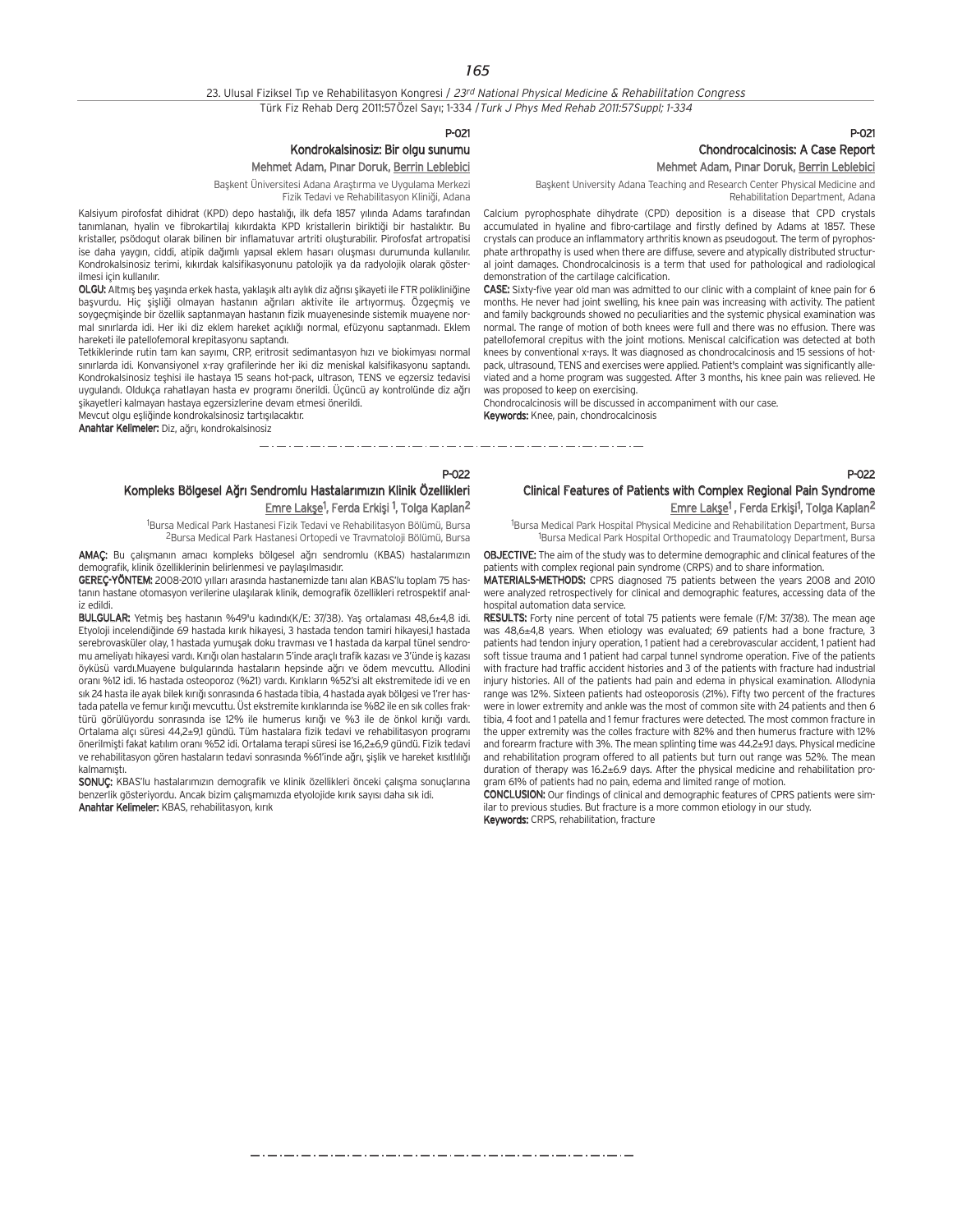P-023

## Dizde Lipoma Arboresan ve Baker kisti: Olgu Sunumu

Zuhal Güldeste, Esin Baran, Nimet Atakul, Mehmet Kırnap

Erciyes Üniversitesi Tıp Fakültesi Fizik Tedavi ve Rehabilitasyon Anabilim Dalı, Kayseri

Lipoma arboresan (LA) diz ekleminin özellikle suprapatellar bölgesinde sinovyumun villöz lipomatöz proliferasyonu ile karakterize nadir görülen intraartiküler lezyondur. Hastalarda genellikle tekrarlayan diz ağrısı ve sişliği mevcuttur. Vakaların %20'sinde popliteal kist vardır. Manyetik rezonans görüntüleme (MR) tanıda oldukça yararlıdır, sinovyumdan köken alan yaprak benzeri görüntüler tipiktir.

35 yasında bayan hastanın 5 yıldır sol dizinde tekrarlayan sislik ve ağrı hikayesi mevcuttu. Dört kez mayi bosaltıcı ponksiyon yapılan hastaya kronik idiopatik artrit tanısıyla salazopyrin, steroid ve antienfalamatuar tedavi baslanmıstı. Sol dizde ağrı ve şişlik vardı. Diğer muayeneleri ve romatolojik sorgulama normaldi. ESH 29, CRP 3.41 ve Romatoid faktör, anti-CCP, antinukleer antikor (ANA), ANA profil, anti dsDNA, brusella, hepatit markırları negatifti. Kan biyokimya ve CBC de normaldi. Sol diz eklem aspirasyonu ile 315 cc berrak sarı sıvı elde edildi, kristal, hücre ve mikroorganizma negatifti.

MR'da popliteal fossada 6x2 cm ölçüsünde popliteal kist, suprapatellar bursada sıvı miktarında artma ve lipoma arboresan ile uyumlu görünüm izlendi. Krioterapiden hiçbir fayda görmeyen ve ortopedi ile konsülte edilen hastaya cerrahi sinovyektomi önerildi.

bu vakada olduğu gibi tek eklemde tekrarlayan sişlik mevcut olan hastalarda lipoma arboresan açısından MR ile değerlendirme yapılmalıdır.

Anahtar Kelimeler: Baker kisti, lipoma arboresan, manyetik rezonans görüntüleme

## P-023 Lipoma Arborescens and Baker cyst of the Knee: Case Report Zuhal Güldeste, Esin Baran, Nimet Atakul, Mehmet Kırnap

Erciyes University Faculty of Medicine Department of Physical Medicine and Rehabilitation, Kayseri

Lipoma arborecens (LA) is a rare intraarticular lesion characterized by villous lipomatous proliferation of the synovium, usually involving the suprapateller area of the knee joint. Its etiology is unknown. Patients usually present with recurrent knee pain and swelling. Popliteal cyst exists in 20% of the cases. Magnetic Resonance Imaging (MRI) is highly benefical in diagnose where leaflike displays originated from synovium are typical.

A 35-year-old female patient presented with history of recurrent left knee swelling and pain for 5 years. Fluid discharging punctions were performed for four times for the patient, the treatment of salazopyrin, steroid and antiinflammatory medications had been started with the diagnosis of chronically idiopathic arthritis. In the examination pain and effusion were found on the left knee. Other exams and rheumatologic questioning was completely normal. Sedimentation rate was 29, C reactive protein was 3.41 and Rheumatoid factor, anti-CCP, antinuclear anticor (ANA), ANA Profile, anti DsDNA, brucella, hepatitis markers were all negative. Blood biochemistry and CBC were also normal.

Aspiration of the left knee yielded 315 cc of clear yellow of fluid, which was negative for crystals, cells and microorganisms. The MRI showed a large amount of fluid within the suprapatellar bursa, images consistent of lipoma arborecens and the popliteal cyst of 6x2 cm in diameter in the popliteal fossa. A surgical synovyectomy was suggested the patient who did not get any benefit from cryotherapy and consulted at Orthopedic.

As in this case patients presented with recurrent swelling of a single joint should be evaluated by MR for lipoma arborecens.

**Keywords:** Baker Cyst, lipoma arboresens, magnetic resonance imaging

المتوارد المتناول المتوارد المتوارد المتوارد المتوارد المتوارد المتوارد المتوارد

#### P-024

## Çift taraflı Doğuştan Yüksek Skapula (Sprengel Deformitesi): Olgu Sunumu Mustafa Özşahin <sup>1</sup>, Mustafa Uslu<sup>2</sup>, Erkan İnanmaz<sup>2</sup>, Mesut Okur<sup>3</sup>

<sup>1</sup>Düzce Üniversitesi Tıp Fakültesi Fiziksel Tıp ve Rehabilitasyon Anabilim Dalı, Düzce <sup>2</sup>Düzce Üniversitesi Tıp Fakültesi Ortopedi ve Travmatoloji Anabilim Dalı, Düzce 3Düzce Üniversitesi Tıp Fakültesi,Çocuk Sağlığı ve Hastalıkları Anabilim Dalı, Düzce

On yaşında erkek hasta göğsün sol tarafında olan şişlik nedeniyle hastanemiz Göğüs Cerrahisi polikliniğine basyurmus. Göğüs kafesi anterior duvarında deformite nedeniyle opere edilen hasta rehabilitasyon amacıyla polikliniğimize yönlendirilmiş. Hastanın yapılan fizik muayenesinde ve X-ray grafisinde çift taraflı doğuştan yüksek skapula (Sprengel deformitesi) mevcuttu. Torakal ve servikal vertebra grafilerinde belirgin yapısal anomalisi yokken, sağ 2-3. kostalarda füzyon vardı. Hikayesi öz ve soy geçmişinde belirgin bir özellik yoktu. Hastanın her iki üst ekstremitesinde istirahat halinde ağrı ve kuvvetsizlik yakınması yokken kolun baş üzerindeki aktiviteleri sırasında zorlanıyor ve çok ender ağrısı oluyormus. Hastanın fizik muayenesinde, baş-boyun ve omuz hareketlerinde kısıtlılık haricinde belirgin özellik yoktu. Baş-boyun hareketleri tüm yönlere minimal kısıtlı ve her iki omuz aktif fleksiyonu 160 abdüksiyonu ise 140 dereceydi.

Sprengel deformitesi intrauterin gelisim sırasında boynun alt yarımında olusan skapulanın normal yeri olan ikinci ile yedinci torakal omurlar arasına kaudal inişinde yetersizlik sonucu vüksekte kalmasıdır. Deformiteye başta kemik olmak üzere birçok yumuşak doku ve organ anomalisi de eslik edebilmektedir. Genellikle kız çocuklarında görülür ve çok nadiren iki taraflıdır. Bilateral anomali kozmetik olarak daha kabul edilebilir olmasına rağmen fonksiyonel bozukluk daha belirgindir.

Deformitenin tedavisindeki amaç kozmetik görünüm ve fonksiyonu olabildiğince düzeltmektir. Cerrahi girişim için en uygun yaş tartışmalıdır; fakat birçok yazar 8 yaşından sonra dokuların esnekliğinin ve pozisyonel değişikliklere adaptasyonunun azalması nedeniyle cerrahi tedavi önermemektedir. Bizde olgumuzu Ortopedi kliniğini ile konsülte ettik. Operasyon düşünülmeyen hasta ve yakınları bilgilendirilerek hastaya omuz EHA, germe ve kuvvetlendirme ev egzersiz programı verildi. Sonuç olarak, sprengel deformitesi sık rastlanan bir deformite olmamakla birlikte omuzun en yaygın doğumsal anomalisidir. Ancak ileri derecede deformitesi olanlar doğumda fark edilebilir. Çift taraflı ve düşük dereceli deformiteye sahip olgularda ek anomalide yoksa kozmetik olarak daha kabul edilebilir oldu¤u için bizim olgumuzdaki gibi tanı ve tedavide gecikmeler olabilmektedir. Sekiz yaşından sonra ameliyatın uygulanabilirliğinin azalması erken tanının önemini arttırmaktadır.

Anahtar Kelimeler: Doğumsal anomali, doğuştan yüksek skapula, sprengel deformitesi

## Bilateral Congenital Undescended Scapula (Sprengel's Deformity): A Case Report

## Mustafa Özşahin<sup>1</sup>, Mustafa Uslu<sup>2</sup>, Erkan İnanmaz<sup>2</sup>, Mesut Okur<sup>3</sup>

1 Duzce University Medical School Department of Physical Medicine and Rehabilitation, Duzce 2Duzce University Medical School of Department of Orthopaedics and Traumatology, Duzce

P-024

3Duzce University Medical School Department of Pediatrics, Duzce

A 10-year-old male presented to the thoracic surgery outpatient clinic complaining of swelling of the left chest. He had undergone a surgical repair of a chest deformity, and was subsequently advised to undergo physical rehabilitation. The physical examination and chest x-ray showed Sprengel's deformity. The cervical and thoracal spine was normal on x-rays; except the fusion of the second and third ribs. There was no family history of congenital anomalies. The physical and neurological examinations of his upper limbs were normal, except for the shoulder and neck range of motion, which revealed mild limitation of the neck movement in all directions and shoulder active flexion were up to 160° and abduction up to140° bilaterally.

In Sprengel's deformity, the scapula on one or both sides is underdeveloped and abnormally high due to failure of the scapula to descend from its position in the neck to its normal position in the posterior thorax during embryonic development. It is also frequently associated with bone and soft tissue abnormalities. It is more common in girls and may rarely be bilateral. Bilateral deformity is acceptable as cosmetically but functional failure is more obvious. The aim of the treatment is to improve the function and cosmesis. The optimal age for operative intervention is controversial; however, most authors recommend performing surgery when the patients are younger than 8 years, as there is a risk of loss of adaptation due to overextension of the surrounding tissues. Our patient consulted by orthopedic surgeons, who did not recommend an operative intervention. Therefore, we prescribed a home-based exercise regimen to maintain the range of motion and to strengthen the periscapular muscles. Although rare, Sprengel's deformity is the most common congenital deformity of the shoulder. It is diagnosed at birth only in severe cases. Diagnosis and treatment can be delayed because patients have no additional abnormalities, and a mild deformity or bilateral involvement are more acceptable cosmetically, as in our case. The difficulty with surgery after 8 years of age increases the importance of an early diagnosis. Keywords: Congenital anomalies, congenital undescended scapula, sprengel's deformity

المستحق والمتحال المستحق المستحق المستحق المستحق المستحق المستحق المستحقة والمستحقة والمستحقة والمستحق المستحقة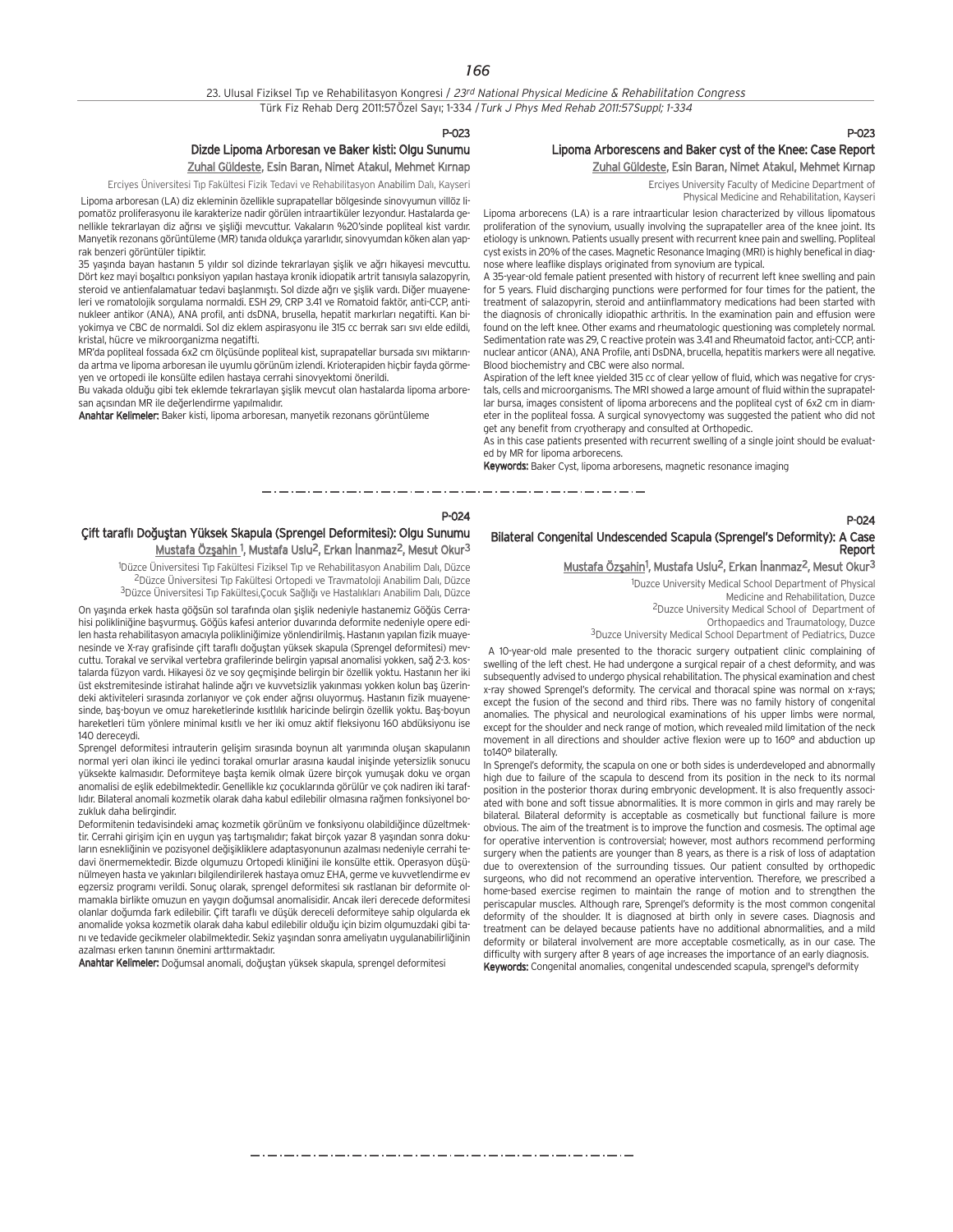#### 23. Ulusal Fiziksel Tıp ve Rehabilitasyon Kongresi / 23rd National Physical Medicine & Rehabilitation Congress Türk Fiz Rehab Derg 2011:57Özel Sayı; 1-334 / Turk J Phys Med Rehab 2011:57Suppl; 1-334

## P-025 Pelvic Rib; Case Report <u>Saadet Deniz Demiral</u><sup>1</sup>, Özer Gündüz<sup>1</sup>, Ferda Karcebaş<sup>1</sup>, Bahri Gümüş<sup>2</sup>

1 Suat Seren Chest Diseases Training and Research Hospital Department of Physical Therapy and Rehabilitation, Izmir 2 Suat Seren Chest Diseases Training and Research Hospital, Department of Radiology, Izmir

Pelvic rib or digit is uncommon and benign congenital anomaly. It has been defined as a bone tissue developed in soft tissue near the pelvis. It was first reported by Sullivan -Cornwell in 1974. It's usually unilateral and asymptomatic, but rarely causes hip pain and functional deficiency. Although direct radiography usually is sufficient for diagnosis, Computerized tomography (CT) would be better to show pseudo-articulations. In the differential diagnosis, post-traumatic myositis ossificans, heterotrophic ossifications and exostoses are important. Therapy is medical, but it rarely needs surgery.

Our 45 year old patient had pain in his left hip increasing by sitting and wearing socks and etc. He didn't suffer from back pain and numbness. On clinical examination, left hip flexion and external rotation were painful. Lumber and sacroilac examinations and routine blood tests were normal. Radiographic examination showed bone formation, prolonged from spina ilaca ant inf to thoracanter major. Pelvic rib was reported in CT which had pseudo- articulations. The symptoms of the patient were improved with NSAI and myorelaxating drugs in 10 days.

Keywords: Digit, pelvic, rib

Olgumuzda 10 günlük NSAII ve myorelaksan tedavi ile semptomlarda iyileşme elde edildi.

## P-026 Kronik Plantar Fasiit Tanılı Hastalarda Ekstrakorporeal<br>Şok Dalga Tedavisi (ESWT)'nin Etkinliği

\_\_\_\_\_\_\_\_\_\_\_\_\_\_\_\_\_\_\_\_\_\_\_\_\_\_\_\_\_\_\_

## Osman Tüfekci

Özel Konya Farabi Hastanesi Fiziksel Tıp ve Rehabilitasyon Servisi, Konya

AMAC: Plantar fasiit tedavisinde ekstrakorporeal sok dalga tedavisi (ESWT)'nin etkinliğinin arastırılması

GEREC-YÖNTEM: Bu çalışmada kronik plantar fasiitli hastalarda ESWT'nin etkinliğinin araştırılmıştır. Bu çalışmaya en az 6 aydır topuk ağrısı olan ve diğer fizik tedavi yöntemlerine cevap vermeyen 39 (27K, 12E) hasta alındı. Kadın hastaların yas ortalaması 50,1 erkek hastaların ortalama yaşı 48,7 idi. Tüm hastaların ortalama yaşı ise 48,89 idi. Tüm hastalara aynı uygulayıcı tarafından ESWT yapıldı. Tedavi sonrası hastalar ortalama 6,3 ay takip edildi. Hastalara rutin olarak 1000 şok dalga impulsu (sıklığı 2 saniyede bir kez), enerji yoğunluğu ise 0.35 mJ/mm<sup>2</sup> olarak her seansta uygulandı. Tüm hastalara haftada bir kez tedavi yapıldı. Tüm hastalara tedaviden hemen sonra ve tedavi sonrası 2.hafta, 1.ay, 3. ay ve 6. ay telefon ile ulaşılarak tedavini etkinliği sorgulandı. Hastalarda tedavini etkinliği VAS, Roles and Maudsley skorları, American Orthopaedic Foot and Ankle Society (AOFAS) ankle and hindfoot score ile değerlendirildi. Tedavini etkinliği VAS değerinde %30'luk azalma olarak kabul edildi.

BULGULAR: Dört seanslik ESWT uygulaması sonucunda %67'lik bir başarı, tedavi sonrası ikinci haftada %70, 6. ay sonunda ise %81'lik bir başarı elde edildi.

SONUC: Plantar fasiit topuk ağrısının en sık nedenidir ve toplumda yaklaşık %10 sıklığında görülmektedir. Hastalığa travma, ayaktaki biyomekanik anormallikler, uygunsuz dar ayakkabı, sismanlık, sürekli ayakta durmayı gerektiren islerin neden olabileceği bildirilmiştir. Radyolojik olarak kemiksel çıkıntı görülebilir. Bir çok tedavi seçeneği vardır. Bu hastaların büyük çoğunluğu germe egzersizi, enjeksiyon, ayakkabı modifikasyonları gibi konservatif tedavi yöntemleri ile iyileşir. Plantar fasiitin klinik tanısı genellikle kolaydır ve Plantar fasiitin genel tedavi yaklaşımı konservatiftir. Bu hastaların yaklaşık %10'unda konservatif tedavi yetersiz kalmakta ve bazen cerrahi tedavi yöntemleri kullanılmasını gerektirebilmektedir. Elde edilen bu sonuçlar ESWT' nin plantar fasiitin tedavisinde etkili bir yöntem olduğunu göstermektedir. Anahtar Kelimeler: Kalkeneal spur, ekstrakorporeal şok dalga tedavisi (ESWT), plantar fasiit

## Efficiency of Extracorporeal Shock Wave Therapy (ESWT) for Patients Diagnosed with Chronic Plantar Fasciitis

Osman Tüfekci

P-026

Private Konya Farabi Hospital Physical Therapy and Rehabilitation Service, Konya

OBJECTIVE: Research on efficiency of Extracorporeal Shock Wave Therapy (ESWT) in treatment of Plantar fasciitis

MATERIALS-METHODS: This study deals with efficiency of ESWT in patients with chronic plantar fasciitis. 39 patients (27M, 12F) with heel pain of 6 months or longer duration and replied to no other physical treatment methods were included in the study. Average age of female patients was 50.1, it was 48.7 for male patients. Average age of all patients was 48.89. ESWT was performed for all the patients by the same practitioner. After the treatment, patients were followed up for 6,3 months on average. One thousand shock wave impulses (once in two seconds as a frequency) were applied to the patients in routine, while energy density of 0.35 mJ/mm2 for each seance. All patients were treated once a week. All patients were questioned about the efficiency of treatment following the treatment and 2nd week, 1st month, 3rd month and 6th month after treatment on the phone. Treatment efficiency was evaluated with VAS, Roles and Maudsley scores, American Orthopaedic Foot and Ankle Society (AOFAS) ankle and hindfoot score for the patients. Having a decrease of 30% in VAS value was accepted as the efficiency of the treatment.

RESULTS: 67% success for ESWT application for four seances, 70,6% success for the second week after treatment and 81% success for end of the month were obtained.

CONCLUSIONS: Plantar fasciitis is the most common reason of heel pain and seen approximately with a frequency of 10% in population. It has been explained that trauma, biomechanical abnormalities of the foot, inappropriate narrow shoes, obesity, and tasks always requiring standing cause the disease. Osteophyte can be seen in radiology. There are lots of treatment options. Most patients recover with conservative treatment methods such as stretching exercises, injection, shoe modifications. Clinic diagnosis of plantar fasciitis is generally easy and usual treatment approach of plantar fasciitis is conservative. Conservative treatment is ineffective in 10% of the patients, and sometimes requires surgical treatment. Results demonstrate that ESWT is an effective method for treatment of plantar fasciitis.

Keywords: Calcaneal spur, extracorporeal shock wave therapy (ESWT), plantar fasciitis

## P-025 Pelvik Kosta; Olgu

<u>Saadet Deniz Demiral <sup>1</sup>,</u> Özer Gündüz<sup>1</sup>, Ferda Karcebaş<sup>1</sup>, Bahri Gümüş<sup>2</sup>

<sup>1</sup>Suat Seren Göğüs Hastalıkları ve Cerrahisi Eğitim ve Araştırma Hastanesi Fizik Tedavi ve Rehabilitasyon Bölümü, İzmir <sup>2</sup>Suat Seren Göğüs Hastalıkları ve Cerrahisi Eğitim ve Araştırma Hastanesi

Radyoloji Bölümü, İzmir

Pelvik kosta veya pelvik dijit, kemiğin nadir, benign gelişimsel anomalisidir. Bu tanımlama ilk kez 1974 yılında Sulliyan ve Cornwell tarafından yapılmıştır. Embriyolojik gelişim sırasında komşu yumuşak doku içinde gelişen kemik yapıdır. Tıbbi literatürde yer alan olgu sayısı azdır. Coğunlukla tek taraflıdır ve asemptomatiktir, nadiren kalça ağrısı ve fonksiyonel yetmezliğe yol açabilir. Genellikle, uygun pozisyonda alınan direkt radyografiler tanıda yeterli olmakla birlikte, Bilgisayarlı Tomografi (BT) incelemesi ile yalancı eklem yüzeyi daha iyi gösterilebilir. Posttravmatik myozitis ossifikans, heterotopik ossifikasyonlar, ekzostozlar ayırıcı tanıda göz önünde bulundurulmalıdır. Medikal tedaviye dirençli olgular dışında, çoğunlukla cerrahi gerektirmez.

Olgumuz 45 yaşında, erkek hasta sol kalçada lokalize, özellikle oturma, çorap giyme gibi durumlarda artan, yayılım göstermeyen ağrı şikayeti ile polikliniğimize başvurdu. Eşlik eden bel ağrısı, uyusma yakınması yoktu. Muayenede sol kalça fleksiyon ve eksternal rotasyonu ağrılı bulundu. Rutin laboratuar testleri, lomber ve sakroiliak muayene bulguları normal olarak de¤erlendirildi.

Hastanın çekilen kalça radyografisinde spina iliaka anterior inferiordan, trochanter majore uzanan kemik kitle izlendi. BT ile değerlendirmede pelvisle yalancı eklem oluşturan pelvik kosta anomalisi rapor edildi.

Anahtar Kelimeler: Dijit, kosta, pelvik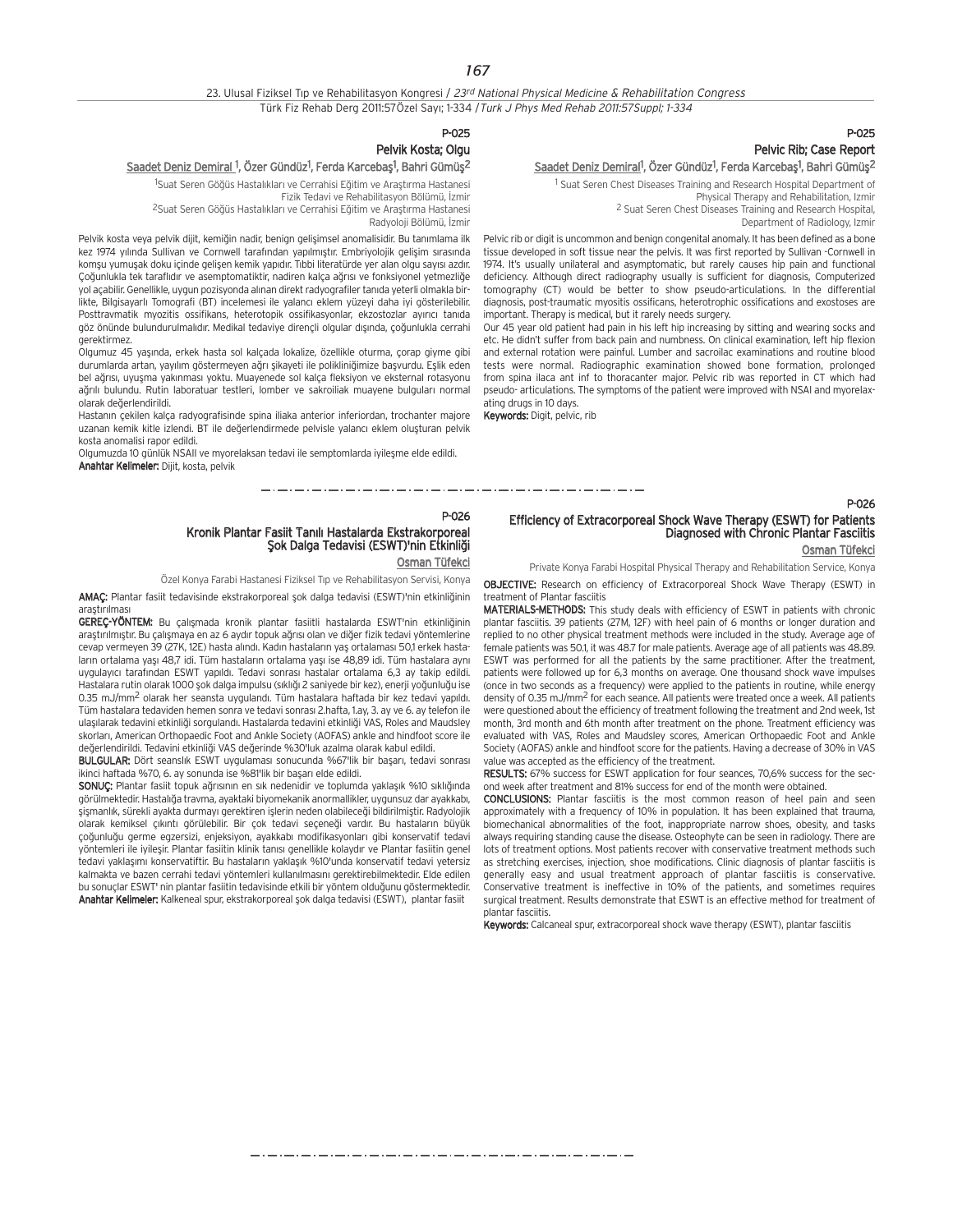*168*

P-027

## The Late Diagnosis of Lumbar Vertebral Compression Fracture: A Case Report of Multiple Myeloma

#### Mustafa Özşahin<sup>1</sup>, Çağatay Çalıkoğlu<sup>2</sup>, Ali Kutlucan<sup>3</sup>, Safinaz Ataoğlu<sup>1</sup>, Aygül Özmen<sup>1</sup>

1 Medical School of Duzce University Department of Physical Medicine and Rehabilitation, Duzce 2Medical School of Duzce University Department of Neurosurgery, Duzce <sup>3</sup>Medical School of Duzce University Department of Internal Medicine, Duzce

A 57-year-old male patient was admitted to our outpatient clinic with abdominal pain and severe low back pain. Symptoms had started two months ago without any trauma. At that time the patient was also suffering from constipation, vomiting. After endoscopic and colonoscopic examination the patient was diagnosed for gastritis. Initially, his pain was mild and relieved by rest. With time his pain increased and continued throughout the day. Because his complaints became progressively worsened despite medical treatment, he went to a physiatrist. He had been prescribed an NSAID and then an opioid for the diagnosis of lumbar spondylosis. On admission to our clinic, all motions of the spine were painful to all directions, and there was prominent muscle spasm at the thoracolumbar region. There were no sensory deficit and no weakness in the limbs, and deep tendon reflexes were intact. Firstly, a compression fracture and loss of height of lumbar vertebrae were detected in spinal roentgenogram and consecutive lumbar MRI. On detailed biochemical examination, elevated ESR, CRP and total protein levels, hypoalbuminemia, hypercalcemia, hyperuricemia and severe anemia were found. He was consulted by internal medicine department and was finally diagnosed as multiple myeloma (MM).

Multiple myelom (myeloma or plasmocytoma) originated from plasma cells, is the most common malignant tumor of the bone. The main clinical symptom is bone pain and spine is the most common site of involvement. Therefore, the patients with multiple myeloma often present with the complaints of low back pain or back pain. The pain usually fluctuates, increases with heavy lifting and decreases with bed rest. This character of the pain, as in our case, often causes different diagnosis and treatments in different clinics. Progression of the disease causes to increase pain and to develop pathological fractures in most cases. As a result, it should be considered that vertebral compression fracture in non-elderly patients with atypical back pain resistant to medical treatments could be due to MM. Keywords: Low back pain, compression fracture, multiple myeloma

والمستحي والمستورة المستورة المستورة المستورة المستورة والمستورة

## P-028 Multiple trigger finger: Case report Osman Tüfekci

Private Konya Farabi Hospital Physical Therapy and Rehabilitaton Service, Konya

Trigger finger results from the disproportion between the tendon and the tendon sheath, and it is especially seen at the level of A1 pulley. It causes hand pain and function loss. There are two forms of trigger finger. The primary and most common type is seen among middle aged women, and this occurs much more frequently in women. The secondary type is also seen with chronic diseases such as rheumatoid arthritis, diabetes mellitus, gout and renal diseases. But the real etiology of the disease remains still unclear. The 55-year-old woman patient applied to our clinic with the complaint of pain in both hands, catching and locking with the flexion of the fingers. In the history, the patient, a housewife, said that her symptoms had existed for the last six months. Initially, the pain started while working, she had difficulty in making daily routines, then her fingers were locked at the same time, she sometimes had to open the locked fingers with the other hand. The patient reported no other complaints or diseases. In the physical examination, catching was seen in 1st, 3rd, 4th, 5th fingers of the left hand and 1st, 3rd, 4th fingers of the right hand. The catching could be resolved without the intervention of the other hand in the patient. No palpable subcutaneous nodule could be determined. The patient reported pain on movements and palpation examination. In particular, the tenderness of thumbs was too much. Laboratory tests were normal, no pathology could be determined in radiographic examination. Due to these findings, the patient was diagnosed with multiple trigger finger and, thumbs being the sources of major complaints were treated by injections with an interval of two weeks. Deformity of symptomatic trigger finger results from disproportion in flexor tendon and its sheath. Several studies have shown that tasks leading to palmar compression may cause the trigger finger deformity. Even it said to be encountered genetically, this could not be proved yet. Activity changes, anti-inflammatory treatment, brace application, steroid injection, release of open or percutaneous A1 pulley are treatment options.

Keywords: Injection, multiple trigger finger, stenosing tenovaginitis, trigger finger

## P-027 Geç Tanı Alan Lomber Vertebra Kompresyon Kırığı:<br>Multipl Myelomlu Bir Olgu

Mustafa Özşahin<sup>1</sup>, Çağatay Çalıkoğlu<sup>2</sup>, Ali Kutlucan<sup>3</sup>, Safinaz Ataoğlu<sup>1</sup>, Aygül Özmen<sup>1</sup>

<sup>1</sup>Düzce Üniversitesi Tıp Fakültesi Fiziksel Tıp ve Rehabilitasyon Anabilim Dalı, Düzce <sup>2</sup>Düzce Üniversitesi Tıp Fakültesi Beyin ve Sinir Cerrahisi Anabilim Dalı, Düzce 3 Düzce Üniversitesi Tıp Fakültesi İç Hastalıkları Anabilim Dalı, Düzce

Elli yedi yaşında erkek hasta polikliniğimize karın ağrısı ve şiddetli bel ağrısı yakınması ile basyurdu. Yakınmaları 2 ay önce travma olmaksızın başlamış. Hastanın o dönemde kusma ve konstipasyon yakınması da varmış. Endoskopi ve kolonoskopi yapılan hastaya gastrit tanısıyla tedavi baslanmıs. Baslangıcta ağrısı hafifmiş ve dinlenmekle geçiyormuş; zamanla ağrısı artmış ve süreklilik kazanmış. Yakınmaları kullandığı ilaçlara rağmen arttığı için bir fiziatriste başvurmuş. Lomber spondiloz tanısıyla NSAI tedavi başlanmış; yakınmaları gerilemediği için opioid analjezik tedavisine eklenmiş. Hasta kliniğimize başvurduğunda spinal hareketleri tüm yönlerde ağrılıydı ve torokolomber bölgede belirgin kas spazmı vardı. Alt ekstremite muayenesinde belirgin duyu ve kas gücü kaybı yoktu; refleks muayenesi normaldi. Hastaya ilk olarak lomber direk grafi ve sonrasında lomber MRI çektik; hastanın lomber vertebralarında kompresyon fraktürleri ve vertebra korpuslarında yükseklik kaybı olduğunu tespit ettik. Ayrıntılı biokimya tetkikinde ESH, CRP ve total protein yüksekli¤i, hipoalbüminemi, hiperkalsemi, hiperürisemi ve şiddetli anemi bulundu. Hasta dahiliye servisi ile konsülte edildi sonunda Multipl myelom (MM) tanısı konuldu.

Multipl myelom (myeloma veya plazmasitoma) plazma hücrelerinden kaynaklanan kemiğin en sık görülen malign tümörüdür. MM'da kemik ağrısı, başlıca klinik semptomdur ve en sık tutulum yeri omurgadır. Dolayısıyla MM'lu hastalar sıklıkla bel yeya sırt ağrısı sikâyeti ile doktora basyurmaktadır. Genellikle aralıklarla ortaya çıkan bel ağrısı, giderek artar ve ağır yük kaldırmakla şiddetlenirken yatak istirahatı ile geriler. Ağrının bu karakteri bizim olgumuzdaki gibi çoğu zaman hastanın farklı kliniklerde farklı tanı ve tedavi almasına neden olmaktadır. Hastalığın ilerlemesi hastanın ağrısının artmasına ve patolojik kırıklara neden olabilmektedir. Sonuç olarak, özellikle medikal tedaviye rağmen gerilemeyen atipik bel ağrısının ve çok ileri yaşta olmayan hastalarda vertebra kompresyon fraktürünün MM gibi kemiği tutabilen hastalıklara bağlı olabileceği hatırlanmalıdır.

Anahtar Kelimeler: Bel ağrısı, kompresyon fraktürü, multipl myelom

## P-028 Multipl Tetik Parmak:Olgu Sunumu Osman Tüfekci

مترو متناول متناول متناول متناول متناول متناول متناول متناول متناول متناول متناول متناول متناول متناول متناول متناولات

والمستحقق والمستحد المستحد والمستحد المستحد المستحد المستحد المستحدة

Özel Konya Farabi Hastanesi Fiziksel Tıp ve Rehabilitasyon Servisi, Konya

Tetik parmak tendon ve tendon kılıfının arasındaki uyumsuzluktan kaynaklanır ve özellikle de A1 pulleyi seviyesinde görülür. Elde ağrı ve fonksiyon kaybına neden olur. Tetik parmağın iki formu vardır. En yaygın tipi olan primer tip orta yaşlı bayanlarda görülür ve kadınlarda çok daha sık ortaya çıkar. Sekonder tip ise romatoid artrit, diyabetes mellitus, gut ve renal hastalıklar gibi kronik hastalıklarla birlikte görülür. Ancak hastalığın gerçek etiyolojisi halen tartışmalıdır. Elli beş yaşında kadın hasta kliniğimize her iki elinde ağrı ve parmaklarda fleksiyon esnasında takılma ve kilitlenme sikayeti ile başyurdu. Ev hanımı olan hasta anamnezde, şikayetlerinin son altı aydır mevcut olduğu, öncelikle iş yaparken ağrı şikayetinin başladığını, günlük işlerini yapmakta zorlandığını, sonrasında aynı dönemlerde parmaklarının kilitli kaldığını ve arasıra diğer eli ile açmak zorunda kaldığı ifade etti. Hastada başka bir ek hastalık yoktu. Yapılan fizik muayenede sol el 1.,3.,4.,5. parmaklarda ve sağ el 1.,3.,4. parmakta fleksiyonda takılma, olduğu görüldü. Takılma hastanın diğer eli ile müdahalesi olmadan çözülüyordu. Palpabl cilt altı nodül tespit edilemedi. Hasta hareket sırasında ve palpasyonla ağrı tarifliyor idi ve özellikle başparmaklardaki hassasiyet çok daha fazla idi. Laboratuar testleri normaldi, röntgen incelemesinde herhangi bir patoloji saptanamadı. Bu bulgular ile hastaya Multipl tetik parmak tanısı konuldu ve en fazla şikayetin olduğu baş parmaklara ikişer hafta ara ile enjeksiyon yapılarak tedavi yapıldı. Semptomatik tetik parmak deformitesi fleksör tendon ile kılıfındaki uyumsuzluktan ortaya çıkar. Çeşitli çalışmalarda palmar yüzde basıya yol açan işlerin tetik parmak deformitesine neden olabileceğini destekleyen sonuçlar ortaya çıkmıştır. Genetik olarak ortaya çıkabileceği söylense de tam olarak ispat edilememiştir. Aktivite değişikliği, antiinflamatuar tedavi, atel uygulama, steroid enjeksiyonu, açık ya da perkutan A1 pulley serbestleştirilmesi tedavi seçenekleridir.

Anahtar Kelimeler: Enjeksiyon, multipl tetik parmak, stenozan tenovaginit, tetik parmak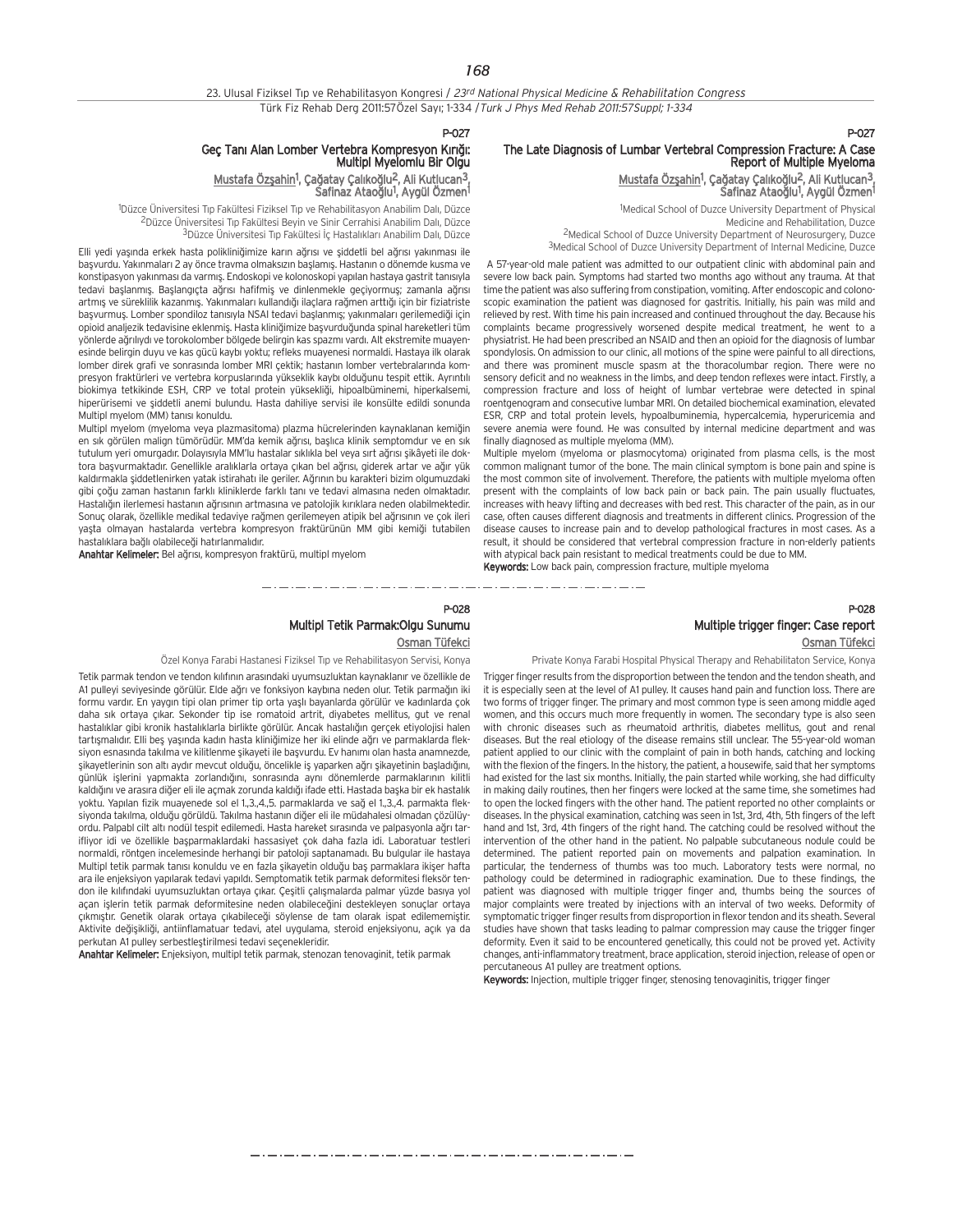## P-029

## The Evaluation of Total Antioxidant Capacity and Oxidative Stress in Patients with Carpal Tunnel Syndrome

Ahmet Demirkol<sup>1</sup>, Murat Uludağ<sup>1</sup>, Neslihan Soran<sup>1</sup>, Nurten Aksoy<sup>2</sup>, Kerem Gün<sup>2</sup>, Serap İncebıyık<sup>1</sup>, İsmahan Gürgen<sup>1</sup>, Mehmet Vural<sup>4</sup>, Yaşar Altun<sup>5</sup>, Fatma Nur Kesiktaş Sakar<sup>3</sup>

1 Harran University Medical Faculty Physical Medicine and Rehabilitation Department, Sanliurfa 2Harran University Medical Faculty Biochemistry Department, Sanliurfa <sup>3</sup>Balıklıgol State Hospital, Sanliurfa

4Harran University Medical Faculty Obstetrics and Gynecology Department, Sanliurfa 5Harran University Medical Faculty Neurology Department, Sanliurfa

OJECTIVE: Carpal tunnel syndrome (CTS), an entrapment neuropathy of the median nerve at the wrist, is one of the most common peripheral nerve disorders. Histological studies of the flexor tenosynovium support ischemia-induced changes rather than inflammation. Increased serum and tissue levels of malondialdehide, free oxygen radicals have been detected in patients with CTS. Both local and systemic elevated MDA levels cause repeated transient ischemia–reperfusion injuries of the connective tissue, leading to significant degeneration of the tissue and contributing to symptomatology of CTS. Total antioxidant capacity (TAC), total oxidative stress (TOS) and oxidative stress index in patients with carpal tunnel syndrome has not been investigated previously.

MATERIALS-METHODS: Subjects complaining of pain and paresthesias in median nerve region of the hand who applied to Harran University Research Hospital Physical Medicine and Rehabilitation outpatient clinic were examined. Forty-three patients diagnosed as CTS after the physical examination and electrophysiological findings included in the study. The mean age of patients was 43.30±10.49 years. Totally 43 patients (38 female and 5 male) enrolled. RESULTS: Bilateral CTS in 38 (88%) patients and unilateral CTS in 5 patients were detected. Dominant hand was involved in all patients. According to electrophysiological parameters of the dominant extremity, 8 (18%) patients had mild, 31 (72%) had moderate and 4 (10%) had severe CTS. A negative correlation (p=0.033) was found between the symptom severity subscale of Boston questionnaire and dominant hand nerve conduction velocity. When dominant hand nerve conduction velocity decreased, CTS symptoms were increased. A positive correlation (p=0.012) was found between the symptom severity and dominant hand distal motor latency. As nerve conduction velocity decreased and distal motor latency prolonged in the dominant hand the functional capacity was reduced. TAC in patients with CTS was significantly lower compared to the control group (p=0.008), TOS and oxidative stress index in patients with carpal tunnel syndrome were significantly higher compared to the control group (p=0.002, p<0.001 respectively).

CONCLUSION: Increased TOS and OSI and decreased TAC would stimulate fibrosis in patients with CTS by means of disturbed signaling pattern in the tenosynovium and median nerve. This process would play a role in the progression of CTS.

Keywords: Carpal tunnel syndrome, total oxidative stress, total antioxidant capacity

P-030

## Bilateral Hip Avascular Necrosis and Lumbar Radiculopathy Concurrency Pınar Doruk<sup>1</sup>, Gönül Uraloğlu<sup>2</sup>

<sup>1</sup>Baskent Universit, Adana Teaching and Research Center, Adana Physical Medicine and Rehabilitation Deparment, Adana 2Yavuz Selim Bone Disease and Rehabilitation Hospital Physical Medicine and Rehabilitation Deparment, Trabzon

It may be difficult to diagnose some of the patients who suffer from low back pain if they have some additional pathologies. In this reason, in terms of reflected pain, it is important to evaluate the patient who suffers from hip and low back pain and diagnosed for lumbar radiculopathy. CASE: A 50-year-old man who suffered from low back pain for about two years, without a history of direct trauma was admitted to the Department of Physical Medicine and Rehabilitation. He had radicular pain radiating to his right leg. His pain assessment with Visual Analog Scale (VAS) was 7-8 point. On physical examination, his systemic examination was normal. Lumbar range of motion was limited and painful in all directions. He had right lumbar paravertebral spasm. Milgram test was positive and SLR was positive at 40°on the right side. Motor and sensory deficits were not detected. Because of the pain, hip examination was not evaluated. His and his family's backgrounds were normal. His routine laboratory and hematologic tests were within normal levels. Lumbar magnetic resonance imaging showed L5- S1 protrusion and compression to right tecal sac. In his electrophysiological study, right L5-S1 innervated muscles showed chronic neurogenic changes. He was diagnosed as lumbar discopathy. Since he had been applied physical therapy in another clinic previously and had not relieved with the therapy, we offered to him a decompressive surgery. He did not accept the surgical intervention. It was prescribed nonsteroidal anti-inflammatory drug and exercises. At the 1 month following visit, his right hip pain had not reduced. In his physical examination; hip range of motions were limited and painful in all directions. FABER and FADIR tests were positive. His plain radiograph and bilateral hip magnetic resonance imaging showed avascular necrosis of the femoral head bilaterally. He was investigated for etiologic and risk factors of avascular necrosis, but not found. Consulting by orthopedic, surgical intervention recommended. Owing to our presented patient, lumbar discopathy and hip avascular necrosis concurrency and reflected pain will be discussed.

Keywords: Lumbar radiculopathy, reflected pain, hip avascular necrosis

## P-029

## Karpal Tünel Sendromlu Hastalarda Oksidatif Stres ve Total Antioksidan Kapasite

## Ahmet Demirkol<sup>1</sup>, <u>Murat Uludağ</u>1, Neslihan Soran<sup>1</sup>, Nurten Aksoy<sup>2</sup>, Kerem Gün<del>2</del>, Serap İncebıyık<sup>1</sup>, İsmahan Gürgen <sup>1</sup>, Mehmet Vural<sup>4</sup>, Yaşar Altun<sup>5</sup>, Fatma Nur Kesiktaş Sakar<sup>3</sup>

<sup>1</sup>Harran Üniversitesi Tıp Fakültesi Fiziksel Tıp ve Rehabilitasyon Anabilim Dalı, Şanlıurfa <sup>2</sup>Harran Üniversitesi Tıp Fakültesi Biyokimya Anabilim Dalı, Sanlıurfa

<sup>3</sup>Balıklıgöl Devlet Hastanesi, Sanlıurfa

4Harran Üniversitesi Tıp Fakültesi Kadın Hastalıkları ve Doğum Anabilim Dalı, Sanlıurfa 5Harran Üniversitesi Tıp Fakültesi Nöroloji Anabilim Dalı, Şanlıurfa

AMAÇ: Bilekte mediyan sinirin bir tuzak nöropatisi olan KTS en sık periferik sinir hastalıklarından biridir. Fleksör tenosinoviyumun histolojik çalışmaları enflamasyondan çok iskeminin başlattığı değişiklikleri destekler. Serbest oksijen radikali malondialdehit (MDA)'in serum ve doku seviyelerinin KTS'li hastalarda yüksek olduğu saptanmıştır. MDA'nın hem lokal hem de sistemik olarak yüksek düzeyleri, iskeminin başlattığı reperfüzyon hasarının KTS'nin semptomatolojisinde rol oynadığını düşündürmektedir. Fakat total antioksidan kapasite (TAK), total oksidatif stres (TOS) ve oksidatif stres indeksi (OSİ)'nin KTS hastalarındaki düzeyi ile ilgili bir çalışma yoktur.

GEREÇ- YÖNTEM: Harran Üniversitesi Araştırma Hastanesi Fiziksel Tıp ve Rehabilitasyon Polikliniğine başvuran ve öykü, fizik muayene ve elektrofizyolojik muayene sonrası KTS tanısı konulan 43 hasta ve 43 sağlıklı gönüllü çalışmaya alındı. Yaş ortalaması 43.30±10.49 idi.

BULGULAR: Hastaların 38'inde (%88) bilateral KTS, 5'inde (%12) unilateral KTS saptandı ve hepsinde dominant ekstremite etkilenmisti. EMG bulgularına göre 31 hasta orta (%72), 8 hasta hafif (%18) ve 4 hasta ise ağır KTS (%10) idi. Boston anketinin semptom siddeti alt ölceği ile dominant el sinir ileti hızı arasında ters yönde bir ilişki saptandı (p=0,033). Boston anketinin semptom siddeti alt ölceği ile dominant el distal motor latans arasında aynı yönde bir ilişki saptandı (p=0,012). Hastalarımızda sinir ileti hızı azaldıkça ve motor latans uzadıkça fonksiyonel kapasite azalmaktaydı. KTS hasta grubunda total antioksidan kapasitenin (TAK) kontrol grubuna göre anlamlı olarak düşük (p=0,008), total oksidatif stres (TOS) ve oksidatif stres indeksi (OSİ) değerlerinin kontrol grubuna göre anlamlı olarak yüksek olduğu bulundu (sırasıyla, p=0,002, p<0,001).

SONUC: TOS ve OSI'nin artışı ve TAK'ın azalması KTS hastalarında sinoviyal hücre ve sinir hücresi ile çevre doku hücrelerinin sinyal düzenini etkileyerek KTS'de sık gözüken fibrozisi başlatabilir ve fibrozisin ilerlemesine katkıda bulunabilir. Bu durum KTS'nin başlaması ve ilerlemesinde rol oynayabilir. TOS ve OSİ'yi azaltıp TAK'ı artırabilen ilaç ve girişimler KTS tedavisinde etkili olabilir.

Anahtar Kelimeler: Karpal tünel sendromu, oksidatif stres, total antioksidan kapasite

## P-030 Lomber Radikülopati ile Birlikte Seyreden Bilateral Kalça Avasküler Nekrozu

<u>Pınar Doruk <sup>1</sup>, Gönül Uraloğlu <sup>2</sup></u>

<sup>1</sup>Başkent Üniversitesi Adana Uygulama ve Araştırma Merkezi, Fizik Tedavi ve Rehabilitasyon Kliniği, Adana

<sup>2</sup>Yavuz Selim Kemik Hastalıkları ve Rehabilitasyon Hastanesi Fizik Tedavi ve Rehabilitasyon Kliniği, Trabzon

Elli yaşında erkek hasta 2 senedir olan sağ bacağa yayılan bel ağrısı şikayeti ile polikliniğimize başvurdu. Sağ bacağa yayılan radiküler tip ağrısı mevcuttu. Vizüel Analog Skala(VAS) 7-8 idi. Özgeçmisinde ve soygeçmişinde özellik olmayan hastanın sistemik muayenesi normal idi. Bel eklem hareket açıklığı (EHA) her yöne ağrılı ve kısıtlı, sağ alt lomber bölgede paravertebral spazmı vardı. Düz bacak kaldırma ve Laseque testi sağda 40°de, milgram testi pozitifti. Duyu ve motor defisiti yoktu. Kalca muayenesi ağrısı nedeniyle net yapılmadı. Rutin biyokimyasal ve hematolojik testleri normal sınırlarda idi. Lumbosakral Magnetik Rezonans(MR) incelemesi L5-S1 protrüde disk, sağ nöral foramene bası; elektrofizyolojik çalışmasında ise L5-S1innervasyonlu kaslarda kronik nörojenik değişiklikler meycut idi. Lomber diskopati tanısı ile başka bir merkezde fizik tedavi programı uygulanmış ve ağrılarının geçmemesi üzerine hastaya dekompresif cerrahi önerilmişti. Hasta operasyonu kabul etmemişti. Polikliniğimizde hastaya steroid olmayan anti-inflamatuar ilaç ve egzersiz porgramı reçetelendirildi. Bir ay sonraki kontrolünde sağ kalça ağrısı rahatlamadığını belirten hastanın muayenesinde kalça EHA sonu ağrılı ve kısıtlı, sağda FABER ve FADIR testleri pozitifti. Direk radyografi ve kalça MR değerlendirmesinde her iki femur başında avasküler nekroz ile uyumlu görünüm saptandı. Avasküler nekroz risk faktörleri açısından sorgulanan ve etyolojik açıdan araştırılan hastada ek bulguya rastlanmadı. Opere edilmek üzere ortopedi ve travmatoloji kliniğine konsülte edildi. Mevcut olgumuz eşliğinde lomber radikülopati ve yansıyan ağrı birlikteliği tartışılacaktır. Anahtar Kelimeler: Lomber radikülopati, yansıyan ağrı, kalçada avasküler nekroz

مترو متناول متوازن متوازن متوازن متوازن متوازن متوازن متوازن متوازن متوازن متوازن متوازن متوازن متوازن متوازن متوازن متوازن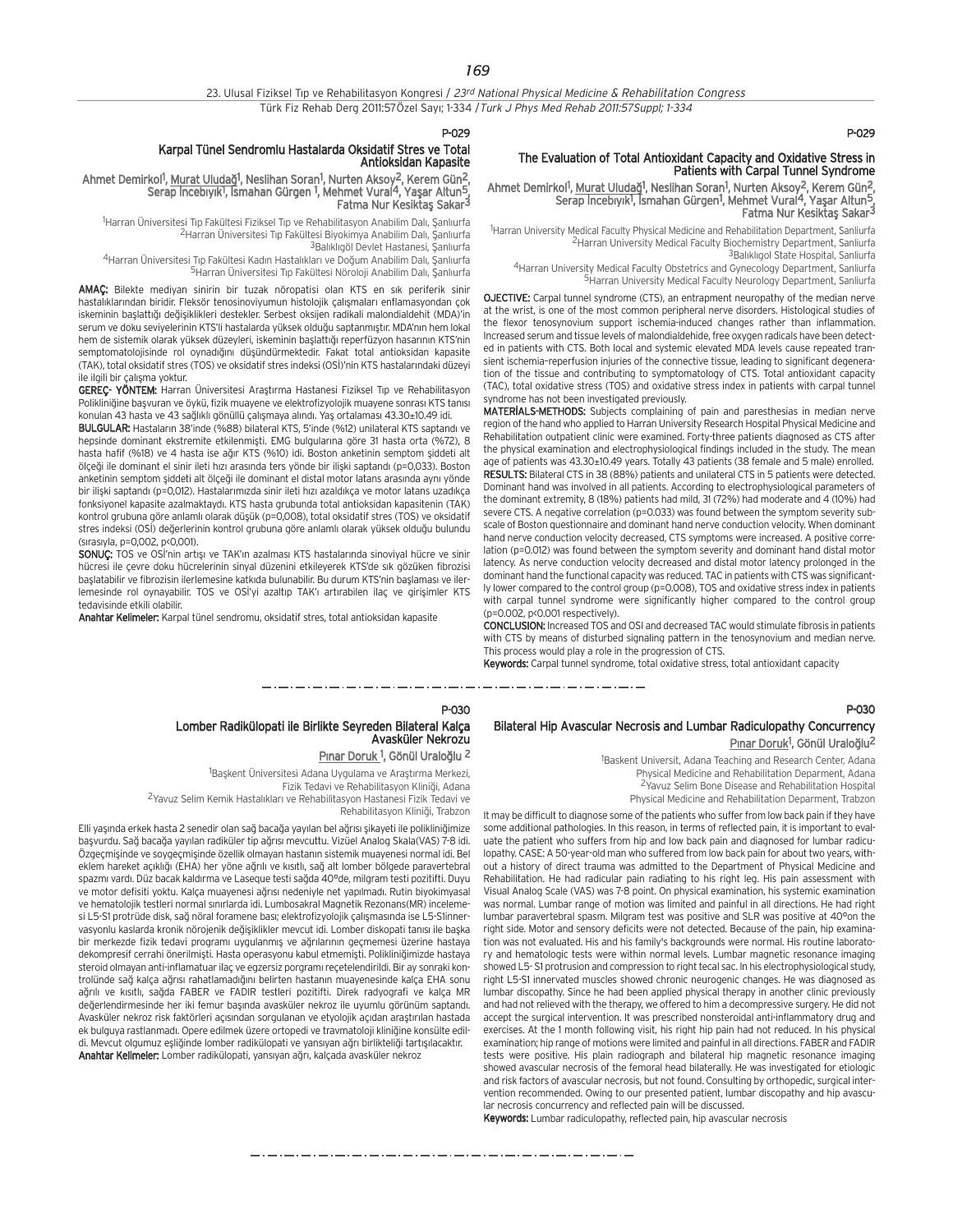#### P-031

## Duane Retraksiyon Sendromuna Sekonder Gelişen Tortikolis: Olgu Sunumu Mustafa Özşahin, Safinaz Ataoğlu, Ali Erdem Baki

Düzce Üniversitesi Tıp Fakültesi, Fiziksel Tıp ve Rehabilitasyon Anabilim Dalı, Düzce

On yedi yaşında kadın hasta, boyunda eğrilik ve ağrı yakınması ile Ortopedi polikliniğine başvurmus. Direk grafisi ve fizik muayenesinde belirgin bir patoloji saptanamayan hasta tortikolis tanısıyla polikliniğimize yönlendirilmiş. Travma hikayesi olmayan hastanın boyun ağrısı yakınması yaklaşık 1 aydır olmasına rağmen boynundaki eğrilik uzun yıllardır varmış. Boyun ağrısı masa başında ders çalışmakla artıvor dinlenmekle azalıyormuş. Hastanın fizik muayenesinde paravertebral kaslarda presyonla yaygın hassasiyet yardı eklem hareket açıklığı tamdı ve boynunda belirgin sislik, renk değişikliği vb patolojik bir değişiklik yoktu. Hasta dikkatli bir flekilde incelendi¤inde sa¤ gözünün minimal küçük oldu¤u ve sa¤ gözünün laterale addüksivonunun kısıtlı olduğu; gözün orta hattan daha laterale gitmediği fark edildi. Gözünde bir problemin olduğunu fakat tedavisinin olmadığı söylendiği için önemsemediğini ifade eden hasta Göz hastalıkları ile konsülte edilerek Duane retraksiyon sendromu (DRS) tanısı kondu. Hasta ve hasta yakınları boyundaki eğriliğin göz yakınmasından kaynaklandığı ve ameliyatla gerileyebileceği şeklinde bilgilendirildi. Kas gevşetici ve NSAI başlanarak boyun EHA ve izometrik kuvvetlendirme ev egzersiz programı verilen hastanın iki hafta sonra yapılan kontrolünde boyun ağrısı yakınması tamamen geriledi. DRS klinik olarak iyi tanımlanmış değişik miktarlarda addüksiyon kısıtlılığı ile beraber abduksiyon kısıtlanması ile karekterize konjenital bir sendromdur. DRS' u genellikle tek taraflıdır ve sol göz tutulumu daha sıktır. Duane sendromu kadınlarda biraz daha sık görülmektedir. Hastaların yaklaşık %30 unda anormal baş pozisyonu eşlik etmektedir. Oküler patolojilere bağlı anormal baş pozisyonunun mekanizmaları görme keskinliğini artırmak, vizyon alanını merkez bölgeye getirmek, binoküler tek görmeyi elde etmek veya kuvvetlendirmek, gözleri korumak, görmeyi daha iyi hale getirmek, ağrıdan kurtulmak gibi alt baslıklarda sınıflandırılmıştır. Duane retraksiyon sendromu olan hastalar ise binoküler görmeyi korumak için anormal baş pozisyonu geliştirmektedir. Sonuç olarak duane retraksiyon sendromu gibi oküler kaynaklı birçok patolojinin tortikolise neden olabileceği unutulmamalıdır.

Anahtar Kelimeler: Boyun ağrısı, Duane retraksiyon sendromu, tortikolis

#### P-032

## Bel Ağrısı Şikayeti İle Polikliniğe Başvuran Hastaların Konjenital Malformasyon Sıklığı ve Lomber Diskopati İle Birlikteliği Emine Eda Kurt, Ayşegül Küçükali Türkyılmaz, Murat Yıldırım

\_\_\_\_\_\_\_\_\_\_\_\_\_\_\_\_\_\_\_\_\_\_\_\_\_\_\_\_\_\_\_

Rize Eğitim Araştırma Hastanesi Fiziksel Tıp ve Rehabilitasyon Kliniği, Rize

Giris: Bel ağrısı toplumda sık görülen bir sikayettir. Çalışmanın amacı polikliniğe başyuran bel ağrılı hastalarda konjenital vertebra anomalisi sıklığı ve bunların lomber diskopati sıklığı ile arasındaki iliskivi değerlendirmektir.

GEREÇ-YÖNTEM: Çalışmaya alınan tüm hastaların görüntülemesi manyetik rezonans görüntüleme (MRG) ile yapılmıştır. Ağrıları Görsel Ağrı Skalası (GAS) ve bel ağrısının günlük yaşam aktivitelerine etkisi Oswestry Skalası (OS) ile değerlendirilmiştir. Çalışmaya 20-40 yaş arası travma ve inflamatuar hastalık tariflemeyen, şikayet süresi 2-12 hafta olan hastalar alındı.

BULGULAR: Çalışmaya 279 kadın, 160 erkek toplam 439 kişi alındı. Hastaların 346'sında (%78,8) konjenital malformasyon saptanmadı. 49 (%11,1) transizyonel vertebra (44 -%10 sakralizasyon,5 -%1,1 lumbalizasyon),43 (%9,8) spina bifida,1 hastada da (%0,25) spina bifida ve lumbalizasyon birlikteliği görüldü. Spina bifida ve lumbalizasyon birlikteliği olan hasta ististik analizi bozbileceği için çalışma dışı bırakıldı. Lomber diskopati olanlar ve olmayanlar 2 gruba ayrıldı. 2 grup arasında GAS (p<0,001)ve OS (p<0,001) açısından anlamlı farklılık saptandı. Konjenital malformasyon sıklığı ile lomber diskopati sıklığı arasında anlamlı ilişki saptanmadı (p>0,05). Konjenital malformasyon olmayanlar ve olanlar arasında GAS ve OS açısından anlamlı farklılık saptandı (p<0,05). Posthoc analizde farklılığın konjenital malformasyonu olmayanlar ile transizyonel vertebras› olanlar aras›nda oldu¤u gösterildi(p<0,05). GAS ve OS arasında çok iyi pozitif yönde korelasyon saptandı (r=0,87, p<0,05).

SONUÇ: 20-40 yaş arası genç yaş grubunda lomber diskopati sıklığı ile konjenital malformasyon sıklığı arasında ilişki saptanmazken, transizyonel vertebra varlığının mekanik bel ağrısı riskini arttırdığı gösterilmiştir.

Anahtar Kelimeler: Bel ağrısı, lomber diskopati, konjenital malformasyon

## P-031 Torticollis Secondary to Duane Retraction Syndrome: A Case Report Mustafa Özşahin, Safinaz Ataoğlu, Ali Erdem Baki

Duzce University Medical School of Department of Physical Medicine and Rehabilitation, Duzce

A 17-year-old female patient with complaints of pain and wry-neck was admitted to the out-patient clinic of Orthopedic. On physical examination and direct radiography, no marked pathology was found, so the patient was referred to our out-patient clinic for suspected diagnosis of torticollis. Patient had neck pain approximately since 1 month without a history trauma. She had complained of wry-neck since long time ago. Neck pain increased while studying at the desk, but decreased by rest. In her physical examination the patient had paravertebral muscle tenderness with pression, range of motion was complete widespread and there was no swelling and no significant pathological changes like the color change etc. in his neck. With a careful physical examination, right eye was minimaly smaller and lateral adduction of right eye was limited and could not move to lateral to the midline of the eye. The patient had not cared about because she was told that there was no treatment for the problem in her eyes. She was consulted by an ophthalmologist and Duane retraction syndrome (RDS) was diagnosed. Patient and her relatives were informed that her neck contracture was related to the disorder in her eye and healing could be provided by surgery. NSAID, myorelaxating, ROM and an isometric neck strengthen home-exercise program were proposed to the patient and patient's neck pain completely resolved two weeks later. DRS clinically well-defined congenital syndrome characterized by the restriction of abduction with various degrees of the limitation of adduction. DRS is usually unilateral and most frequently left eye involvement occurs. DRS is slightly more common in women. An abnormal head positioning occurs approximately in 30% of the patients. The mechanisms of abnormal head position due to ocular pathology are classified as subheadings; To improve the visual acuity, to bring vision field region to the center, to achieve or strengthen binocular single vision, to protect the eyes, to make better sight, get rid of pain. The patients with Duane retraction syndrome develop abnormal head posture to maintain binocular vision. As a result, we should consider that many forms of ocular pathology, such as Duane retraction syndrome may cause torticollis.

Keywords: Neck pain, Duane retraction syndrome, torticollis

## P-032<br>The Prevalence of Congenital Malformation in Patients Admitted to The Prevalence of Congenital Malformation in Patients Admitted to Out Patient Clinic with the Complaint of low Back Pain and Coexisting Lumbar Disc Herniation

Emine Eda Kurt, Ayşegül Küçükali Türkyılmaz, Murat Yıldırım

Rize Training and Research Hospital Clinic of Physical Medicine and Rehabilitation, Rize

OBJECTIVE: The aim of this study was to evaluate the relationship between the prevalence of congenital vertebral anomaly and the frequency of lumbar disc herniation among the patients applied to the clinic with low back pain.

MATERIALS-METHODS: All patients in the study were evaluated with Magnetic Resonance Imaging (MRI). The pain that the patients experienced was measured by Visual Analog Scale (VAS) and the effect of low back pain to daily life activities was measured by Oswestry Disability Index (ODI). Patients aging between 20-40 with a complaint for 2-12 weeks and who did not have a history of traumatic or inflammatory disease, are included in the study.

RESULTS: 279 women and 160 men, 439 patients were included in the study. In 346 of the patients (78,8 %) congenital malformation could not be found out. 49 patients (11.1 %) had lumbosacral transitional vertebrae 44 (10%) sacralisation and 5 (1.1%) lumbalisation, 43 had spina bifida occulta. The one with both spina bifida occulta and lumbalisation was excluded from the study. The patients were separated into two groups as who had a lomber disc herniation and who hadn't Significant disparity between the two groups was explored according to VAS (p<0.001) and ODI (p<0.001). Any significant relationship between congenital malformation frequency and lomber disc herniation could not be discovered (p>0.05). The patients with congenital malformation and without a congenital malformation, differed considerably according to VAS and ODI (p<0.05). It has been shown with by post-hoc analysis that the main difference is between patients without a congenital malformation and the patients with a transitional vertebra (p<0.05). A significant positive correlation between VAS and ODI was found out ( $r = 0.87$ ,  $p < 0.05$ ).

CONCLUSION: No relation was detected between lombar discopathy frequency and congenital malformation in the group of young people aged 20-40. However it has been shown that the existence of transitional vertebra increases the risk of mechanic low back pain Keywords: Low back pain, lumbar disc herniation, congenital malformation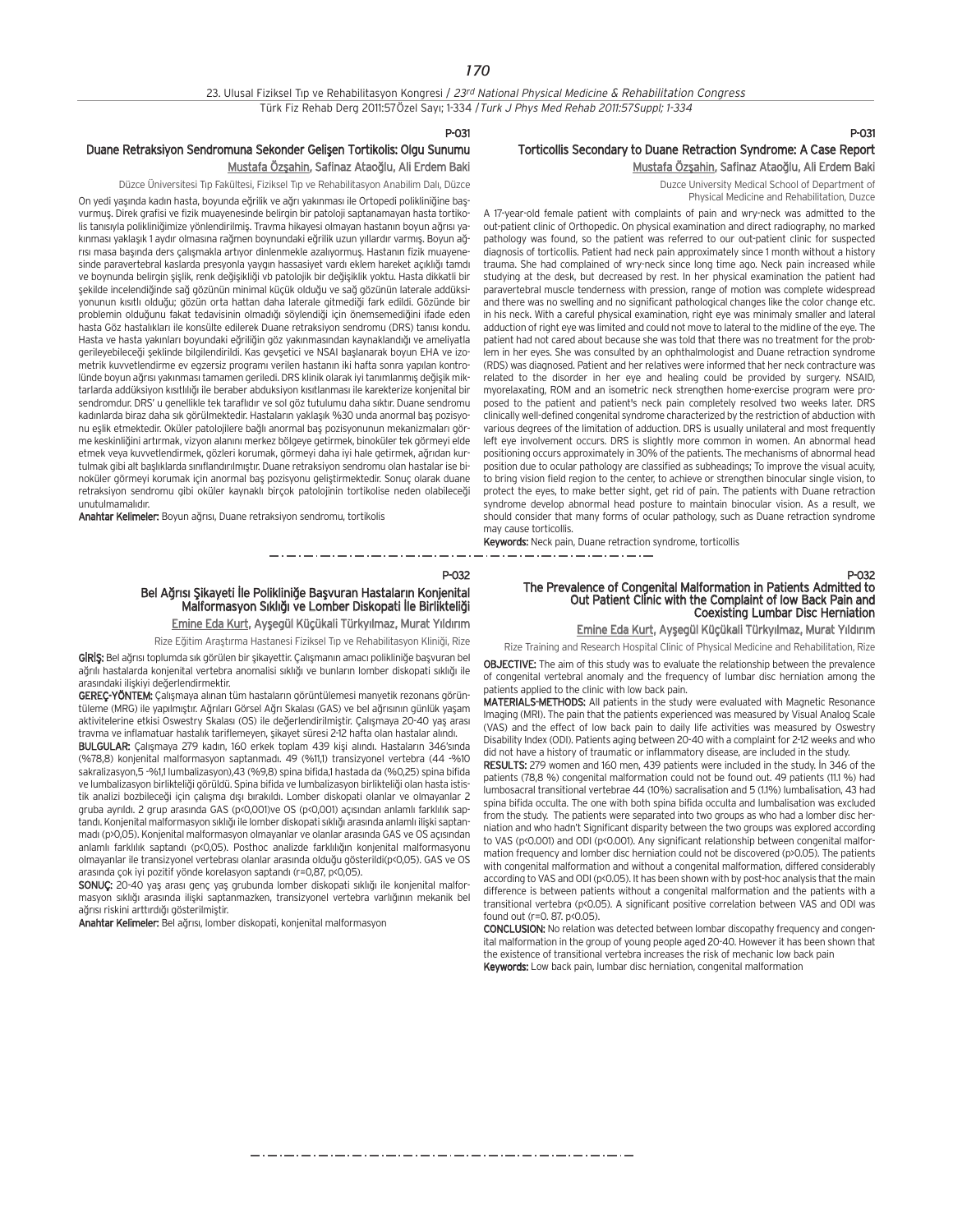### P-033

## Omuz ağrısında Yüz Ağrı Ölçeğinin Geçerlilik ve Güvenilirliği <u>Şebnem Koldaş Doğan</u><sup>1</sup>, Saime Ay<sup>1</sup>, Deniz Evcik<sup>1</sup>, Yeşim Kurtaiş<sup>2</sup>, Derya Gökmen Öztuna3

<sup>1</sup>Ufuk Üniversitesi Tıp Fakültesi Fiziksel Tıp ve Rehabilitasyon Anabilim Dalı, Ankara <sup>2</sup>Ankara Üniversitesi Tip Fakültesi Fiziksel Tip ve Rehabilitasyon Anabilim Dalı, Ankara <sup>3</sup> Ankara Üniversitesi Tıp Fakültesi Biyoistatistik Anabilim Dalı, Ankara

AMAC: Öznel bir semptom olan ağrının yetersiz değerlendirimi etkin ağrı tedavisini olumsuz etkileyebilmektedir. Kullanılan ağrı ölçeğinin basit, anlaşılır ve geçerli olması, ağrı şiddetindeki zamanla veya tedavi ile olan değişiklikleri saptayabilmesi ve hedef hasta kitlesine kültürel olarak uyarlanabilme kapasitesine sahip olması gereklidir. Bu çalışmanın amacı kronik ağrısı olan hastalarda, basit ve okuma-yazması olmayan hastalara bile uygulanabilecek Yüz Ağrı Ölceği (YAÖ) değişime duyarlılığını da belirleyerek klinik kullanımını değerlendirmek ve bu hastalarda kronik ağrının psikolojik durum ve yaşam kalitesi üzerine etkisi olup olmadığını arastırmaktı

GEREÇ-YÖNTEM: 30 hasta (18 kadın, 12 erkek, yaş ortalaması 52) çalışmaya dahil edildi. Ağrı modeli olarak kronik omuz ağrısı seçildi. Detaylı klinik muayenenin ardından ağrı şiddeti geçerliliği ve güvenilirliği olan YAÖ ve görsel analog skala (VAS) ile, psikolojik durum Beck Depresyon Anketi (BDE) ile, yaşam kalitesi ise Kısa Form-36 (SF-36) ile değerlendirildi. Tüm hastalara 15 gün boyunca sıcak paket, ultrason, transkutanöz elektrik stimülasyonu (TENS) ve egzersizden oluşan fizik tedavi programı uygulandı. Tüm değerlendirmeler tedavi öncesi ve sonrası yapıldı.

BULGULAR: Yüz ağrı ölçeği ile tedavi öncesi ve sonrası VAS (sırasıyla; r=0,618 ve 0,728), SF-36 (r=-0,578-0,800) ve BDE skorları (r=0,398) arasında iyi-orta düzeylerde korelasyon saptandı. Her iki ağrı ölceği ile değerlendirilen ağrı siddetinde tedavi sonrasında istatistiksel olarak anlamlı azalma saptandı (p=0,000). Tedavi sonrası ortalama YAÖ değerlerindeki azalma (3.8>1,4-1,4>0,7, p=0,000) ve standardize yanıt ortalamasının (SRM=2,35) değeri nedeni ile ölçeğin değişimi değerlendirmede yeterli olduğu kabul edildi. Tedavi sonrasında BDE skorlarında (p=0,000) ve SF-36 alt skorlarında (fiziksel fonksiyon, fiziksel rol, vücut ağrısı, genel sağlık, sosyal fonksiyon ve emosyonel rol; sırasıyla p= 0,000, 0,001, 0,000, 0,009, 0,049 ve 0,023) anlamlı düzelme gözlendi.

SONUÇ: Yüz ağrı ölçeği kronik omuz ağrısı olan hastalarda ağrı şiddetini belirlemede kolaylıkla kullanılabilen, geçerli, zamanla veya tedaviye bağlı olarak ağrı siddetindeki değişiklikleri belirleyebilme özelliğine sahip basit bir ölçektir. Diğer ağrılı durumlarda da, özellikle eğitim düzeyi yetersiz bireylerde, kullanılması önerilebilir.

Anahtar Kelimeler: Ağrı, depresyon, yaşam kalitesi, yüz ağrı ölçeği

## P-033 The Validity And Reliability of Face Pain Scale in Shoulder Pain <u>Şebnem Koldaş Doğan</u><sup>1</sup>, Saime Ay<sup>1</sup>, Deniz Evcik<sup>1</sup>, Yeşim Kurtaiş<sup>2</sup>, Derya Gökmen Öztuna3

1 Ufuk University School of Medicine Department of Physical Medicine and Rehabilitation, Ankara 2Ankara University School of Medicine Department of Physical Medicine and Rehabilitation, Ankara 3Ankara University School of Medicine Department of Biostatistics, Ankara

OBJECTIVE: Inadequate assessment of pain which is a subjective symptom, hampers effective pain management. A pain scale should be easy, simple, valid, able to detect changes in pain severity over time or after treatment, and culturally adaptable to the target patient population. The aim of this study was to investigate the clinical utility of Face Pain Scale (FPS) that can be applied even to illiterate patients, to determine sensitivity to change in patients with shoulder pain and to determine whether chronic pain had effects on psychologic status and quality of life of these patients.

MATERIALS-METHODS: Thirty patients (18 females, 12 males, mean age 52) were included in the study. Chronic shoulder pain was chosen as a chronic pain model. After detailed clinical examination, pain, psychologic status and quality of life were evaluated with reliable and valid tools of Faces Pain Scale (FPS) and Visual Analogue Scale (VAS), Beck Depression Inventory (BDI) and Short Form-36 (SF-36). Physical therapy program including hotpack, ultrasound, transcutaneous electrical stimulation and exercises were applied to all patients during 15 sessions. All assessments were done before and after the treatment.

RESULTS: Good-moderate correlations were detected between FPS and VAS (r=0.618 and 0.728, respectively) SF-36 scores (r=-0.578-0.800) before and after the treatment and BDI scores (r=0.398) before the treatment. There was a statistically significant decrease in pain severity after the treatment as indicated by both pain scales (p=0.000). The scale was accepted as sufficient in evaluating change because of the reduction in mean FPS values (3.8±1.4-1.4±0.7, p=0.000) and standardized response mean (SRM) value of FPS of 2.35. There were also statistically significant improvements in BDI scores (p=0.000) and in subscales of SF-36 (physical functioning, physical role, bodily pain, general health, social functioning and emotional role; p=0.000, p=0.001, p=0.000, p=0.009, p=0.049 and p=0.023, respectively).

CONCLUSION: Face Pain Scale is a simple and a valid scale with ease of use that has the ability to detect changes in pain severity over time or due to the treatment in patients with shoulder pain. The use of this scale can be suggested in other painful conditions, especially in individuals with low education levels.

Keywords: Pain, depression, quality of life, faces pain scale

\_\_\_\_\_\_\_\_\_\_\_\_\_\_\_\_\_\_\_\_\_\_\_\_\_\_\_

P-034

P-034 A case of silent monostotic fibrous dysplasia of the lumbar spine Reyhan Çeliker<sup>1</sup>, Nurten Korkmaz<sup>1</sup>, Serdar Özgen<sup>2</sup>, Ercan Karaaslan<sup>3</sup>, Behram Kaya<sup>2</sup>, Yeşim Sağlıcan<sup>4</sup>, Abdullah Yakupoğlu<sup>3</sup>

<sup>1</sup>Maslak Acıbadem Hospital Physical Medicine and Rehabilitation, Istanbul <sup>2</sup>Maslak Acıbadem Hospital Neurosurgery, Istanbul 3Maslak Acıbadem Hospital Radiology, Istanbul

5Maslak Acıbadem Hospital Pathology, Istanbul

Fibrous dysplasia is a benign disorder of bone in which proliferating fibrous tissue replaces the bony spongiosa. It may occur as a solitary lesion, which is called monostotic fibrous dysplasia. It can also present in multiple or polyostotic form. Lesions are most commonly encountered in ribs, femur, tibia, maxilla and calvaria. Although the monostotic form is more common than polyostotic form, monostotic lesions occur extremely rare in the spine and most cases of monostotic fibrous dysplasia documented in the literature appear as a few case reports. We described a case of silent, rarely reported, monostotic fibrous dysplasia of the lumbar spine. A 37 year old man was admitted to our clinic with the complaint of back pain lasting more than two months. On clinical examination, there was a trigger point and taut band on the left supraspinatus muscle, there was no neurological deficit. On X-ray of the cervical and thoracic spine, a decrease in height of corpus of first lumbar vertebra was detected. Subsequently, magnetic resonance imaging (MRI) of the entire vertebral column was performed. On lumbar MRI, an expansile tumoral lesion measured 4.5x7.2 cm in diameter, showing intense contrast accumulations with heterogenous signal was demonstrated in the corpus of L1 vertebra, right pedicle, lamina and transverse process. Patient was consulted by the department of Neurosurgery and a tissue sample was obtained from the lesion. The pathological diagnosis was fibrous dysplasia. Previous lumbar MRI which was performed 16 months earlier was compared with the current scan and no significant change was reported. Surgical resection was recommmended by the department of Neurosurgery. Since these non-neoplastic conditions which are observed on spine and simulate osteolytic tumors of the bone are ordinary silent lesions, they are usually identified incidentally during examinations or imaging studies performed for other unrelated medical conditions. As they are very rare and usually diagnosed incidentally, a common consensus is not reached about the ideal treatment and the natural history of these lesions. Reporting these fibrous dysplasia cases is very important for determination of their characteristics and long term follow up of their possible malignant transformation. Keywords: Vertebra, fibrous dysplasia, vertebral tumor

Lomber Omurgada Sessiz Bir Monostotik Fibröz Displazi: Olgu Sunumu Reyhan Çeliker<sup>1</sup>, <u>Nurten Korkmaz</u><sup>1</sup>, Serdar Özgen<sup>2</sup>, Ercan Karaaslan<sup>3</sup>, Behram Kaya<sup>2</sup>, Yeşim Sağlıcan<sup>4</sup>, Abdullah Yakupoğlu <sup>3</sup>

> <sup>1</sup>Maslak Acıbadem Hastanesi Fizik Tedavi ve Rehabilitasyon Bölümü, İstanbul <sup>2</sup>Maslak Acıbadem Hastanesi Nöroşirurji Bölümü, İstanbul 3Maslak Acıbadem Hastanesi Radyoloji Bölümü, İstanbul <sup>4</sup>Maslak Acıbadem Hastanesi Patoloji Bölümü, İstanbul

Fibröz displazi(FD), kemik trabeküler dokusunun fibröz doku ile yer değiştirmesi ile oluşan iyi huylu bir kemik hastalığıdır. Monostotik adı verilen formda tek bir odak vardır. Polistotik formda ise birden fazla bölgede görülmektedir. Lezyonlar sıklıkla kostalarda, femurda, tibiada, maksillada ve kalvariumda bulunmaktadır. Monostotik FD, polistotik formdan daha yaygın olmasına karşın, omurgada monostotik lezyonlar çok nadir bulunmaktadır ve literatürde tek olgu raporları şeklinde bildirilmiştir. Sunduğumuz olgu lomber omurgada gözlenen nadir bildirilmiş sessiz bir monostotik FD olgusudur. Otuz yedi yaşında erkek hasta polikliniğimize 2 aydır süren sırt ve sol kürek kemiği üzerinde ağrı şikayetiyle başvurmuştur. Fizik incelemesinde sol supraspinatus kası üzerinde tetik nokta ve gergin bant saptanmış, nörolojik muayenesi normal bulunmuştur. Servikal ve dorsal vertebra X ray'lerinde L1 vertebra korpusunun yüksekliğinde azalma gözlenmiştir. Bunun üzerine hastaya spinal MR yapılmıştır. Servikal MR'da C5-6 ve C6-7 de sol paramedian köklere bası yapan disk protrüzyonu gözlenirken, lomber MR'da L1 vertebra korpusunda, sağ pedikül, lamina ve transvers proseste ekspansil, 4,5x7,2 cm boyutlarında ölçülen, heterojen sinyalli, yoğun kontrast madde tutan tümöral kitle gözlenmistir. Nörosirurii bölümüne konsülte edilen hastadan biyopsi alınmış ve sonucu FD ile uyumlu bulunmuştur. Hastanın MR bulguları 16 ay önce çekilen lomber MR bulguları ile karşılaştırılmış ve lezyonda anlamlı büyüme gözlenmemiştir. Nöroşirurji bölümünce hastaya cerrahi girişim önerilmiştir. Omurgada gözlenen ve osteolitik lezyonları taklit eden monostotik FD'ler, genellikle sessiz lezyonlar olduklarından, başka nedenlerle yapılan incelemelerde saptanmaktadırlar. Nadir olan ve tesadüfen belirlenen bu lezyonların doğal seyirleri ve ideal tedavileri konusunda net bir bilgi oluşturulamamıştır. Omurgadaki monostotik FD olgularının bildirimi bu tümörlerin karekteristiklerini belirlemek ve uzun süreli izlem ile değişimlerini gözlemlemek açısından önem taşımaktadır.

Anahtar Kelimeler: Vertebra, fibröz displazi, vertebra tümörleri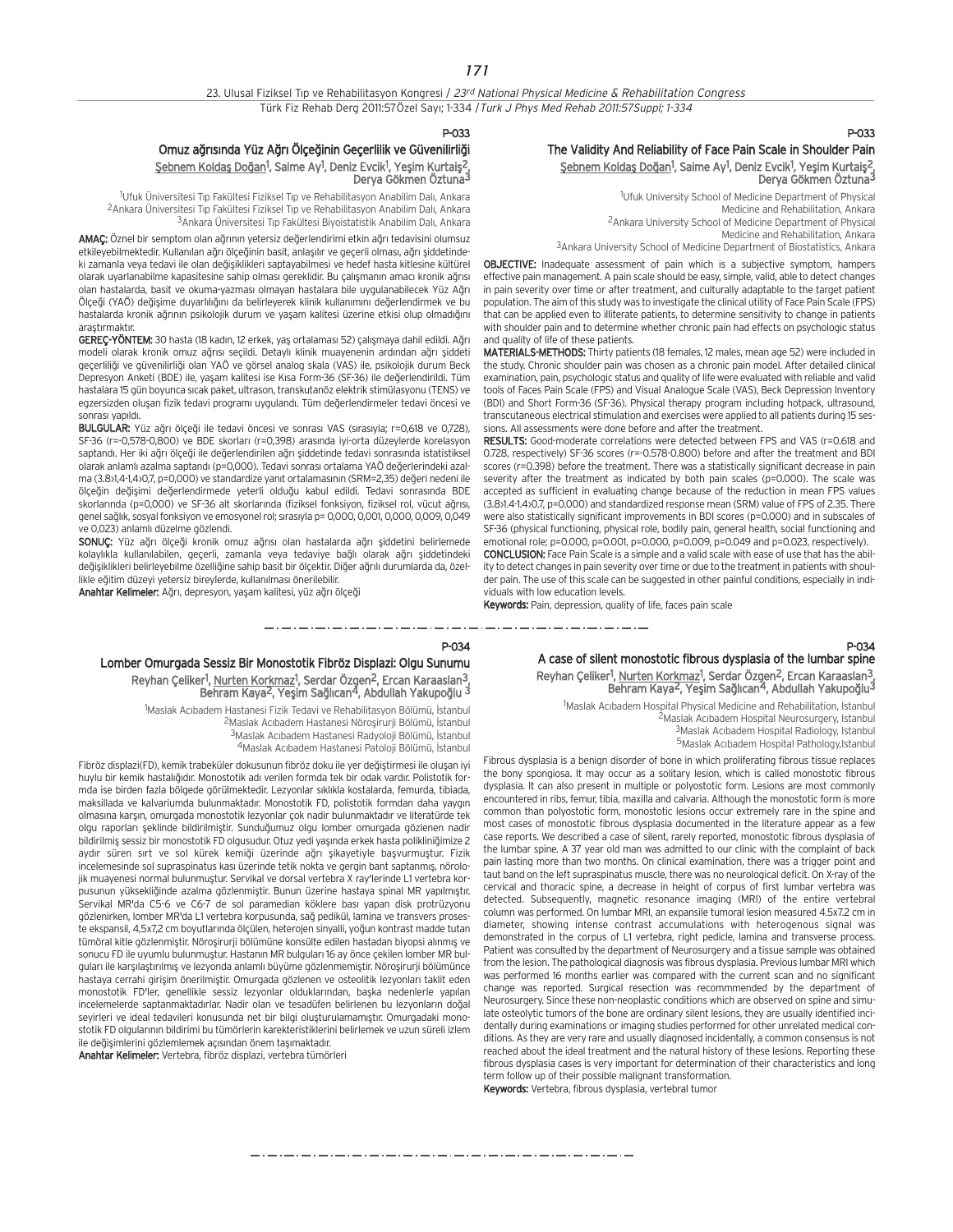P-036 Omuz Ağrılı Hastalarda Fizik Muayene Ön Tanılarının USG ve MRI Sonuçları Arasındaki Korelasyonun Araştırılması

## Türkan Akın<sup>1</sup>, Ece Akyol<sup>1</sup>, <u>Sibel Çağlar Okur</u><sup>1</sup>, Nil Sayıner Çağlar<sup>1</sup>, Önder Turna<sup>2</sup>, A. Yüksel Barut2

<sup>1</sup>İstanbul Eğitim ve Araştırma Hastanesi Fizik Tedavi ve Rehabilitasyon Kliniği, İstanbul <sup>2</sup>İstanbul Eğitim ve Araştırma Hastanesi Radyodiyagnostik Anabilim Dalı, İstanbul

AMAÇ: Omuz ağrısı şikayeti ile polikliniğimize başvuran hastaların fizik muayeneleri (FM) sonucunda aldıkları supraspinatus tendiniti ve parsiyel rüptür ön tanılarının, kas-iskelet sistemi ultrasonografisi (USG) ve manyetik rezonans görüntüleme (MRG) yöntemi sonuçları arasındaki korelasyonu araştırmak

GEREÇ-YÖNTEM: Fizik Tedavi ve Rehabilitasyon polikliniğine omuz ağrısı şikayeti ile başvuran 33 hasta çalışmaya dahil edildi. Hastaların fizik muayeneleri yapıldı. Muayene sonrasında 29 hasta supraspinatus tendiniti, 8'i ise parsiyel rüptür ön tanısı aldı. Hastalar bağımsız bir hekim tarafından kas iskelet sistemi USG ve MRG yöntemi ile değerlendirildi. Fizik muayene ön tanıları ile her iki görüntüleme yöntemi sonuçları arasındaki korelasyon araştırıldı.

BULGULAR: Hastaların yas ortalaması 55 idi. 21'i (%63,6) kadın, 12'si (%36,4) erkekti. Supraspinatus ruptürlerinin tanısında kullanılan üç yöntem arasında yapılan korelasyon analizinde USG ile MRG (r=0,680; p=0,0001) ve FM ile hem USG hem de MRG arasında anlamlı korelasyon saptandı (r=0,557; p=0,0001 ve r=0,601; p= 0,0001, sırasıyla). Supraspinatus tendiniti tanısında kullanılan yöntemlerden USG ile MRG (r=0,609; p=0,0001), FM ile USG  $(r=0.489; p=0.004)$  ve FM ile MRG  $(r=0.528; p=0.002)$  arasında anlamlı korelasyon saptandı. Kas-iskelet sistemi USG'si supraspinatus tendinitinde %86,7, rüptüründe %83,3 sensitivite gösterdi, Spesifisite değerlendirildiğine tendinitte %100, rüptürde %85.7 olarak bulundu.

SONUC: Orta yas grubunda sık karsılasılan omuz ağrılarının tanısında ayrıntılı yapılacak fizik muayene ve kas-iskelet sistemi ultrasonografisi kullanımının ağrılı omuzu değerlendirmede faydalı olacağı ve kliniklerimizde artan ultrasonografi kullanımı sayesinde doğru tanının kısa sürede, değerlendirmeyi yapan klinisyen tarafından konulmasını ve tedaviye başlanmasını mümkün kılacağı sonucuna vardık.

Anahtar Kelimeler: Suprasinatus tendinit, supraspinatus rüptür, fizik muayene, ultrasonografi, manyetik rezonans görüntüleme

## P-036

# A Comparison Of Clinical Examination, Ultrasonography and Magnetic Resonance Imaging Results in Suprasinatus Tendinitis and Ruptures

Türkan Akın<sup>1</sup>, Ece Akyol<sup>1</sup>, <u>Sibel Çağlar Okur</u><sup>1</sup>, Nil Sayıner Çağlar<sup>1</sup>, Önder Turna<sup>2</sup>, A. Yüksel Barut2

> <sup>1</sup>istanbul Research and Traning Hospital Physical Therapy and Rehabilitation Department, Istanbul

<sup>2</sup> Istanbul Research and Training Hospital Radiodiagnostic Department, Istanbul

OBJECTIVE: To investigate the correlations between the preliminary diagnosis of supraspinatus tendinitis and ruptures by physical examination (PE), musculoskeletal system ultrasonography (USG) and magnetic resonance imaging (MRI), in the patients suffering from shoulder pain.

MATERIALS-METHODS: 33 patients applied to our outpatient clinic, suffering from shoulder pain were enrolled in the study. Physical examinations were performed by a clinician. 29 patients were diagnosed as supraspinatus tendinitis, 8 were diagnosed as partial rupture of the supraspinatus tendon. The patients were assessed with musculoskeletal USG and MRI by another clinician who is a specialist of radiology and unaware of the diagnose. The correlations between the diagnosis determined by PE, USG and MRI were assessed.

RESULTS: The mean age of the patients was 55. 21 (%63.6) of them was women, 12 (%36.4) were men. After the statistical analysis, USG with MRI (r=0.680; p=0.0001) and PE with both USG and MRI (r=0.557; p=0.0001 and r=0.601; p= 0.0001, respectively) showed significant correlation in the diagnosis of supraspinatus ruptures. Among the methods used in the diagnosis of supraspinatus tendinitis, significant correlations were determined between USG and MRI (r=0.609; p=0.0001), PE and USG (r=0.489; p=0.004), PE and MRI (r=0.528; p=0.002). The musculoskeletal USG had 86.7% of sensitivity in the diagnosis of supraspinatus tendinitis, 83.3% in ruptures. In terms of specificity of USG, percentages were found as %100 in tendinitis, %85.7 in ruptures.

CONCLUSION: It's beneficial to perform a detailed physical examination and musculoskeletal system USG in middle-aged patients with shoulder pain. Consequently the increment of the use of USG in our clinics will enable to obtain the correct diagnosis and to start the treatment by the clinician without any loss of time.

Keywords: Supraspinatus tendinitis, supraspinatus ruptures, clinical examination, ultrasonography, magnetic resonance imaging

\_ . \_ . \_ . \_ . \_ . \_ . \_ . \_ .

#### P-037 Kronik Sırt Ağrılı Olguda: Elastofibroma Dorsi Aliye Yıldırım Güzelant<sup>1</sup>, Gamze Erfan Türker<sup>2</sup>

<sup>1</sup>Namık Kemal Üniversitesi Fiziksel Tıp ve Rehabilitasyon Anabilim Dalı, Tekirdağ <sup>2</sup>Namık Kemal Üniversitesi Dermatoloji Anabilim Dalı, Tekirdağ

Elastofibroma dorsi (ED) göğüs duvarında nadir görülen, yavaş büyüyen, genelde skapulanın alt ucuna yakın ve rhomboid ile latissimus dorsi kaslarının altında yerleşen benign bir tümörüdür. 4-6 dekatlarda görülen ve tek taraflı olan tümör. % 10 oranında bilateraldir. Çoğunlukla asemptomatik seyretmesine rağmen,omuz ve sırt ağrısına neden olabilir. Sıklıkla fizik muayenede patolojik bir bulgu tespit edilemeyebileceğinden gözden kaçabilir.

Yazımızda 64 yaşında, 2 yıldır sırt ile yan ağrısı bulunan ve medikal tedaviyle geçmeyen, özgeçmişinde hipertiroidi nedeniyle operasyon, 23 yıllık menopoz ve 4 yıl osteoporoz tedavisi nedeniyle medikal tedavi alan bayan hasta değerlendirildi. İki yıldır Sırt ağrısı nedeniyle pekcok doktora basyuran, analjezik tedavi verilen ancak tedavi sonunda tekrar ağrıları başlayan hasta sonunda kardiyoloji'ye başvurmuş, kardiak olarak taranmış ve patoloji saptanmamıştı. Yönlendirilen hastada muayenede dorsal kifoz dışında, eklem hareketleri açıktı, özel testlerde özellik saptanmamıştı, nörolojik muayenesi doğaldı. Kostovertebral açı hassasiyeti yoktu. Hastamızın dorsal grafisinde vertebralarda minimal osteopenik görünüm ve dorsal kifoz, çok seviyede dejeneratif değişiklikler saptandı, kompresyon fraktürü yoktu. Sedimantasyon normal, hiperlipidemi, vitamin B12 ve folik asit düşük, CRP yüksek idi. İdrar'da mikroskopik hematüri saptanmış, yapılan Ürolojik değerlendirmede patolojiye rastlanmamıştı, sırta yayılan ağrı için kaynak olarak düşünülmemişti. İstenen Toraks BT 'de minimal dejeneratif değişiklikler ile birlikte bilateral elastofibroma dorsi ile uyumlu kitleler tespit edildi. Dinamik Torakal MR ile verifiye edilen kitlelerin ED (toraksta postero-lateral duvarda serratus anterior adaleleri ile toraks duvar adaleleri arasında yerleşimli sağda 6,5X3,5 cm, solda 6X2 cm boyutlarında, T1 ve T2 sinyali adalelere benzer ancak striated görünümdeki lezyonlar kontrast tutmamakta idi) ile uyumlu bulundu. Semptomatik olması nedeniyle hasta opere edilmek üzere yönlendirildi. Sırt ağrıları değerlendirilirken ED nadir görülen, kolaylıkla muayenede gözden kaçabilecek olması nedeni ile ayırıcı tanıda düşünülmesi gereken bir tanıdır.

Anahtar Kelimeler: Elastofibroma dorsi, sırt ağrısı, yaşlı hasta

## P-037 A case of Chronic Back Pain: Elastofibroma Dorsi Aliye Yıldırım Güzelant<sup>1</sup>, Gamze Erfan Türker<sup>2</sup>

<sup>1</sup>Namik Kemal University Department of Physical Medicine and Rehabilitation, Tekirdag 1 Namik Kemal University Department of Dermatology, Tekirdag

Elastofibroma dorsi is a rare, slowly progressive, benign chest wall tumor and especially localized in the inferior subscapular region, under the rhomboid and latissmus dorsi muscles. The cases reported are in 4-6 decades of life and frequently unilateral. But 10 percent of cases are bilateral. It is frequently asymptomatic but in some cases it is presented with shoulder and back pain. It can be frequently misdiagnosed because of the poor examination findings. Here we present 64 year old female with back pain that did not cease despite of the medical treatments for 2 years. In her history she reported a thyroid operation for hyperthyroidism, menopause since 23 years ago and osteoporosis treatment for 4 years.

In physical examination patient presented normal findings except dorsal kyphosis. Dorsal xray showed minimal osteopenia of vertebrae and dorsal kyphosis, degenerative changes in many levels. No compression fracture was detected. Sedimentation rate was in normal range, blood lipid and CRP were at high, vitamin B12 and folate were at low levels. In the urological evaluation there were no pathological findings explaining back pain symptoms except microscopic hematuria. Thorax CT showed minimal degenerative changes and masses compatible with bilateral elastofibroma dorsi. The masses verified with dynamic thoracal MRI were compatible with ED (localized in between posterolateral thorax wall and serratus anterior muscles, sized 6.5x 3.5 cm right, 6x2cm left, T1 and T2 signals were similar to muscles but striated like lesions were with contrast)

Keywords: Elastofibroma dorsi, back pain, elderly people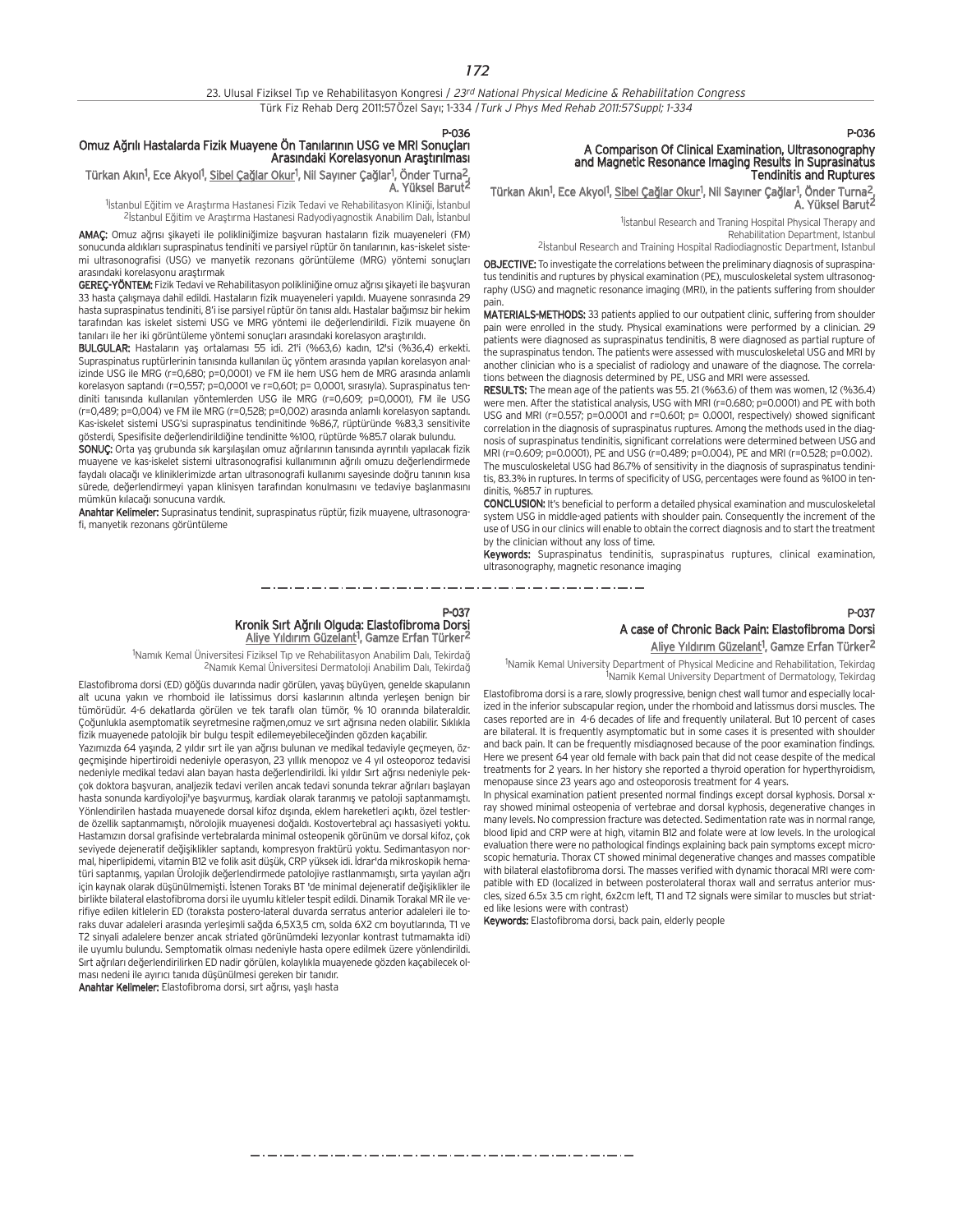## P-038

## Ağrılı Ayak Bileğinde Heterotopik Ossifikasyon: Olgu Sunumu

### Aliye Yıldırım Güzelant<sup>1</sup>, Murat Tonbul<sup>1</sup>

<sup>1</sup>Namık Kemal Üniversitesi Tıp Fakültesi Fiziksel Tıp ve Rehabilitasyon Anabilim Dalı, Tekirdağ <sup>2</sup>Namık Kemal Üniversitesi Tıp Fakültesi Ortopedi Anabilim Dalı, Tekirdağ

Heterotopik Ossifikasyon (HO) kas ve bağ dokusunda olusan ekstraartiküler verlesimli patolojik yeni kemik olusumudur. Sıklıkla kafa travması, omurilik yaralanmaları, serebrovasküler olaylar, kırıklar ve çıkıklar ve eklem replasmanları sonrası görülen komplikasyondur. Patofizyolojisi karmasık olup, farklı teoriler açıklanmıştır. Olgumuz 37 yasındaki erkek, sol ayak bileğinde tekrarlayan burkulma ile başlayan 4 aydır geçmeyen ayak bilek ağrısı sonrası talo-fibular ligamanda heterotopik ossifikasyondur. Öyküsünde ayak bileğinde burkulma dışında, enfektif, metabolik, inflamatuar özellik olmayan hasta, analjeziklere kısmen yanıt veren, ancak giderek artan ayak bilekten medial malleole yayılan ağrı ile başvurdu. Ayak bilek hareketlerinin açık ağrılı olması dışında, medial malleolde minimal ödem mevcuttu. Isı artışı, kızarıklık, instabilite yoktu. Biyokimyasal parametrelerinde (alkalen fosfataz, sedimantasyon, CRP, RF) özellik yoktu. 2 yönlü direkt grafi doğaldı. Çekilen ayak bilek MR sonucu anterior talofibular ligaman trasesi boyunca heterotopik ossifikasyonlar izlendi. Üç fazlı kemik sintigrafisin immatür heterotopik ossifikasyon ile uyumlu idi. Hastaya ayakkabı modifikasyonu önerildi, egzersiz ve indometazin başlandı. Ağrılarının devam etmesi üzerine elektroterapi eklendi. Ayak bilek ağrısı sorgulanırken mekanik, inflamatuar, enfektif ve dejeneratif nedenler sorgulanır ve arastırılırken heterotopik ossifikasyon da nadir görülen neden olarak akılda tutulmalıdır.

Anahtar Kelimeler: Ayak bilek, ağrı, ayırıcı tanı, heterotopik ossifikasyon

#### P-039

المستحق والمتحال المستحق المستحق المستحق المستحق المستحق المستحق المستحقة والمستحقة والمستحقة والمستحق المستحقة

Miyofasiyal Ağrı Sendromunda Lokal Anestezik Enjeksiyonu ile Ekstrakorporeal Şok Dalga Tedavisi (ESWT) Etkinliğinin Karşılaştırılması Hakan Özdişli, Özlem Bölgen Çimen, Nurgül Arıncı İncel, Günşah Şahin

Mersin Üniversitesi Tıp Fakültesi Fizik Tedavi ve Rehabilitasyon Anabilim Dalı, Mersin

AMAC: Miyofasiyal ağrı sendromu (MAS) olan hastalarda lokal anestezik ile tetik nokta enjeksiyonunun (TNE) etkinliğini, Ekstrakorporeal Şok Dalga Tedavisi (ESWT) etkinliği ile karsılastırmaktır.

GEREC-YÖNTEM: Calismaya Travell ve Simons'un MAS tanı kriterlerine uygun 79 hasta (56 kadın, 23 erkek) alındı. Birinci gruba (n=39) lokal anestezik ile TNE, İkinci gruba (n=40) ise ESWT uygulandı. Hastalarda ağrı siddeti, VAS (vizüel analog skala) ve palpasyonla ağrı skorlaması ile; ağrı eşiği, algometre ile; yorgunluk ve fonksiyonel durum VAS ile; yaşam kalitesi, Nottingham sağlık İndeksi (NHI) ile ve psikolojik durum, Beck depresyon ölçeği (BDI) ile değerlendirildi. Değerlendirmeler tedavi öncesinde, tedaviden sonra 1.haftada ve 1.ayda toplam 3 kez yapıldı. TNE grubuna %2'lik 1 ml Prilokain, bir adet 0.45x13 mm'lik, 26 gaugelik steril insülin iğnesi ile, iğne değişik yönlerde yelpaze şeklinde seri olarak hareket ettirilerek, enjekte edildi. ESWT grubunda tetik noktalara 10 Hz frekansta, 1,8-3,0 bar basınc aralığında 400-800 atım radyal sok dalgası, 5-8 gün ara ile toplam 3 seans olacak sekilde uygulandı. Tüm hastalara ev program› olarak germe ve postür egzersizleri verildi.

BULGULAR: Her iki hasta grubunda da tedavi sonrası 1. hafta ve 1. ay değerlendirmelerinde VAS ağrı, VAS fonksiyonel yetmezlik, basınc ağrı esiği ve BDI skorlarında benzer sekilde anlamlı iyileşmeler görülmüştür. ESWT grubunda, VAS ağrı skorundaki azalma, tedavi sonrası 1.ayda da aynı oranda devam etmiştir. VAS yorgunluk skoru tedavi sonrası 1. hafta ve 1. ayda TNE grubunda ESWT grubuna göre daha fazla iyilesme göstermiştir. NHL tedavi sonrası 1.ayda ESWT grubunda TNE grubuna göre daha fazla iyilesme göstermiştir.

SONUC: Literatürde MAS tedavisinde daha önce bildirilmiş ESWTçalışması yoktur. Bu yöntemin hastaların ağrısını azaltmada, fonksiyonel ve psikolojik durumunu iyileştirmede TNE kadar etkin olup, MAS tedavisinde öncelikli bir tedavi seçeneği olabileceği görüşündeyiz. Anahtar Kelimeler: ESWT, miyofasiyal ağrı sendromu, tetik nokta enjeksiyonu

## P-038 Heterotopic Ossification in Painful Foot Ankle: Case Report

### Aliye Yıldırım Güzelant<sup>1</sup>, Murat Tonbul<sup>1</sup>

<sup>1</sup>Namik k Kemal University Department of Physical Medicine and Rehabilitation, Tekirdağ <sup>2</sup>Namik Kemal University Department of Orthopaedic Surgery, Tekirdağ

Heterotopic ossification is a new bone formation in extraarticular locations, muscles and connective tissue. It's a frequent complication after head trauma, spinal cord injuries, cerebrovascular diseases, fractures, dislocations and joint replacements. The pathophysiology is complicated and based on several theories. In this case; 37 year old male presented with consistent left foot ankle pain for 4 months with talo-fibular ligament ossification formation, developed after repeated several ankle injuries, There was minimal edema in medial malleol and foot ankle movements were open painful. We found no infective, metabolic, inflammatory features in the patient's history. Erythema, heath and instability were not observed. There were no pathological findings in biochemical parameters and radiographic examinations of both sides. We observed heterotopic ossification among anterior talofibular ligament in foot ankle MRI. Three phased scintigraphy showed heterotopic ossification. We advised shoe modification to the patient and took up exercise and indometasine treatment. Electrotherapy added to treatment for persistent pain. While evaluating foot ankle, mechanical, inflammatory, infective and degenerative causes can be questioned and as a rare cause heterotopik ossification can be in differential diagnosis.

Keywords: Ankle, pain, differential diagnosis, heterotopic ossification

The Comparison of Trigger Point Injection with Local Anesthetic and ESWT (Extracorporeal Shock Wave Therapy) in Myofascial Pain Syndrome Hakan Özdişli, Özlem Bölgen Çimen, Nurgül Arıncı İncel, Günşah Şahin

Mersin University Medical School Dept Physical Medicine and Rehabilitation, Mersin

OBJECTIVE: The aim of the study is to compare trigger point injection using local anesthetic and ESWT in the treatment of Myofascial Pain Syndrome (MAS).

MATERIALS-METHODS: 79 MAS patients (56 female, 23 male) who were diagnosed according to Travel and Simons' criteria were included in the study. 39 patients were treated by trigger point injection with local anesthetic and 40 patients using ESWT. Both groups were evaluated for pain and pain threshold using VAS, pain score by palpation and algometry; fatigue and disability using VAS; life quality by Nottingham Health Index (NHI) and psychological status using Beck Depression Index (BDI). The evaluations were performed at baseline, one week after the treatments and one month after the treatment. In the 1st group, 1 ml 2% prilocain was injected into the trigger point moving the needle quickly in different directions. In the 2nd group ESWT was applied to the trigger point, 400-800 hit 10 Hz frequency between 1,8-3 bar pressure range in 3 sessions with 5-8 days interval. A home exercise program was given to all patients.

RESULTS: VAS pain, VAS disability, pressure pain threshold and BDI scores improved significantly in both groups at the first week and first month controls. The decrease in VAS pain scores of ESWT group continued with the same speed in first month control. NHI scores of ESWT group were better than TNE group at first month control.

CONCLUSION: As far as we know, this study is the first that uses ESWT in MAS treatment. We suggest that, this technique can be as effective as trigger point injection in pain, functional and psychological status improvement parameters.

Keywords: ESWT, myofascial pain syndrome, trigger point injection

P-039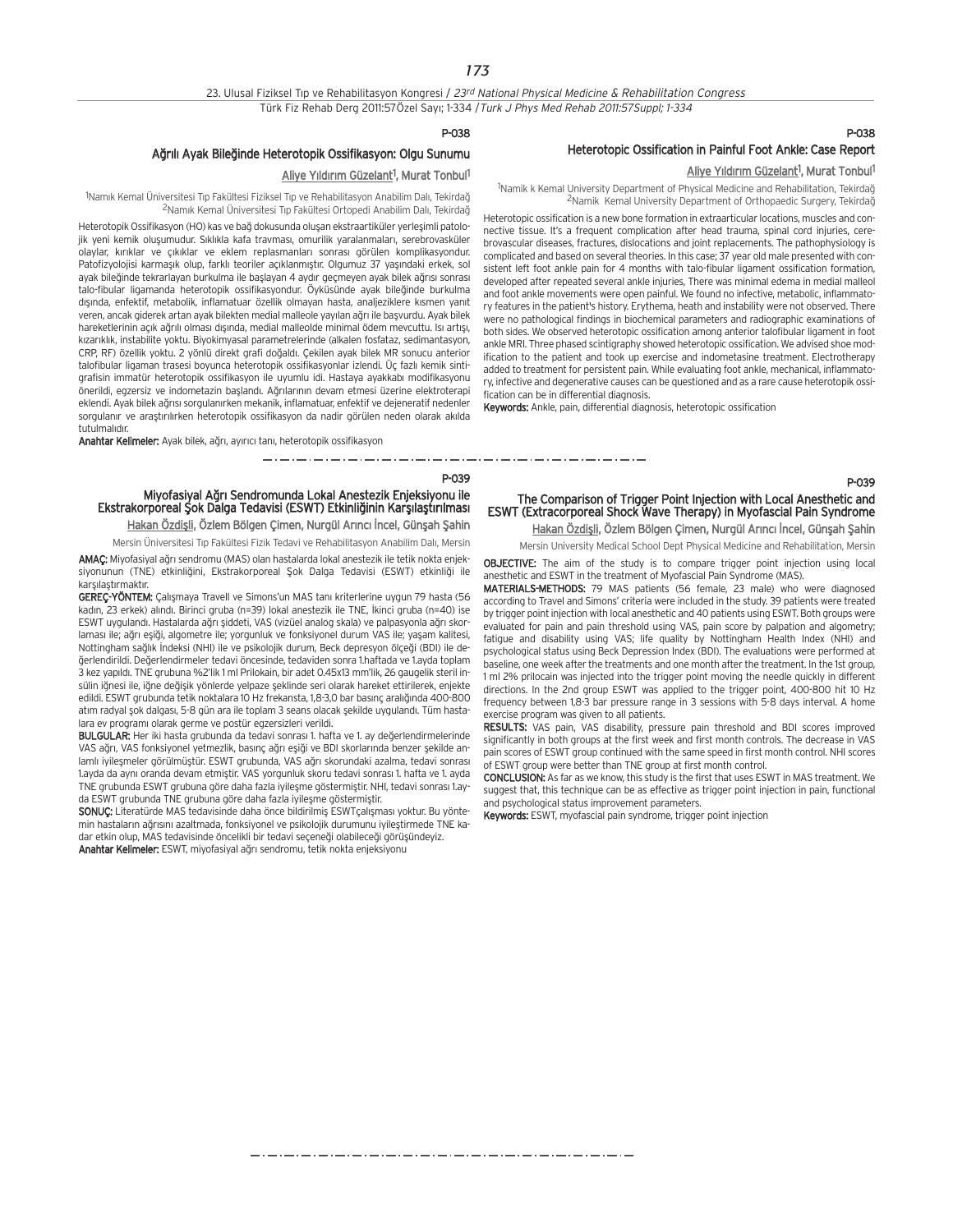### P-040

## Kompleks Bölgesel Ağrı Sendromunda Proksimal Myofasial Ağrı <u>Meltem Baydar</u>1, Ebru Şahin1, Ahu Alp Aslan1, Özlem El<sup>1</sup>, Erbil Ünsal<sup>2</sup>

<sup>1</sup>Dokuz Eylül Üniversitesi Tıp Fakültesi Fizik Tedavi ve Rehabilitasyon Anabilim Dalı, İzmir .<br>2Dokuz Eylül Üniversitesi Tıp Fakültesi Çocuk Sağlığı ve Hastalıkları Anabilim Dalı Romatoloji Bilim Dalı, İzmir

On bes yaşında bayan hasta 3 haftadır olan sol el parmaklarından sol koluna yayılan şiddetli ağrı yakınması ile Pediatrik Romatoloji Kliniğinden polikliniğimize refere edildi. Ağrı şıkayetinin başlamasından bir gece önce yatak içinde geç saatlere kadar ders çalışmış ve sabah sol el parmak uçlarında şiddetli ağrı ile uyanmış ve sol kol boyunca yayılmaya başlamış. Ağrısına parmak uçlarından sol koluna yayılan şişlik,uyuşma,morarma ve soğukluk hissi yakınmaları eklenmiş. Analjezik ilaçlar kullanmış ancak faydalanması olmamış. Ağrı nedeniyle sol üst ekstremite fonksiyonları etkilenmis. Eline herhangi bir sey dokunduramaz olmus. Fizik muayenesinde sol elin şiş ve soğuk olduğu saptandı. Allodini ve hiperpatisi devam etmekteydi. Boyun hareketleri her yöne ağrılıydı. Baş antefleksiyonda ve bilateral omuzlar düşük ve önde olan kötü postürüne ek olarak sol trapez üst liflerde oldukça ağrılı ve büyük tetik noktalar saptandı. Hastanın vizuel analog skala(VAS) ile değerlendirilen ağrı skoru 10'du. İstenen servikal MRG'de patoloji saptanmadı. Tetik noktalara yönelik sıcak paket uygulaması, germe egzersizleri ve lokal anestezik ile tetik nokta enjeksiyonu yapıldı. Hastanın tedavi sonrası ağrı skoru 4'e geriledi. Sol eldeki sislikte azalma olduğu saptandı. Sol üst ekstremite fonksiyonlarında düzelme olduğu gözlendi. Kompleks bölgesel ağrı sendromu(KBAS), bölgesel hasarlanmayı takiben spontan yanıcı ağrı, ödem, deri kan akımı değişiklikleri, anormal sudomotor aktivite, allodini ve hiperpati ile karakterize klinik tablodur. KBAS tip 1 etyolojisinde herhangi bir yumusak doku veya sinir travması sonrasında oluşan sempatik hiperaktivite ve inflamatuar cevap oldu¤u ileri sürülmektedir. Myofasial a¤r› sendromu(MAS) ise bir veya daha fazla kasta gergin bantlar ve tetik nokta ve bu noktalardan distale yayılan ağrı ile karakterizedir. KBAS tip1 ve proksimal kaslarda MAS arasında ilişki olduğu daha önce az sayıda çalışmada ileri sürülmüştür. Biz de hastamızda sol trapez kasında tetik nokta olduğunu saptadık ve tedavi ile hastanın yakınmalarında belirgin gerileme olduğunu gördük. Sonuç olarak MAS varlığının araştırılması açısından bu hastaların proksimal kas grupları ayrıntılı bir şekilde muayene edilmelidir. Anahtar Kelimeler: Kompleks bölgesel ağrı, sendromu, myofasial, ağrı

## P-040 Proximal Myofascial Pain in Complex Regional Pain Syndrome Meltem Baydar<sup>1</sup>, Ebru Şahin<sup>1</sup>, Ahu Alp Aslan<sup>1</sup>, Özlem El<sup>1</sup>, Erbil Ünsal<sup>2</sup>

1 Dokuz Eylul University Faculty of Medicine, Department of Physical Medicine and Rehabilitation, Izmir 2Dokuz Eylul University Faculty of Medicine Department of Pediatrics, Division of Rheumatology, Izmir

A fifteen year-old female patient with complaints of severe pain in the left hand fingers spreading to the left arm was referred to our outpatient clinic from Pediatric Rheumatology Clinic. According to patient the night before the pain started she had studied until late in bed. In the morning she woke up with severe pain in the left hand finger tips and the pain was spreading along the left arm. Swelling, numbness, bruising, feeling of coldness symptoms added to the pain. She used analgesic drugs but she didn't relieve. Left upper extremity functions were altered due to the pain. She wasn't able to touch anything because of the pain. The left hand was found swollen and cold on physical examination. Allodynia and hyperpathia persisted. The neck movements were painful in all directions. In addition to her slouched posture, quite painful and large trigger points were detected in the upper trapezius fibers. The patient's pain score according to visual analogue scale was 10. No abnormality was determined at cervical MRI. Hot pack applications, stretching exercises and injection with local anesthetic for the trigger points were performed. Following the treatment according to VAS level of pain reduced from 10 to 4 (out of 10). Swelling of the left hand was determined to decrease. Left upper extremity functions improved.

Complex Regional Pain Syndrome (CPRS) is characterized by spontaneous burning pain, edema, abnormal skin perfusion, abnormal sudomotor activity, allodynia and hyperpathia following regional damage. In the etiology of CRPS1, it is suggested that sympathetic hyperactivity and inflammatory response that occurs after any soft tissue or nerve injury may cause the disease. Myofascial pain syndrome (MFPS) is characterized by the presence of trigger points, palpable muscle abnormality (fibrocystic nodule) and referred pain distal to the trigger point. Only e few studies have suggested an association between CRPS1 and development of MFPS in the proximal muscles. In this case report we found the trigger points in patient left trapezius muscle. We have seen significant improvement in symptoms of patient with treatment. As a result, the proximal musculature of CRPS patients should be examined for the presence of (MFPS).

Keywords: Complex regional pain syndrome, myofascial, pain

## Bilateral Complex Regional Pain Syndrome After Bilateral Distal Radius Fractures-Case Report

Nilgün Şimşir Atalay<sup>1</sup>, Nuray Akkaya<sup>1</sup>, Semih Akkaya<sup>2</sup>, Fahir Demirkan<sup>2</sup>, Füsun Şahin<sup>1</sup>

1 Pamukkale University Medical School Department of

Physical Medicine and Rehabilitation, Denizli

2Pamukkale University Medical School Department of Orthopedics and Traumatology, Denizli

Complex regional pain syndrome (CRPS) is a condition characterized by spontaneous pain, allodynia, hyperpathy and hyperalgesia affecting one or more extremities. Distal radius fracture is one of the most common triggers seen in the development process of Type I CRPS (CRPS-I). Apart from fracture, cast's tightness and pain during immobilization increases CRPS-I risk. Although CRPS pathophysiology isn't known accurately, peripheral and central theories involving neuroimmune and psychological mechanisms are suggested. In this presentation, bilateral CRPS-I after bilateral distal radius fracture was described.

Forty-five year-old male patient working as a building-worker presented with bilateral distal radius fracture after falling from 5 meters. Orthopedics and Traumatology Clinic applied cast and immobilized the extremities for six weeks. After cast removal, the patient was sent to our clinic for rehabilitation. On the examination, bilateral hand swelling, increased heat and pain with pressure on the wrist and metacarpophalengeal joints were seen. Visual Analogue Scale (VAS) showed patient's pain as 9. Patient's wrist flexion (right/left) was 5/5 degrees, extension was 10/10 degrees. Nothing was significant in the patient's history. In laboratory tests, his complete blood count, sedimentation and CRP were normal. Wrist radiography showed osteopenic changes. Three phased bone scintigraphy with Tc-99m MDP showed bilateral CRPS features. Once the diagnosis of CRPS-I was made, 30 mg prednisolone was given to the patient, decreasing for the next three weeks. Contrast bath and active wrist and digital range of motion exercises were recommended. At the end of the treatment, wrist VAS was 2, swelling and sensitivity complaints were decreased. Active wrist flexion (right/left) was 55/60 degrees, extension (right/left) was 45/60 degrees.

In our case with bilateral CRPS, systemic factors such as genetic, psychological and immunological factors discussed for multiple involvement in the literature was considered to be more efficient than mechanical factors such as cast tightness. In these patients careful observation is needed about the recurrence of disease under repetitive trauma and stress conditions. In these cases, functional recovery must be aimed by taking precautions in order to reduce the risks, to make early diagnosis, and when the disease is present, treatment must be given fast to decrease pain.

Keywords: Bilateral, complex regional pain syndrome, distal radius fracture

P-041 Bilateral Radius Distal Uç Kırığı Sonrasında Bilateral Kompleks Bölgesel Ağrı Sendromu-Olgu Sunumu

Nilgün Şimşir Atalay <sup>1</sup>, Nuray Akkaya<sup>1</sup>, Şemih Akkaya<sup>2</sup>, Fahir Demirkan<sup>2</sup>, Füsun Şahin<sup>1</sup>

<sup>1</sup>Pamukkale Üniversitesi Tıp Fakültesi Fizik Tedavi ve Rehabilitasyon Anabilim Dalı, Denizli <sup>2</sup>Pamukkale Üniversitesi Tıp Fakültesi Ortopedi ve Travmatoloji Anabilim Dalı, Denizli

Kompleks bölgesel ağrı sendromu (KBAS), vücudun bir veya daha fazla ekstremitesini etkileyen, spontan ağrı, allodini, hiperpati ve hiperaljeziyle karakterize bir durumdur. KBAS Tip 1 (KBAS-1) gelişimi için radius distal uç kırığı en sık görülen tetikleyici olaylardandır. Kırığın yanı sıra alçının sıkılığı ve alçılı dönemdeki ağrı şikayeti de KBAS-1 riskini arttırabilmektedir. KBAS patofizyolojisi net olarak bilinmemekle birlikte nöroimmün ve psikolojik mekanizmaları içeren santral ve periferik teoriler ortaya atılmaktadır. Bu olgu sunumunda bilateral radius distal uç kırığı sonrası gelişen bilateral KBAS-1 kliniği tanımlanmıştır.

Kırk beş yaşında erkek, inşaat işçisi olan hastada 5 metre yüksekten düşme sonrası bilateral radius distal uç kırığı geliştiği öğrenildi. Ortopedi ve Travmatoloji Kliniği tarafından bilateral atele alınarak 6 hafta immobilize edilen hasta ateli çıkarıldıktan sonra rehabilitasyon amaçlı polikliniğimize yönlendirilmişti. Muayenesinde bilateral ellerinde şişlik, ısı artışı, bilek ve metakarpofalangeal eklemlerde presyonla ağrısı mevcuttu. Görsel Analog Skala (GAS) ile hastanın ağrı şiddeti değeri 9 olarak saptandı. Hastanın el bilek fleksiyonu (sağ/sol) 5/5 derece, ekstansiyonu 10/10 derece idi. Hastanın özgeçmişinde özellik yoktu. Laboratuvar incelemesinde hemogram, sedimentasyon ve CRP normaldi. El-el bilek grafisinde osteopenik değişiklikler izleniyordu. Çekilen Tc-99 m MDP üç fazlı kemik sintigrafisi bilateral KBAS lehine bulundu. KBAS-1 tanısı konulan hastaya 3 hafta içinde azaltılarak 30 mg prednizolon başlandı. Zıt banyo ve aktif el bilek ve parmak eklem hareket açıklığı egzersizleri önerildi. Tedavi bitiminde hastanın el bilek GAS değeri 2 idi ve sişlik, hassasiyet yakınmaları gerilemişti. Aktif el bilek fleksiyonu (sağ/sol) 55/60 derece, ekstansiyon 45/60 derece idi.

Her iki üst ekstremitesinde KBAS geliştiren hastamızda alçı sıkılığı gibi mekanik faktörlerden çok özellikle multipl tutulumlarda literatürde de tartışılan, genetik, psikolojik, immünolojik gibi sistemik faktörlerin etkinliği düşünülmüştür. Bu tip hastalarda tekrarlayan travma veya stres varlığında hastalığın tekrarı konusunda dikkatli gözlem yapmak gerekebilir. Bu olgularda, riski azaltmaya yönelik tedbirlerin alınması, tanının erken konulması, gelişen olgularda ise ivedilikle tedaviye başlanarak ağrının azaltılması, fonksiyonun kazanılması amaçlanmalıdır. Anahtar Kelimeler: Bilateral, kompleks bölgesel ağrı sendromu, radius distal uç kırığı

## P-041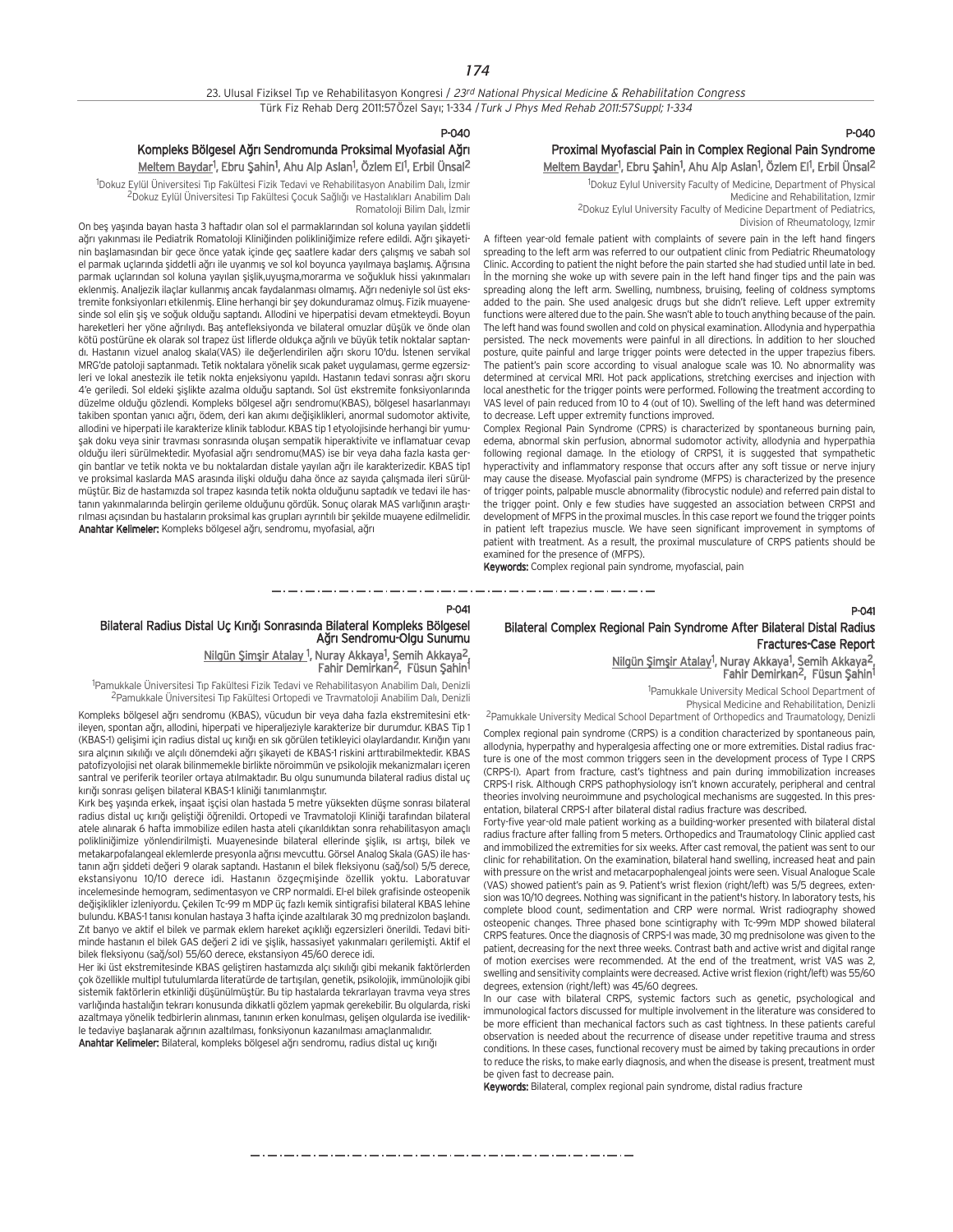$P-0A2$ 

## Kompleks Bölgesel Ağrı Sendromu Tip II'nin Eşlik Ettiği<br>Karpal Tünel Sendromu

### <u>Nilgün Şimşir Atalay</u><sup>1</sup>, Nuray Akkaya<sup>1</sup>, Selcen Alkan<sup>2</sup>, Füsun Şahin<sup>1</sup>

<sup>1</sup>Pamukkale Üniversitesi Tıp Fakültesi Fizik Tedavi ve Rehabilitasyon Anabilim Dalı, Denizli <sup>2</sup>Denizli Devlet Hastanesi Fizik Tedavi ve Rehabilitasyon Kliniği, Denizli

GIRIS: Karpal tünel sendromu (KTS), median sinirin karpal tünel içinde sıkışması sonucu, parmaklarda a¤r›, parestezi ve hipoestezi ile bulgu veren tuzak nöropatisidir. Karpal tünel gevsetme operasyonu yapılan hastalarda kompleks bölgesel ağrı sendromu (KBAS) gelisebildiğini bildiren yayınlar olmasına rağmen, opere edilmemiş ve tedavi almamış KTS vakalarında KBAS komplikasyonu sık bildirilen bir durum değildir. Bu olgu sunumunda EMG'sinde ileri derecede KTS tanısı alan hastamızda operasyon öncesi saptanan KBAS kliniği tanımlandı.

OLGU: Otuz beş yaşında, kadın hasta, yaklaşık 2 ay önce başlayan sağ el ilk 3 parmakta hissizlik, güçsüzlük, özellikle geceleri olan uyuşma ve bu şikayetlerden 3 hafta sonra başlayan el bileğinde şiddetli ağrı yakınması ile başvurdu. Hastanın öyküsünde tarlada çalışma, elini aşırı kullanım mevcuttu. Muayenesinde elde ödem, sıcaklık artışı, terleme, el bileği ve metakarpofalangeal (MKF) eklemlerde presyonla belirgin ağrısı vardı. Baş parmak abduksiyonu kas gücü -4/5 değerinde olup çok ağrılı idi. Tinel, Phalen ve ters Phalen testlerinde pozitiflik mevcuttu. Görsel Analog Skalası (GAS) ile hastanın ağrı siddeti değerlendirildiğinde GAS değeri 9 idi. Hastanın üst ekstremite dizabilitesini değerlendiren Disability of Arm, Shoulder and Hand Questionnaire kullanıldığında değeri 75 idi. Yapılan EMG'si ileri düzeyde KTS ile uyumlu idi. Çekilen Tc-99m MDP üç fazlı kemik sintigrafisinde görülen değişiklikler KBAS lehine yorumlandı. Laboratuvar incelemesi normaldi. Bu verilerle KBAS tanısı konulan hastaya 3 hafta sürede azaltılarak kesilecek şekilde 30 mg prednizolon başlandı. Zıt banyo ve aktif eklem hareket açıklığı egzersizleri tarif edildi. Tedavi bitiminde hastanın elindeki ödem, kızarıklık, terleme bulguları gerilemişti. El bilek ve MKF eklemlerdeki presyonla GAS'ı 1'di. Ancak parmaklardaki uyusma, klinik testlerindeki pozitiflik halen devam ediyordu. Hastanın ağrısı azaldıktan sonraki kas gücü -5/5 değerinde idi. EMG bulguları da göz önünde tutularak hasta operasyona yönlendirildi. Operasyon sonrası hastanın mevcut şikayetleri tamamen geriledi.

SONUÇ: Sık rastlanan ve elektrofizyolojik testlerle kolaylıkla tanı konabilen KTS'ye eşlik eden klinik bulgular varlığında KBAS tanısından şüphelenilmesi oluşabilecek deformitelerin önlenmesi açısından önemlidir.

Anahtar Kelimeler: Karpal tünel sendromu, kompleks bölgesel ağrı sendromu, tedavi

## Carpal Tunnel Syndrome Accompanied with Complex Regional Pain Syndrome Type II

### Nilgün Şimşir Atalay<sup>1</sup>, Nuray Akkaya<sup>1</sup>, Selcen Alkan<sup>2</sup>, Füsun Şahin<sup>1</sup>

P-042

1 Pamukkale University Medical School Department of Physical Medicine and Rehabilitation, Denizli 2Denizli Government Hospital, Physical Medicine and Rehabilitation Clinic, Denizli

INTRODUCTION:Carpal tunnel syndrome (CTS) is an entrapment neuropathy with pain in the fingers, paresthesia and hypoesthesia as a result of the compression of the median nerve. Although there are publications stating that carpal tunnel relaxation surgery can cause complex regional pain syndrome (CRPS), CRPS complication is rare in patients who are not treated or not operated for CTS. In this case presentation, CRPS was clinically determined before the operation in a patient diagnosed as advanced carpal tunnel syndrome on electrodiagnostic investigation.

CASE: Thirty-five year-old female patient applied with weakness, numbness in first 3 fingers of right hand, especially at night, starting approximately 2 months ago, and severe pain on right wrist 3 weeks after the onset of the symptoms. Patient's history showed agricultural work and extreme uses of hand. On the examination, edema on the hand, increased heat, sweating, pain with pressure on wrist and metacarpophalangeal (MCP) joints were found. Thumb abduction muscle strength was -4/5 and painful. Tinnel, Phalen and Reverse Phalen tests showed positive results. Visual Analogue Scale (VAS) was 9 in severity of pain. In evaluating disability of the patient's upper limb, Disability of Arm, Shoulder and Hand Questionnaire was used, and the score was found 75. EMG showed positive correlation with advanced CTS. Three-phased bone scintigraphy with Tc-99m MDP results were interpreted as CRPS. Laboratory tests were normal. Prednisolon starting from 30 mg was given to the patient, stopped at the end of the third week by decremental dose regimen with the diagnosis of CRPS. Contrast bath and active range of motion exercises were explained to the patient.. At the end of the treatment, edema of the hand, redness and sweating symptoms had decreased. Wrist and MCP joint VAS score with pressure were one. Numbness in fingers and positive results of clinical tests have still continued. Her muscle strength was -5/5 after the relief of pain. Patient was advised for operation according to EMG results. All complaints regressed completely after the surgery.

CONCLUSIONS: Suspecting of CRPS accompanied to CTS, which is generally seen and can be easily diagnosed with electrophysiological tests, can reduce or prevent possible deformities

Keywords: Carpal tunnel syndrome, complex regional pain syndrome, treatment

#### P-043

## Kum Torbasına Yumruk Atma Sonrası Gelişen Kanat Skapula Nilgün Şimşir Atalay, Sibel Konukcu, Özlem Ercidoğan, Füsun Şahin

Pamukkale Üniversitesi Tıp Fakültesi Fizik Tedavi ve Rehabilitasyon Anabilim Dalı, Denizli

GIRIS: Kanat skapula (KS), skapulanın medial kenarının veya inferior açısının göğüs duvarından uzaklaşmasıdır. KS, nörolojik hasarlanma, kemik veya periskapuler yumuşak dokudaki patolojik değisikliklere ya da glenohumeral ve subakromial patolojilere bağlı olarak olusabilir. Uzun torasik sinirin; direkt kompresyonu, tekrarlayan gerilme yaralanmaları, künt travma, nevraljik brakial pleksus amyotrofi veya toraksa yönelik operasyonlarda hasarı serratus anterior kasının güçsüzlüğüne yol açarak kanat skapula ile sonuçlanabilir. Bu olguda kum torbasına yumruk atma sonrası izole uzun torasik sinir hasarına bağlı gelisen kanat skapula kliniği tanımlanmıştır.

OLGU: Yirmi bir yaşında erkek, üniversite öğrencisi olan hasta, 4 ay önce oyun salonunda güç denemesi için kum torbasına yumruk atma sonrasında sağ omuzda şiddetli ağrı şikayeti başlamış. Bu şikayet ile bu sürede birçok hekime başvuran hastaya omuz X-Ray ve manyetik rezonans görüntülemesi yapılmış, sonuçları normal olarak belirtilerek kas zorlanması tanısıyla NSAİİ ve miyorelaksan verilmiş, ancak şikayetleri tam olarak geçmeyince ortopedi tarafından fizik tedavi amacıyla polikliniğimize yönlendirilmişti. Hastanın muayenesinde inspeksiyonda sağda belirgin kanat skapulası mevcuttu. Sağ üst ekstremite aktif ve pasif eklem hareketleri açık, ağrılı, serratus anterior kas gücü 1/5 iken diğer kas güçleri tam, derin tendon refleksleri normoaktif, duyu defisiti yoktu. İmpingement testleri ve glenohumeral instabilite testlerinde özellik saptanmadı. Diğer ekstremitelerin nörolojik muayeneleri normaldi. Hastanın özgeçmisinde özellik yoktu. Laboratuvar incelemesinde tam kan sayımı, sedimentasyon ve CRP normaldi. Hastanın yapılan EMG'sinde sağda serratus anterior kasında akut spontan aktiviteler (pozitif keskin dalga, fibrilasyon potansiyelleri), interferansta azalma saptandı. Diğer incelenen kaslar ve üst ekstremite sinir iletim çalışmaları normaldi. Bu bulgularla uzun torasik sinirin kısmi subakut aksonal dejenerasyonu olarak raporlandı. Bu verilerle fizik tedavi rehabilitasyon programına alınan hastaya omuz eklem hareket açıklığı ve serratus anteriora güçlendirme egzersizleri verildi. Hasta takibe alındı.

SONUÇ: Farklı tanılarla karışabilen ve gözden kaçabilen bu klinik patolojinin nedenlerinin ortaya konması olusabilecek komplikasyonların önlenmesi açısından çok önemlidir. Anahtar Kelimeler: Kanat skapula, uzun torasik sinir, periferik sinir yaralanması

## Winged Scapula which Occurred After Punching a Sand Bag Nilgün Şimşir Atalay, Sibel Konukcu, Özlem Ercidoğan, Füsun Şahin

Pamukkale University Medical School Department of Physical Medicine and Rehabilitation, Denizli

P-043

INTRODUCTION: Winged scapula (WS) is moving away of scapula's medial border or inferior angle from thorax wall. WS can be caused by neurological trauma, pathological changes in bone or pericapsular soft tissue or glenohumeral and subacromial pathologies. Direct compression to the long thoracic nerve, repeated tensile trauma, blunt trauma, neuralgic brachial plexus amyotrophy or surgeries on thorax can lead to the weakness in the serratus anterior muscle, thus resulting in WS. In this case, WS clinical manifestation due to the isolated long thoracic nerve damage after punching the sandbag was explained.

CASE: Twenty-one year old male patient, university student presented with the complaint of severe pain in right shoulder which began after punching a sandbag 4 months ago in the gym. Consulting to many physicians because of this pain, his X-ray and magnetic resonance imagining the results were normal and he was diagnosed as muscle strain thus NSAID and myorelaxatings were given. His pain did not decrease. He consulted orthopedics from where he was referred to our clinic. His physical examination determined visible winged scapula on the right. Right upper limb active and passive range of motion were normal but with pain. Serratus anterior muscle strength was 1/5 whereas other muscle strengths were normal, deep tendon reflexes were normoactive, sensory deficit was not determined. Pathologic findings were not detected in the impingement tests and glenohumeral instability tests. Neurological examinations of other extremities were normal. The patient had no other feature in history. In laboratory tests, complete blood count, sedimentation rate and CRP were normal. EMG showed acute spontaneous activities (positive sharp wave, fibrillation potentials) and decrease in interference on right serratus anterior muscle. Other investigated muscles and upper limb nerve conduction tests were normal. With these findings, subacute partial axonal degeneration of the long thoracic nerve was reported. A rehabilitation program consisting of shoulder joint range of motion and serratus anterior strengthening exercises were given to the patient. The patient was being followed up.

CONCLUSIONS: Finding out the causes of this clinical pathology which can be missed or confused with other diagnosis has critical importance to avoid complications. Keywords: Winged scapula, long thoracic nerve, peripheric nerve injury

مترو متناول متناول متناول متناول متناول متناول متناول متناول متناول متناول متناول متناول متناول متناول متناول متناولات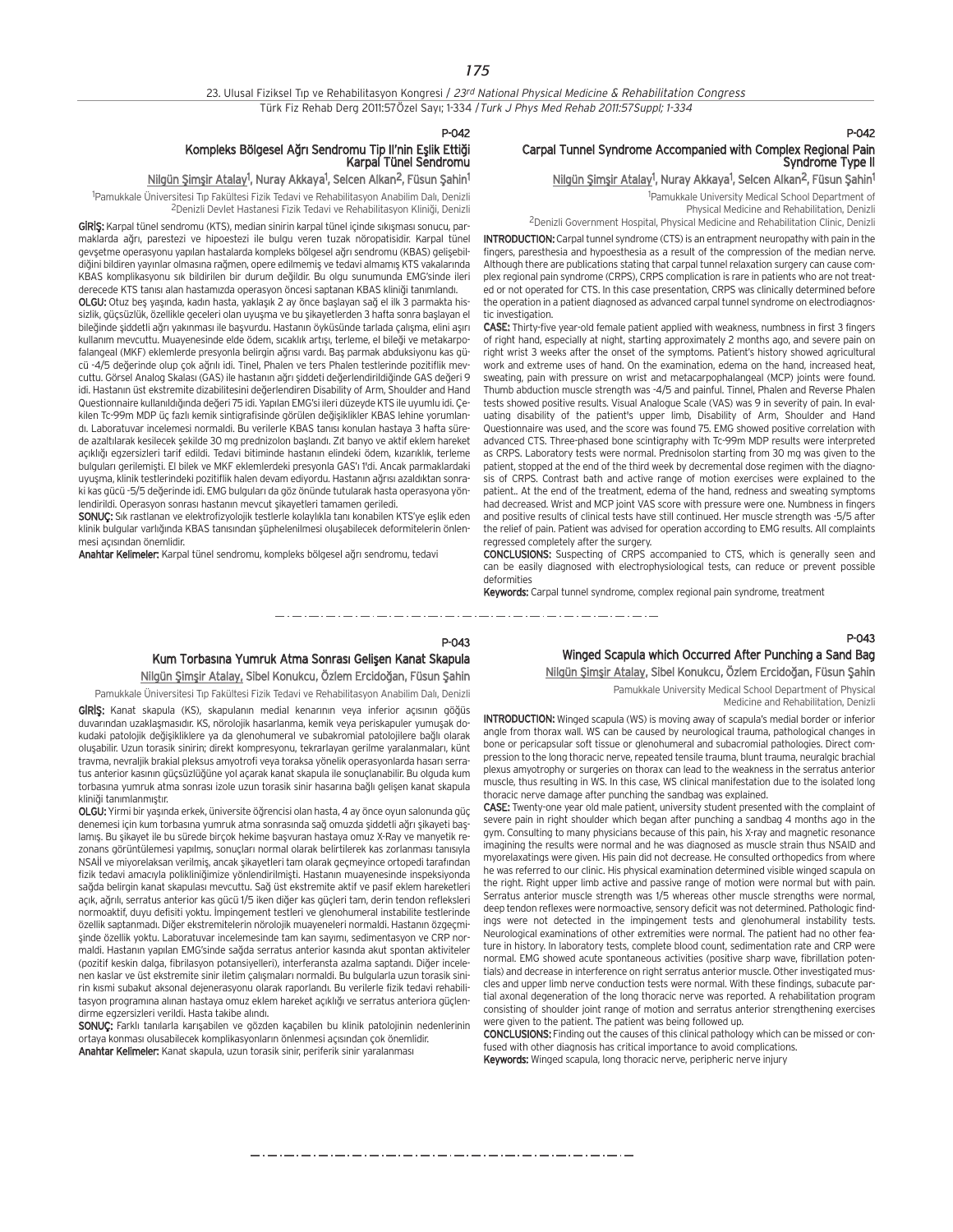P-044

### Üniversite Öğrencilerinde Antropometrik Ölçümler ile Kas İskelet Sistemi Ağrıları Arasındaki İlişki

## Nilgün Şimşir Atalay<sup>1</sup>, Kevser Kuzdere<sup>2</sup>, Münevver Özhan<sup>2</sup>,

Nuray Akkaya<sup>1</sup>, Füsun Şahin<sup>1</sup> <sup>1</sup>Pamukkale Üniversitesi Tıp Fakültesi Fizik Tedavi ve Rehabilitasyon Anabilim Dalı, Denizli

<sup>2</sup>Pamukkale Üniversitesi Tıp Fakültesi Dönem 3, Denizli

AMAÇ: Antropometrik vücut ölçümleri ile spinal ağrının lokalizasyonu arasında bir ilişki olup olmadığını ve spinal ağrının yaşam kalitesi üzerine etkisinin araştırılması amaçlandı.

GEREÇ-YÖNTEM: Çalışmaya 99 üniversite öğrencisi alındı. Olguların boy (cm), vücut ağırlığı (kg) ve vücut kütle indeksi (VKİ) (kg/m2) ölçüldü. Ayrıca anatomik olarak önkol uzunluğu, üst kol uzunlu¤u, toplam kol uzunlu¤u, kulaç uzunlu¤u, uyluk uzunlu¤u, bacak uzunlu¤u, toplam alt ekstremite uzunluğu, oturma yüksekliği, göğüs çevresi, bel çevresi, verteks-spina iliaka anterior superior (SİAS), SİAS-topuk arasındaki mesafeleri santimetre cinsinden ölçüldü. Öğrencilerin egzersiz yapıp yapmadıkları ve günlük bilgisayar başında geçirdikleri toplam süre (saat) kaydedildi. Spinal ağrılı olgular lokalizasyona göre boyun, sırt ve bel olmak üzere üç gruba ayrılarak incelendi. Yaşam kalitesi Kısa Form-36 ile değerlendirildi.

BULGULAR: Yaş ortalaması 20,30±1,25 olan 48 erkek, 51 kız öğrenci alındı. Öğrencilerin 25 (%25,3)'inde boyun ağrısı, 33 (%33,3)'ünde sırt ağrısı, 31 (%31,3)'inde bel ağrısı mevcuttu. Görsel analog skala (GAS) ile ağrı şiddeti ortalaması boyun için 3,4>1,76, sırt için 4,09±2,0, bel için 4,09±2,10 idi. Çalışmamızda boyun ağrısı ile sırt ağrısı (p=0,00, r=0,427), bel ağrısı (p=0,002, r=0,309), üst kol uzunluğu (p=0,022, r=-0,233), toplam kol uzunluğu (p=0,02, r=-0,233) arasında anlamlı ilişki bulundu. Sırt ağrısı ile sadece bel ağrısı (p=0,000, r=0,354) arasında ilişki mevcutken diğer ölçümler arasında ilişki bulunmadı. Bel ağrısı ile boy (p=0,013, r=-0,248), üst kol uzunlu¤u (p=0,034, r=-0,213), toplam kol uzunlu¤u (p=0,009, r=-0,260), kulaç uzunluğu (p=0,008, r=-0,264), SİAS-topuk uzunluğu (p=0,045, r=-0,202) arasında anlamlı iliski meycuttu. Boyun ve bel ağrısı ile yaşam kalitesinin fiziksel fonksiyon (r=-0,202, r=-0,221), ağrı (r=-0,437, r=-0,461), sağlığın genel algılanması (r=-0,288, r=-0,318) alt skorlarında ve boyun ağrısı ile ayrıca enerji-vitalite (r=-0,243) alt skorunda, sırt ağrısı ile ağrı (r=-0,421) alt skorunda ters yönde anlamlı ilişki mevcuttu (p<0,05).

SONUÇ: Çalışmamızda üst kol ve toplam kol uzunluğu azaldıkça hem bel hem boyun ağrısının arttığı, boy, kulaç uzunluğu, SİAS-topuk uzunluğu azaldıkça bel ağrısının arttığı görüldü. Anahtar Kelimeler: Antropometri, bel ağrısı, boyun ağrısı, sırt ağrısı

## P-044

## Relationship Between Antropometric Measurements and Musculoskeletal System Pains in University Students

Nilgün Şimşir Atalay<sup>1</sup>, Kevser Kuzdere<sup>2</sup>, Münevver Özhan2, Nuray Akkaya<sup>1</sup>, Füsun Şahin<sup>1</sup>

1 Pamukkale University Medical School Department of Physical Medicine and Rehabilitation, Denizli

2Pamukkale University Medical School Phase 3, Denizli

OBJECTIVE: Determining whether there was a relationship between anthropometric body measures and spinal pain localization and effect of spinal pain on quality of life.

MATERIALS-METHODS: Ninety-nine university students were included in this study. Height  $\mu$  (cm), body weight (kg) and body mass index (BMI) (kg/m<sup>2</sup>) were measured. In addition, anatomical forearm length, upper arm length, total arm length, overarm length, femur length, leg length, total lower extremity length, sitting height, thorax circumference, waist circumference, distances between vertex-spina iliaca anterior superior (SIAS) and SIAS-heel were measured in centimeters. Whether students did exercises or not and total time they spent in front of the computer (hours) were recorded. Cases with spinal pain were divided into neck, dorsal and low back according to the localization. Life quality were evaluated with Short Form-36 (SF-36).

RESULTS: Mean age was 20.30±1.25, 48 male, and 51 female students were included. Twenty-five (25.3%) of them showed neck pain, 33 (33.3%) of them showed dorsal pain, and 31 (31.3%) of them showed low back pain. Visual Analogue Scale (VAS) resulted as the means were 3.4±1.76 for neck, 4.09±2.0 for dorsal, and 4.09±2.10 for low back. Our study found significant relationship between neck pain and dorsal pain (p=0.00, r=0.427), low back pain (p=0.002, r=0.309), upper arm length (p=0.022, r=-0.233), total arm length (p=0.02, r=-0.233). While there were relationship only between dorsal pain and low back pain (p=0. 000, r=0. 354), there was no correlation between other measurements. Significant relationships were found between low back pain and height (p=0. 013, r=-0.248), upper arm length (p=0. 034, r=-0.213), total arm length (p=0. 009, r=-0.260), overarm length (p=0. 008, r=-0.264), SIAS-heel distance (p=0. 045, r=-0.202). Neck and low back pain showed significant negative relations between physical functioning (r=-0.202, r=-0.221), pain (r=-0.437, r=- 0.461), general health perceptions (r=-0.288, r=-0.318) subscales of SF-36 as well as neck pain showed significant negative relation with energy-vitality (r=-0.243) subscale and dorsal pain with pain (r=-0.421) subscales (p<0.05).

CONCLUSION: Our study showed that decrease in upper and total arm length increase the occurrence of both neck and low back pain; decreases in height, overarm length, SIAS-heel distance increase the probability of low back pain.

Keywords: Anthropometry, low back pain, neck pain, dorsal pain

\_\_\_\_\_\_\_\_\_\_\_\_\_\_\_\_\_\_\_\_

#### P-045

## Erişkinde Kalın Filum Terminale'ye Bağlı Akut Gelişen Gergin Omurilik Sendromu Bulguları

### Ayçe Atalay<sup>1</sup>, Özden Sıla Ulus<sup>2</sup>, Zeynep Güven<sup>1</sup>

<sup>1</sup>Acıbadem Üniversitesi Tıp Fakültesi Fiziksel Tıp ve Rehabilitasyon Anabilim Dalı, İstanbul <sup>2</sup>Acıbadem Üniversitesi Tıp Fakültesi Radyoloji Anabilim Dalı, İstanbul

Gergin omurilik sendromu (Tethered spinal cord sendromu) genellikle çocuk yaş grubunda görülmekle beraber eriskinlerde de izlenebilmektedir. Klinik spektrum olarak bel ağrısı, değişkenlik gösterebilen nörolojik defisitler, ürolojik semptomlar, skolyoz ve ayak deformiteleri ile karsımıza çıkabilmektedirler. Klasik tanımında konus'un düşük seviyeli verleşimi temel kriter olarak ele alınırken sadece kalın filum terminale izlenebilen ve erişkin yaşlarda saptanan bir alt grubun bulunduğu bildirilmiştir. Kliniğimize akut radiküler ağrı şikayeti ile başvuran ve radyolojik olarak kalın filum terminale'ye bağlı gergin omurilik sendromu tanısı alan hasta sunulmaktadır.

46 yaşında erkek hasta üç gündür devam eden sol yan ağrısı şikayeti ile polikliniğimize başvurdu. Öyküsünden ağrısının sol dizine kadar uzanan radiküler karakterde olduğu öğrenildi. İdrar ve/veya gaita inkontinansı öyküsü yoktu. Hasta ağrısının siddetini vizüel analog skala'da 10/10 olarak belirtti. Muayenesinde düz bacak kaldırma testi negatif olmakla beraber solda 90 derecede uyluk posteriorunda gerginlik ve ağrı tarifliyordu. Bel hareketleri tüm vönlerde ileri derecede ağrılı ve limitli olarak saptandı. Ağrı nedeni ile muayeneye tam koopere olamamakla beraber nörolojik muayenesinde sol ayak parmak ekstansörleri ve kalça abdüktörlerinde minimal güç kaybı saptandı. Alt ekstremitede refleksler normoaktif ve Babinsky -/olarak bulundu. Lomber MRI tetkikinde konusun L1 seviyesinde sonlandığı ve normalden kalın olduğu (8 mm) izlendi. Hasta Beyin Cerrahisine yönlendirildi.

Magnetik Rezonans Görüntülemesi gergin omurilik sendromunun tanısında mevcut en etkin görüntüleme yöntemidir. Hastalığın tanısında filum terminale'nin 2 mm'den daha kalın oluşu kriterlerden biridir. Konusun normalden daha inferiora lokalize oluşu bulunduğunda faydalı bir kriter olmakla beraber kesin olarak tanıda gerekli değildir. Cerrahi tedavisi yapılmadığı takdirde hızlı ilerleme gösterebilen ve cerrahi sonrası inkomplet iyileşme riski bulunan bu durumun erken tanınması önemlidir.

Anahtar Kelimeler: Bel ağrısı, filum terminale, gergin omurilik sendromu

## P-045 Acutely Presenting Adult Tethered Cord Syndrome Due To Thick Filum Terminale Ayçe Atalay<sup>1</sup>, Özden Sıla Ulus<sup>2</sup>, Zeynep Güven<sup>1</sup>

<sup>1</sup>Acibadem University Faculty of Medicine Department of Physical Medicine and Rehabilitation, Istanbul

2Acibadem University Faculty of Medicine Department of Radiology, Istanbul

Tethered cord syndrome is usually encountered in the pediatric age group but also adult patients might be affected. Low back pain, various neurologic deficits, urologic symptoms, scoliosis and foot deformities can be presenting complaints in the clinical spectrum. A low-lying conus was accepted as the main criteria, however it was demonstrated that a subset of adult patients may have only thick filum terminale. We present a case with acute radicular pain and diagnosed radiologically as tethered cord syndrome due to thick filum terminale.

A 46 year-old male patient was admitted to our outpatient clinic with left sided low back pain for the last three days. His history revealed radicular pain radiating to his left knee. He did not experience urinary and/or fecal incontinence. He described the pain as 10/10 on visual analogue scale. In the examination his leg raise test was negative on the left side however he was experiencing tension and pain during 90 degrees of hip flexion. Lumbar movements were limited and painful in all directions. Neurologic examination revealed that left toe extensors and hip abductors were slightly weak. Lower extremity reflexes were normal and Babinski sign was negative. His MRI examination revealed normal lying conus at L1 and filum terminale thicker than normal (8 mm). Patient was consultated to Department of Neurosurgery.

Magnetic Resonance Imaging is the most efficient radiologic examination for the diagnosis of tethered cord syndrome. Filum terminale thicker than 2 mm is the diagnostic criteria for the disease. Low-lying conus helps the diagnosis however it is not necessary. The disease may quickly progress if surgery is not performed and even after surgery there is a risk of incomplete recovery, thus the condition should be recognized early. Keywords: Low back pain, filum terminale, tethered cord syndrome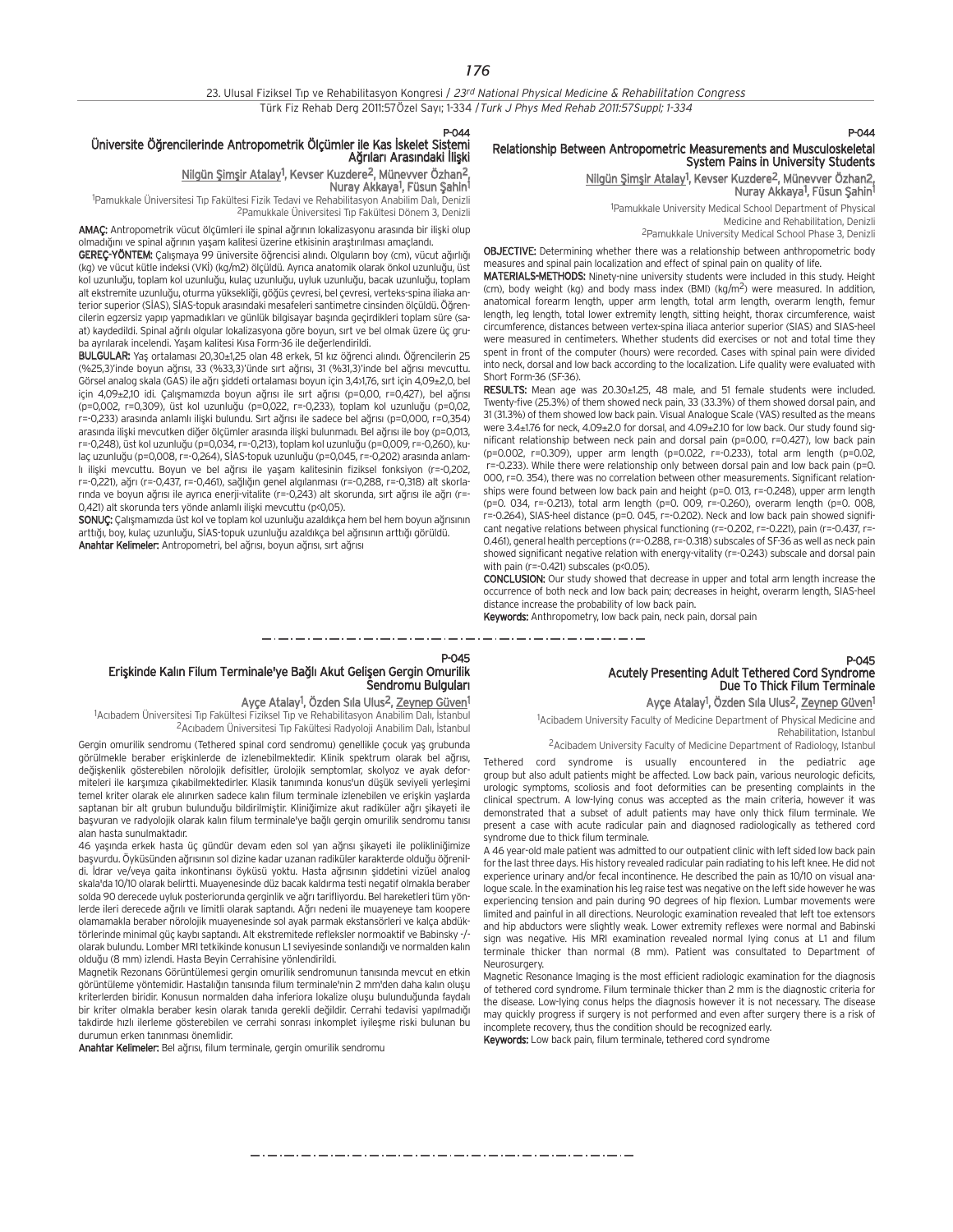## 23. Ulusal Fiziksel Tıp ve Rehabilitasyon Kongresi / 23rd National Physical Medicine & Rehabilitation Congress Türk Fiz Rehab Derg 2011:57Özel Sayı; 1-334 / Turk J Phys Med Rehab 2011:57Suppl; 1-334

P-046

P-047

متاز متناولته والمتار متناولتها والمتار متناولتها والمتار متناولتها والمتار متار ومتار متواردها والمراومة ومتار متوارد

### Dorsal Spinal Ligamentum Flavum Ossifikasyonuna Bağlı Miyelopati Gelisimi: Olgu Sunumu

<u>Hidayet Sarı</u>, Nurettin Irem Ornek, Kerem Gün, Murat Uludağ, Tuğçe Özekli Mısırlıoğlu, Ülkü Akarırmak

> İstanbul Üniversitesi Cerrahpaşa Tıp Fakültesi Fiziksel Tıp ve Rehabilitasyon Anabilim Dalı, İstanbul

Omurgada ligamentum flavum ossifikasyonu omurilik kompresyonuna neden olan, özellikle Japon toplumunda bildirilmiş ancak diğer ırklarda da görülebilen nadir bir hastalıktır. Diğer omurga patolojileri ile karşılaştırıldığında sessiz klinik başlangıç, yavaş seyir nedeniyle tanı konması genellikle gecikir. Hastalığın etyolojik nedenleri tam olarak aydınlanmamış olsa da genetik yatkınlık, travma, enflamasyon, diabetes mellitus (DM) ve beslenme faktörleri üzerinde daha çok durulmaktadır. Erken tanı için manyetik rezonans görüntüleme (MRG) ve bilgisayarlı tomografinin ön plana çıktığı patolojik sürecin erken dönemlerinde korseleme. fizik tedavi, egzersiz ve günlük yaşam aktivitelerinin düzenlenmesi veterli olabilmektedir. Ancak ileri vakalarda, her zaman yeterli cevan alınamasa da, cerrahi girisim kaçınılmazdır.

Kırk bes yasında bir kadın mekanik karakterde bel-bacak ağrısı ile ayakta durma ve yol yürümekle bacaklarda ilerleyici güçsüzlük ile kliniğimize başvurdu. Spinal MRG'de dorsal spinal ligamentum flavumun ossifikasyonuna sekonder miyelopati geliştiği saptanmış ve bu konuda önce konservatif tedavi olarak korseleme, fizik tedavi ve rehabilitasyon uygulanmıştır. Sonuç olarak ligamentum flavum ossifikasyonu sonucu dorsal miyelopati gelişebilir. Bu durum sadece Japon toplumunda görülen bir durum olmayıp ülkemizde de ortaya çıkabilecek bir durumdur. Bizim olgumuzda etyolojik bir faktör olarak DM saptanmıştır. Buna göre DM omurgada ve diğer eklemlerde diffüz idiopatik iskeletal hiperostoz dışında, ligamentum flavum ossifikasyonuna da sebep olabilir.

Anahtar Kelimeler: Diabetes mellitus, dorsal miyelopati, dorsal spinal ligamentum flavum ossifikasyonu

## Fiziksel Tıp ve Rehabilitasyon Kliniğinde Bölgesel Kas İskelet Sistemi Ağrısı Nedeniyle Yatan Hastalarda Anksiyete ve Depresyon <u>Hasan Toktaş</u>, Deniz Çiftçi, Sevda Şahin, Özlem Solak, Ümit Dündar, Vural Kavuncu

Afyon Kocatepe Üniversitesi Tıp Fakültesi Fiziksel Tıp ve Rehabilitasyon Anabilim Dalı, Afyonkarahisar

AMAC: Kas iskelet sistemi ağrılı sendromları nedeniyle Fiziksel Tıp ve Rehabilitasyon kliniğinde yatarak tedavi alan hastalarda anksiyete ve depresyon düzeylerinin arastırılması

GEREC-YÖNTEM: Fiziksel Tip ve Rehabilitasyon kliniğinde yatarak tedavi almış olan hastalar›n kay›tlar› retrospektif olarak de¤erlendirildi. ‹nflamatuar romatizmal hastal›klar ve rehabilitasyon hastaları (ortopedik, nörolojik v.b) değerlendirmeye alınmadı. Sadece kas iskelet sistemi ağrılı lezyonu nedeniyle yatırılmış olan, derin ısıtıcı+yüzeyel ısıtıcı+analjezik akım+egzersiz ve medikal tedavi olarak steroid olmayan antienflamatuar ilaç ve/veya parasetamol ve/veya kas gevsetici ilaç almış olan hastalar değerlendirmeye alındı. Hastaların kendi doldurdukları Hastane Anksiyete ve Depresyon (HAD) ölçekleri değerlendirildi.

BULGULAR: Toplam 34 hasta (14 erkek, 20 kadın) değerlendirildi. Hastaların yaş ortalaması:58,15 (38-82) olarak hesaplandı. Ortalama yatış süresi: 13,88 gündü (4-24). Hastalar; 13 diz, 9 boyun, 5 bel, 4 omuz, 2 kalça, 1 ayak bileği bölgesi patolojisi nedeniyle yatırılmıştı. Hastaların ortalama ağrı süreleri 45,76 aydı (2-240). Hastaların tedavi öncesi (TÖ) VAS değerleri ortalaması 6,74 (2-10), tedavi sonrası (TS) VAS değerleri ortalaması 2,68 (0-8) bulundu. HAD TÖ anksiyete skorları ortalaması 8,12 (1-17), HAD TS anksiyete skorları ortalaması ise 7,24 (1-15) bulundu. HAD TÖ depresyon skorları ortalaması 6,21 (1-12), HAD TS depresyon skorları ortalaması ise 706 (0-17) bulundu. TÖ 11, TS ise 8 hastanın anksiyete puanları kesme sınırının üzerinde bulundu. TÖ 15, TS ise 21 hastanın depresyon puanları kesme sınırının üzerinde bulundu.

SONUÇ: Bölgesel kas iskelet sistemi ağrıları nedeniyle yatarak tedavi gören ve duygudurumunu etkileyecek herhangi bir ilaç almayan hastalarda anksiyete ve depresyon bulgularına rastlanabilir. Hastaların ağrı düzeylerinde belirgin azalma saptansa bile, depresyon skorlarında azalma görülmeyebilir. Hatta bu durum anksiyete skorları azalmış olmasına rağmen görülebilir. Bölgesel kas iskelet sistemi ağrısı nedeniyle yatarak fizik tedavi almakta olan hastalar depresyon yönünden de değerlendirilmelidir. Kronik ağrıların tedavisinde hasta bir bütün olarak değerlendirilmeli ve sadece ağrıya odaklanılmamalıdır

Anahtar Kelimeler: Fizik tedavi, anksiyete, depresyon

## Myelopathy Due to Dorsal Spinal Ligamentum Flavum Ossification: Case Report

## <u>Hidayet Sarı</u>, Nurettin Irem Örnek, Kerem Gün, Murat Uludağ, Tuğçe Özekli Mısırlıoğlu, Ülkü Akarırmak

Istanbul University Cerrahpasa School of Medicine Department of Physical Medicine and Rehabilitation, Istanbul

Ossification of the ligamentum flavum of the spine (OLF) is a rare disease causing spinal cord compression that has been especially reported in Japanese population. However it can be also seen in the other races. The diagnosis is usually delayed because of OLF has an insidious clinical onset compared to other pathologies of the spine. Although etiology of the disease is not completely clarified, it emphasized the genetic predisposition, trauma, inflammation, diabetes mellitus (DM), and dietary factors. Magnetic Resonance Imaging (MRI) and Computerized Tomography (CT) might use for early diagnosis. Although surgical intervention should be performed in severe cases, conservative treatment applications such as corset, physical therapy, exercise, and regulation of activities of daily living may be sufficient.

45 year old female patient was admitted to our outpatient clinic with progressive leg weakness, low back and leg pain with mechanical characteristics.

Spinal MRI revealed the development of the dorsal spinal myelopathy secondary to ligamentum flavum ossification. Firstly, conservative treatment methods such as corset and physical therapy and rehabilitation were applied.

In conclusion, dorsal myelopathy can develop due to ligamentum flavum ossification. This situation is not only seen in Japanese society, it may also occur in our country.

OLF in the spine is not only associated with Diffuse Idiopathic Skeletal Hyperostosis ("DISH" or Forestier Disease), but it may also occur associated with DM as in our case.

Keywords: Diabetes mellitus, dorsal myelopathy, dorsal spinal ligamentum flavum ossification

P-047

P-046

## Anxiety and Depression in Hospitalized Patients Admitted to Physical Medicine and Rehabilitation Clinic with Regional Musculoskletal Pain <u>Hasan Toktaş,</u> Deniz Çiftçi, Sevda Şahin, Özlem Solak, Ümit Dündar, Vural Kavuncu

Afyon Kocatepe University Faculty of Medicine, Department of Physical Medicine and Rehabilitation, Afyonkarahisar

OBJECTIVE: To investigate anxiety and depression in patients with musculoskeletal pain syndromes (MPS) who were hospitalized in Physical Medicine and Rehabilitation clinic.

MATERIALS-METHODS: The data of hospitalized patients with regional MPS were evaluated retrospectively. Patients with inflammatory rheumatic diseases and attendants of rehabilitation programs (orthopedic, neurologic etc.) were not evaluated. Patients with regional MPS and who underwent deep heating+superficial heating+ analgesic medication was enrolled in the study. Patient taking any drug (opioid analgesics, antidepressants etc.) other than nonsteroidal antirheumatic drugs and paracetamol were excluded. Hospital Anxiety and Depression Inventory (HAD) was used to investigate anxiety and depression. Pain intensity was evaluated with visual analog scale (VAS).

RESULTS: Thirty-four (14 men, 20 women) patients were evaluated. Mean age was 58,15 (38-82). The mean duration of hospitalization was 13.88 day (4-24). Thirteen patients had a knee problem, 9 patients had neck problems, 5 patients had low back problem, 4 patients had a shoulder problem, 2 patients had a hip problem and 1 patient had an ankle problem. Mean pain duration was 45,76 month (4-420). Mean VAS score before the treatment (BT) was 6.74 (2-10) and after the treatment (AT) 2.68 (0-8). Mean HAD anxiety score BT was 8.12 (1-17) and AT was 7.24 (1-15). Mean HAD depression score BT was 6.21 (1-12) and AT was 7.06 (0-17). HAD anxiety scores were higher than the cut off point in 11 patients BT and in 8 patients AT. HAD depression scores were higher than the cut off point in 15 patients BT and in 21 patients AT.

CONCLUSION: Symptoms of anxiety and depression can be observed in any hospitalized patient doesn't take drugs affecting mood. Pain intensity and anxiety were decreased however depression scores may not be improved. Depression should be kept in mind in patients with musculoskeletal pain syndromes. During the treatment of chronic pain patients, the patients should be evaluated globally and the practitioners should not focus only to decrease pain.

Keywords: Physical therapy, anxiety, depression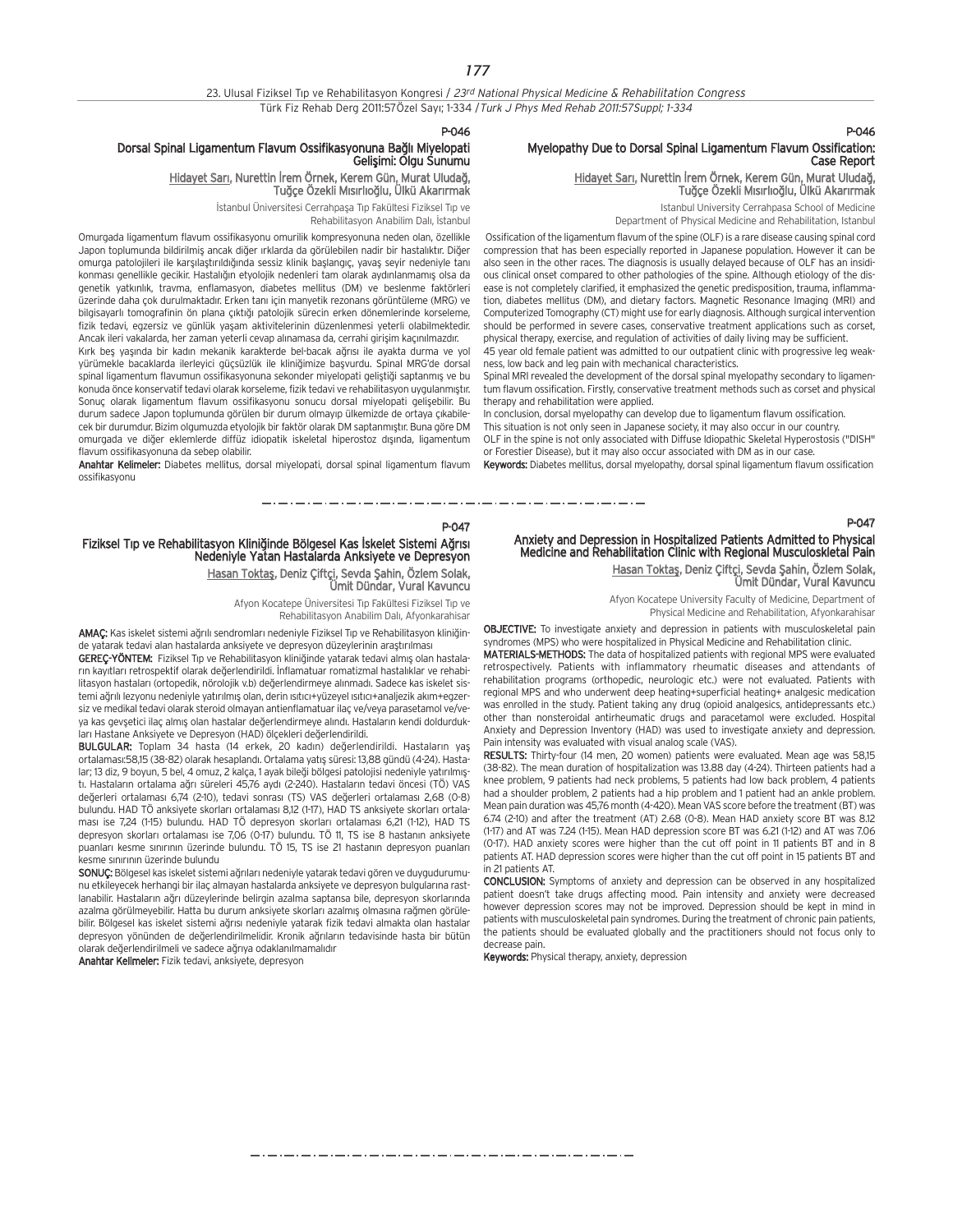P-048

## Crohn Hastalığı ve Multifokal Avasküler Nekroz Birlikteliği

## Berrin Hüner, Mehmet Hayri Özgüzel, Mesut Toydemir, Gamze Sarı

S.B. Okmeydanı Eğitim ve Araştırma Hastanesi Fizik Tedavi ve Rehabilitasyon Kliniği, İstanbul

Avasküler nekroz (AVN) kemiğin sellüler bölümünün ölümü ve çevreleyen kıkırdak dokunun fragmantasyonu ile karakterize bir hastalıktır. Etiyolojisinde trayma, yaskülitler, romatoid artrit, SLE, hemoglobinopatiler, koagülasyon bozuklukları, gebelik, alkol, kemoterapötik ve steroid kullanımı bildirilmiştir. Ayrıca enflamatuar barsak hastalıkları da etiyolojide yer almaktadır. Steroid kullanım öyküsü olan bir Crohn hastasında AVN gelişimini sunmayı amaçladık 25 yasında erkek hasta 2,5 aydır sol dizinde olan ağrı sikayeti ile basvurdu. Sol diz fleksiyonunda minimal kısıtlılık ve sol kruriste 1 cm'lik atrofi dısında muavenesinde patolojik bulgu yoktu. Diz grafisinde özellik yoktu. 1 yıldır Crohn hastalığı tanısıyla salazoprin ve 2,5 ay süreyle kortikosteroid kullanım öyküsü mevcuttu. Bunun üzerine hastaya MRI çekildi. Sol femur kondillerinde ve tibia proksimal metafizodiafizer alanda yaygın nekrotik odaklar tespit edildi. Hastanın vaskülit markerlarında, koagülasyon parametrelerinde ve rutin hemogram ve biyokimya tetkilerinde özellik yoktu. 25(OH) Vitamin D düzeyi 11,56 ng/ml ile sınırda normaldi. DEXA ile BMD ölçümü, t ve z skorları femur ve lomber bölgede normal sınırlarda idi. Hastanın sol diz ağrısı dışında şikayeti mevcut değildi. Başka bir nekroz odağı olup olmadığını anlamak amacıyla 3 fazlı kemik sintigrafisi çektirildi. Sintigrafide sağ dizde de metabolik fazda artmış aktivite tespit edildi. AVN açısından sağ diz MRI çektirildi ve sol diz ile aynı lokalizasyonlarda daha yaygın nekroz odakları görüldü. Hasta tekerlekli sandalye ile mobilize edildi. Özellikle kalça ve diz çevresi olmak üzere her iki alt ekstremite güçlendirme egzersizleri verildi. Ağrısı azalan hasta walker ile ambule edilerek taburcu edildi.

AVN travmatik ya da nontravmatik birçok sebebe bağlı olarak tek odaklı ya da multifokal gelişebilen komorbiditeye neden olan bir hastalıktır. Özellikle genç yaş grubunda önemli bir sakatlık nedenidir. Risk faktörü bulunan ve bölgesel ağrısı olan her hasta da ayırıcı tanıda düşünülmesi gerekir. Ayrıca multifokal tutulum yönünden de hastaların mutlaka tetkik edilmesi gerektiği kanaatindeyiz.

Anahtar Kelimeler: Avasküler nekroz, Crohn hastalığı, kortikosteroid, multifokal tutulum

## P-048

## Coexistence of Crohn's Disease and Multifocal Avasculer Necrosis Berrin Hüner, Mehmet Hayri Özgüzel, Mesut Toydemir, Gamze Sarı

M.H. Okmeydani Training and Research Hospital Physical Therapy and Rehabilitation Clinic, Istanbul

Avascular necrosis (AVN) is a disease characterized by the fragmentation of surrounding cartilage tissue and death of cellular bony part. In its etiology trauma, vasculitis, rheumatoid arthritis, SLE, hemoglobinopathies, coagulation defects, pregnancy, alcohol, chemotherapeutics and steroid usage had been reported. Besides inflammatory bowel diseases takes place in the etiology. We aimed to represent AVN occurred in a Crohn's patient with anamnesis of steroid usage

25 year old male patient referred with pain symptom lasting 2,5 months in his left knee. There was no pathologic finding other than minimal restriction in the left knee flexion and atrophy of 1 cm in the left cruris. There was no important property in knee radiography. There was anamnesis of salazopyrin usage for 1 year and corticosteroid usage for 2,5 months with the diagnosis of Crohn's disease. Therefore MRI was taken. Widespread necrotic areas were detected in the left femoral condyles, and tibial proximal metadiaphyseal region. There was no important feature in his vasculitis markers, coagulation parameters, and routine hemogram and biochemistry tests. 25 (OH) Vitamin D level was normal at borderline with a level of 11,56 nog/ml. BMD measurements, t and z scores were normal in femoral and lumbar region. Patient has no symptoms other than left knee pain. 3 phase bone scintigraphy was made to reveal if there was another necrotic focus. In the scintigraphy increased activity was also observed in his right knee. Right knee MRI was taken to diagnose AVN and more extensive necrotic areas were seen in the same locations with the left knee. Patient was mobilized by wheelchair. Strengthening exercises were prescribed especially for hip and knee muscles for both lower extremities. When patient's pain decreased he discharged ambulating by walker.

AVN is a disease resulting from many reasons traumatic or nontraumatic, may be unifocal or multifocal and may lead to comorbidities. It is an important disability reason especially in young age group. It must be speculated in differential diagnosis of patients with regional pain and risk factors We also believe that these patients must be searched for multifocal involvement.

Keywords: Avascular necrosis, corticosteroid, Crohn's disease, multifocal involvement

## P-049

## Development of Acute Dorsal Myelopathy in a Patient with Diffuse Idiopathic Skeletal Hyperostosis: Case Report

Hidayet Sarı, Hamza Sucuoğlu, Nurettin İrem Örnek, Tuğçe Özekli Mısırlıoğlu

Istanbul University Cerrahpasa School of Medicine Department of Physical Medicine and Rehabilitation, Istanbul

Diffuse idiopathic skeletal hyperostosis (DISH) is a degenerative disease of the musculoskeletal system with chronic and usually silent clinical course, radiologically expressing itself with giant osteophytes and extensive ligaments ossifications and with increasing incidence in elderly population. DISH usually do not cause severe clinical symptoms, but sometimes important complications such as dysphagia, cervical myelopathy, lumbar spinal stenosis, or an unexpected difficulty during intubation may associate. Dorsal myelopathy has been also reported as a rare complication.

We present a case report, who had developed acute dorsal myelopathy associated with DISH and had improvement in clinical symptoms as a result of appropriate physical therapy and rehabilitation. MRI and CT were highly helpful in diagnosis, finding out the etiology of this case and determining the extent of the event. In our case, diabetes mellitus was the underlying cause of the development of DISH and the development of dorsal myelopathy was the consequence of a fall trauma. Although DISH does not make significant clinical complaints and findings, acute dorsal myelopathy can develop as in this case. For this reason, patients with DISH should be investigated in terms of diabetes mellitus and systemic factors. Trauma was found to be a factor that may cause myelopathy beside the fracture of the spine in these

Keywords: Diffuse idiopathic skeletal hyperostosis, diabetes mellitus, dorsal myelopathy

## P-049 Diffüz İdiopatik İskelet Hiperostozlu Bir Hastada Akut<br>Dorsal Miyelopati Gelişimi: Olgu Sunumu

Hidayet Sarı, Hamza Sucuoğlu, Nurettin İrem Örnek, Tuğçe Özekli Mısırlıoğlu

İstanbul Üniversitesi Cerrahpaşa Tıp Fakültesi Fiziksel Tip ve Rehabilitasyon Anabilim Dalı, İstanbul

Diffüz İdiopatik İskeletal Hiperostoz (DİSH) yaşlı populasyonda sıklığı giderek artan, kronik ve çoğunlukla sessiz klinik seyirli, radyolojik olarak yaygın ligaman ossifikasyonu ve dev osteofitlerle kendini belli eden dejeneratif bir kas iskelet sistemi hastalığıdır. DİSH sıklıkla siddetli klinik semptomlar yaratmayan ancak bazen önemli komplikasyonları olarak; disfaji, servikal miyelopati, lomber spinal stenoz ya da intübasyon sırasında beklenmeyen bir zorluğun oluşumu ile kendini gösterebilir. Daha nadir olarak dorsal miyelopati yaptığı da bildirilmiştir.

Bu olgu sunumunda DISH teshisi konan bir olguda akut dorsal miyelopati gelişmesini ve buna uygun sekilde fizik tedavi ve rehabilitasyon sonucunda klinik bulgularda gelismeyi sunuyoruz. Bu olgumuzun teşhisinde MRG ve BT büyük oranda olayın seviyesini ve etyolojik nedenini saptamada bize yardımcı olmuştur. Olgumuzun DİSH gelişiminin altında Diabetes Mellitus olduğunu saptadık. Dorsal miyelopati gelişiminde ise hastanın daha önce düşme travması geçirdiğini öğrendik. DİSH her ne kadar önemli klinik şikayet ve bulgular yaratmamasına rağmen bu olgumuzda olduğu gibi dorsal akut miyelopati geliştirebilir. Bu nedenle DİSH olgularının Diabetes Mellitus yönünden sistemik faktörler yönünden arastırılması gerektiği ve travmanın bu olgularda omurga kırığı dışında miyelopatiye sebep olabilecek bir etken olduğu sonucuna varılmıştır.

Anahtar Kelimeler: Diffüz idiopatik iskeletal hiperostoz, diabetes mellitus, dorsal miyelopati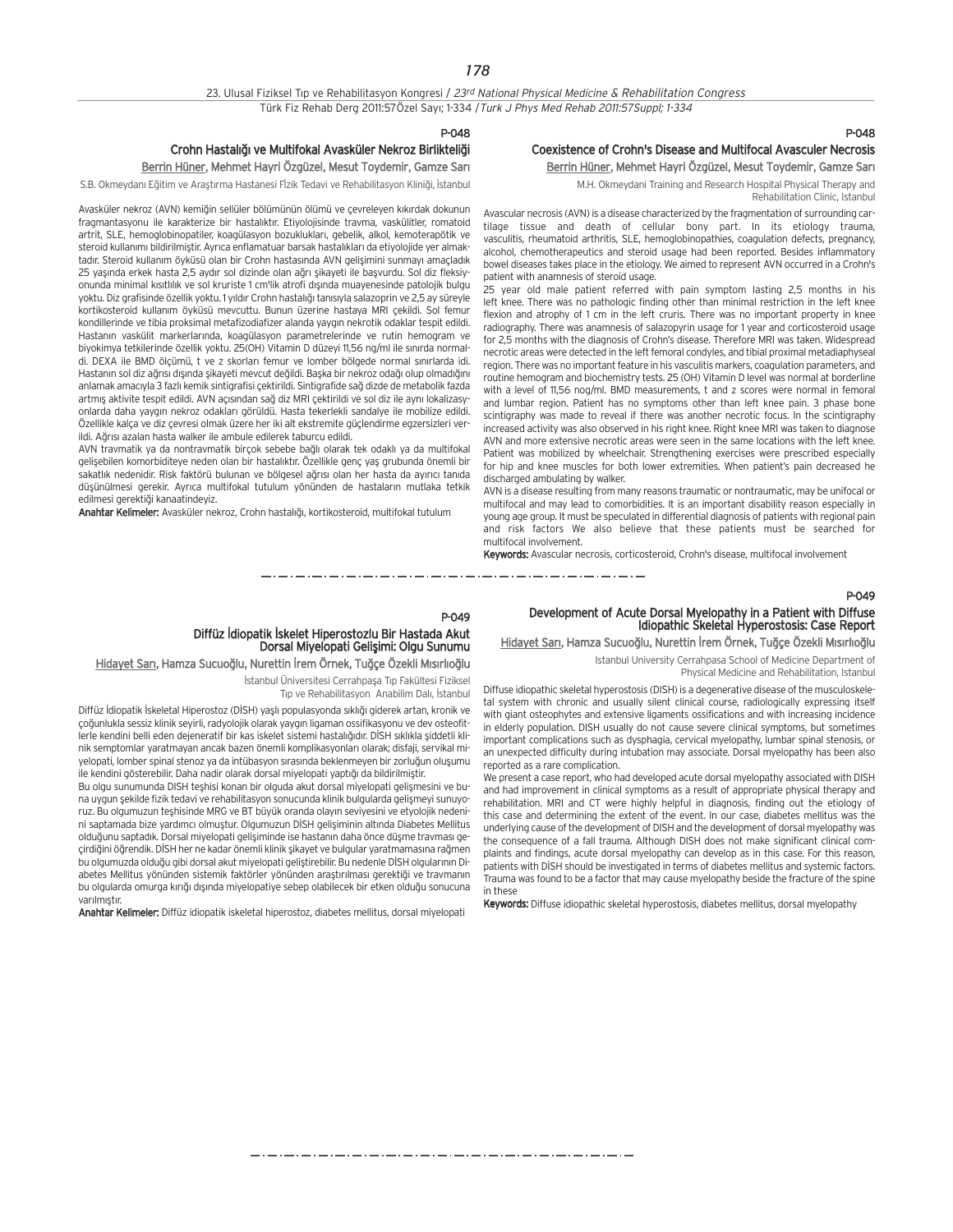P-050

P-051

## Hastane Çalışanlarında Karşılaşılan Üst Ekstremite Sorunları

Hülya Şirzai, Beril Doğu, Pınar Erdem, Figen Yılmaz, Banu Kuran

Sisli Etfal Eğitim ve Araştırma Hastanesi Fiziksel Tıp ve Rehabilitasyon Kliniği, İstanbul

AMAÇ: Üst ekstremite kuvveti ile çalışanlarda kronik aşırı kullanıma bağlı üst ekstremite ilgili problemler görülmektedir. Çalışmamızdaki amacımız hastane çalışanlarında üst ekstremite ile ilgili problemlerinin saptanması ve iş ortamına etkisinin değerlendirmesidir.

GEREC-YÖNTEM: Üst ekstremite ile ilgili problemlerin saptanmasında ve sorgulanmasında vayınlardan derlenerek yapılan sorgulama formu ve Nordic sorgulama formu kullanıldı. Calısmaya toplam 105 hastane çalışanı dahil edildi.

BULGULAR: Verilerin değerlendirilmesinde tanımlayıcı istatistiksel metotların (ortalama,standart sapma,sıklık dağılımları, yüzde dağılımları) yanı sıra gruplar arası karşılaştırmalarda Kruskal Wallis testi alt grup karsılastırmalarında Dunn's çoklu karsılaştırma testi, ikili grupların karşılaştırmasında Mann-Whitney-U testi, nitel verilerin karşılaştırmalarında ki-kare ve Fisher gerçeklik testi kullanılmıştır. Sonuçlar, anlamlılık p<0.05 düzeyinde değerlendirilmiştir. Temizlik personeli, sekreter, teknisyen ve hemşire gruplarının Işinizi Bitirdikten Sonra Üst Ekstremite İle İlgili Ağrınız Oluyor Mu? sorusuna cevap dağılımları arasında istatistiksel olarak anlamlı farklılık gözlenmemiştir (p=0.535). Temizlik personeli, sekreter, teknisyen ve hemşire gruplarının Sikayetlerinizden Dolayı İs Değişikliği Yaptınız Mı? sorusuna cevap dağılımları arasinda istatistiksel olarak anlamlı farklılık gözlenmiştir (p=0.0001).Temizlik personeli ve sekreterler şikayetlerinden dolayı teknisyen ve hemşirelerden daha fazla iş değişikliği yapmışlardır. Temizlik personeli, sekreter, teknisyen ve hemsire gruplarının boyun acı, ağrı, uyuşma, rahatsızlık sorularına cevap dağılımları arasında istatistiksel olarak anlamlı farklılık gözlenmiştir (p=0.019).Teknisyen ve sekreterlerin boyun sikayetleri temizlik personeli ve hemsirelerden daha fazla olduğu gözlenmiştir.

SONUÇ: Çalışmamız üst ekstremitenin tekrarlayıcı ve kronik kullanım gösteren meslek gruplarında üst ekstremite ile ilgili problemler olabileceği vurgulanmış olup bu bulguların isiği altında çalışanların memnuniyeti ve sağlığı açısından iş ortamının ergonomisine dikkat edilmelidir.

Anahtar Kelimeler: Hastane, personel, üst ekstremite

## P-050 Upper Extremity Problems in Hospital Workers Hülya Şirzai, Beril Doğu, Pınar Erdem, Figen Yılmaz, Banu Kuran

Sisli Etfal Training and Research Hospital Department of Physical and

Rehabilitation Medicine, Istanbul

OBJECTIVE: Upper extremity problems resulted from the chronic overuse may occur in workers who work with upper extremity strength. The aim of our study is to detect upper extremity problems in hospital workers and to evaluate the effects of these problems to the work environment.

MATERIALS-METHODS: NORDIC questionnaire and another questionnaire compiled from publications were used to detect and to evaluate upper extremity problems in 105 hospital employees who were included in the study.

RESULTS: In addition to descriptive statistical methods (mean, standard deviation, frequency distributions, percentage distributions), Kruskal-Wallis Test for inter-group comparisons, Dunn's Multiple Comparison Test for sub-group comparisons, Mann-Whitney U test for double-group comparisons, and Chi- Square Test and Fisher Exact Test for qualitative data comparisons were used to evaluate the data. The results were evaluated on the significance level of p <0.05. It was found that there was not a statistically significant difference for the answer distributions of cleaning staff, secretary, nurse and technician groups, which was related to question "Do you have upper extremity pain after your work finish?" (p = 0.535). It was observed that there was a statistically significant difference for the answer distributions of cleaning staff, secretary, nurse and technician groups, which was related to question "Did you make a change of job due to your complaints?" (p=0.0001). Cleaning staffs and secretaries made more job changes than nurses and technicians.

It was found that there was a statistically significant difference for the answer distributions of cleaning staff, secretary, nurse and technician groups, which was related to Neck (suffering, pain, numbness, discomfort) (p=0.019). It was observed that neck complaints of technicians and secretaries were more than the cleaning staff and nurses.

CONCLUSION: In our study, it is highlighted that upper extremity problems may occur in occupational groups that show repetitive and chronic use of upper extremity. In the light of these findings, it must care about the ergonomics in the work environment in terms of employee satisfaction and health.

Keywords: Hospital, workers, upper extremity \_ . \_ . \_ . \_ . \_ . \_ . \_ . \_ . \_

## P-051

## Antioxidant Profile in Patients With Complex Regional Pain Syndrome Kazım Şenel<sup>1</sup>, Orhan Karsan<sup>1</sup>, Tuba Baykal<sup>2</sup>, Mahir Uğur<sup>1</sup>, Akın Erdal<sup>1</sup>, Ahmet Kızıltunç<sup>3</sup>

<sup>1</sup> Atatürk University Faculty of Medicine Department of Physical Medicine and Rehabilitation, Erzurum 2Batman Regional Hospital, Batman

3Atatürk University Faculty of Medicine, Department of Biochemistry, Erzurum

OBJECTIVE: Complex regional pain syndrome (CRPS) is one of the most important problems in the department of physical medicine and rehabilitation. CRPS may cause not only higher therapeutic cost but also higher work time loss. The mechanism and pathogenesis of CRPS still remain unknown.Some findings indicating oxidative stress were reported.This study was carried out to determine the role of oxidative stress in patients with CRPS.

MATERIALS-METHODS: Twenty patients (13 women and 7 men) with CRPS and 20 age and sex matched healthy controls were enrolled in this study. CRPS was diagnosed according to the modified International Association for the Study Pain (IASP) criteria. We evaluated demographic, clinical and laboratory characteristics of the patients. Antioxidant enzymatic activities consisting of serum superoxide dismutase (SOD), glutathionperoxidase (GPX) and glutathione S-transferase (GST) activities were measured using appropriate methods and compared with healthy controls.

RESULTS: The mean age of the patients was 39.5 years and the mean duration of symptoms was 5.5 months. CRPS developed after a traumatic event in 90% of the patients.In 10% of the patients a history of trauma was not reported. SOD, GPX and GST levels were significantly higher in patients with CRPS than healthy controls (p<0.01, p<0.05 and p<0.01, respectively).

CONCLUSION: Our findings suggest a possible role of oxidative stress in the pathogenesis of CRPS.

Keywords: Complex regional pain syndrome, oxidative stress, antioxidant

Kompleks Bölgesel A¤r› Sendromlu Hastalarda Antioksidan Profili Kazım Şenel<sup>1</sup>, Orhan Karsan<sup>1</sup>, Tuba Baykal<sup>2</sup>, Mahir Uğur<sup>1</sup>, Akın Erdal<sup>1</sup>, Ahmet Kızıltunç<sup>3</sup>

<sup>1</sup>Atatürk Üniversitesi Tıp Fakültesi Fizik Tedavi ve Rehabilitasyon Anabilim Dalı, İstanbul 2Batman Bölge Hastanesi, Batman

3 Atatürk Üniversitesi Tıp Fakültesi Biyokimya Anabilim Dalı

AMAÇ: Kompleks bölgesel ağrı sendromu (KBAS) fiziksel tıp ve rehabilitasyon kliniklerinde en önemli problemlerden biridir.KBAS sadece yüksek tedavi maliyetlerine değil aynı zamanda büyük iş gücü kayıplarına neden olabilir.KBAS'ın patogenezi ve mekanizması hala bilinmemektedir. Oksidatif stresin rolünü gösteren bazı bulgular rapor edilmiştir. Bu çalışma KBAS'lı hastalarda oksidatif stresin rolünü arastırmak için yapıldı.

GEREC-YÖNTEM: KBAS'lı 20 hasta (13 kadın ve 7 erkek) ve 20 yaş ve cins benzer sağlıklı kontrol çalışmaya alındı.KBAS tanısı modifiye Uluslararası Ağrı Çalışma Derneği (IASP) kriterlerine göre kondu.Biz hastaların demografik.klinik ve laboratuar karakteristiklerini değerlendirdik.Serum süperoksit dizmutaz(SOD),glutathion peroksidaz(GPX) ve glutathione S- trasferaz (GST) içeren antioksidan enzimatik aktiviteler uygun yöntemler kullanılarak ölçüldü ve sağlıklı kontrollerle karşılaştırıldı.

BULGULAR: Hastaların ortalama yaşı 39.5 yıl, semptomların ortalama süresi ise 5.5 aydı. KBAS, hastaların %90'da travmatik bir olaydan sonra gelişmişti. Hastaların %10'da ise nontravmatikti. SOD,GPX ve GST düzeyleri KBAS'lı hastalarda sağlıklı kontrollere göre anlamlı olarak yüksekti (p<0,01, p<0,05, p<0,01).

SONUÇ: Bizim bulgularımız KBAS pathogenezinde oksidatif stresin muhtemel bir rolü olabileceğini göstermektedir.

Anahtar Kelimeler: Kompleks bölgesel ağrı sendromu, oksidatif stres, antioksidan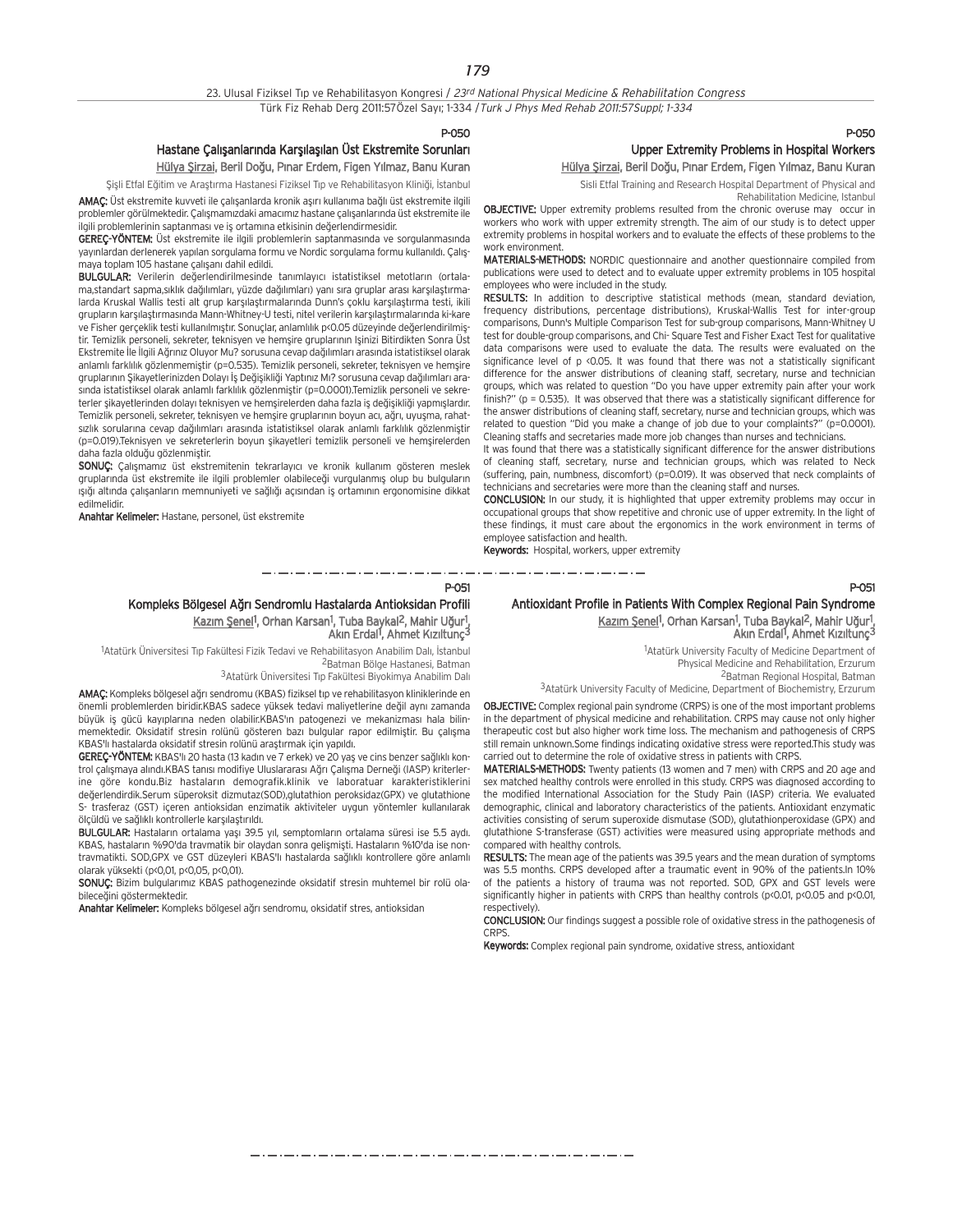P-052

## Miyofasyal A¤r› Sendromunda Temporomandibular Eklem Problemlerinin De¤erlendirilmesi

### <u>Aliye Yıldırım Güzelant</u><sup>1</sup>, Meral Kayacan Akman<sup>2</sup>, Mehmet Hayri Özgüzel<sup>2</sup>

<sup>1</sup>Namık Kemal Üniversitesi Fiziksel Tıp ve Rehabilitasyon Anabilim Dalı, Tekirdağ <sup>2</sup>S.B. Okmeydanı Eğitim ve Araştırma Hastanesi Fiziksel Tıp ve Rehabilitasyon Kliniği, İstanbul

AMAC: Ön planda boyun ağrısı şikayeti olup, temporomandibular eklem (TME) ile ilgili şikayetleri olmayan, Miyofasyal Ağrı sendromu (MAS) tanısı alan hastalarda TME sorgulanarak muayene edildi. Amacımız MAS altında baskılanmış, fark edilmemiş TME bulgularını değerlendirerek, erken tanı ve etkin tedavi planlamaktı.

GEREÇ-YÖNTEM: Calışmaya MAS tanılı 29 hasta alındı. Hastalar öncelikle çene ağrısı, bruksizm, tek taraflı çiğneme, çene ekleminde kısıtlılık yönünden sorgulandılar. Muayenede MAS dışında klik, çene eklem hareketleri ve ağız açıklığı ile ağrı değerlendirildi.

BULGULAR: Tüm hastaların omuz kavşağında tetik nokta hassasiyeti vardı. 16 hastada bruksizm, 4 hastada sağda, 3 hastada solda TME ağrı şikayeti vardı. TME de kısıtlılık tarif edilmedi. Tek taraflı çiğneme 4 hasta ifade ediyordu. 8 hastada sağda klik, 3'ünde solda klik, 5 hastada ağız açıklığı ağrılı idi. Ağız açıklığı iki hastada 3,7 ve 3,8 cm iken, diğer hastaların 4-6 cm idi.

SONUÇ: MAS yaygın olarak çiğneme kaslarını ilgilendirsede baş boyun bölgesi değerlendirilirken yansıyan ağrı düşünülerek TME problemleri gözden kaçabilmekte ve atlanabilmektedir. Çalışmamızda hastaları kısa zamanda sorgulayarak, muayene bulguları esliğinde erken tanı koymayı amaçladık. MAS lı hastalarda TME hastalıklarının erken tanısı her iki hastalığın seyrini olumlu etkilemekte, tedavisini netleştirmekte, daha çabuk yanıt alınmasına neden olmakta ve hastanın yasam kalitesini kısa sürede arttırmaktadır.

Anahtar Kelimeler: Ağrı, miyofasyal ağrı sendromu, prevalans, temporomandibular eklem

## P-052 The Evaluation of Temporomandibular Joint Problems in Myofascial Pain Syndrome

Aliye Yıldırım Güzelant<sup>1</sup>, Meral Kayacan Akman<sup>2</sup>, Mehmet Hayri Özgüzel<sup>2</sup>

<sup>1</sup>Namik Kemal University Department of Physical Medicine and Rehabilitation, Tekirdag <sup>2</sup>Okmeydanı Training and Research Hospital Ministry of Health Department of Physical Medicine and Rehabilitation, Istanbul

OBJECTIVE: To plan the treatment and early diagnose by evaluating and examining the temporomandibular joint in myofascial pain syndrome patients without any temporomandibular joint complaints.

MATERIALS-METHODS: In this study; 29 patients with myofascial pain syndrome were evaluated. They were questioned for jaw pain, bruxism, unilateral chewing, limitation of jaw joint. Pain was evaluated with click, jaw joint movements and mouth opening.

RESULTS: In all patients trigger points were tender in the shoulder junction. Sixteen patients had bruxism, seven (3 left, 4 right) had temporomandibular joint pain. There was no temporomandibular joint slenderness. One sided chewing occurred in four patients. In eight patients right, in three patients left click was observed and in five patients mouth openings were painful. The mouth openings were 3.7 and 3.8 cm in two patients, and the other patients' measurements were between 4 to 6 centimeters.

CONCLUSION: While myofascial pain syndrome is usually related to the chewing muscles and in the evaluation of the head and neck region; the pain is usually considered as reflecting pain in differential diagnosis which can cause misdiagnosis of the temporomadibular joint pain. In this study; in a short period of time early diagnose was possible by history and physical examination. Early diagnosis of temporomandibular joint diseases in patients with myofascial pain syndrome can make a differencein early treatment, improves the quality of life and good prognosis of both diseases.

Keywords: Pain, myofascial pain syndrome, prevalence, temporomandibular joint

المتار المسارة للمرار المسارة المسارة المسارة المسارة المسارة المنازلة a construction of the construction of the construction of the construction of the construction of the construction of the construction of the construction of the construction of the construction of the construction of the

## Parsonage Turner Syndrome: Case Report Osman Tüfekci

Private Konya Farabi Hospital Physical therapy and Rehabilitation Service, Konya

Parsonage Turner syndrome, also known as idiopathic brachial neuritis, is a rarely encountered disease with unknown etiology. Its incidence is estimated to be 1,64 out of 100.000 individuals. This paper mentions a patient diagnosed with Parsonage Turner syndrome. The 22 year-old male patient applied to our clinic with the complaint of sudden restriction of right shoulder movements. There was no pain, no trauma history on the neck, elbow and hand. His background and family history were normal. Vital findings were normal on physical examination, and right shoulder movements were actively limited. Pulses and capillary filling were normal. There was a clear atrophy in deltoid muscle and supraspinatous fossa over inspection. The neck was normal. Instability and impingement tests were negative for the neck.Muscles strengths were found asshoulder abduction 1/5, flexion 1/5, adduction 1/5, internal and external rotation 1/5 on neurological examinations. Elbow flexion and extension were found 2/5, wrist flexors and extensors were found 2/5, supination and pronation were at the level of 2/5. On sensory examination a reduction in mild touch and pinprick test on all dermatomes of the left side were detected. All reflexes were negative for left one. Tinnel test was negative at the level of carpal tunnel, and there was no thenar and hypothenar atrophy. With these findings, the patient was pre-diagnosed with brachial plexus neuropathy. Blood tests were normal. There were minimal degenerative changes in cervical x-ray imaging tests. Shoulder and two-way pulmonary graphies were normal. There was no pathology, except for grade 1 degenerative changes in cervical MR. Shoulder MR was normal. EMG findings were consistent with brachial plexopathy. Clear edematous signal changes were determined in the brachial plexus in brachial plexus MR. For these reasons, the patient was diagnosed with Parsonage Turner syndrome and included in arehabilitation program. Parsonage Turner syndrome can simulate conditions such as rotator cuff rupture, impingement syndrome, brachial plexus tumors and cervical radiculopathy. Parsonage Turner syndrome should be considered, and unnecessary surgical interventions for rotator head should be avoided in patients with sudden loss of shoulder movements with or without pain.

Keywords: Idiopathic brachial plexopathy, parsonage turner syndrome, shoulder disease

## P-053 Parsonage Turner Sendromu: Olgu Sunumu

## Osman Tüfekci

Özel Konya Farabi Hastanesi Fiziksel Tıp ve Rehabilitasyon Servisi, Konya

‹diopatik brakial nörit olarak da bilinen Parsonage Turner sendromu etiyolojisi bilinmeyen ve nadir görülen bir hastalıktır. İnsidansının 100.000'de 1,64 olduğu tahmin edilmektedir. Bu yazıda Parsonage Turner sendromu tanısı konulan bir hasta sunulmuştur. 22 yaşındaki erkek hasta polikliniğimize ani başlayan sağ omuz hareketlerinde kısıtlanma şikayeti ile başvurdu. Boyun, dirsek ve el bölgesinde herhangi bir ağrı, travma öyküsü yoktu. Öz ve soy geçmişi normaldi. Fizik muayenede vital bulgular normal, sağ omuz hareketleri aktif olarak kısıtlı idi. Nabızlar, kapiller dolma normaldi. İnspeksiyonda deltoid kasta ve supraspinatus fossada belirgin atrofi vardı. Boyun normaldi. Omuzda instabilite ve impingement testleri negatif idi. Nörolojik muayenede kas güçleri omuz abduksiyonu 1/5, fleksiyonu 1/5 adduksiyonu 1/5, iç ve dış rotasyon 1/5 idi. Dirsek fleksiyon ve ekstansiyonu 2/5, el bileği fleksör ve ektansörleri 2/5 supinasyon ve pronasyon 2/5 düzeyinde idi. Duyu muayenesinde tüm dermatomlarda sol tarafa göre hafif dokunma ve pinprick testlerinde azalma vardı. Tüm refleksler solda menfi idi. Tinel testi karpal tünel seviyesinde menfi idi tenar ve hipotenar atrofi yoktu. Bu bulgular ile hastaya brakial pleksus nöropatisi ön tanısı konuldu. Yapılan kan tetkikleri normaldi. Görüntüleme tetkiklerinde servikal x-ray'de minimal deieneratif değişiklikler vardı. Omuz ve iki yönlü akciğer grafileri normaldi. Servikal MR'de grade 1 düzeyinde dejeneratif değişiklikler dışında patoloji yoktu. Omuz MR'si normaldi. EMG bulguları brakial pleksopati ile uyumlu idi. Brakial pleksus MR'sinde ise brakial pleksusta belirgin ödematöz sinyal değişiklikleri saptandı. Bu bulgular ile hastaya Parsonage Turner sendromu tanısı konuldu ve hasta rehabilitasyon programına alındı. Parsonage Turner sendromu omuz çevresinde rotator manşon rüptürü, inpingement sendromu, brakial pleksus tümörleri ve servikal radikülopati gibi durumları taklit edebilir. Omuzda ağrılı veya ağrısız ani hareket kaybı gelişen hastalarda Parsonage Turner sendromu göz önünde bulundurulmalı ve rotator kafa yönelik gereksiz cerrahi girisimlerden kacınılmalıdır.

Anahtar Kelimeler: idiopatik brakial pleksopati, omuz hastalıkları, parsonage turner sendromu

P-053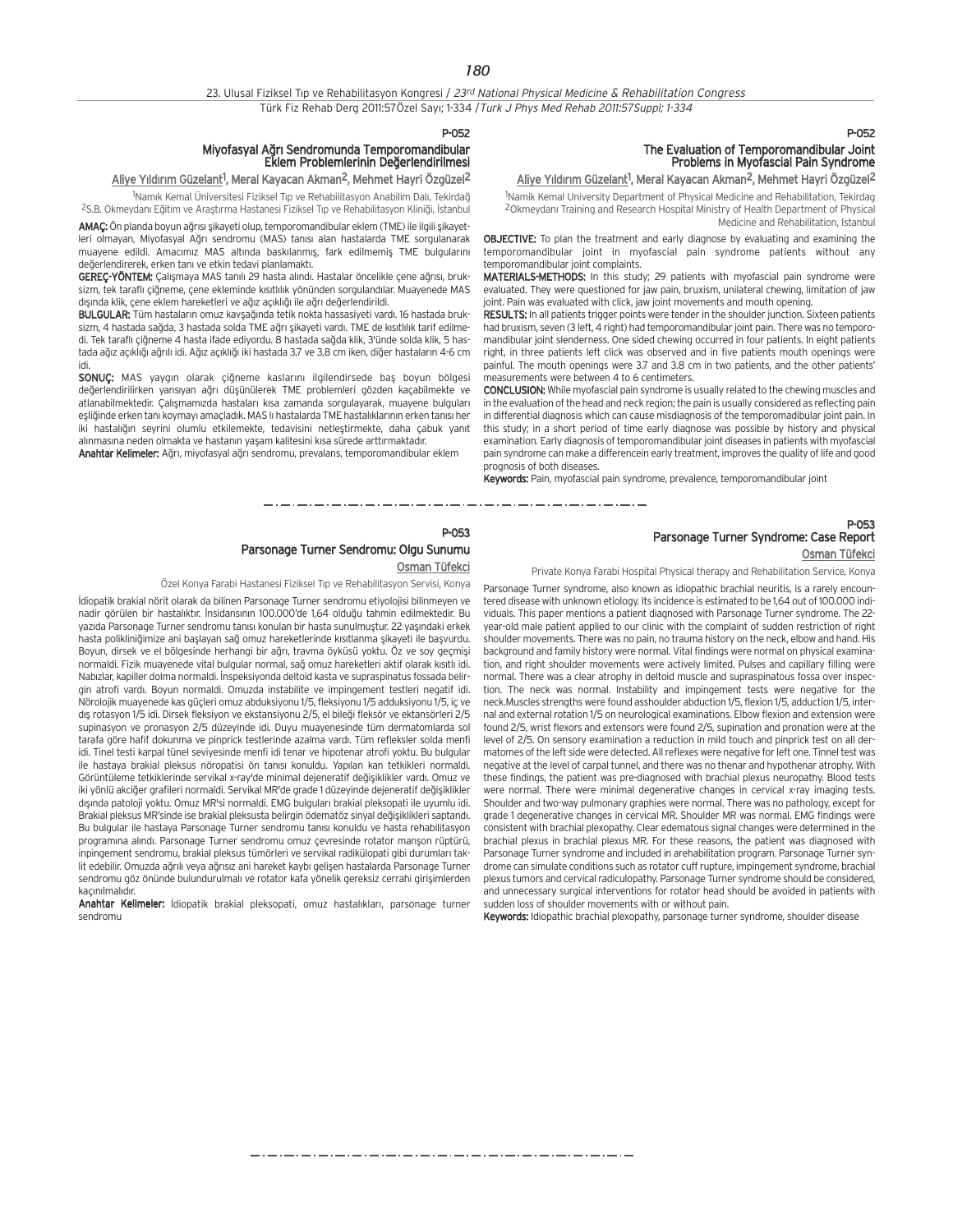P-054

## Spontan Diz Osteonekrozu (SPONK): Konservatif Tedavi ile<br>Iyileşen Üç Kadın Olgu

#### Murat Uludağ, Sibel Süzen, Farid Radwan, Şansın Tüzün

İstanbul Üniversitesi Cerrahpaşa Tıp Fakültesi Fiziksel Tıp ve Rehabilitasyon Anabilim Dalı, İstanbul Osteonekroz (ON) kemik ve kemik iliğinin hücresel ölümü olarak tanımlanmaktadır. ON en sık femur başında olmak üzere daha sonra diz ve humerus başında görülmektedir. ON gerçek insidansı bilinmemekle birlikte tüm ON olgularının %10'unu oluşturduğuna inanılmaktadır. Spontan diz osteonekrozu (SPONK), daha genç yaşlarda da görülebilmesine rağmen genellikle 55 yaş üzerindeki hastalarda diz ağrısına neden olan bir hastalıktır. Genellikle bir kondili etkiler ve artritik değisikliklere sebep olur. Kemik ve kemik iliğinin ölümü olarak bilinmesine rağmen son yapılan çalışmalar spontan diz osteonekrozunun hikaye, klinik süreç ve kemik tutulumu bakımından gerçek osteonekrozdan farklı olduğunu göstermiştir. Gerçek osteonekroz genellikle 40 yaş altı hastalarda görülüp birkaç eklem ve kondili tutar. Kortikosteroid kullanımı, travma, alkol bağımlılığı, menisektomi sonrası, orak hücreli anemi, Gaucher hastalığı, SLE, renal transplantasyon, romatolojik hastalıklar, Caisson hastalığı ve bazı kronik inflamatuvar hastalıklar ile ilişkilidir. SPONK ise genellikle dizin medial kondilini etkiler. Sıklıkla tek taraflıdır. Daha yaşlı hastalarda görülmekle birlikte herhangi bir risk faktörü ile ilişkili değildir. SPONK kadınlarda erkeklere göre 3 kat daha fazla görülür.

Spontan osteonekroz tedavisi konservatif ve cerrahi olarak iki başlıkta incelenebilir. Konservatif tedavi genellikle erken dönemde ve femur kondilinin %40'dan azının tutulduğu olgularda yararlı olabilir. Tek taraflı siddetli diz ağrısı ve gece ağrısı ile başyuran, manyetik rezonans görüntüleme ile SPONK tanısı konulan 53, 54 ve 58 yasında 3 kadın olgumuzu sunuvoruz. Hastalarımız analiezik ve steroid olmayan antiinflamatuvar ilaçlar, infraruj, ultrason ve TENS'i içeren fizik tedavi uygulamaları ve kuadriseps kuvvetlendirme egzersizleri ile şikayetlerinde tama yakın iyileşme göstermişlerdir. Hareketle artan ve dinlenmekle geçmeyen ve gece ağrısının eşlik ettiği ani başlangıçlı şiddetli diz ağrısında SPONK akılda tutulmalıdır.

Anahtar Kelimeler: Diz, osteonekroz, sponk, spontan

## P-054 Spontaneous Osteonecrosis Of The Knee (SPONK): Three Female Patients Improved With Conservative Treatment Murat Uludağ, Sibel Süzen, Farid Radwan, Şansın Tüzün

Istanbul University Cerrahpaşa Medical Faculty Physical Medicine and Rehabilitation Department, Istanbul

Osteonecrosis (ON) is defined as ischemic death of the cellular constituents of bone and bone marrow. ON is found most commonly in the femoral head, followed by knee and humeral head. The true incidence of ON is unknown, but involvement of the knee is believed to account for approximately 10% of all cases. Spontaneous osteonecrosis of the knee (SPONK) is generally seen in patients over 55 year old and causes knee pain. It usually affects one condyle and causes degenerative changes. Although it is known as bone and bone marrow death, recent studies revealed that in terms of history, clinical outcome and bone involvement, knee osteonecrosis differs from true osteonecrosis. True osteonecrosis is generally seen in patients under 40 years old, affecting more than one joint and condyle. It is associated with many conditions like corticosteroid use, trauma, alcohol abuse, after meniscectomy operation, Sickle cell anemia, Gaucher's disease, SLE, renal transplantation, rheumatologic diseases, Caisson's disease and some inflammatory diseases. SPONK generally affects the medial condyle of the knee. It is frequently seen unilaterally. It is seen in older patients and it is not associated with any risk factors. It is 3 times more common in women. Treatment of spontaneous osteonecrosis can be divided into conservative treatment and surgical treatment. Conservative treatment is beneficial for patients with earlier stages of the disease and with condyle involvement less than 40%.

We reported 53, 54 and 58-year-old three women with unilateral severe knee pain and night pain who was diagnosed as SPONK with magnetic resonance imaging. Their complaints relieved with analgesics, non-steroidal anti-inflammatory drugs, physical therapy including infrared, ultrasound and TENS and quadriceps isometric exercises. SPONK should be kept in mind if there is a sudden and severe knee pain accompanied by night pain and it is not improving with rest.

Keywords: Knee, osteonecrosis, sponk, spontaneous

\_\_\_\_\_\_\_\_\_\_\_\_\_\_\_\_\_\_\_\_\_\_\_\_\_\_\_\_\_\_\_

#### P-055

## Posterior Longitudinal Ligament Ossifikasyonu<br>Japon Hastalığı): Olgu Sunumu)

Nesrin Cesmeli, Cem Ercalık, Tayfun Özdemir, Tiraje Tuncer, Bülent Bütün

Akdeniz Üniversitesi Tıp Fakültesi Fiziksel Tıp ve Rehabilitasyon Anabilim Dalı, Antalya

Posterior longitudinal ligament ossifikasyonu; servikal kord ve sinir köklerine bası yapmasına sekonder nörolojik semptomlara sebep olan nadir bir hastalıktır. İlk kez Tsukimoto tarafından 1960 yılında bildirilmiştir ve Japon populasyonda daha sık görülmesi nedeniyle "Japon Hastalığı " olarak tanımlanmıştır. Klinik olarak asemptomatik, nörolojik defisit olmadan boyun ve omuz ağrısı şeklinde, radikülopati bulguları ile veya myelopati bulguları ile seyredebilir.Yaş aralığı 31 ile 81 olmakla pik insidens yaşı 64'tür. Etyolojisi tam bilinmemekle birlikte genetik ve çevresel faktörler rol almaktad›r.

y<br>Yaklaşık 2 yıldır hareketle artan şiddetli boyun ağrısı yakınması ile kliniğimize başvuran 65 yaşında bayan hastanın fizik muayenesinde servikal hareketleri tüm yönlerde ağrılı ve minimal kısıtlıydı, servikal paravertebral spazmı mevcuttu. Nörolojik muavenesi normaldi. Laboratuar tetkiklerinde patolojik bulgu saptanmadı. Servikal grafide dejeneratif değişiklikler izlendi, posterior ligament kalsifikasyonu net izlenemedi. Servikal vertebra BT C3-4 düzeyinde geniş tabanlı santral-sağ parasantral protrude disk hernisi ve posterior longitudinal ligamentte belirgin ossifikasyon, C4-5 düzeyinde geniş tabanlı posterior santral disk hernisi ve posterior longitudinal ligamentte belirgin ossifikasyon, C5-6 diffüz bulging disk ve posterior longitudinal ligamentte belirgin ossifikasyon izlendi. Nörolojik defisit bulunmayan sadece ağrı yakınması olan hastaya servikal bölgeye ultrason (1,5 W/cm<sup>2</sup>), infraruj ve TENS ile servikal bölgeye yönelik eklem hareket açıklığı ve izometrik kuvvetlendirme egzersizleri uygulandı. Ağrı yakınmaları azalan hastaya günlük yaşam aktiviteleri sırasında dikkat etmesi gereken noktalar öğretilerek poliklinik takibine alındı.

y<br>Posterior longitudinal ligament ossifikasyonu (Japon hastalığı); nadir görülen bir hastalık olmasına rağmen kronik boyun ağrısı ve servikal radikülopati, myelopati varlığında ayırıcı tanıda düşünülmesi gereken bir hastalık olduğunu vurgulamak amacıyla bu olgu sunulmuştur. Anahtar Kelimeler: Boyun ağrısı, ossifikasyon, posterior longitudinal ligament

## Ossification of The Posterior Longitudinal Ligament (The Japanese Disease): A Case Report

## Nesrin Çeşmeli, Cem Erçalık, Tayfun Özdemir, Tiraje Tuncer, Bülent Bütün

Akdeniz University Physical Medicine and Rehabilitation, Antalya

Ossification of the posterior longitudinal ligament is an uncommon disorder that is often associated with neurological symptoms secondary to compression of the cervical spinal cord or nerve roots. First case of the disease was reported by Tsukimoto in 1960. Since it is common particularly in Japanese population, It was defined as 'the Japanese disease'. Disease can proceed clinically asymptomatic, in the form of neck and shoulder pain without neurological deficit, or can proceed with the findings of radiculopathy or myelopathy. The age range is 31 to 81 years, with the peak incidence of 64 years. Genetic and environmental factors have been implicated in the etiology of the ossification of the posterior longitudinal ligament, but the cause remains unknown.

65-year-old female patient was admitted to our clinic with severe neck pain which increases with movement for approximately the last two years. Physical examination findings were as follows: Her cervical movements in all directions werepainful and minimally limited, cervical paravertebral spasm was present. Neurological examination was normal. Pathologic findings were not determined in routine laboratory tests. Degenerative changes were observed in cervical spine radiography, but calcification of posterior ligament was not observed clearly. Cervical spine CT scan showed that disc herniations and ossification of posterior longitudinal ligament at the levels of C3-C4, C4-C5, C5-C6.

As the pain was the only complain and there was no neurologic deficit, infrared, ultrasound (1.5 W/cm2), TENS were appliedto the cervical region. Cervical range of motion and isometric strengthening exercises were performed. Pain complaint of the patient reduced. The patient was trained about the important points to pay attention during daily activities and was followed up in outpatient clinic.

Although ossification of the posterior longitudinal ligament is a rare disease, when chronic neck pain and cervical radiculopathy or myelopathy are present it should be considered in the differential diagnosis of a disease. In order to emphasize that this case is presented. Keywords: Neck pain, ossification, posterior longitudinal ligament

مترو متناول متناول متناول متناول متناول متناول متناول متناول متناول متناول متناول متناول متناول متناول متناول متناولات

P-055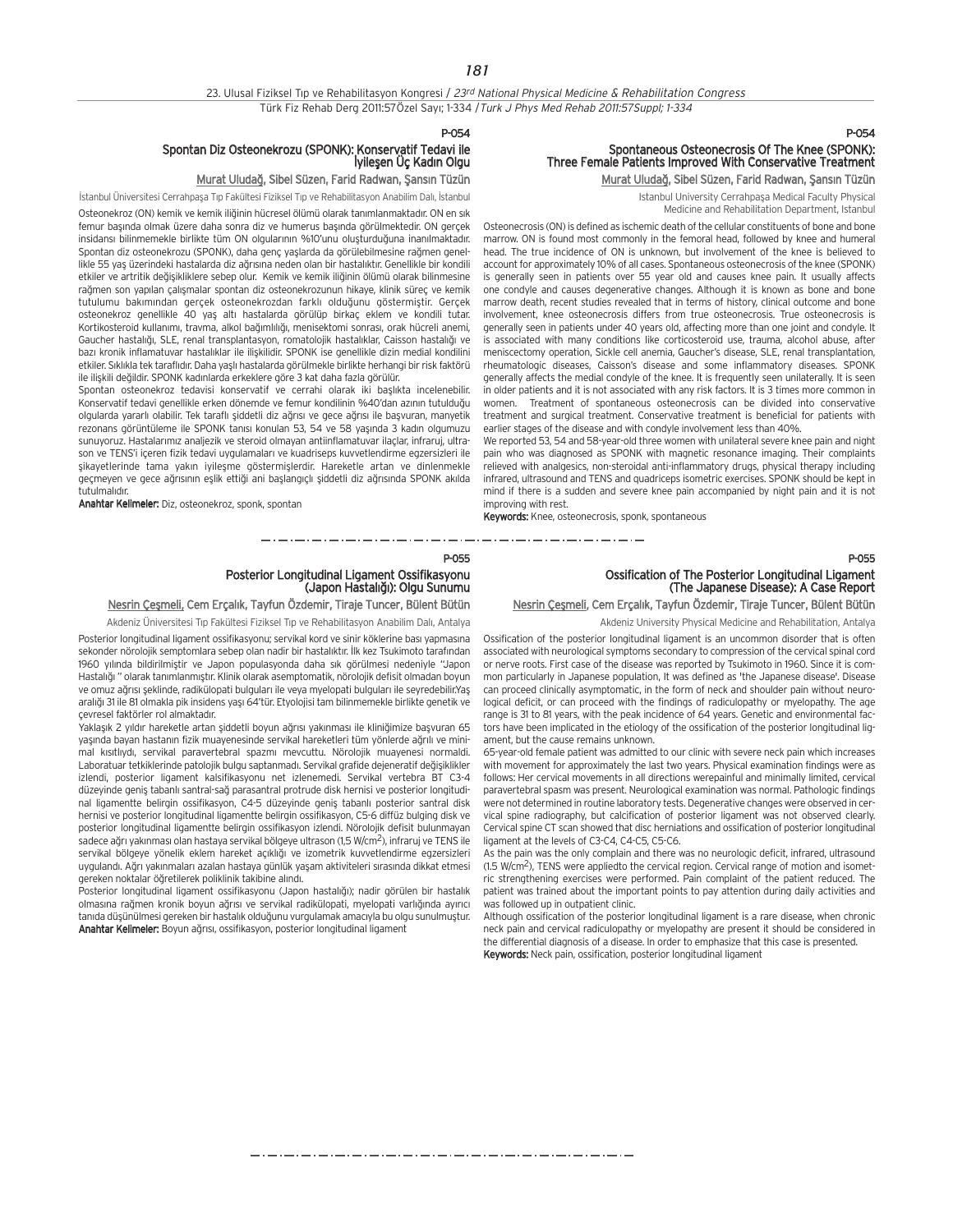#### P-056

## Boyun ve Kol Ağrısı ile Başvuran Metastatik Özofagus Kanseri:<br>Olgu Sunumu

Aliye Tosun<sup>1</sup>, Fatma Fidan Yıldız<sup>1</sup>, Ayşenur Alemdar<sup>1</sup>, Özgür Tosun<sup>2</sup>, Özge Ardıcoğlu<sup>1</sup>

<sup>1</sup>Ankara Atatürk Eğitim ve Araştırma Hastanesi Fiziksel Tıp ve Rehabilitasyon Kliniği, Ankara <sup>2</sup>Ankara Atatürk Eğitim ve Arastırma Hastanesi Radyodiagnostik Bölümü, Ankara

Gastrointestinal sistem kanserlerinde vertebral metastaz oranı %10'un altında olup, en sık mide ve kolorektal karsinomda izlenirken, özofagus kanserinde nadirdir. Disfaji, kilo kayb›, kanama. retrosternal ağrı veya metastaza bağlı kemik ağrıları, rekürren laringeal sinir tutulumunda ses kısıklığı izlenebilir. Tedavide evreye göre cerrahi, kemoterapi, radyoterapi ve/veya özofagial stent verlestirilmesi yapılır.

42 yaşındaki erkek hasta polikliniğimize şiddetli boyun ve sol kol ağrısıyla başvurdu. Ağrısının yaklaşık 2 aydır mevcut olduğunu belirten hastanın servikal spondiloz tanısıyla medikal tedavi ve kaplıca tedavisi aldığı öğrenildi. Gece ağrısı ve 3 aydır yutma güçlüğü tanımlıyordu. 20 yıldır sigara ve alkol tüketimi mevcuttu. Muayenesinde boyun hareketleri tüm yönlerde ileri derecede ağrılı ve kısıtlı; sol omuz fleksiyonu ve abduksiyonu 3/5, ekstansiyonu 4/5, sol dirsek fleksiyonu ve ekstansiyonu 4/5'ti. Laboratuvar incelemelerinde hemoglobin 11.7 g/dl (13.5-18), hematokrit %36, sedimentasyon 25 mm/saat, CRP 66.1 mg/dl (0-4.99), LDH 596 U/L (0-190), CA 125 312.7 U/ml (0-35) ve CA 15.3 48,1 U/ml (0-31,3) idi. Servikal MR'da T2 vertebra korpusunda kompresyon ve spinal kord basısı, C6'da kompresyon ve C6,7, T1/2'de osteoblastik metastazla bulguları; omuz MR'da akromionda ekspansiyona neden olan 55x28x25 mm boyutlarında solid kitle, humerusta yer kaplayan intrameduller lezyon ve metastazla uyumlu sinyal değişikliği izlendi. ÖMD grafisinde özofagus 1/3 orta kesimde 8-10 cmlik segmentte darlık, lümen içinde dolum defektleri izlendi. Endoskopide özofagus 24-36. Cm'ler arası lümeni tama yakın tıkayan frajil yumuşak kıvamda kitle izlendi. Patolojiyle epidermal karsinom tanısı alan, beslenmesini kolaylaştırmak için stent yerleştirilen ve Philadelphia collar verilen hasta tanının 3. ayında kaybedildi.

Özofagus kanserinin evresi yaşam süresiyle yakın ilişkilidir; genellikle geç tanı konduğu için prognoz kötüdür. FTR polikliniğine sık başvuru nedenlerinden olan boyun ağrılarının altında nadiren de olsa malign hastalıkların olabileceği akıldan çıkarılmamalıdır. Özellikle istirahat ağrısı ve gece ağrısı tanımlayan hastalarda tanıda gecikmelere yol açmamak açısından muayene öncesinde detaylı anamnez alınması ve gerekli ileri tetkiklerin yapılması önemlidir. Anahtar Kelimeler: Boyun ağrısı, özefagus kanseri, metastaz

### P-056

## Metastatic Esophagus Cancer Presented With Neck and Arm Pain: A Case Report

,Aliye Tosun<sup>1</sup>, Fatma Fidan Yıldız<sup>1</sup>, Ayşenur Alemdar<sup>1</sup><br>Özgür Tosun<sup>2</sup>, Özge Ardıçoğlu<sup>1</sup>

1 Ankara Atatürk Education and Research Hospital Physical Medicine and Rehabilitation Clinics, Ankara 2Ankara Atatürk Education and Research Hospital Department of Radiodiagnostics, Ankara

Vertebral metastases of gastrointestinal tumors are under 10%, most frequently seen in gastric and colorectal carcinoma and very rarely in esophagus carcinoma. Disphagia, weight loss, bleeding, retrosternal pain, bone pain due to metastases, hoarseness due to recurrent laryngeal nerve palsy may be observed. Surgery, chemotherapy, radiotherapy and/or esophageal stent placement are the treatment options according to the stage. A 42-year-old male patient applied with severe neck and left arm pain. Pain was present for approximately 2months and patient was administered medical and thermal water treatments with the diagnosis of cervical spondylosis. Night pain and difficulty in swallowing were present for 3 months. In his history, smoking and alcohol consumption for more than 20 years were reported. Cervical range-of-motion was painful and limited in all directions; left shoulder flexion and abduction were 3/5, extension was 4/5, left elbow flexion and extension were 4/5. Hemoglobin was 11.7 g/dl (13.5-18), hematocrit %36, erythrocyte sedimentation rate 25 mm/hr,CRP 66.1 mg/dl (0- 4.99), LDH 596 U/L(0-190), CA 125 312.7 U/ml 0-35) and CA 15.3 48.1 U/ml (0-31.3). Cervical MRI revealed compression in T2 corpus and spinal cord compression,compression in C6 and osteoblastic metastases signs at C6,7,T1/2. Shoulder MRI revealed 55x28x25 mm solid mass causing expansion of acromion, space occupying intramedullary lesion in humerus and signal alteration compatible with metastases. EGD graphy revealed stricturein a segment of 8- 10cm at 1/3 middle part of esophagus and filling defects within the lumen. Endoscopy revealed a fragile soft mass almost completely obstructing the lumen at the 24-36cm of esophagus. Patient was diagnosed as epidermoid carcinoma according to pathological examination, stent was placed to facilitate feeding and Philadelphia collar was given; however he died at the 3rd month after the diagnosis. Life-expectancy is closely related to the stage of esophagus carcinoma; prognosis is generally poor due to delayed diagnosis. Although very rare, it should be kept in mind that malign diseases maybe underlying neck pains which are among the most common application reasons to PMR polyclinics. It is especially essential to obtain a detailed medical history and making further investigations in patients describing resting and night pains in order to avoid delayed diagnosis.

Keywords: Neck pain, esophagus cancer, metastases

## P-057 Sol Kasık ve Kalça Ağrısı ile Gelen Hastada Derin Ven Trombozu:<br>Olgu Sunumu

## Fatma Fidan Yıldız, Aliye Tosun, Hatice Karaarslan, Özge Ardıçoğlu

Ankara Atatürk Eğitim ve Araştırma Hastanesi Fiziksel Tıp ve Rehabilitasyon Kliniği, Ankara

Derin ven trombozu (DVT) alt ekstremite venlerinde gelişen trombüslerle, onun dallarında yarattığı tıkanıklık ve kan akımında kesintilerle seyreden bir hastalıktır. En sık karşılaşılan semptomlar ağrı, siddetli hassasiyet ve sişliktir. Gece krampları, sis ya da hassas bölgede ısı artısı, kımızılık veya siyanozu içeren renk değişikliği de izlenebilir. Burada 27 yasında erkek bir hastada gelisen DVT sunulacaktır.

Polikliniğimize sol kasık, kalça ve uyluk ön yüzünde ağrı ve sol bacakta sertlik şikayetleriyle başvuran hasta, şikayetlerinin yaklaşık 20 gün önce başladığını belirtiyordu. Öncesinde Ortopedi ve Enfeksiyon Hastalıkları bölümlerince değerlendirilmiş olan hastanın tam kan sayımında beyaz küre 11.1 K/UL (4-11.0), sedimentasyon hızı 61 mm/saat bulunması üzerine selülit tanısıyla antibiyotik ve antiinflamatuvar tedavi başlanmış ve kontrolde şikayetlerinin devam etmesi üzerine polikliniğimize yönlendirilmişti. Lokomotor sistem muayenesinde sol kalça eklem hareketleri tüm yönlerde ağrılıydı, sol bacakta hassasiyet ve ciltte sertlik mevcuttu. Homans belirtisi negatifti. Laboratuvar tetkiklerinde sedimentasyon hızı 22 mm/saat, beyaz küre 9.1 K/UL, CRP 13.6 mg/L (0-4.99), Brusella negatifti. Radyografik değerlendirme si normaldi. DVT ön tanısıyla renkli doppler USG ve kalça ağrısına yönelik sol kalça MRG tetkiki istendi. MRG'de inceleme düzlemine giren sol eksternal iliak, sol ana femoral, yüzeyel femoral ven capında artış ve spin eko sekanslarında signal voidde kaybolma izlenip ven trombüsü yönünden anlaml› olarak de¤erlendirildi. Renkli doppler USG'de sol ana femoral ven, derin femoral ven, yüzeyel femoral ven ve popliteal vende lümeni dolduran komprese olmayan akut venöz tromboz ile uyumlu ekojenite artımları izlendi. Tromboze segment iliak ven boyunca yena kayaya kadar uzanım göstermekteydi. DVT tanısıyla hasta Kalp Damar Cerrahisi polikliniğine yönlendirildi.

DVT olgularının yaklaşık yarısında bulgular silik olup, tanıda gecikmeler yaşanmaktadır. Kasiskelet hastalıkları, akut arteryel oklüzyonlar ve yumuşak doku enfeksiyonları benzer bulgulara yol açmaktadır. Akciğer embolisi gibi ciddi ve hayatı tehdit edici komplikasyonlara neden olabildiği için kas-iskelet sistemi ağrılarıyla başvuran hastaların ayırıcı tanısında DVT de akla getirilmeli ve gerekli tetkikler istenmelidir.

Anahtar Kelimeler: Derin ven trombozu, bacak ağrısı, kalça ağrısı

## P-057 Deep Venous Thrombosis in a Patient Presented With Left Inguinal and Hip Pain: Case Report

#### Fatma Fidan Yıldız, Aliye Tosun, Hatice Karaarslan, Özge Ardıçoğlu

Ankara Atatürk Education and Research Hospital Physical

Medicine and Rehabilitation Clinics, Ankara

Deep vein thrombosis (DVT) is a disease presenting with thrombosis and obstruction of its branches and interruption of blood flow of lower extremities. Pain, severe discomfort and swelling are the most frequent symptoms. Night cramps, warming, rubor and cyanosis can be observed. We present a 27-year-old male patient developing deep vein thrombosis.

A male patient was admitted to our physical treatment and rehabilitation outpatient clinic with symptoms of left inguinal, gluteal and leg pain and stiffness for 20 days. The patient then was evaluated with the orthopedics and traumatology and infectious disease departments and since erythrocyte sedimentation rate (ESR) was 61 mm/hr and white blood cell count was 11.100, he was diagnosed as cellulitis and antibiotic and analgesic treatments were commenced. Since his complaints continued, he was referred to our polyclinic. Locomotor system examination showed left leg pain and stiffness, pain in all motions of left hip joint. Homans test was negative. Laboratory examination revealed as ESR: 22 mm/h, C-reactive protein: 13.6 mg/L, WBC: 9.1. Brucella agglutination test was negative. Radiographic examination was also normal. Magnetic resonance imaging of left hip demonstrated increase in diameter of left external iliac, left main femoral and superficial femoral veins and decrease in signal void in spin echo sequences revealing venous thrombosis. Colored Dopplerultrasonography showed acute venous thrombosis, obstruction of the lumen of main femoral, deep femoral, superficial femoral and popliteal veins. Thrombosed segment was expending to iliac vein and inferior vena cava. The patient was referred to cardiovascular surgery department.

Almost the half of the patients with DVT present with faint symptoms and this may cause a delay in diagnosis. Musculoskeletal system disorders, acute arterial obstruction and soft tissue infections may cause similar symptoms. DVT should be kept in the mind in patients presenting with musculoskeletal system pain since it may cause life threatening complications like pulmonary thromboembolism

Keywords: Deep venous thrombosis, leg pain, hip pain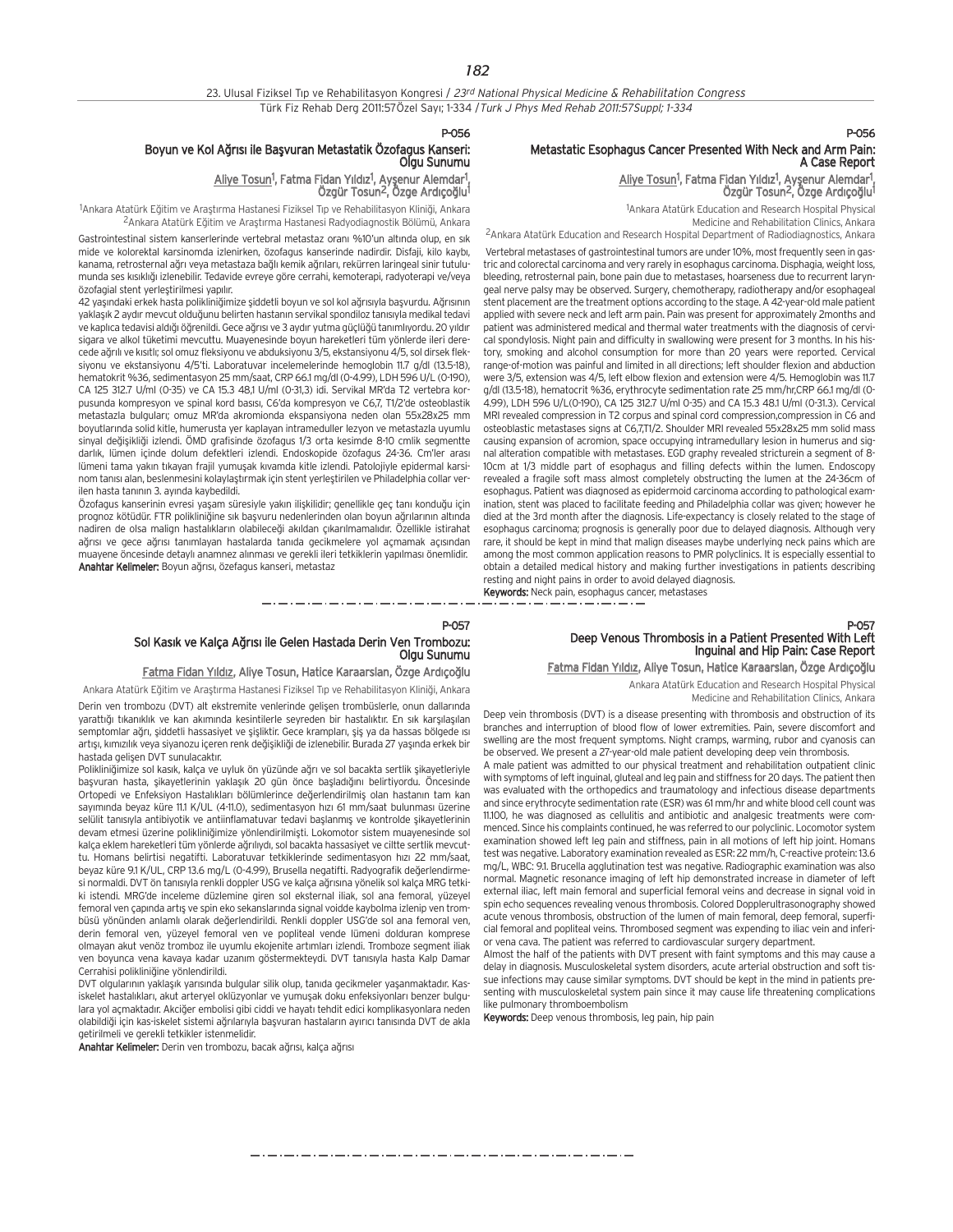23. Ulusal Fiziksel Tıp ve Rehabilitasyon Kongresi / 23rd National Physical Medicine & Rehabilitation Congress Türk Fiz Rehab Derg 2011:57Özel Sayı; 1-334 / Turk J Phys Med Rehab 2011:57Suppl; 1-334

## P-058

## Intramuscular Hemangioma in the Foot: A Case Report Mustafa Özşahin<sup>1</sup>, Mustafa Uslu<sup>2</sup>, Erkan İnanmaz<sup>2</sup>, Ramazan Büyükkaya3, Havva Erdem4

1 Duzce University Medical School Department of Physical Medicine and Rehabilitation, Duzce 2Duzce University Medical School Department of Orthopaedics and Traumatology, Duzce <sup>3</sup>Duzce University Medical School Department of Radiology, Duzce,

4Duzce University Medical School Department of Pathology, Duzce

Intramuscular hemangioma is observed in 1% of all hemangioma cases. While it is generally observed at lower extremities and especially in the muscles of the thigh, hemangioma in the footis very rare and there are very few reports on it in the literature. Here we report a case with intramuscular hemangioma located in the flexor digitorum brevis muscle in the feet. An eight-year-old girl was referred to our outpatient clinic with a palpable painful mass in the medial plantar surface of her right foot. The pain had started a year ago and she had no history of major trauma. The pain and swelling increased while standing for a long time and walking and relieved by rest. She admitted to a couple of specialists who had suggested different treatments such as NSAID, insoles, and ankle support with diagnosis such as plantar fasciitis, pes planus and tendinitis. When the patient arrived in our clinic, soft mass which caused the pain was observed on the base of the foot with a diameter of about 3 cm, with no apparent color change or temperature increase. Physical examination and present direct graphy examination of the foot and ankle showed no pathological change. The MR images showed a mass with the dimensions of 4.1 cm - 1.7 cm - 1.1 cm in the flexor digitorum brevis muscle, compatible with intramuscular hemangioma. The lesion was removed surgically and postoperative histological examination of the lesion confirmed the diagnosis. Intramuscular hemangiomas are particularly observed in young adults under the age of 30 and accompanied by pain and/or swelling. Since they do not lead to apparent pathological changes in direct graphy diagnosis is usually deferred until there is an apparent swelling. While pain and swelling helps detection, the diagnosis can only be possible with clinical examination and MR, and can be verified with postoperative histo-pathological evaluation. While hemangiomas are very rarely observed on foot, it must be considered in the differential diagnosis of young adult patients who complain pain and swelling in the feet, especially during exercise. Keywords: Foot pain, pain swelling, intramuscular hemangioma

## Atraumatic Suprascapular Neuropathy Limited to the Infraspinatus Muscle: A Case Report

Oya Ümit Yemişci, Nur Coşar Saraçgil, Ufuk Dokur, Merve Şahin, Deniz Öke Department of Physical and Rehabilitation Medicine Faculty of

Medicine Baskent University, Ankara

Suprasacpular neuropathy is considered as a rare condition, however, especially with the advent of magnetic resonance imaging (MRI) and its usage in the evaluation of shoulder pathology, it has increasingly been found to be a cause of shoulder pain and dysfunction. It may occur as a result of traction, direct trauma, repetitive overhead activities and extrinsic compression. Cases have been reported in the literature usually seen in athletes and young peopleafter trauma However in chronic cases or in elderly people, a history of trauma may not always be necessary. Here we present clinical, electrophysiological and radiologic features of a 59 year-old sedentary male with a 3-month history of posterior shoulder pain and weakness. Initially he was misdiagnosed at several other clinics as periarthritis of the shoulder and treated with nonsteroidal anti-inflammatories and physical therapy which failed to improve his symptoms. On physical examination, right acromioclavicular joint was tender with palpation, but there was no limitation in the range of motion of the shoulder. There was no neurologic deficit, however detailed physical examination revealed atrophy of the infraspinatus muscle. Electrophysiological studies of the right upper extremity showed normal peripheral nerve conduction parameters except for prolonged Erb latency recorded from the infraspinatus muscle. Electromyography revealed spontaneous activity and reduced recruitment in the infraspinatus muscle, while supraspinatus muscle was normal. Magnetic resonance imaging demonstrated superior labral tear and a paralabral synovial cyst extending to the infraspinatus muscle and edema in the infraspinatus muscle consistent with denervation. The patient did not accept surgical treatment and was treated conservatively. Suprascapular neuropathy resulting in isolated weakness and atrophy of the infraspinatus muscle could be challenging at its onset and must be differentiated from servical radiculopathy, or bone and joint diseases of the shoulder, especially in the presence of pain and atrophy. Suprascapular neuropathy should always be considered in the differential diagnosis of posterior shoulder pain.

Keywords: Labral tear, shoulder pain, suprascapular neuropathy

## P-058

## Ayakta İntramüsküler Hemanjiom: Olgu Sunumu <u>Mustafa Özşahin</u><sup>1</sup>, Mustafa Uslu<sup>2</sup>, Erkan İnanmaz<sup>2</sup>, Ramazan Büyükkaya3, Havva Erdem4

<sup>1</sup>Düzce Üniversitesi Tıp Fakültesi Fiziksel Tıp ve Rehabilitasyon Anabilim Dalı, Düzce <sup>2</sup>Düzce Üniversitesi Tıp Fakültesi Ortopedi ve Travmatoloji Anabilim Dalı, Düzce <sup>3</sup>Düzce Üniversitesi Tıp Fakültesi Radyoloji Anabilim Dalı, Düzce 4Düzce Üniversitesi Tıp Fakültesi Patoloji Anabilim Dalı, Düzce

İntramüsküler hemanjiomlar ise tüm hemanjiomların yaklaşık %1'i kadar sıklıkta gözlenir. Genellikle alt ekstremitede ve özellikle de uyluk kaslarında gözlenmelerine rağmen ayakta intramüsküler hemanjiom varlığı oldukça nadirdir ve literatürde çok az rapor edilmiştir. Biz burada ayakta fleksör digitorum birevis kas› içersinde intramüsküler hemanjiomu olan bir olguyu sunduk. Sekiz yasında kız hasta sağ ayak medial plantar yüzde ağrılı sislik yakınması ile polikliniğimize başvurdu. Yakınması bir yıl önce travma olmaksızın başlamış. Hastanın ağrısı ve şişliği ayakta durmak, yürümek ve özellikle egzersizle artıyor yatak istirahatı ile geriliyormuş. Birkaç değişik uzman doktora başvuran hastaya plantar fasiit, pes planus ve tendinit tanıları ile NSAİ ilaçlar, tabanlık ve ayak bilekliği reçete edilmiş. Hastanın bize geldiğinde ayak tabanında ciltte belirgin renk değişikliği ve ısı artışı yapmayan palpasyonla hareketsiz, yumuşak yaklaşık 3cm çaplı ağrılı kitlesi vardı. Fizik muayenesinde ve mevcut ayak bileği ve aya¤a yönelik çekilen direk grafilerinde ek patolojik de¤ifliklik yoktu. Hastaya öncelikli olarak çektiğimiz MR görüntülemede fleksör digitorum brevis kası içersinde 4,1 cm - 1,7 cm - 1,1 cm boyutlar›nda intramüsküler hemanjiomla uyumlu kitle gözlemlendi. Lezyon cerrahi olarak komple çıkarıldı, lezyonun postoporatif histopatolojik değerlendirilmesi tanımızı doğruladı. İntramüsküler hemanjiomlar özellikle 30 yas altı genç yetişkinlerde görülür genellikle de ağrı

ve/veva sislik yakınması ile kendini belli ederler. Direk grafide belirgin patolojik değişikliklere neden olmadıkları için tanı genellikle sişlik oluşana kadar geçikmektedir. Ağrı ve şişliğin tipik karakteri teşhiste yardımcı olurken tanı genellikle klinik muayene ve MR ile konulmakta, postoperatif histopatolojik değerlendirme ile doğrulanmaktadır. İntramüsküler hemanjiomlar ayakta oldukça nadir görülmesine rağmen, ayakta özellikle egzersizle artan ağrı ve şişlik yakınması ile gelen genç erişkin hastalarada ayırıcı tanıda hatırlanmalıdır.

Anahtar Kelimeler: Ayak ağrısı, ağrılı şişlik, intramüsküler hemanjiom

### P-059

## Infraspinatus Kasında Atrofiye Neden Olan İzole Atravmatik<br>Supraskapular Sinir Hasarı: Olgu Sunumu

Oya Ümit Yemişci, Nur Coşar Saraçgil, Ufuk Dokur, Merve Şahin, Deniz Öke Başkent Üniversitesi Tıp Fakültesi Fiziksel Tıp ve Rehabilitasyon Anabilim Dalı, Ankara

Supraskapular sinir sıkışması traksiyon, direkt travma, tekrarlayan mikrotravmalar, kitle lezyonu, sinir iskemisine neden olan mikroemboli ve iyatrojenik sebepler sonrası görülebilir Literatürde genellikle sporcularda ve genclerde travma sonrası görülen olgular bildirilmiştir. Ancak kronik durumlarda ve yaşlılarda genellikle travma öyküsü bulunmaz, hastalar sıklıkla omuz posteriorunda siddetli ağrı, omuz hareketlerinde kısıtlılık ve kuvvet kaybı sikayetleri ile hekime basyurabilirler. Burada 59 yasında, trayma olmaksızın ortaya çıkan ve 3 aydır artan şiddete sağ omuz ağrısı ve kuvvet kaybı şikayeti ile kliniğimize başvuran bir sedanter erkek hasta sunulmaktadır. Farklı merkezlerde omuz periartriti olarak değerlendirilen ve fizik tedavi modaliteleri ve steroid olmayan antiinflamatuvar ilaçlardan fayda görmeyen hastanın fizik muayenesinde sağ akromiyoklaviküler eklemde hasssiyet mevcut idi. Omuz eklem hareket açıklığı tam olan hastanın nörolojik defisiti yoktu ancak detaylı fizik muayene sonucunda sağ infraspinatus kasında minimal atrofi saptanması üzerine yapılan üst ekstremite elektronöromiyografisinde, sağ infraspinatus kasından kayıtla uzamış Erb latansı ve infraspinatus kasında denervasyon bulguları saptandı; supraspinatus kası korunmuştu. Manyetik rezonans görüntüleme sonucunda inferior ve posterior labrumda şüpheli yırtık görünümü ve labrum komşuluğundan başlayıp infraspinatus kası ile skapula arasından posteriora uzanan, paralabral ve sinovyal kiste ait olduğu düşünülen lobüle konturlu kistik lezyon ve infraspinatus kasında kistik lezyonun kasın sinirine yapmış olduğu basıya bağlı ödem saptandı. Konservatif tedavilerden fayda görmeyen hasta cerrahi tedavi için yönlendirildi ancak hasta cerrahi tedaviyi kabul etmedi. Posterior omuz ağrısı olan hastalarda, servikal radikülopati ve omuz ağrısına neden olan kemik veya eklem çevresi yumuşak dokudan kaynaklanan hastalıkların ayırıcı tansı yapılmalıdır. İzole infraspinatus kasında atrofiye yol açan supraskapular sinir hasarı tanısını erken evrede koymak güç olabilir; özellikle de hastada belirgin bir travma hikayesi yoksa. Ancak posterior omuz ağrısı olan hastaların ayırıcı tanısında, ender olarak görülen supraskapular sinir sıkışması da mutlaka akılda tutulmalıdır.

Anahtar Kelimeler: Labral yırtık, omuz ağrısı, supraskapular sinir sıkışması

مترو متناول متناول متناول متناول متناول متناول متناول متناول متناول متناول متناول متناول متناول متناول متناول متناولات

P-059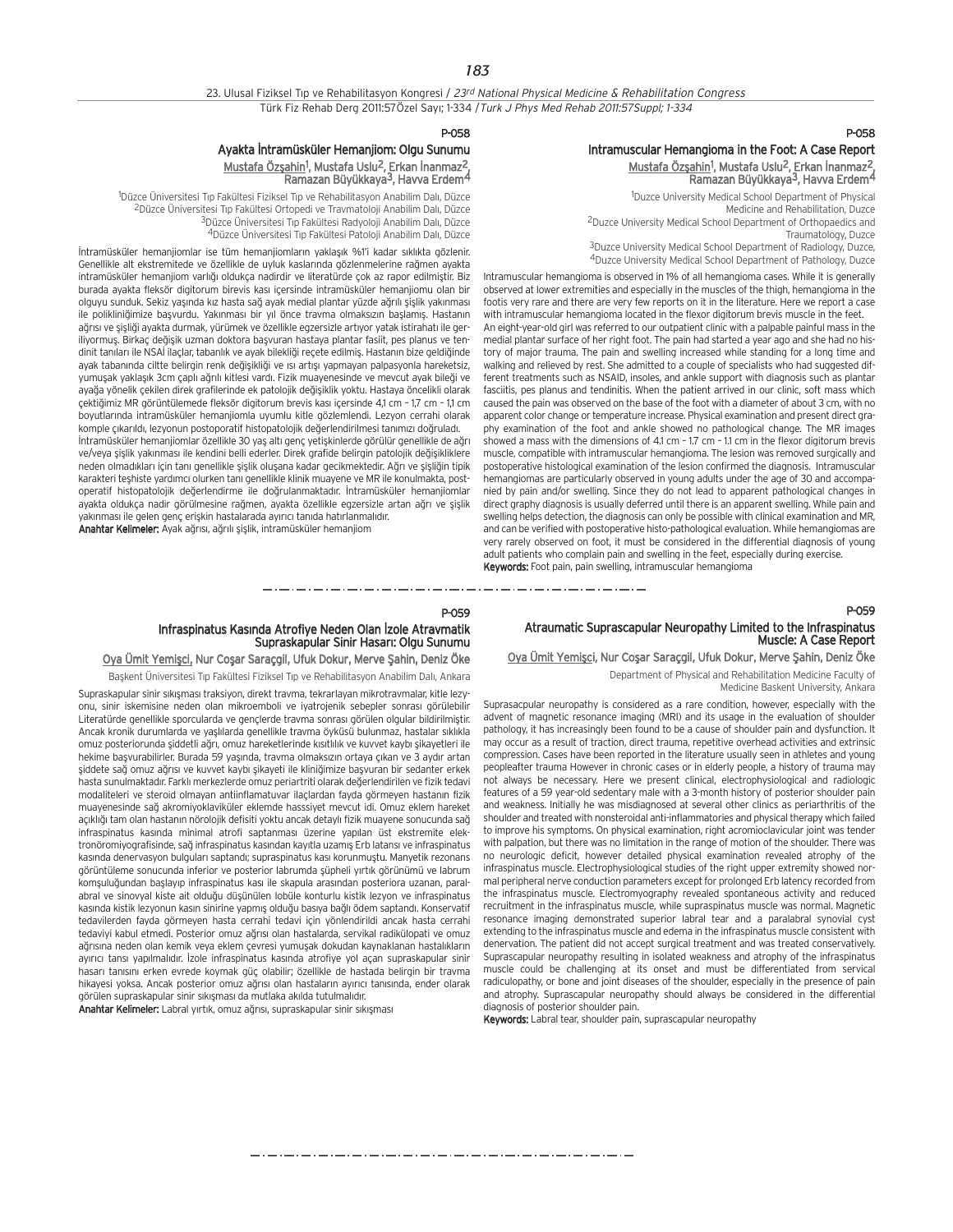#### P-060

P-061

## Kronik Bel Ağrılı Hastalarda Uyku Kalitesi: Ağrı, Klinik, Fonksiyonel Durum ve Yaşam Kalitesi ile İlişkisi

Ebru Zeliha Hasanefendioğlu<sup>1</sup>, <u>Melek Sezgin</u><sup>2</sup>, Mehmet Ali Sungur<sup>3</sup>, Nurgül Arıncı İncel<sup>2</sup>, Özlem Bölgen Çimen<sup>2</sup>, Arzu Kanık<sup>3</sup>, Günşah Şahin<sup>2</sup>

<sup>1</sup>Muş Devlet Hastanesi Fizik Tedavi ve Rehabilitasyon Kliniği, Muş <sup>2</sup>Mersin Üniversitesi Tıp Fakültesi Fiziksel Tıp ve Rehabilitasyon Anabilim Dalı, Mersin 3Mersin Üniversitesi Tıp Fakültesi Biyoistatistik Anabilim Dalı, Mersin

AMAC: Kronik bel ağrılı hastaların uyku kalitelerini arastırmak, ağrı, klinik, fonksiyonel durum ve yasam kalitesi ile iliskisini incelemekti.

GEREÇ-YÖNTEM: Çalışmaya kronik bel ağrısı tanısı alan 200 hasta ile yaşları ve cinsleri eşleştirilmiş 200 sağlıklı kontrol alındı. Hastaların ayrıntılı bel bölgesi muayenesi yapıldıktan sonra ağrısı, Short Form-McGill ağrı anketi (SF-MPQ), fonksiyonel durumu, fonksiyonel derecelendirme indeksi (FRI), yaşam kalitesi Short Form-36 (SF-36) ile değerlendirildi. İki grubun uyku kalitesini değerlendirmek için Pittsburgh uyku kalitesi indeksi (PSQI) kullanıldı.

BULGULAR: Kronik bel ağrılı hastaların sağlıklı kontrollere göre total PSQI skoru (sırasıyla 8.1±4.3, 4.6±3.4, p<0.001) ve alt skorları daha yüksekti (p<0.001). Yalnızca uyku ilacı kullanımı açısından gruplar benzerdi (p>0.05). Bayanların, şikayet süresi 11 yıldan fazla olanların, bel-iki bacak ağrısı olanların, bel muayenesi daha kötü olanların PSQI total skoru daha kötüydü (p<0.05). Hastaların FRI skoru 8.5±3.0 ve SF-MPQ total skoru 16.7±8.0, görsel ağrı skalası (VAS) skoru 6.9±1.2'di. Hastaların uyku kalitesi, hem SF-MPQ hem de FRI skorları ile pozitif ilişkiliydi (p<0.001). Ayrıca, SF-36'nın fiziksel özet skoru ile, PSQI'nin uyku süresi hariç, tüm skorları arasında negatif yönlü ilişki vardı (p<0.001).

SONUC: Sonuç olarak kronik bel ağrılı hastaların, sağlıklı kontrollere göre uyku kalitesi daha kötüydü, ağrı şiddeti, klinik ve fonksiyonel durum uyku kalitesini, kötü uyku da yaşam kalitesinin özellikle fiziksel komponentine olumsuz etkilemekteydi.

Anahtar Kelimeler: Kronik bel ağrısı, fonksiyonel durum, klinik durum, uyku kalitesi ve yaşam kalitesi

## P-060

## Sleep Quality in Patients with Chronic Low Back Pain: Relation with Pain, Clinical Status, Functional Status and Quality of Life

Ebru Zeliha Hasanefendioğlu<sup>1</sup>, Melek Sezgin<sup>2</sup>, Mehmet Ali Sungur<sup>3</sup>, Nurgül Arıncı İncel<sup>2</sup>, Özlem Bölgen Çimen<sup>2</sup>, Arzu Kanık<sup>3</sup>, Günşah Şahin<sup>2</sup>

> <sup>1</sup>Muş State Hospital Department of Physical Medicine and Rehabilitation, Mus 2Mersin University Medical Faculty Department of Physical Medicine and Rehabilitation, Mersin 3Mersin University Medical Faculty of Department of Biostatistics and

Medical Informatics, Mersin

OBJECTIVE: The aim of this study was to investigate sleep quality in patients with chronic low back pain and relations with pain, clinical status, functional status and quality of life.

MATERIALS-METHODS: Two hundred patients with chronic low back pain and 200 sex and age-matched healthy controls were included in the study. After detailed lumbar region examination of patients, pain were evaluated with Short Form-McGill Pain Questionnaire (SF-MPQ), functional capacity with Functional Rating Index (FRI), quality of life with Short Form-36 (SF-36). Pittsburgh sleep quality index (PSQI) were used to evaluate sleep quality of both groups.

RESULTS: The patients compared to healthy controls had significant higher scores for PSQI total (8.1±4.3, 4.6±3.4, p<0.001, respectively) and subscale scores (p<0.001). Solely, the groups were similar for use of sleeping medication (p>0.05). PSQI total scores were worse in women, patients with complaint more than 11 years, patients with low back-two leg pain, patients with more severe clinical findings (p<0.05). Mean scores of FRI, SF-MPQ and visual analogue scale in patients were 8.5±3.0, 16.7±8.0, 6.9±1.2 respectively. PSQI total scores of patients were positive related with both SF-MPQ and FRI scores (p<0.001). Also, there were negatively relations between physical core scores (PCS) of SF-36 and all subscale scores of PSQI, without sleep duration of PSQI (p<0.001).

CONCLUSION: The sleep quality of patients with chronic low back pain were worse compared to healthy controls, and pain severity, clinical and functional status negatively had affected the sleep quality and poor sleep had negatively affected especially physical component of quality of life.

Keywords: Chronic low back pain, clinical status, functional status, health-related quality of life, and sleep quality

\_\_\_\_\_\_\_\_\_\_\_\_\_\_\_\_\_\_\_\_\_\_\_\_

## P-061

Health-Related Quality of Life in Patients with Chronic Low Back Pain: Effects of Pain, Clinical and Functional Status on Quality of Life Ebru Zeliha Hasanefendioğlu<sup>1</sup>, Melek Sezgin<sup>2</sup>, Mehmet Ali Sungur<sup>3</sup>,

Özlem Bölgen Çimen<sup>2</sup>, Nurgül Arıncı İncel<sup>2</sup>, Günşah Şahin<sup>2</sup>

1Muş State Hospital Department of Physical Medicine and Rehabilitation, Mus

2Mersin University Medical Faculty Department of Mersin University, Mersin 3Mersin University Medical Faculty Department of Biostatistics and Medical Informatics, Mersin

OBJECTIVE: The aim of this study was to investigate health-related quality of life in patients with chronic low back pain and impacts of pain, clinical and functional status thereon.

MATERIALS-METHODS: Two hundred patients (100 females, 100 males) with chronic low back pain and 200 sex and age-matched healthy controls were included in the study. After detailed lumbar region examination of patients, pain was evaluated with Short Form-McGill Pain Questionnaire (SF-MPQ), functional capacity with Functional Rating Index (FRI), quality of life with Short Form-36 (SF-36). Also, SF-36 was used to evaluate quality of life in the control group.

RESULTS: Mean ages of the patient and control groups were 50.2±14.2 years and 49.7±13.6 years, respectively (p>0.05). The patients' scores were significantly lower compared to control group for physical functioning, physical role, bodily pain, emotional role and physical core score (PCS) of SF-36, were significantly higher for general health, vitality, social function, mental health and mental core score (MCS) of SF-36 (p<0.001). Physical core scores of quality of life were lower in patients such as women, housewives, patients with primary school education, patients with low back and leg pain and patients with more severe clinical findings (limited motion of low back, high hand-finger-floor distance) (p<0.05). However, patients with primary school education, women, housewives had significantly higher scores for MCS of quality of life (p<0.05). Mean scores of FRI, SF-MPQ and visual analogue scale in patients were 8.5±3.0, 16.7±8.0, 6.9±1.2, respectively. Whereas there were significantly negative correlations between PCS of SF-36 and scores of SF-MPQ and FRI (p<0.001), there was no relation between MCS of SF-36 and SF-MPQ, FRI (p>0.05).

CONCLUSION: In this study, it was recorded that especially, the physical component of quality of life was worse in the patients with chronic low back pain compared to healthy controls, and pain severity, clinical and functional status negatively affected the physical component of quality of life.

Keywords: Chronic low back pain, clinical status, functional status, health-related quality of life

مترو متوارد متوارد متوارد متوارد متوارد متوارد متوارد متوارد متوارد متوارد متوارد متوارد متوارد متوارد متوارد متوارد متوارد

Kronik Bel Ağrılı Hastalarda Sağlıkla İlişkili Yaşam Kalitesi: Ağrı, Klinik ve Fonksiyonel Durumun Yaşam Kalitesi Üzerine Etkisi Ebru Zeliha Hasanefendioğlu<sup>1</sup>, <u>Melek Sezgin<sup>2</sup>,</u> Mehmet Ali Sungur<sup>3</sup>,

Özlem Bölgen Çimen<sup>2</sup>, Nurgül Arıncı İncel<sup>2</sup>, Günşah Şahin<sup>2</sup>

1Muş Devlet Hastanesi Fizik Tedavi ve Rehabilitasyon Kliniği, Muş <sup>2</sup>Mersin Üniversitesi Tıp Fakültesi Fiziksel Tıp ve Rehabilitasyon Anabilim Dalı, Mersin 3Mersin Üniversitesi Tıp Fakültesi Biyoistatistik Anabilim Dalı, Mersin

AMAÇ: Bu çalışmanın amacı kronik bel ağrılı hastaların sağlıkla ilişkili yaşam kalitelerini arastırmak, ağrı, klinik ve fonksiyonel durumun yasam kalitesi üzerine etkisini incelemekti. GEREC-YÖNTEM: Calismaya kronik bel ağrısı tanısı alan 200 hasta (100 kadın, 100 erkek) ile yaşları ve cinsleri eşleştirilmiş 200 sağlıklı kontrol alındı. Hastaların ayrıntılı bel bölgesi muayenesi yapıldıktan sonra ağrısı, Short Form-McGill ağrı anketi (SF-MPQ), fonksiyonel durumu, fonksiyonel derecelendirme indeksi (FRI), sağlıkla ilişkili yaşam kalitesi kısa form-36 (SF-36) ile değerlendirildi. Kontrol grubunun da yaşam kalitesini değerlendirmek için SF-36 kullanıldı.

BULGULAR: Hasta ve kontrol grubunun yaş ortalamaları sırasıyla 50,2±14,2 ve 49,7±13,6 yıldı (p>0,05). Hastaların sağlıklı kontrollere göre SF-36'nın fiziksel fonksiyon, fiziksel yönden rol kısıtlılığı, ağrı, emosyonel yönden rol kısıtlılığı alt skorları ile fiziksel özet skoru (FÖS) anlamlı olarak daha düşük, genel sağlık, yaşamsallık, sosyal fonksiyon, mental sağlık ve mental özet skorları (MÖS) ise anlamlı olarak daha yüksekti (p<0,001). Hastalar arasında bayan, ev hanımı, ilkokul mezunu, bel-bacak ağrısı olan ve bel bölgesi muayenesi kötü (eklem hareketleri kısıtlı, el-parmak zemin mesafesi yüksek) olanların yaşam kalitesinin FÖS'u daha düşüktü (p<0,05). Bununla birlikte ilkokul mezunu, bayan ve ev hanımı hastalar daha yüksek MÖS slorlara sahipti (p<0,05). Kronik bel ağrılı hastaların FRI skoru 8,5±3,0 ve SF-MPQ total skoru 16,7±8,0, görsel ağrı skalası (VAS) skoru 6,9±1,2'di. SF-36'nın FÖS'u ile SF-MPQ ve FRI skorları arasında anlamlı negatif yönlü korelasyon olup (p<0,001), SF-36'nın MÖS skoru ile SF-MPQ ve FRI arasında anlamlı iliski yoktu (p>0,05).

SONUÇ: Bu çalışmada, kronik bel ağrılı hastaların sağlıklı kontrollere göre, sağlıkla ilişkili yaşam kalitesinin özellikle fiziksel bileşenlerinin daha kötü olduğu ve ağrı şiddeti, klinik ve fonksiyonel durumun yaşam kalitesinin fiziksel bileşenlerini negatif olarak etkilediği kaydedildi.

Anahtar Kelimeler: Fonksiyonel durum, klinik durum, kronik bel ağrısı, yaşam kalitesi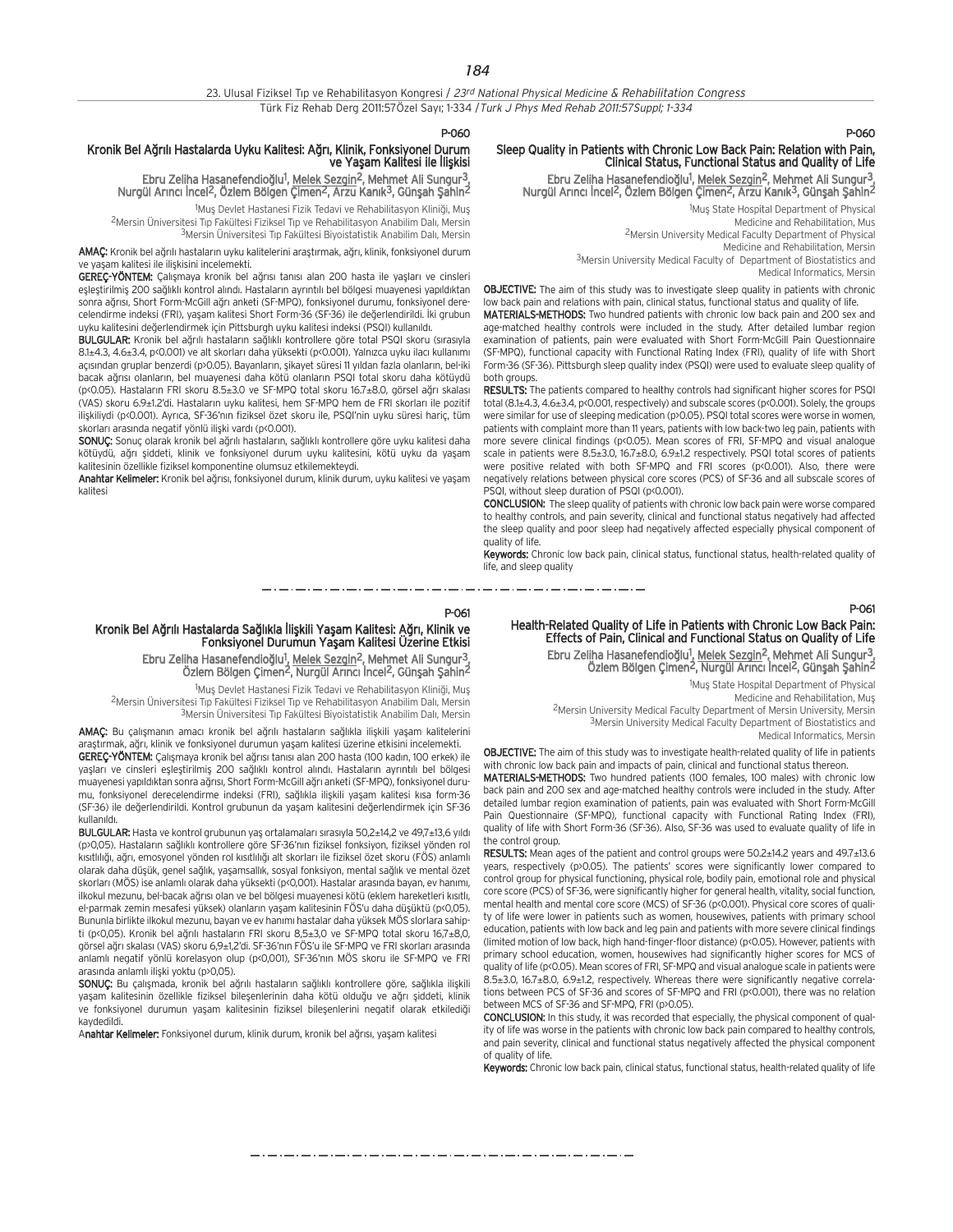P-062

### Osteitis Kondensans İlii: Vaka Sunumu

## Berat Meryem Alkan, Hatice Karaarslan, Emine Esra Eroğlu, Ayşenur Alemdar, Saygın Engin Yamçiçi, Özge Ardıçoğlu

Ankara Atatürk Eğitim ve Araştırma Hastanesi Hastanesi Fizik Tedavi ve Rehabilitasyon Kliniği, Ankara

Kadınlarda hamilelik döneminde bel ve kalça ağrısı yakınmaları oldukça sıktır. Bu kadınların küçük bir kısmında osteitis kondensans iliiye (OKİ) sekonder doğum sonrasında da ağrılar devam edebilir, nadiren de ileri yaşlarda aniden ortaya çıkabilir. Burada bel ve kalça ağrısı sikayetleri ile gelen ve OKİ tanısı koyduğumuz iki olgu sunulmuştur.

İlk olgumuz bel ve sol kalça ağrısı yakınmasıyla polikliniğimize başyuran 45 yaşında bir kadındı. Hastanın şikayetlerinin yaklaşık on yıl önce, hamileliği sırasında başladığı, doğumdan sonra da bir süre daha devam edip kendiliğinden rahatladığı öğrenildi. Hastanın lökomotor ve nörolojik muayenesinde önemli bir bulgu yoktu. Sistemik muayenesi normaldi. Labaratuar testleri de normal sınırlarda bulundu. Çekilen lumbosakral grafide, sol sakroiliak eklemde, iliak kesimde skleroz görüldü. Hastanın bel ve sol kalça ağrısı unilateral OKİ'ye bağlandı.

Diğer hastamız sağ kalça ağrısı ile gelen, 56 yaşında, oldukça aktif bir iş hayatından sonra emeklilik günlerini yaşamakta olan bir kadındı. İki hamileliği sırasında ve sonrasında böyle bir yakınması olmamıştı. Ağrısının bir aydır devam ettiği ve son 24 saat içinde gece uyutmayacak derecede arttığı öğrenildi. Ağrısı yüzünden yürüyemiyordu. Sağda pozitif Faber testi dışında, lökomotor muayenesinde pataloji yoktu. Labaratuar değerleri normaldi. Çekilen lumbosakral grafisinde ve tomografisinde sağ iliak kesimde tipik üçgen seklinde skleroz vardı. Her iki hastamıza da ağrı ve semptomları baskılamak için steroid olmayan anti-enflamatuar ilac ve miyorelaksan kombinasyonu baslandı. Takiben hastaların sikayetleri azaldı.

OKİ nadir görülen bening bir patolojidir, bel veya kalça ağrısıyla gelen hastalarda akla gelmelidir. Etiyolojisi kesin bilinmemekle beraber, en kabul gören hipotez, sakroiliak ekleme mekanik stres binmesine bağlı olarak, iliak kemikte değişikliklerin olabileceğidir. Pratikte bu hastalık, ankilozan spondilit başta olmak üzere, sakroiliit yapabilecek diğer spondiloartropatiler ve metastazik hastalıklarla kolaylıkla karıştırılabilindiğinden, ayırıcı tanı önemlidir.

Anahtar Kelimeler: Bel ağrısı, hamilelik, osteitis kondensans ilii

## P-063 Tetik Nokta Enjeksiyonu Sırasında Gelişen Epileptik Nöbet:<br>Bir Olgu Sunumu

Sadiye Murat, Esra Selimoğlu, Sibel Toslalı, Afitap İçağasıoğlu

Göztepe Eğitim Araştırma Hastanesi, İstanbul

Epileptik nöbet, beyindeki hücrelerin kontrol edilemeyen, ani, aşırı ve anormal deşarjlarına bağlı olarak ortaya çıkan kısa süreli ve geçici bir durumdur. Görülme sıklığı yaklaşık 100 kişide bir oranındadır. Yaklaşık 20 kişiden birinde yaşam boyunca herhangi bir zamanda bir kez nöbet gelisebilir ve bu kisilerde daha sonra nöbet tekrarlamayabilir.

Uzun zamandır çeşitli medikal tedavi ve fizik tedavi uygulamalarına rağmen geçmeyen boyun ağrısı şikayeti ile polikliniğe başvuran 45 yaşında bayan hasta değerlendirildi. Ağrıları, mekanik karakterde idi. Yapılan muayenesinde; inspeksiyonda servikal lordozda düzleşme izlendi. Palpasyonla, her iki trapez kasında ağrılı miyofasial bant tespit edildi. Servikal omurga eklem hareketleri açık olup, fleksiyon sırasında posterior servikal alanda ağrı olduğu saptandı. Nörolojik defisit saptanmadı. Direk grafi incelemesinde servikal lordozda düzlesme ve spondilozla uyumlu bulgular gözlendi. Laboratuar bulgularında patoloji saptanmadı. Hastanın miyofasial bantlarına lokal anestezik enjeksiyonu önerildi. Hastanın kabul etmesi üzerine; %2'lik prilokain ile tetik nokta enjeksiyonu yapıldı. Enjeksiyon sırasında hastanın kendini kötü hissetmesi üzerine enjeksiyona ara verildi. Kısa bir süre içinde hastada yaklaşık 2 dakika süren tonik klonik kasılmalar başladı. Çok kısa süreli bilinç kaybı sonrasında amnezi ve idrar inkontinansı gelişti. Acil servise alınan hastaya oksijen verildi. Arteriyel tansiyon değeri 160/80 mmHg ve kan sekeri 110 mg/dl olarak ölçüldü. Nöroloji uzmanı tarafından değerlendirilen hastanın, nörolojik muayenesinde patoloji saptanmadı. Çekilen tomogrofi ve EEG'si normal olarak değerlendirildi. Hastaya herhangi bir antiepileptik tedavi baslanmadı, takip önerildi. Daha önce epilepsi öyküsü olmayan hastanın epileptik nöbetini enjeksiyon uygulamasının provoke etmiş olabilece¤i düflünüldü.

Klinik pratiğimizde sık uyguladığımız miyofasial tetik nokta enjeksiyonu, her ne kadar basit bir tedavi yöntemi olarak düsünülse de hastalarda komplikasyonların ortaya çıkması olasılığı vardır. Hastamızın öyküsünde epilepsi olmamasına rağmen, enjeksiyonumuz sırasında epileptik nöbet atağının ortaya çıkması nadiren gözlenecek bir komplikasyon olması nedeniyle sunulması düşünülmüştür. Ayrıca, enjeksiyon uygulamalarının yapılacağı yerde acil resüsitasyon için gerekli olabilecek araç ve gereçlerin kullanıma hazır durumda bulundurulmasının uygun olaca¤› kanaatindeyiz.

Anahtar Kelimeler: Epileptik nöbet, miyofasial ağrı, tetik nokta enjeksiyonu

## P-062 Osteitis Condensans Ilii: Case Report

Berat Meryem Alkan, Hatice Karaarslan, Emine Esra Eroğlu, Ayşenur Alemdar, Saygın Engin Yamçiçi, Özge Ardıçoğlu

> Atatürk Education and Research Hospital Physical Medicine and Rehabilitation Clinic Ministry of Health, Ankara

Low back and buttock pain isa frequent complaint during pregnancy. In a small percentage of these patients, pain secondary to osteitis condensans ilii (OCI) persists during postpartum period, and rarely occurs suddenly in elderly. Here, two cases with low back and buttock pain diagnosed as OCI are presented.

The first patient, a 45 year old woman was admitted to our outpatient clinic with low back and left buttock pain. Patient's complaints started a decade ago during pregnancy, continued after delivery, and then relieved spontaneously. Locomotor, neurological and systemic examinations were normal. Laboratory tests were within normal ranges. In lumbosacral radiography, iliac side of left sacroiliac joint was sclerotic. Patient's symptoms are attributed to unilateral OCI.Another patient, presenting with right buttock pain, was a 56 years old retired woman, with a history of very active business life. She hadn't had such complaints both during and after her pregnancies. The patient indicated that she had been in pain for one month then and pain increased for the last 24 hours that she couldn't even sleep, she couldn't walk because of pain. There was no locomotor pathology on the examination but the positive right Faber test. Laboratory values were normal. In lumbosacral radiography and pelvic computed tomography, right ilium was captured by typical triangular sclerosis. Both of our patients started taking a combination of nonsteroidal anti-inflammatory drugs and myorelaxants to relieve symptoms. Subsequently patients' complaints where decreased.

OCI is a rare benign pathology, should be suspected in patients presenting with low back or buttock pain. Although the exact etiology is unknown, the most accepted hypothesis is that changes may develop in the iliac bone depending on the mechanical stress on sacroiliac joint. It is important to recognize OCI as it can potentially be confused with metastatic diseases and causes of sacroiliitis such as seronegative spondyloarthropathies, primarily ankylosing spondylitis.

Keywords: Back pain, pregnancy, osteitis condensans ilii

P-063

## Epileptic Seizure After Trigger Point Injection: A Case Report

Sadiye Murat, Esra Selimoğlu, Sibel Toslalı, Afitap İçağasıoğlu

Goztepe Training and Research Hospital, Istanbul

Epileptic seizure is a short and transient condition as a result of uncontrolled, sudden, excessive and abnormal neuronal activity. Incidence of epileptic seizure is 1%. About 1 person in 20 can have an epileptic seizure once in life, and it may not recur again.

A 45-year-old woman referred to our outpatient clinic with persisting neck pain resistant to medical and physical therapies. Her pain was mechanical in nature. On examination, cervical lordosis was inspected to be reduced. Palpation revealed myofascial bands in both trapezius muscles. She had full range of motion in all directions of cervical spine, but flexion revealed pain in the posterior cervical region. No neurological deficit was present. Direct X-Ray examination showed reduced cervical lordosis and findings relevant with spondylosis. No pathology was detected in laboratory results. Local anesthetic injection was offered for the myofascial bands. The patient accepted the medical offer, and tender point injection with 2% prilocain was performed. Injection procedure was immediately stopped as the patient felt no good. Tonic-chlonic contractions started in a short period of time and lasted 2 minutes. Amnesia and urinary incontinence occurred after a very short time of loss of consciousness. In the emergency room, oxygen was administrated to the patient. Arterial tension was found to be 160/80 mmHg, while blood glucose level was 110 mg/dl. The patient was evaluated by a neurologist, and neurological examination was normal. Computerized tomography and EEG were normal. No antiepileptic therapy was offered, while follow-up was suggested. As the patient had no history of epilepsy before the injection, epileptic seizure is thought to be as a result of injection.

Myofascial trigger point injection is widely used in clinical practice; however, some complications can be seen in patients. Development of epileptic seizure in a patient with no history of epilepsy is thought to be a rare complication. We offer to keep essential items ready for emergency resuscitation in the procedure room.

Keywords: Epileptic seizure, myofascial pain, trigger point injection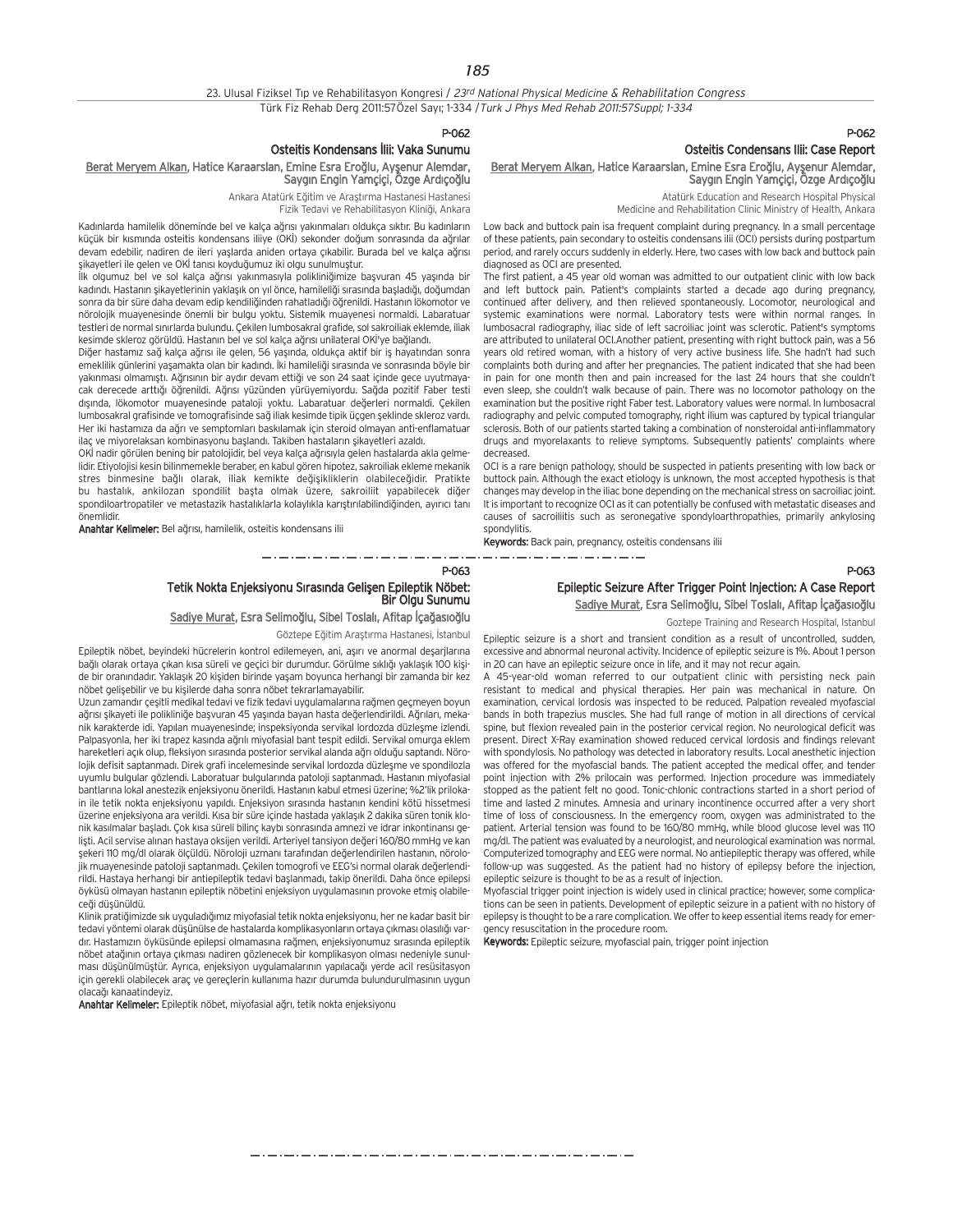P-064

## Kronik Mekanik Bel Ağrılı Hastalarda Akupressür Tedavisinin Etkinliği Maimaiti Rouzi<sup>1</sup>, Murat Birtane<sup>1</sup>, Nurettin Taştekin<sup>1</sup>

Kaan Uzunca1, Galip Ekuklu2

<sup>1</sup>Trakya Üniversitesi Tıp Fakültesi Fiziksel Tıp ve Rehabilitasyon Anabilim Dalı, Edirne 2Trakya Üniversitesi Tıp Fakültesi Halk Sağlığı Anabilim Dalı, Edirne

AMAC: Kronik mekanik bel ağrısı üç ay veya daha fazla süre ile mevcut olan, fiziksel aktivite ile artan ve istirahatla hafifleyen, fonksiyon ve iş gücü kaybına neden olabilen, yaygın görülen bir sağlık sorunudur. Çalışmanın amacı kronik mekanik bel ağrılı hastalarda akupressür tedavisinin etkinliğini arastırmaktır.

GEREÇ-YÖNTEM: Çalışmaya kronik bel ağrısı tanılı altmış hasta alındı. Olgular rastgele iki gruba ayrılarak 10 gün süre ile 1. gruba akupressür, 2. gruba transkutanöz elektriksel sinir stimulasyonu ve infraruj tedavisi uygulandı. Her iki gruptaki hastalara karın, bel ve sırt kaslarına güçlendirici egzersiz programı ve bel ağrısından korunmak için önlemler konusunda eğitim verildi. Tedavilerin etkinliği bazı bel hareket açıklığı parametreleri, belirli bel hareketleri ile ortaya çıkan ağrı, Milgram testi, istirahat ve hareket ağrısının visüel analog skala değerleri, Oswestry Bel ağrısı özürlülük ve Roland-Morris Fonksiyonel Değerlendirme formları ve kısa form 36 ile tedavi öncesi, tedavi sonrası ve tedavi bitiminden bir ay sonra değerlendirildi. Veriler normal dağılıma uygunluk için Kolmogrov Smirnov testi ile incelendi. Daha sonraki istatistiksel de¤erlendirmelerde t-testi,ki-kare testi, ANOVA testi ve Wilcoxon testi kullanıldı.

BULGULAR: Bel hareket ağrısı ve hastanın ifade ettiği ağrı parametrelerinde göreceli daha erken, özürlülük-fonksiyon değerlendirmelerinde de özellikle tedaviden bir ay sonrasında 1. grup lehine anlamlı farklılık saptandı. Yaşam kalitesi değerlendirmesi 1. grupta her iki de¤erlendirmede de daha iyi düzeyde idi.

SONUÇ: Calışmanın kurgusal düzeninde kronik mekanik bel ağrısında 10 seans akupressür uygulamasının 10 seans transkutanöz elektriksel sinir stimulasyonu ve infraruj tedavisine üstün olduğu gözlendi.

Anahtar Kelimeler: Kronik mekanik bel ağrısı, transkutan elektriksel sinir stimulasyonu, infraruj, akupressür

#### P-064

## The Efficacy of Acupressure Treatment on Chronic Mechanic Low Back Pain

Maimaiti Rouzi<sup>1</sup>, Murat Birtane<sup>1</sup>, Nurettin Taştekin<sup>1</sup>, Kaan Uzunca1, Galip Ekuklu2

1 Trakya University School of Medicine Department of Physical Medicine and Rehabilitation, Edirne 2Trakya University School of Medicine, Department of Public Health, Edirne

OBJECTIVE: Chronic low back pain is a frequent health problem which lasts more than 3 months, increases with activity, decreases with rest and leads to functional loss and work related problems. The aim of this study was to assess the efficacy of acupressure treatment in patients having chronic low back pain.

MATERIALS-METHODS: Sixty patients with chronic low back pain completed the study. The patients were randomly allocated into two groups, Acupressure was applied to the first group and transcutaneus electrical nerve stimulation and infrared were applied to the second group. An exercise program containing abdominal, low back and back muscles strengthening exercises, was given to all the patients in both groups and they were instructed to take preventive measures to avoid back pain.

The efficacies of the treatment regimes were assessed with some of the low back motion range parameters, pain with some of the back motions, Milgram test, visual analogue scale values of rest and activity pain, Oswestry Low Back Pain Disability and Roland-Morris Functional Assessment scales and Short Form 36, before treatment, after treatment and 1 month after the end of the treatment.

RESULTS: In terms of back motion pain and patient self reported pain parameters earlier and in terms of disability-functional values especially at the second visit significant differences were detected in favor of the 1st group. Life quality was also better in the 1st group.

CONCLUSION: As the result, we observed that 10 sessions of acupressure applications were superior to 10 sessions of transcutaneus electrical nerve stimulation + infrared in the construct of the study. It was detected that the favorable effect continued one month after the treatment.

Keywords: Chronic low back pain, transcutaneus electrical nerve stimulation, infrared, acupressure

P-065

## Lung Cancer Presenting With Back Pain: Case Report Berat Meryem Alkan, Ayşenur Alemdar, Özge Ardıçoğlu

Atatürk Education and Research Hospital Ministry of Health, Ankara

Back pain may be mechanical, inflammatory, tumoral, and psychogenic. Mechanical spinal cord compression, infection, fracture, inflammation, and tumor are red flags that require urgent diagnosis and treatment. Lung cancer is the most common cause of death in patients with cancer. Besides smoking, occupational exposure of some chemical substances, asbestos, radon gas, radiation, genetics, previous dietary habits and lung diseases are considered as risk factors. Here, a case with back pain found to be resulted from a pathologic fracture of the thoracic vertebrae is presented.

61-year-old male patient was admitted to our outpatient clinic with back pain. The patient indicated that he had pain for the last 2 months and was given medication with a diagnosis of thoracic spondylosis and myofascial pain. There was no history of trauma. He had night pain. He had worked as aluminum welder for 40 years. Bilateral infrascapular painful fibrositis was present. Other locomotor and systemic examinations were normal. Laboratory tests were; hemoglobin 11.7 g/dl (13.5-18), hematocrit 36%, ESR 30 mm/hour and CRP 10 mg/dl (0- 4.99). Bone mineral density values were in normal ranges. In chest x-ray, atalectasis and pleural effusion in left lung and hyperexpanded appearance on the right were present. On MRI, pathological fracture in the posterior part of the corpus of T3 spine and anteriorlythecal sac compression were present. The patient was referred to the concerned surgical branch with a diagnosis of lung cancer and associated pathological fractures.

Back pain is important and results from different reasons. It's classified as local, radicular, referred and diffuse according to its location. Although it's a symptom, accurate diagnosis must be made and diseases causing non-mechanical back pain should be excluded. The correct diagnosis will ease the application of treatment and improve the results. Diagnosis should be reconsidered in case of failure in conservative treatment.

Keywords: Back pain, lung cancer, pathological fractures

P-065 Sırt Ağrısı ile Başvuran Hastada Akciğer Kanseri: Olgu Sunumu Berat Meryem Alkan, Ayşenur Alemdar, Özge Ardıçoğlu

Ankara Atatürk Eğitim ve Arastırma Hastanesi, Ankara

Sırt ağrısı patogeneze göre mekanik, inflamatuar, tümoral ve psikojenik orjinli olabilir. Bunlardan mekanik spinal kord basısı, infeksiyon, fraktür, enflamasyon ve tümör kırmızı bayraklı acil acil tanı ve tedavi gerektiren durumlardır. Akciğer kanseri, erkeklerde ve kadınlarda en sık ölüme yol açan kanserdir. Sigara kullanımının dışında bazı metal ve kimyasal maddelere mesleksel maruziyet, asbest teması, radon gazı, genetik bazı faktörler, radyasyon, önceden geçirilmiş bazı akciğer hastalıkları ve beslenme alışkanlıkları da akciğer kanseri için risk faktörleri olarak sayılabilir. Burada sırt ağrısı ile gelen ve ağrısının torakal vertebrasındaki patolojik kırığa bağlı olduğu tesbit edilen bir olgu sunulmuştur.

61 yaşındaki erkek hasta, polikliniğimize şiddetli sırt ağrısıyla başvurdu. Ağrısının yaklaşık 2 aydır devam etiğini belirten hastanın torakal spondiloz ve miyofasyal ağrı tanılarıyla medikal tedavi aldığı öğrenildi. Travma öyküsü yoktu. Gece ağrısı tanımlıyordu. 40 yıldır aliminyum kaynakçılığı isinde çalıştığı öğrenildi. Bilateral infraskapular bölgede ağrılı fibrozit saptandı. Diğer lökomotor ve sistemik muayene normaldi. Laboratuvar incelemelerinde hemoglobin 11.7 g/dl (13.5-18), hematokrit %36, sedimentasyon 30 mm/saat, CRP 10 mg/dl (0-4.99) idi. Kemik mineral dansitometre değerleri normal sınırlardaydı. Hastanın akciğer grafisinde sol akciğerde atalektaziye bağlı kollabe görünüm ve plevral mayi, sağda da hiperekspande görünüm mevcuttu. Torakal MR'da T3 vertebra korpus posterior kesiminin tekal keseye anteriordan basısı ve patolojik kırık mevcuttu. Hasta akciğer kanseri ve buna bağlı patolojik kırık nedeniyle ilgili cerrahi branşa yönlendirildi.

Sırt ağrısı çeşitli nedenlerden kaynaklanabilir. Sırt ağrısı lokalizasyona göre lokal, yayılan, yansıyan ve yaygın ağrı olarak sınıflandırılır. Bir semptom olmasına rağmen sırt ağrısının teshisi doğru yapılmalıdır ve tanıda mekanik olmayan hastalıklar dışlanmalıdır. Tanının doğru konulması tedaviyi kolay uygulanır ve sonuç alınabilir hale getirecektir. Konservatif tedaviye cevap alınamaması durumunda tanı tekrar gözden geçirilmelidir.

Anahtar Kelimeler: Akciğer kanseri, patolojik kırık, sırt ağrısı

مترو متناول متناول متناول متناول متناول متناول متناول متناول متناول متناول متناول متناول متناول متناول متناول متناولات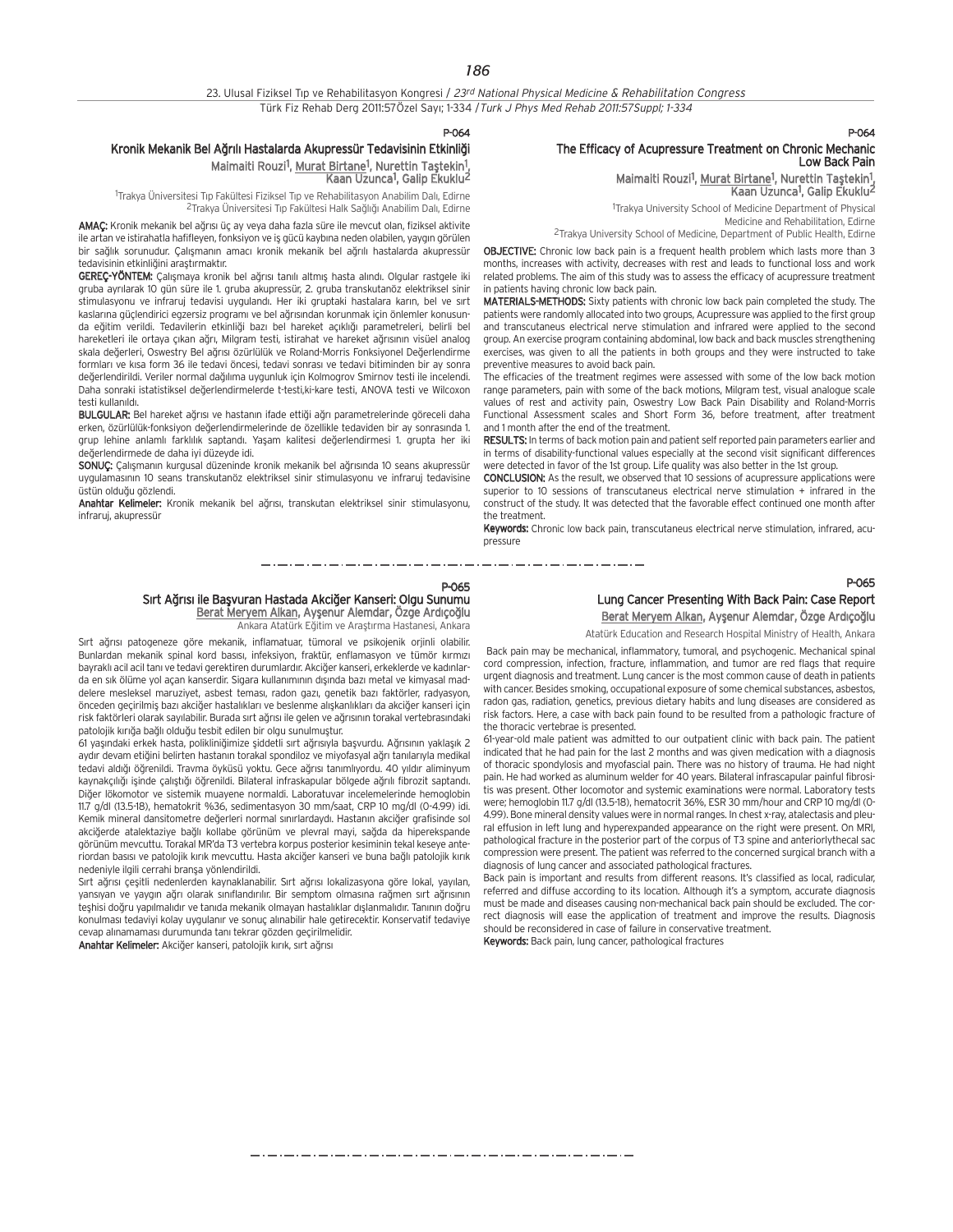#### P-066

## Kalça Tutulumu Ön Planda Olan Tip 1 Gaucher Olgusu

Banu Dilek, Fatma Aydın, İlknur Şevin Dağ Buluttekin, Kemal Nas, Remzi Çevik Dicle Üniversitesi Tıp Fakültesi Fizik Tedavi ve Rehabilitasyon Anabilim Dalı, Diyarbakır

Tip 1 Gaucher hastalığı en sık görülen lizozomal depo hastalığıdır. Çeşitli organ tutulumları ile birlikte kas iskelet sistemini de etkilemektedir. Biz burada kalça tutulumu ön planda olan Tip 1 Gaucher hastalığı tanısı alan bir olgu sunmayı amaçladık.

Otuz iki yaşında erkek hasta sağ kalçada ağrı ve kısıtlılık yakınmaları ile başvurdu. Yedi yıl önce analiezik kullanımına bağlı pansitopeni tablosu ile dış merkezde takip edilmiş. Yapılan kemik iliği biyopsisinde myelonekroz tanısı almış ye kalça ağrısı da bu dönemden sonra başlamış; ancak son 4 ayda şiddetlenmiş. Sistemik, romatolojik sorgulamasında ve soygeçmişinde özellik yoktu. Fizik bakıda Fabere, Mennel, sakroiliak kompresyon ve Thomas testleri sağda pozitifti. Entezit bölgelerinde hassasiyeti yoktu. Bel hareketleri açık ve ekstansiyonda minimal ağrılıydı. Nörolojik bakı doğal bulundu. Göğüs ekspansiyonu ve modifiye Schoberi 6 cm ölçüldü. Laboratuar testlerinde akut faz reaktanları, hemogram, biyokimyasal testleri ve hepatit paneli normal sınırlarda bulundu. Pelvis grafisinde sağ kalçada skleroz, bilateral grade 3 sakroiliit saptanırken, lomber grafisinde L1 de kompresyon fraktürü saptandı. Periferik yayması, tümör belirteçleri, tüberkülin deri testi ile brusella ve salmonella testleri normal bulundu. Kemik dansitometresi de normal olarak değerlendirildi. Batın ultrasonografisinde splenomegali saptandı. Yapılan kontrastlı sakroiliak, kalça ve torakolomber manyetik rezonans görüntülemede kemik yapılarda yaygın skleroz, bilateral sakroiliak eklemde ve sağ kalçada yaygın düzensiz sınırlı kontrast tutulumu ayrıca tüm intervertebral aralıklarda yaygın dejenerasyon ile L1 de kompresyon kırığı saptandı. Radyolojik olarak metabolik hastalık, yaygın abse ve malignensi ayrımı yapılamadı. Yapılan kemik iliği biyopsisi Gaucher hastalığı olarak raporlandı. Hastaya eklem hareket açıklığı, germe ve izometrik egzersizler ile TENS uygulamasına başlandı ve medikal tedavi olarak asemetazin 90 mg/gün dozda başlandı. Kısmen ağrıları azalan hasta enzim replasman tedavisi amacıyla hematoloji bölümüne yönlendirildi.

İskelet sistemi tutulumları farklılık gösteren, kronik ağrı ve kısıtlılığa sebep olan hastalıklarda ayırıcı tanıda Gaucher hastalığı da akla gelmelidir.

Anahtar Kelimeler: Gaucher hastalığı, kas iskelet sistemi, kronik ağrı, kısıtlılık

## P-066

## A Case of Type 1 Gaucher Primarily Involving the Hip

Banu Dilek, Fatma Aydin, İlknur Şevin Dağ Buluttekin, Kemal Nas, Remzi Çevik Dicle University Department of Physical Medicine and Rehabilitation, Diyarbakir

Type 1 Gaucher disease is the most common lysosomal storage disorder which also affect the musculoskeletal system with various organ manifestations. Here, we aimed to present a case diagnosed Type 1 Gaucher disease which mainly involved pelvis.

A 32-year-old male patient was admitted with complaints of right hip pain and restriction. Seven years ago, he had been followed up with the pancytopenia due to use of analgesics in another center and had diagnosed as a myelonecrosis in bone marrow biopsy. His hip pain had started after this period and increased the last 4 months. The query of systemic, rheumatic and family history was unremarkable. On physical examination, Fabere, Mennel, Thomas and sacroiliac compression tests were positive on the right. There was no tenderness in the regions of enthesitis. Low back movements were normal and extention was minimally painful. Neurological examination was natural. Chest expansion and modified Schober were measured 6 cm. Laboratory tests of acute-phase reactants, blood count, biochemical tests, and hepatitis panel were normal. Right hip sclerosis, bilateral grade 3 sacroiliitis were detected in Pelvic X-ray and the L1 compression fracture was detected in

lumbar spine X-ray. Peripheral smear, tumor markers, tuberculin skin test, Brucella and salmonella tests and bone mineral density were normal. Splenomegaly was found in abdominal ultrasonography. Widespread sclerosis of bone structures and generally irregular enhancement bilaterally in the sacroiliac joints and right hip after gadolinium injection were detected. Also it was found extensive degeneration in all intervertebral spaces and compression fracture at L1 vertebrae. Radiologically, metabolic diseases, widespread abscesses and malignancy were not differentiated. The bone marrow biopsy was reported as Gaucher disease. Exercises of range of motion, stretching and isometric with the application of TENS, and medically asemetazin 90 mg/day dose were started. The pain of the patient had reduced andhe was referred to the hematology department for enzyme replacement therapy. Gaucher disease should be considered in the differential diagnosis of diseases presenting with various musculoskeletal involvement and causing chronic pain and limitations.

Keywords: Gaucher disease, musculoscelatal system, cronic pain, restriction

#### P-067

#### P-067

## Ön Diz Ağrısı Tanısında Hekimler Arası Güvenilirlik

Deniz Evcik<sup>1,</sup> Şebnem Koldaş Doğan<sup>1,</sup>, Saime Ay<sup>1</sup>, Nihan Cüzdan<sup>1</sup>, İlhami Kuru<sup>2</sup>, Tanzer Sancak3, Derya Öztuna4

<sup>1</sup>Ufuk Üniversitesi Tıp Fakültesi Fiziksel Tıp ve Rehabilitasyon Anabilim Dalı, Ankara

<sup>2</sup>Başkent Üniversitesi Tıp Fakültesi Ortopedi Anabilim Dalı, Ankara

<sup>3</sup>Ufuk Üniversitesi Tıp Fakültesi Radyoloji Anabilim Dalı, Ankara

4Ankara Üniversitesi Tıp Fakültesi Bioistatistik Anabilim Dalı, Ankara

AMAÇ: Ön diz ağrısı, patellofemoral eklem kaynaklı olup klinisyenler ve radyologlar tarafından kondromalazi patella (KP), patellofemoral ağrı sendromu (PFAS), patellar tilt (PT), patellar kompresyon sendromu (PKS), patellar artroz (PA) gibi farklı isimlerle tanımlanabilmektedir. Bu çalışmada, ön diz ağrısı tanışında hekimler arası olası görüş farklılığını ortaya koymak için gözlemciler arası güvenilirliği (interrater reliability) araştırmak amaçlanmıştır.

GEREC-YÖNTEM: Bu çalışmaya ön diz ağrışı ile başyuran 39 hasta dahil edildi. Hastaların ayrıntılı öyküsü alındıktan sonra fizik muayenede genu varum/valgum deformiteleri, kuadrisepte ve vastus medialiste atrofi, Q açısı, yarım ve tam çömelme sırasında ağrı, ağrılı sulkus kompresyon testi, ağrılı mediale ve laterale itme testleri, pasif patellar tilt testi, hipermobilite değerlendirildi. Fonksiyonel kapasite Fulkerson-Shea patellofemoral değerlendirme skoru ile belirlendi. Patellofemoral eklem ön-arka diz grafisi, 90 derece fleksiyonda iken lateral ve tanjansiyel grafi ile değerlendirildi. Hastaların klinik verileri ile birlikte radyolojik grafileri 3 farklı uzmanlık alanındaki hekimler (1 Radyolog, 1 Ortopedist, 3 Fiziksel Tıp ve Rehabilitasyon uzmanı-FTR) tarafından değerlendirildiler. FTR hekimlerinden iki tanesi uzman, bir tanesi araştırma görevlisiydi ve tüm değerlendiriciler birbirinden bağımsız ve habersiz olarak tanıları kaydettiler.

BULGULAR: Her uzmanlık alanının en sık koyduğu tanı; radyolog tarafından KP (%56,4), ortopedist ve iki tane FTR hekimi tarafından PFAS (sırasıyla sıklık %33,3, %30,8, %59,0), diğer FTR hekimi tarafından ise PFAS ve PT'in esit sıklıkta (%25,6) konulduğu belirlendi. Hekimler arası ikili uyum değerlendirildiğinde radyolog ile ortopedist ve radyolog ile FTR hekimleri arasında uyum yoktu, bununla beraber ortopedist ile FTR hekimleri arasında zayıf-orta uyum (sırasıyla kappa değerleri=0,392, 0,615, 0,190; p değerleri=0,000, 0,000, 0,006), FTR uzmanları ile araştırma görevlisi arasında ise zayıf-orta uyum (sırasıyla kappa değerleri=0,424, 0,313, 0,185; p değerleri=0,000, 0,000, 0,007) saptandı.

SONUÇ: Patellofemoral ağrı sendromu klinisyenler arasında daha çok kabul gören bir tanıdır. Ancak bu tanı patellofemoral eklem patolojilerinin altta yatan nedenlerini gösterememektedir. Bu nedenle, patellofemoral eklem patolojileri için farklı sınıflama kriterlerinin belirlenmesinin daha yararlı olabileceğini düşünmekteyiz.

Anahtar Kelimeler: Ön diz ağrısı, güvenilirlik, patellofemoral ağrı sendromu

Interrater Reliability in Diagnosis Of Anterior Knee Pain

Deniz Evcik<sup>1,</sup> Şebnem Koldaş Doğan<sup>1</sup>, Saime Ay<sup>1</sup>, Nihan Cüzdan<sup>1</sup>, İlhami Kuru<sup>2</sup>, Tanzer Sancak3, Derya Öztuna4

1 Ufuk University School of Medicine, Department of Physical

Medicine and Rehabilitation, Ankara

<sup>2</sup>Başkent University School of Medicine Department of Orthopedics, Ankara 3Ufuk University School of Medicine Department of Radiology, Ankara

4Ankara University School of Medicine Department of Biostatistics, Ankara

OBJECTIVE: Anterior knee pain (AKP) originated frompatellofemoral joint, is defined with different names such as chondromalasia patella (CP), patellofemoral pain syndrome (PFPS), patellar tilt (PT), patellar compression syndrome (PCS), patellar arthrosis (PA) by clinicians and radiyologists. In this study, it was aimed to investigate interrater reliability in the diagnosis of AKP to state the discrepancy of conception between the physicians.

MATERIALS-METHODS: Thirty nine patients with AKP were included in this study. Afteradetailed history of the patient, genu varum/valgum deformities, atrophy in quadriseps and vastus medialis muscles, Q angle, pain in half and full squatting, painful sulcus compression test, painful medially and laterally pushing, pasif patellar tilt test, hypermobility were evaluated in the physical examination. Functional capacity was assessed by Fulkherson Shea patellofemoral evaluating score. Patellofemoral joint was screened with anterior-posterior, lateral knee in 90° flexion and tangential radiography. The clinical and radiologic parameters of the patients were assessed by physicians in different areas of specialization (1 radiologist, 1 orthopedist, 3 physiatrists-2 specialist and 1 resident). All physicians recorded the diagnoses unaware of each other and independently.

RESULTS: The diagnoses of the physicians were; CP by radiologist (56.4%), PFPS by orthopedist and two physiatrists (33.3%, 30.8%, 59.0%, respectively) and PFPS and PT by other physiatrists with equal frequency (25.6%). When binary consistency between the physicians was evaluated, no consistency were detected between the radiologist and orthopedist and radiologist and physiatrists, however, poor-moderate consistencies between orthopedist and physiatrists (kappa values=0.392, 0.615, 0.190; p values=0.000, 0.000, 0.006; respectively), between physiatrist specialists and asistant (kappa values=0.424, 0.313, 0.185; p values=0.000, 0.000, 0.007; respectively) were found.

CONCLUSION: Patellofemoral pain syndrome is more accepted diagnosis among physicians. But this diagnosis has failed to show underlying causes of patellofemoral joint pathologies. Then, defining different classification criteria for patellofemoral joint pathologies may be more useful.

Keywords: Anterior knee pain, reliability, patellofemoral pain syndrome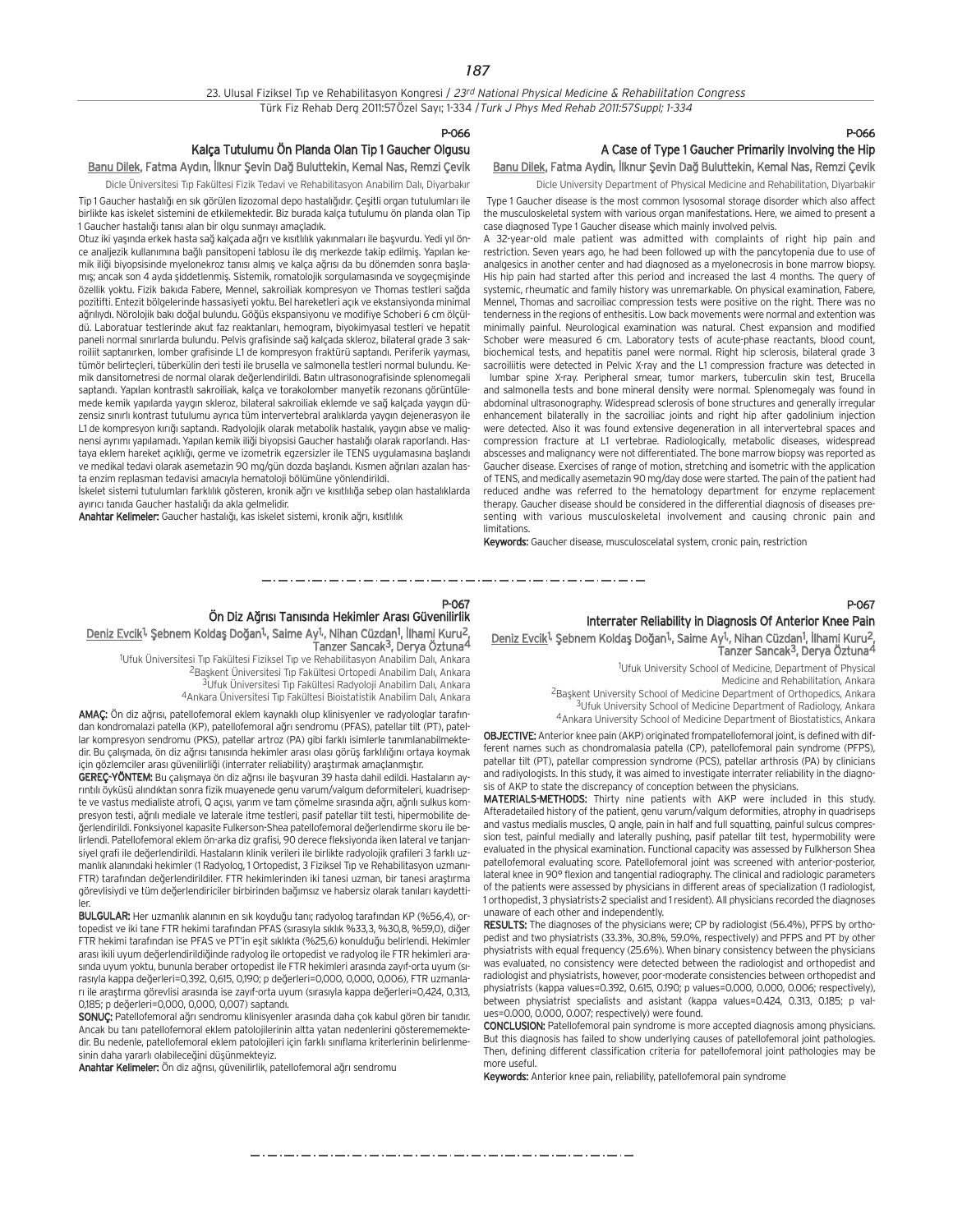## P-068

### Serum 25-Hydroxyvitamin D Levels in Complex Regional Pain Syndrome **Patients**

## Kazım Şenel<sup>1</sup>, Tuba Baykal<sup>2</sup>, Fatih Baygutalp<sup>3</sup>, Buminhan Seferoğlu<sup>1</sup>, Akın Erdal<sup>1</sup>, Mahir Uğur<sup>1</sup>

1 Atatürk University Medicine Faculty Department of Physical Medicine and Rehabilitation, Erzurum <sup>2</sup>Batman Public Hospital, Batman

<sup>3</sup>Regional Education and Research Hospital, Erzurum

OBJECTIVE: Complex regional pain syndrome (CRPS) is one of the chronic pain disorders. The ethiopathogenesis of CRPS is still undefined. Epidemiologic and clinical studies support that vitamin D isan important environmental factor that can increase the prevalence of certain diseases. In our literature search, we didn't find a link between vitamin D status and CRPS. This study was designed to investigate whether CRPS could be linked to vitamin D.

MATERIALS-METHODS: A total of 25 patients (15 women and 10 men) with CRPS who fulfilled the modified International Association for the Study of Pain (IASP) criteria and 20 age and sex matched healthy controls were enrolled. The medical history, demographic features, clinical and laboratory results of the patients were recorded. Serum 25-hydroxyvitamin D (25 (OH) D) levels < 30ng/ml and 20 ng/ml were defined as vitamin D insufficiency and deficiency, respectively.

RESULTS: This study was performed in 25 consecutive CRPS patients and 20 healthy subjects. The patients' ages ranged from 21 to 55 years, mean 39 years and mean the duration of symptoms was 5 months. CRPS developed after a traumatic event in 90% of the patients. The mean serum 25 (OH) D levels were significantly decreased in CRPS patients compared with healthy controls (14.4 ng/ml, 19.3 ng/ml, p<0.05). Approximately 80% of CRPS patients had less than 30 ng/ml of serum 25 (OH) D. Serum levels of vitamin D less than 20 ng/ml were found in 60% of patients. In both groups, a reduction was seen with age.

CONCLUSION: Our results have demonstrate that 25 (OH) D levels were significantly decreased in CRPS patients compared with healthy controls. Our findings suggest a possible link between vitamin D and CRPS. We suggest that our results should be supported by future research.

Keywords: Complex regional pain syndrome, etiopathogenesis, 25-hydroxyvitamin D

P-069

## Spontaneous Regression Of An Extruded Lumbar Disc Herniation

<u>Erkan Kaya</u>1, Zeynep Sağırkaya<sup>2</sup>

1 Bursa Military Hospital, Bursa 2Uzmanlar Medical Center

Lumbar disc herniation, decreasing work performance, is a prominent cause of disability in the community. Patients with lumbar disc herniation try various treatment methods from alternative treatments to surgery. Needless surgery is performed very often in the patients who has radiologically extruded disc herniation. Clinical improvement with radiologic regression of extruded disc herniation havebeen reported rarely. We report a patient, who hada spontaneous regression of an extruded lumbar disc herniation after using massage bed for 1 year.

Keywords: Disc herniation, treatment

## P-068

## Kompleks Bölgesel Ağrı Sendromlu Hastalarda Serum<br>25-Hidroksi Vitamin D Düzeyleri

### Kazım Şenel<sup>1</sup>, Tuba Baykal<sup>2</sup>, Fatih Baygutalp<sup>3</sup>, Buminhan Seferoğlu<sup>1</sup>, Akın Erdal <sup>1</sup>, Mahir Uğur<sup>1</sup>

<sup>1</sup>Atatürk Üniversitesi Tıp Fakültesi Fiziksel Tıp ve Rehabilitasyon Anabilim Dalı,Erzurum 2Batman Bölge Hastanesi, Batman

<sup>3</sup>Bölge Eğitim ve Arastırma Hastanesi, Erzurum

AMAC: Kompleks bölgesel ağrı sendromu (KBAS) kronik ağrı sendromlarından biridir. KBAS'ın etyopatogenezi hala tanımlanmamıştır. Epidemiyolojik ve klinik çalışmalar D vitamininin bazı hastalıkların prevalansını artıran önemli bir çevresel faktör olduğunu desteklemektedir. Literatür arastırmamızda KBAS ve D vitamini arasındaki ilişkiyi inceleyen herhangi bir araştırmaya rastlamadık. Bu çalışma KBAS'ın D vitamini ile ilişkisinin olup olmadığını araştırmak amacıyla planlandı.

GEREÇ-YÖNTEM: Bu çalışmaya modifiye Uluslararası Ağrı Çalışma Derneği (IASP) nin KBAS tanı kriterlerine göre tanı konan 25 KBAS'lı (15 kadın ve 10 erkek) hasta ve 20 yaş ve cinsiyet benzer sağlıklı kontrol alındı. Hastaların öyküsü, demografik özellikleri, klinik ve laboratuvar sonuçları kaydedildi. Serum 25-hidroksivitamin D (25 (OH) D) düzeyleri Elecsys 25(OH) D reaktif kit ile ölçüldü. Uluslararası kabul edilen önerilere göre serum 25 OH vitamin D düzeyi <30 ng/ml yetersizlik, <20 ng/ml ise eksiklik olarak kabul edildi.

BULGULAR: Bu çalışma 25 ardışık KBAS'lı hasta ve 20 sağlıklı kişide yapıldı. Hastaların yaşı 21-55 yas arasında, ortalama yas 39 ve ortalama semptom süresi 5 ay idi. KBAS, hastaların %90'ında travmatik bir olaydan sonra gelişmişti. Ortalama serum 25 (OH) D düzeyleri KBAS'lı hastalarda sağlıklı kontrollere göre anlamlı olarak azalmıştı (14.4 ng/ml, 19.3 ng/ml, ps (OH) D düzeyleri <30 ng/ml den yaklasık %80'ninde serum 25 (OH) D düzeyleri <30 ng/ml den düşüktü. Hastaların %60'ında serum vitamin D düzeyi <20 ng/ml den düşük olarak tesbit edildi. Her iki grup hastada yas ile serum vitamin D düzevinde azalma görüldü.

SONUC: Bizim sonuçlarımız KBAS'lı hastalarda 25 (OH) D düzeylerinin sağlıklı kontrollerle karşılaştırıldığında anlamlı olarak düşük olduğunu gösterdi. Bizim bulgularımız KBAS ve vitamin D arasında muhtemel bir ilişkiyi göstermektedir. Bu bulgularımızın gelecekte yapılacak araştırmalarla desteklenmesi gerektiğini öneriyoruz.

Anahtar Kelimeler: Kompleks bölgesel ağrı sendromu, etyopatogenez, 25-hidroksi vitamin D

## P-069 Spontan Regrese Olan Ekstrüde Lomber Disk Hernisi

<u>Erkan Kaya</u>1, Zeynep Sağırkaya<sup>2</sup>

1 Bursa Asker Hastanesi, Bursa <sup>2</sup>Uzmanlar Tip Merkezi

Lomber disk hernisi toplumda iş-güç kaybına neden olan oldukça sık görülen önmeli bir dizabilite nedenidir. Lomber disk hernisi olan hastalar alternatif tedavi yöntemlerinden cerrahi yöntemlere kadar bir çok tedavi yöntemini denerler. Radyolojik olarak gösterilmiş ekstrüde lomber disk hernisinde gereksiz cerrahi tedavi oldukça s›k uygulanmaktad›r. Klinik düzelme ile birlikte nadirde olsa radyolojik olarak regrese olmuş ekstrüde disk hernisi olguları bildirilmektedir. Biz de burada spontan regresyon görülen 1 yıl süre ile düzenli olarak masaj yatağına giden ekstrüde lomber disk hernili hastayı sunduk.

Anahtar Kelimeler: Disk hernisi, tedavi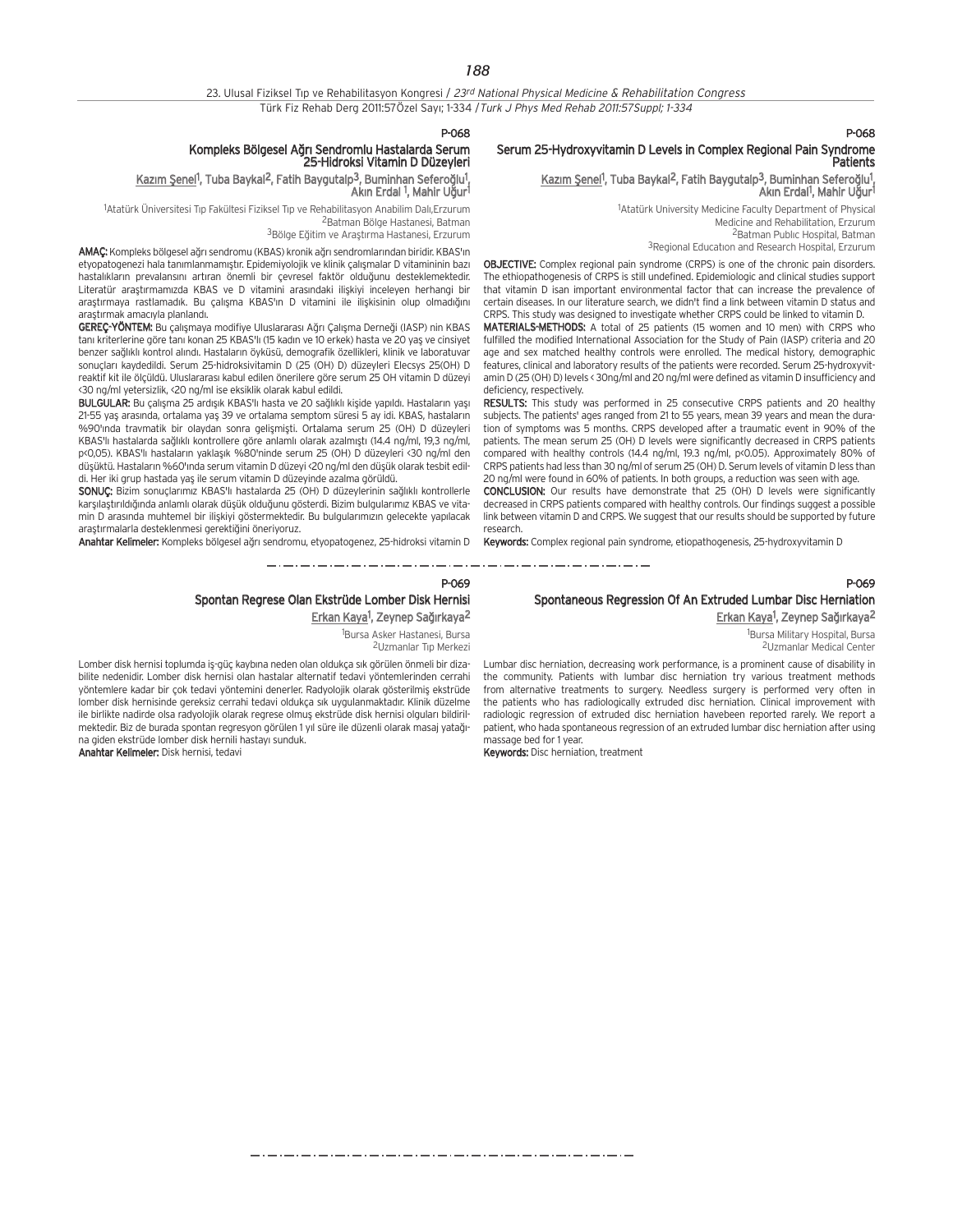#### P-070

## Her Kemik İliği Ödemi Avasküler Nekroz ile Sonlanır mı?

<u>Aliye Yıldırım Güzelant</u><sup>1</sup>, Mehmet Hayri Özgüzel<sup>2</sup>, Berrin Sendinç<sup>2</sup>

<sup>1</sup>Namık Kemal Üniversitesi Tıp Fakültesi Fiziksel Tıp ve Rehabilitasyon Anabilim Dalı, Tekirdağ <sup>2</sup>Sağlık Bakanlığı Okmeydanı Eğitim ve Araştırma Hastanesi,

Fiziksel Tıp ve Rehabilitasyon Kliniği, İstanbul

Günlük pratiğimizde kalça ve diz ağrısı ile başvuran ve analjeziklere yanıt vermeyen çok sayıda hasta ile karşılaşılır. Yapılan incelemeler sonrası azımsanmayacak ölçüde kemik iliği ödemi (KİÖ) veya avasküler nekroz (AVN) tanıları çıkar. Tedavilerinde hala tam bir konsensusa varılamayan hastaların takiplerinde KİÖ'nin AVN'ye ilerleme riski veya AVN'nin düzelme olasılığı, bilmece gibi güçlük yaratır. Burada eklem ağrısı ile başvuran, KİÖ veya AVN tanısı alan hastalar tartısıldı.

Değerlendirmeye alınan 12 olgudan kadın/erkek oranı 6/6 idi. Üç hasta diz, diğerleri kalça ağrısıyla başvurmuştu. Tüm hastaların tek taraflı (8 hasta sağ) yakınmaları vardı, muayene sonrası 4'ünde iki taraflı tutulum bulundu. Predispozan faktör yönünden sorgulandıklarında hastaların 2'sinde oral steroid kullanım öyküsü, 1'inde gebelik, 2'sinde travma öyküsü, 1'inde alkol ve sigara kullanımı mevcuttu. Romatolojik, enfeksiyon, metabolik yönden tetkik edildiler. Üç hastada vitamin D yetersizliği, yarısında hiperlipidemi vardı. Hastaların mukayeseli koksofemoral grafilerinde özellik yoktu, ancak ilk kalça MR larında (6/6) medüller kemik iliği ödemi ve avasküler nekroz bulundu.

Bir hasta hiperlipidemi dışında başka risk faktörü olmadan agresif seyretti ve 1 ay içinde tetkik ve tedavi sürerken femur bası kollapsı gelişti, operasyon ile total kalca artroplastisi yapıldı. Diğer hasta steroid kullanımı olan ve başlangıctan itibaren AVN olup tedaviye yanıt yoktu. Tüm hastalara istirahat ve eklem hareket açıklığı ve güçlendirme egzersizleri verildi. Sekiz hasta ortalama 2 ay içinde klinik olarak düzeldi, radyolojik kemik iliği ödemi geriledi.

Sonuc olarak KİÖ veya AVN olarak değerlendirilen hastaların etyolojileri ve risk faktörleri ayrıntılı değerlendirilir ve tedavileri doğru düzenlenir ve sıkı takip edilirse çoğu KİÖ tamamen düzelir, şifa ile sonlanabilir. KİÖ erken tanı konulduğunda çoğunlukla düzelen iyi seyirli, geç kalındığında ilerleyebilen AVN ile sonuçlanan agresif seyirli bir hastalıktır. Özellikle kalça ağrısı ile başvuran hastalarda sıklıkla akla getirilmesi gereken bir hastalıktır.

Anahtar Kelimeler: Ağrı, avasküler nekroz, kemik İliği ödemi, risk faktörleri

## P-070 Do All Bone Marrow Edemas End With Avascular Necrosis? <u>Ali Yıldırım Güzelant</u><sup>1</sup>, Mehmet Hayri Özgüzel<sup>2</sup>, Berrin Sendinç<sup>2</sup>

<sup>1</sup>Namik Kemal University, Department of Physical Medicine and Rehabilitation, Tekirdag 2Okmeydani Training and Research Hospital Ministry Health Department of Physical Medicine and Rehabilitation, Istanbul

In practice; there are lots of patients who present hip and knee pain with no answer to analgesic drugs. In this group a very important number of cases are diagnosed as bone marrow edema and avascular necrosis. In the follow-up of the patients that a consensus on their treatment hasn't been reached yet,the risk of the progression of bone marrow edema to avascular necrosis or the healing possibility of avascular necrosis is hard as a riddle. In this paper; we discussed the patients referred with joint pain and diagnosed as bone marrow edema and avascular necrosis.

Three of total twelve patients (6 women, 6 male) referred for knee pain and the others for the hip pain. All patients had one sided (8 on the right) complaints but on the examination, four of them exposed double sided findings. According to their history; as predisposing factors; one was pregnant, two patients had oral steroid treatment, two had trauma, one had alcohol use and smoking history. They are investigated for rheumatologic, infectious and metabolic findings. Three patients suffered from vitamin D deficiency and half of the patients had hyperlipidemia.Compared coxofemoral X-rays were normal but in the first hip MRIs' (6/6) medullary bone marrow edema and avascular necrosis were detected. One patient who had no predisposing factors, other than hyperlipidemia, disease progressed aggressively and in one month, during the treatment and investigation period she had femur head collapsed and had surgery for total hip arthroplasty. The patient with steroid usage history had avascular necrosis and did not respond to treatment. All patients were recommended rest and range of motion and strengthening exercises. Approximately after two months of treatment eight patients healed clinically and bone marrow edema regressed radiologically.

In conclusion; when patients with bone marrow edema and avascular necrosis are examined and investigated according to etiological and predisposing factors in detail and well treated and followed-up closely, most patients with bone marrow edema can be healed. Bone marrow edema is a disease with good prognosis and treatable when it is early diagnosed. Also it can progress to avascular necrosis in late diagnosis. Especially in patients with hip pain bone marrow edema must be in the differential diagnosis.

Keywords: Pain, avascular necrosis, bone marrow edema, risk factors

### P-071

که در کار در کار در کار در کار در کار در کار در کار در کار در کار در کار در کار در کار در کار در کار در کار در

## İstanbul Belediye Otobüsü (İETT) Şoförlerinde Kas İskelet Sistemi Ağrılarının Sıklığı, Yaşam Kalitesi ve Depresyon

Murat Uludağ, Hidayet Sarı, Merih Sarıdoğan, Kerem Gün, Hamza Sucuoğlu, Hasan Hüseyin Gökpınar, Hasan Battal, Tuğçe Özekli Mısırlıoğlu, Ülkü Akarırmak

İstanbul Üniversitesi Cerrahpasa Tıp Fakültesi Fiziksel Tıp ve Rehabilitasyon

Anabilim Dalı, İstanbul

AMAÇ: İşle ilişkili kas iskelet sistemi hastalıkları kişilerin ve toplumun ana ekonomik kayıplarından biridir. Profesyonel şoförler arasında işle ilişkili kas iskelet sistemi hastalıkları yaygın olarak bildirilmiştir. En sık olarak ortaya konan fiziksel faktörler uzamış oturma süresi, tüm vücutta oluşan titreşim, ergonomik uyumsuzluk ve araç koltuğunun tipi ve aracın modelidir (otomatik veya manuel vitesli gibi). Yaş, cinsiyet, kilo, boy, vücut kitle indeksi ve genel sağlık durumu da şoförlerde işle ilişkili rahatsızlıklarla birlikte bulunur. İstanbul belediye otobüsü (İETT) soförü olarak çalışan yaklaşık 7000 kişi vardır. Bu kişiler akut veya kronik kas iskelet sistemi ağrılarıyla karşımıza gelebilirler ve hastaların yaşam kalitesi oldukça bozulmuş olabilir. Calısmamızda İstanbul belediye otobüsü (İETT) soförlerinde kas iskelet sistemi sikavetlerinin sıklığı ile yaşam kalitesi ve depresyon araştırıldı.

GEREC-YÖNTEM: Üç yüz on sekiz İETT soförü çalışmaya katıldı. Tüm hastalara SF-36 yaşam kalitesi ölçeği ve Hamilton Depresyon Ölçeği uygulandı.

BULGULAR: Yaş ortalaması 42.10±6.20 idi. Vücut kitle indeksi 28.27±3.64 idi. Şoförlük süresi 17.9 (4-40) yıl idi. Son 1 yıldır boyun, sırt, bel, omuz, dirsek, el-el bileği, kalça, diz, ayak-ayak bileği ağrısından herhangi birini geçirenler 248 kişi (%78) son 1 yıldır bu bölgelerde hiç ağrısı olmayanlar 70 (%22) kişi olarak bulundu. Ağrısı olan hastalar olmayanlara göre daha genç yaştaki hastalardan oluşuyordu (41.7 karşılık 43.7)

Kas iskelet sistemi ağrısı olanlar tüm SF-36 alt gruplarında (fiziksel fonksiyon hariç) fiziksel rol kısıtlaması, beden ağrısı, sosyal fonksiyon, mental sağlık, duygusal rol kısıtlaması, enerji hissi, sağlık algısı yönünden kas iskelet sistemi ağrısı olmayanlara göre istatistiksel anlamlı olarak daha düşük skorlara sahipti. Aynı şekilde depresyon skorları da ağrısı olanlarda daha yüksek bulundu.

SONUÇ: Kas iskelet sistemi ağrıları olan İstanbul belediye otobüsü (İETT) şoförleri ağrısı olmayanlara göre daha yüksek depresyon skorları ile daha kötü yaşam kalitesine sahiptir. Şoförlerde kas iskelet sistemi şikayetlerinin sıklığı göz önünde bulundurularak koruyucu ve tedavi edici girisimlere ağırlık verilmesi gerekebilir.

Anahtar Kelimeler: Depresyon, İETT, kas-iskelet ağrısı, otobüs şoförü, yaşam kalitesi

## P-071

## The Frequency Of Musculoskeletal Pain, Quality Of Life And Depression Among Istanbul Municipality Bus (IETT) Drivers

Murat Uludağ, Hidayet Sarı, Merih Sarıdoğan, Kerem Gün, Hamza Sucuoğlu, Hasan Hüseyin Gökpınar, Hasan Battal, Tuğçe Özekli Mısırlıoğlu, Ülkü Akarırmak

> Istanbul University Cerrahpasa Medical Faculty Physical Medicine and Rehabilitation Department, Istanbul

OBJECTIVE: Work-related musculoskeletal disorders (WRMD) cause substantial economic losses to individuals as well as to the community. WRMD among professional drivers have been reported widely. The most commonly identified physical factors are prolonged sitting, whole-body vibration, ergonomic mismatch among drivers (disparity between antropometric sizes of the drivers and their physical environment), the type of vehicle seat, and driving mechanisms (automatic or not automatic, etc.). Individual factors such as age, gender, weight, height, body mass index, and general health status are also associated with the work-related ailments of drivers. There are about 7000 people working as a bus driver in Istanbul Municipality (IETT). These people may present with acute or chronic musculoskeletal system and limb pain and the quality of life of patients may be quite impaired. We investigated the relationship between the frequency of musculoskeletal complaints and quality of life and depression in Istanbul Municipal Bus (IETT) drivers.

PATIENTS and METHODS: 318 IETT drivers participated in the study. All the patients filled SF-36 scale for quality of life and the Hamilton Depression Inventory for depression.

RESULTS: The mean age was 42.10±6.20. Body mass index was 28.27±3.64. Working duration as driver was 17.9 (4-40) years. They were asked if they had neck, back, low back, shoulder, elbow, hand-wrist, hip, knee, foot-ankle pain during the last 12 months. Patients with pain in any of these regions were 248 people (78%) and patients without pain in any of these regions were 70 people (22%). There was an inverse relationship between WRMD and the age of the drivers (41.7 versus 43.7). The patients with musculoskeletal painhad statistically significantly lower scores than those without musculoskeletal pain in terms of physical role limitation, physical pain, social function, mental health, emotional role limitation, energy, health perception, in all SF-36 subgroups, except the physical function. Similarly, the patients with musculoskeletal painhad higher depression scores than those without musculoskeletal pain.

CONCLUSION: IETT drivers with musculoskeletal pain have higher depression scores and a lower quality of life. Musculoskeletal complaints among the drivers of Istanbul Municipality (IETT) may occur frequently and therefore preventive and therapeutic interventions may need to be emphasized.

Keywords: Bus driver, depression, IETT, musculoskeletal pain, quality of life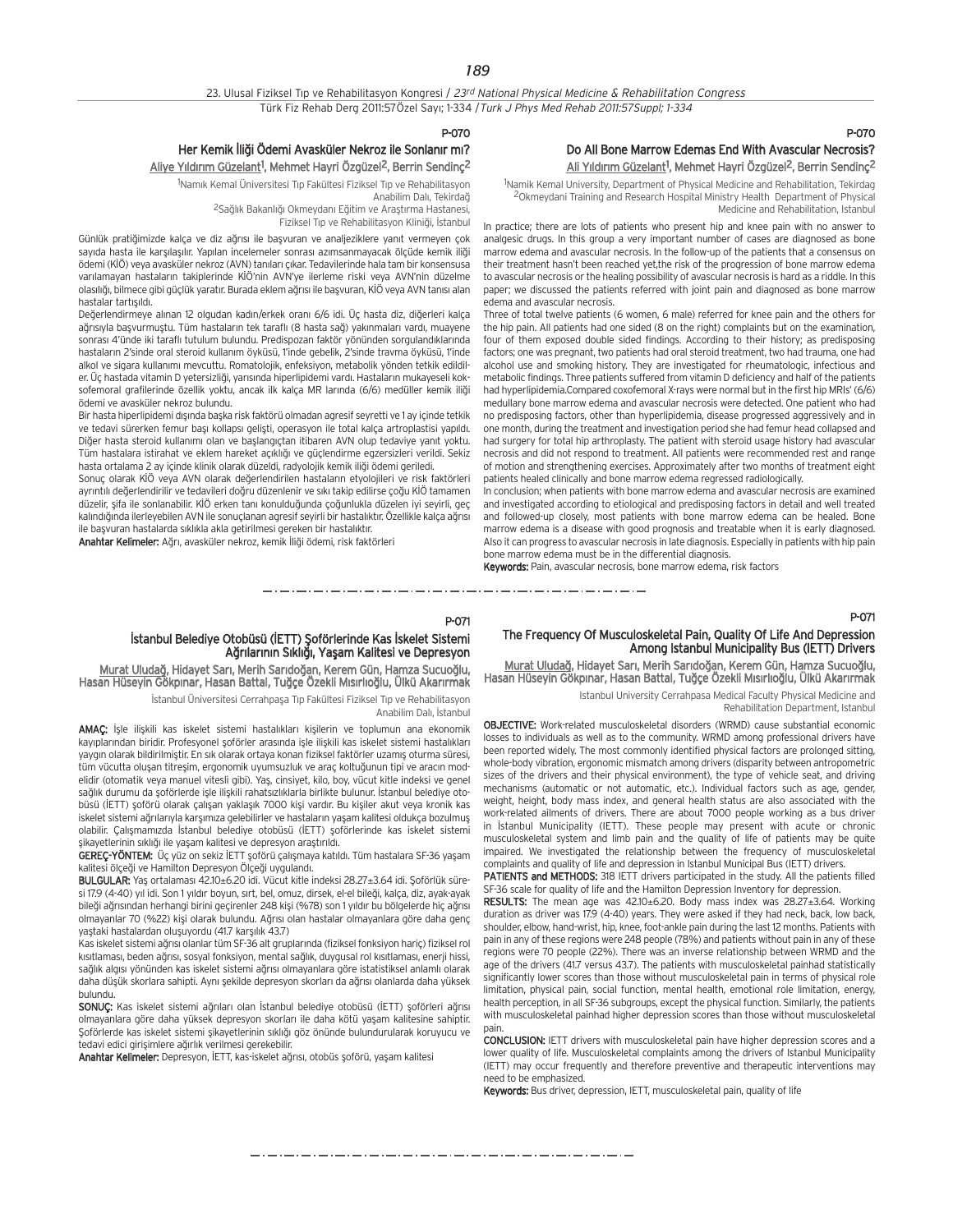## 23. Ulusal Fiziksel Tıp ve Rehabilitasyon Kongresi / 23rd National Physical Medicine & Rehabilitation Congress Türk Fiz Rehab Derg 2011:57Özel Sayı; 1-334 / Turk J Phys Med Rehab 2011:57Suppl; 1-334

P-072

## P-072 A Case of Lumbar Facet Synovial Cyst Ethem Hakan Eraltan<sup>1</sup>, Alişir Musayev<sup>1</sup>, Hidayet Sarı<sup>2</sup>

1 Azerbaycan Medical University Research Institute of Medical Rehabilitation, Baku 2Istanbul University Cerrahpasa Medical Faculty Department of

Physical Therapy and Rehabilitation, İstanbul

Synovial cysts of facet joint is a rare condition that may be present with symptoms such as radiculopathy, myelopathy and neurological disorders. Most commonly, it is associated with degenerative disease of the spine in elderly subjects. Meanwhile, it can be associated with trauma, rheumatoid arthritis, spondylosis. Degenerative facet joint disease that is associated with synovial hypertrophy and herniation, is the most common cause. 41-year-old female patient presented in this study was admitted to our clinic with the complaint of low back pain. In the examination, 1st. sciatic notch was sensitive to pressure, there was a limited range of motion and straight leg raise test was found negative. Lumbar MRI images were consistent with the findings of synovial cyst formation compressing the right S1 root on L5-S1 level. In treatment, the patient was given orally non-steroidal antiinflamatoru. 9 months later, the follow-up lomber MRI did not showed the signals compatible with the previously determined synovial cyst on the L5-S1 level. We believe that conservative treatment may lead to a decrease in the cyst size or disappear completely in patients who present synovial cyst formation findings.

Keywords: Pain, back, facet, cyst, lomber, synovial

متروم متوارد متوارد متوارد متوارد متوارد متوارد متوارد متوارد متوارد متوارد متوارد متوارد متوارد متوارد متوارد متوارد P-073

Lomber Faset Sinovial Kist Olgusu

Rehabilitasyon Anabilim Dalı, İstanbul

Fiziksel Tıp ve Rehabilitasyon Anabilim Dalı, Bakü <sup>2</sup>İstanbul Üniversitesi Cerrahpaşa Tıp Fakültesi Fiziksel Tıp ve

Ethem Hakan Eraltan<sup>1</sup>, Alişir Musayev<sup>1</sup>, Hidayet Sarı<sup>2</sup> <sup>1</sup>Azerbaycan Tıp Üniversitesi İlmi Tedgigat ve Tıbbi Berpa Enstitüsü,

## Bel A¤r›l› Hastalar: Hangi Tedaviyi Ve Hangi Doktoru Öncelikle Tercih Ediyorlar?

<u>Kerem Gün</u>, Merih Sarıdoğan, Murat Uludağ, Hidayet Sarı, Hamza Sucuoğlu, Hasan Hüseyin Gökpınar, Hasan Battal, Tuğçe Özekli Mısırlıoğlu, Ülkü Akarırmak

küçülmesine veya tamamen yokolmasına sebep olabileceği kanısındayız.

Anahtar Kelimeler: Ağrı, bel, faset, kist, lomber, sinovial

Faset ekleminin sinovial kisti, radikülopati, myelopati, nörolojik bozukluk gibi semptomlarla mevcut olabilen nadir bir durumdur. En yaygın olarak yaşlı bireylerde omurganın dejeneratif hastalığıyla iliskili olarak ortaya çıktığı, fakat aynı zamanda trayma, romatoid artrit, spondilozis ile de iliskili olabileceği bildirilmiştir. Sinovial hipertrofi ve herniasyon ile ilişkili dejeneratif facet eklem hastalığı bilinen en yaygın sebebidir. Bu çalışmada sunulan 41 yaşında kadın hasta kliniğimizde bel ağrısı sikayeti ile başyurmuş olup, yapılan muayenesinde presyonla 1.siyatik noktası hassas, eklem hareket açıklığı 1. derecede kısıtlı, düz bacak kaldırma testi (-) bulgularına sahipti. Lomber MRG incelemesinde L5-S1 seviyesinde sağ S1 sinir köküne bası uygulayan synovial kist formasyonu ile uyumlu bulguya sahipti. Tedavide hastaya oral olarak non-steroid antienflamatuar verildi. 9 ay sonrasında MRG kontrolünde L5-S1 seviyesinde önceden tespit edilen synovial kiste uyumlu sinyaller tespit edilememiştir. MRG incelemesinde synovial kist formasyonu bulunan hastalarda, konservatif tedavinin, kistin boyutunun

İstanbul Üniversitesi Cerrahpaşa Tıp Fakültesi Fiziksel Tıp ve Rehabilitasyon Anabilim Dalı

AMAÇ: Bel ağrıları sık görülen sağlık problemlerinden biridir ve aynı zamanda kas iskelet sistemi ağrılarının en sık görüldüğü bölgedir. Bu rahatsızlıklar ciddi sosyo ekonomik kayıplara yol açabilmektedir. Bu nedenle öncelikle bel ağrısının oluşumu önlenmeli, ancak ortaya çıktığında da bu konuda uzman bir doktor tarafından değerlendirilmelidir.

Bel ağrısı olan kisilerin tedavi tercihleri ve ilk başyurduğu hekim toplumlara göre değişiklik gösterebilmektedir. Çalışmamızda İstanbul belediye otobüsü (İETT) şoförlerinde bel ağrısı sonrası hastaların tedavi tercihleri arastırıldı.

GEREÇ-YÖNTEM: Yüz yetmiş altı İETT şoförü çalışmaya katıldı. Tüm hastalar bel ağrısı olduğunda tedavide ilk önce ne yaptıklarına dair bir anket formu doldurdu.

BULGULAR: Yaş ortalaması 43.59 (32-61) ve vücut kitle indeksi 28.26 (19-36.9) idi. Aşağıdaki yanıtlar verildi: Beyin cerrahi doktoruna başvurdum:%20, Fizik tedavi doktoruna başvurdum: .<br>%17, Dahiliye doktoruna başvurdum: %11, Ortopedi doktoruna başvurdum: %10, Ailem ve arkadaşlarımın tavsiyelerini uyguladım: %10, Tedavi için doktor olmayan kişilere başvurdum ve bel çekme tedavisi yaptırdım: %10, Kendim ilaç tedavisi uyguladım: %8, Sağlık ocağına başvurdum: %6, Sıcak uygulama ile rahatladı: %5, Herhangi bir sey yapmadım kendiliğinden geçti: %2.

SONUC: Fiziatristler olarak bel ağrıları konusunda en fazla deneyime sahip hekimler olmam›za ra¤men insanlar›n 1/5'inden daha az› tan› ve tedavide ilk seçenek olarak bizleri düşünmektedirler. Bel ağrısı rehabilitasyonu ile ilgili fiziatristlerin yeri ve önemi ile ilgili toplumdaki bilinç ve farkındalığın arttırılması yanlış tedavilerin engellenerek daha iyi sonuçların ortaya çıkmasına yol açabilecektir.

Anahtar Kelimeler: Bel ağrısı, hasta tercihi, ilk tedavi

## P-073 Patients With Low Back Pain: They Preference Which Treatment and Doctor?

Kerem Gün, Merih Sarıdoğan, Murat Uludağ, Hidayet Sarı, Hamza Sucuoğlu, Hasan Hüseyin Gökpınar, Hasan Battal, Tuğçe Özekli Mısırlıoğlu, Ülkü Akarırmak

> Istanbul University Cerrahpasa Medical Faculty Physical Medicine and Rehabilitation Department, Istanbul

OBJECTIVE: Low back pain (LBP) is one of the most common health problems. LBP can lead to serious socioeconomic losses. The primary goal is to prevent the formation of low back pain. If low back pain arises, it should be evaluated by an experienced doctor.

The treatment and physician preferences of people with LBP may vary according to the societies. We investigated the treatment and physician preferences after low back pain among Istanbul Municipal bus (IETT) drivers.

PATIENTS and METHODS: 176 IETT drivers participated in the study. The mean age was 43.59 (32-61) and body mass index was 28.26 (19-36.9). Patients with LBP were filled aquestionnaire about what they did first for treatment methods and doctor selection.

RESULTS: The mean age was 43.59 (32-61) and body mass index was 28.26 (19-36.9). The following answers were given: 'applied to a neurosurgeon: 20%', 'applied to physiatrist: 17%', 'applied to internal medicine doctor: 11%', 'applied to orthopedic surgeon: 10%', 'I applied to the advice of my family and my friends: 10%', 'applied to persons who are not doctors and they made lumbar traction therapy for me: 10%', 'I applied my own drug treatment: 8%', 'applied to primary health center: 6%', 'relieved with the hot application: 5%', 'it spontaneously passed: % 2'.

CONCLUSION: Only about 20% of the patients with low back pain refer primarily to physiatrist. Physiatrists are the most competent persons for the rehabilitation of low back pain. To raise awareness about LBP in Turkish society may prevent the wrong treatment and therefore may provide the emergence of better results.

Keywords: Low back pain, first treatment, patient preference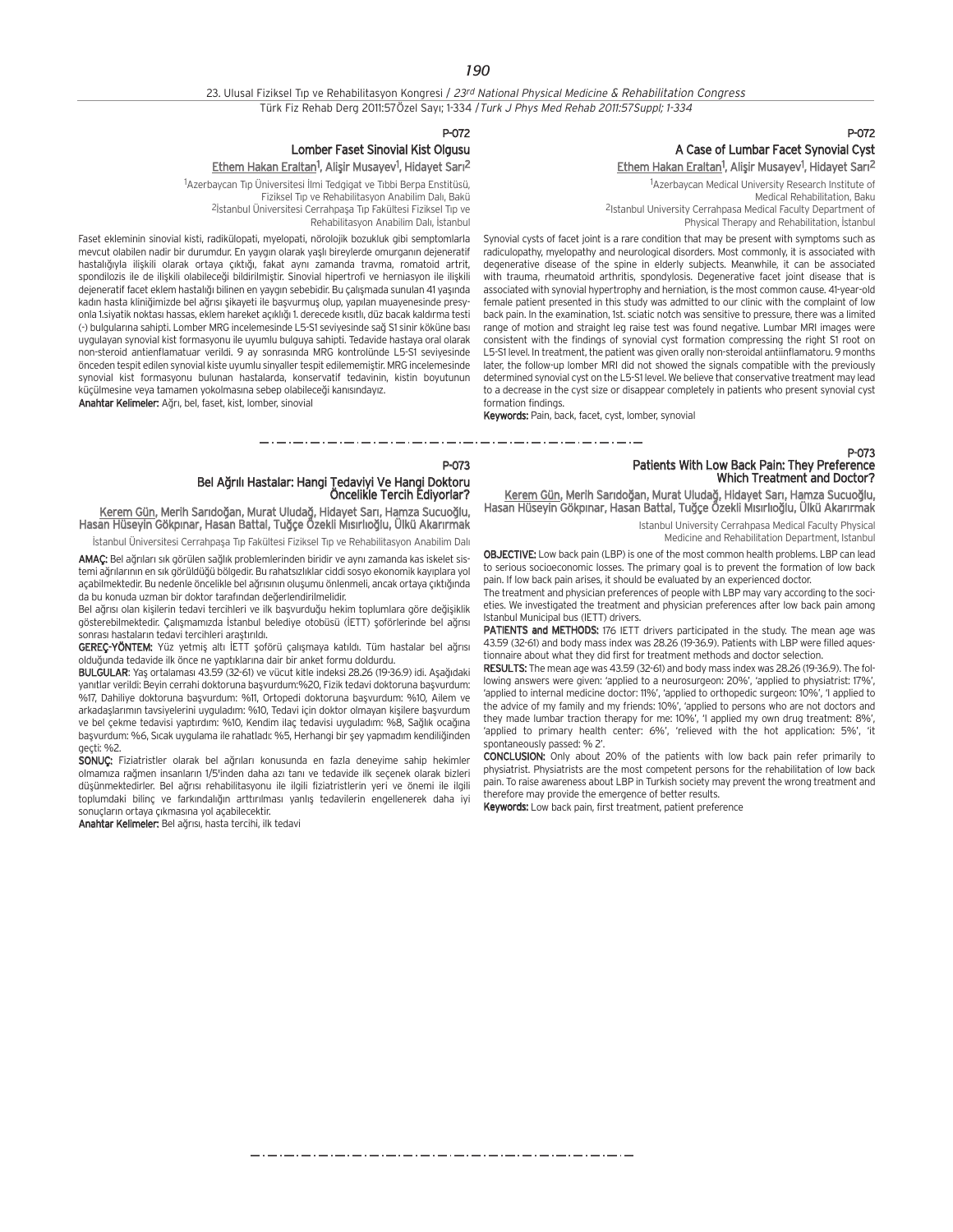23. Ulusal Fiziksel Tıp ve Rehabilitasyon Kongresi / 23rd National Physical Medicine & Rehabilitation Congress Türk Fiz Rehab Derg 2011:57Özel Sayı; 1-334 / Turk J Phys Med Rehab 2011:57Suppl; 1-334

### P-074

## Servikal Vertebranın Radyolojik Bulguları ile Ağrı, Özürlülük ve Yaşam Kalitesi Arasındaki İliski

Murat Adım<sup>1</sup>, Ali Biçer<sup>2</sup>, Altan Yıldız<sup>3</sup>

<sup>1</sup>Toros Devlet Hastanesi Fiziksel Tıp ve Rehabilitasyon Kliniği, Mersin <sup>2</sup>Mersin Üniversitesi Tıp Fakültesi Fiziksel Tıp ve Rehabilitasyon Anabilim Dalı, Mersin 3Mersin Üniversitesi Tıp Fakültesi Radyoloji Anabilim Dalı, Mersin

AMAÇ: Boyun ağrısı kas iskelet sistemi şikayetleri arasında sık görülen klinik bir bulgudur. Çalışmamızın amacı ağrı, özürlülük, yaşam kalitesi ile servikal vertebranın radyografik incelemelerinden elde edilen radyolojik bulgular arasındaki ilişkiyi değerlendirmekti.

GEREÇ-YÖNTEM: Çalışmaya boyun ağrısı olan toplam 94 hasta (18 erkek, 76 kadın) dahil edildi. Ağrı değerlendirmesi için Vizüel Analog Skalası (VAS) uygulandı. Özürlülük, Boyun Ağrı ve Dizabilite Skalası (BADS) ile değerlendirildi. Yaşam kalitesi ölçümü için Kısa Form-36 ölçeği kullanıldı. Radyolojik değerlendirmeler direkt servikal radyografi ve servikal Manyetik Rezonans Görüntüleme (MRG) kullanılarak yapıldı. Servikal direkt radyografi ve MRG skorları ile ağrı, özürlülük ve yaşam kalitesi skorları arasındaki ilişki araştırıldı.

BULGULAR: Hastaların VAS ve BADS skorlarının ortalama ve standart sapmaları sırasıyla 70,63±19,36 ve 49,16±16.00 olarak bulundu. Direk radyografi ile saptanan servikal dejenerasyonun siddeti ile VAS (p=0.203) ve BADS skorları (p=0.190) arasında anlamlı bir ilişki bulunmadı. VAS (p=0.960) ve BADS (p=0.973) skorları ile servikal MRG skorları arasındaki ilişki istatistiksel olarak anlamlı değildi. Kısa Form-36 alt ölçek skorları ile servikal dejenerasyonun şiddeti ve MRG skorları arasında anlamlı bir ilişki bulunmadı.

SONUÇ: Çalışmamız, boyun ağrısı olan hastalarda ağrı, özürlülük ve yaşam kalitesi ile servikal dejenerasyonun şiddeti ve MRG bulguları arasında anlamlı bir ilişki olmadığını ortaya koymaktadır. Boyun hastalıklarında, servikal dejenerasyon dışında farklı diğer faktörlerin ağrı, özürlülük ve yaşam kalitesi üzerine etkileri olduğu düşünülmektedir.

Anahtar Kelimeler: Boyun ağrısı, özürlülük, servikal dejenerasyon, yaşam kalitesi

## Relationship Between Pain, Disability and Quality ff Life with Radiological Findings of the Cervical Vertebra Murat Adım<sup>1</sup>, Ali Biçer<sup>2</sup>, Altan Yıldız<sup>3</sup>

P-074

1 Toros State Hospital Department of Physical Medicine and Rehabilitation, Mersin 2Mersin University School of Medicine Department of Physical Medicine and Rehabilitation, Mersin 3Mersin University School of Medicine Department of Radiology, Mersin

OBJECTIVE: Neck pain is a common clinical finding among the musculoskeletal complaints. The objective of our study was to assess the relationship between pain, disability and quality of life with radiological findings obtained from radiographic examinations of the cervical vertebra.

MATERIALS-METHODS: Total of 96 patients (18 male, 78 female) having cervical pain were enrolled in the study. Visual Analogue Scale (VAS) was administered for pain assessment. Disability was assessed by Neck Pain and Disability Scale (NPDS). Short Form-36 (SF-36) questionnaire was used for quality of life measurement. Radiologic evaluations were performed by using plain cervical radiographs and cervical Magnetic Resonance Imaging (MRI). The relationship between cervical plain radiography and MRI scores with pain, disability and quality of life scores were investigated.

RESULTS: The means and standard deviations of the VAS and NPDS scores were found to be 70.63±19.36 and 49.16±16.00, respectively. No significant relationship was found between the scores of VAS (p=0.203) and NPDS (p=0.190) with the levels of the cervical degeneration, determined in plain radiographs. Relationship between the scores of VAS (p=0.960) and NPDS (p=0.973) scores with MRI scores was not statistically significant. No significant relationship was found between the sub-scores of SF-36 with the level of cervical degeneration and MRI scores.

CONCLUSION: Our study reveals that there is no significant relationship between pain, disability and quality of life with the level of cervical degeneration and MRI findings in patients with neck pain. Different factors other than the cervical degeneration are thought to have effects on pain, disability and quality of life in cervical disorders.

Keywords: Cervical degeneration, disability, neck pain, quality of life

P-075 Eozinofilik Fasiit Tanılı Bir Olgu Yasemin Turan<sup>1</sup>, Canan Yıldırım<sup>1</sup>, Elif Aydın<sup>1</sup>, Canten Tataroğlu<sup>2</sup>, Ömer Faruk Şendur<sup>1</sup>, Emre Çullu<sup>3</sup>

<sup>1</sup>Adnan Menderes Üniversitesi Tıp Fakültesi Anabilim Dalı Anabilim Dalı, Aydın <sup>2</sup>Adnan Menderes Üniversitesi Tıp Fakültesi Tıbbi Patoloji Anabilim Dalı, Aydın <sup>3</sup>Adnan Menderes Üniversitesi Tıp Fakültesi Ortopedi ve Travmatoloji Anabilim Dalı, Aydın

Eozinofilik fasiit, etiyolojisi tam olarak bilinmeyen primer olarak fasyayı etkileyen, enflamasyon ve kalınlaşmayla karakterize nadir görülen bir hastalıktır. Biz de nadir görülen eozinofilik fasiit tanılı bir olguyu sunmayı amaçladık.

65 yaşındaki bayan olgu sol ön kolda ağrı yakınması ile polikliniğimize başvurdu. 2 sene önce sol ön kolunda ağrısız şişlik ve sertlik başlayan olgunun zamanla bu yakınmaları belirginleşmiş ve 2 ay önce ağrı da eklenmiş. Olgunun fizik muayenesinde sol dirsekten, el bileğine kadar olan bölgede gode bırakmayan, ısı artısı olmayan sislik ve sertlik mevcuttu. Kaslar arasında oluklaşma (groove belirtisi) vardı. Sol el ve el bilek dorsifleksiyon ve palmar fleksiyonu minimal kısıtlı ve ağrılıydı. Ağrı-VAS=9 cm olarak değerlendirildi. Laboratuvar incelemede; ESH; 31 mm/h, CRP; 5,23 mg/L, RF(-), ANA(-) ve IgE düzeyi sınırda yüksekti. Sol ön kolundan yapılan kas-fasya biopsisinin patoloji sonucunda, subkutan yağ dokusunda perilobüler mononükleer hücre infiltrasyonu vardı. Fasya materyalinde aselüler kollajen demetlerde artıs, damarlarda endotelde sisme ve perivasküler mononükleer hücre infiltrasyonu, çevre yağ dokuda ise lenfositik hücre infiltrasyonu mevcuttu. Olgumuza mevcut klinik ve histopatolojik bulgularıyla eozinofilik fasiit tanısı konuldu. Hastalığı hakkında bilgilendirildi ve 40 mg/gün oral fluocortolone ve 20mg/hafta metotreksat tedavisi başlandı. Sol el bileğine TENS (30 dk), soğuk paket (10 dk), eklem hareket açıklığı ve germe egzersizlerinden oluşan 10 seans fizik tedavi programı uygulandı. Bir ay sonraki değerlendirmede ağrı-VAS'ı 1 cm olarak ölçüldü. Ön kolda şişlik ve sertlik bulgusu azalmıştı.

Kas sertliği ve ağrısı olan hastalarda eozinofilik fasiit tanısı göz önünde bulundurulmalıdır. Erken tanı ve tedavi ile hastalığın diğer kas ve fasyalara ilerlemesinin önleneceği bilinmelidir. Anahtar Kelimeler: Eozinofilik fasiit, erken tedavi

## P-075 A Case With Eosinophilic Fasciitis

## Yasemin Turan<sup>1</sup>, Canan Yıldırım<sup>1</sup>, Elif Aydın<sup>1</sup>, Canten Tataroğlu<sup>2</sup>, Ömer Faruk Şendur<sup>1</sup>, Emre Çullu<sup>3</sup>

<sup>1</sup>Adnan Menderes University Medical School Department of Physical Therapy and Rehabilitation, Aydin

2Adnan Menderes University Medical School Department of Medical Pathology, Aydin 3Adnan Menderes University Medical School Department of Orthopedics and Traumatology, Aydin

Eosinophilic fasciitis is a rare disease with unknown etiology affecting primarily fascia, which is characterized by inflammation and thickening. We aimed to present a case diagnosed with eosinophilic fasciitis. 65-year old female applied to our clinics with the complaint of pain in the left forearm. Her complaint of painless swelling and rigidity in left forearm appeared 2 years ago, the symptoms became prominent in time, and pain was added to her complaints 2 months ago. The physical examination revealed swelling and rigidity with non-pitting edema and normal temperature in the region from the left elbow to the wrist. Groove sign was present between the muscles. Dorsiflexion and palmar flexion of left hand and wrist were limited minimally and painful. Pain VAS was 9 cm. ESR: 31 mm/h, CRP=5.23 mg/L, RF (-), ANA (-), and IgE level was slightly high. Muscle/fascia biopsy of left forearm revealed perilobular mononuclear cell infiltration in subcutaneous adipose tissue. Increase of the acellular collagen bundles, swelling of endothelium and perivascular mononuclear cell infiltration in vessels, and lymphocytic cell infiltration in the surrounding adipose tissue were observed in the fascial material. Our case was diagnosed with eosinophilic fasciitis with the present clinical and histopathological signs. The diagnosis was explained to the patient, and 40 mg/day oral fluocortolone and 20 mg/week methotrexate treatment was initiated. TENS (30 minutes), cold pack (10 minutes) and a 10-session physiotherapy program including joint movement range and stretching exercises to the left wrist were performed. After a month, pain VAS was 1 cm, and swelling and rigidity on the forearm were decreased.

Eosinophilic fasciitis should be retained in patients with muscle rigidity and pain. It should be also recognized that early diagnosis and treatment can prevent the disease spread to other muscles and fascia.

Keywords: Eosinophilic faciitis, early treatment

مترو متوارد متوارد متوارد متوارد متوارد متوارد متوارد متوارد متوارد متوارد متوارد متوارد متوارد متوارد متوارد متوارد متوارد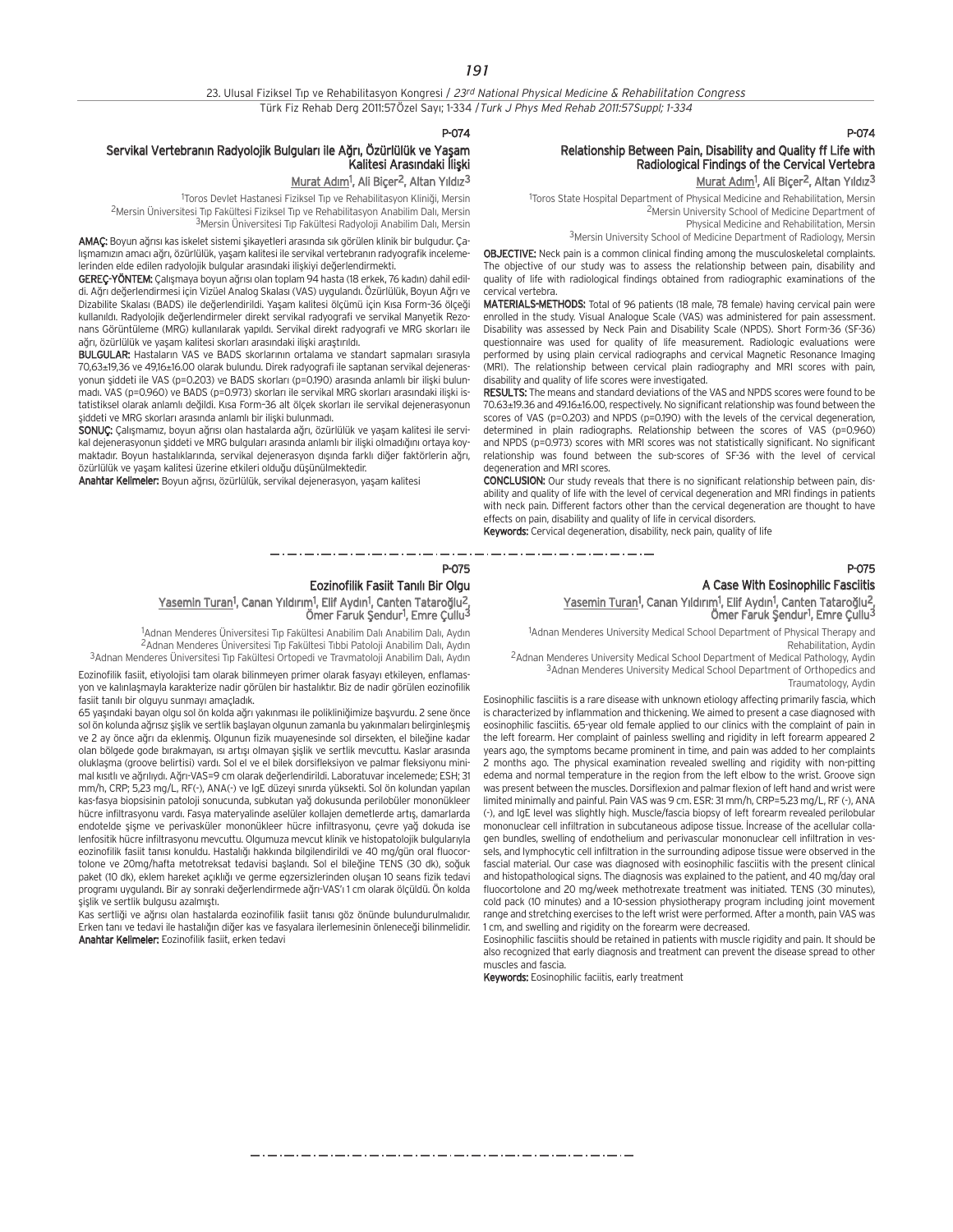P-076

## Lomber BT ve MRG İncelemelerinde Rastlantısal Transisyonel Vertebra Anomalisi Görülme Sıklığı

## <u>Orhan Oyar</u><sup>1</sup>, Emray Engin Akkoç<sup>1</sup>, Melda Apaydın<sup>1</sup>, Makbule Varer<sup>1</sup>,<br>Ayşegül Oygen<sup>1</sup>, Berna Dirim Mete<sup>1</sup>, Fazıl Gelal<sup>1</sup>, Korhan Barış Bayram<sup>2</sup>

<sup>1</sup>İzmir Atatürk Eğitim ve Araştırma Hastanesi Radyoloji Klinikleri, İzmir <sup>2</sup>İzmir Atatürk Eğitim ve Araştırma Hastanesi 2. Fizik Tedavi ve Rehabilitasyon Kliniği, İzmir

AMAÇ: Bu çalışmada bel ağrısı nedeniyle rutin lumbar vertebral BT ve MRG tetkikleri yapılmış olgularda; lumbasakral bileskede, transisyonel vertebra anomalisi (TVA) görülme sıklığını ve bel ağrısı etyolojisindeki etkinliğini araştırmak amacı ile yapılmıştır. İki yıllık bir süre içinde, Radyoloji Kliniklerimizde bel ağrısı nedeniyle BT ve MRG ile incelemeye alınmış toplam 18595 olgu üzerinde yapılan değerlendirmede, iki tetkikle toplam 365 olguda transisyonel vertebra anomalisi tespit edilmiş olup oran %1,9 düzeyindedir. Bel ve siyatik ağrı şikâyeti ile lumbar BT ya da MRG tetkiki yapılan olgularda lumbasakral bileske, transisyonel vertebra anomalisi yönünden dikkatlice incelenmeli, ağrıya sebep olabilecek ek bir patoloji yoksa ağrının sebebinin TVA olabileceği akılda tutulmalıdır.

GEREÇ-YÖNTEM: Son iki yıl içinde, bel ağrısı şikâyeti ile başvuran ve 3125'i lumbar BT; 15471'i lumbar MRG ile incelenmiş toplam 18.595 olgu TVA açısından retrospektif olarak değerlendirildi. TVA dışında bel ağrısına sebep olabilecek ek patolojiler kaydedildi.

BULGULAR: Yaşları 12 ile 82 arasında değişen olguların 365'inde (%1,9) TVA belirlendi. Bunların 15'i lumbarizasyon, 350'si sakralizasyon şeklindeydi. Lumbarizasyon saptanan vertebraların hepsi iki taraflı; sakralizasyon gösteren vertebranın ise 93'ü tek taraflı, 257'si iki taraflıydı. TVA tespit edilen olguların 203'ü (%55,6) kadın, 162'si (%44,3) erkekti. TVA saptanan olguların 254'ünde skolyoz, 10'unda bu düzeyde listezis, 2'sinde spina bifida anomalisi belirlendi. Ayrıca 148 olguda TVA'nin olduğu düzeyde değişik derecelerde disk dejenerasyonları ve herniyasyonları meycuttu.

SONUÇ: Lumbasakral bileşkedeki vertebranın bir alt veya bir üst vertebra özelliği göstermesi olan TVA'nin görülme sıklığı % 4-8 olarak bildirilmektedir. Calısmamızda bulunan değerin daha düşük olması, olgu sayımızın, literatürde yapılmış çalışmalarla mukayese edilemeyecek kadar fazla olmasından kaynaklanmış daha gerçekçi bir değer olarak düşünülebilir. TVA'nin disk dejenerasyonu, herniasyonu ya da sinir kökü basısı için artmış risk oluşturduğu bilinmektedir. Bu nedenle disk değişiklikleri ile birlikte saptadığımız 148 olguda ve TVA dışında belirgin bir patolojisi bulunmayan 3 olgumuzda bel ağrısı TVA'ne dayandırılmıştır (%41,3). Bel ve siyatik ağrı şikâyeti ile lumbar vertebral BT ya da MRG tetkiki yapılan olgularda lumbasakral bileşke, TVA yönünden dikkatlice incelenmeli, ağrıya sebep olabilecek ek bir patoloji yoksa ağrının sebebinin TVA olabileceği akılda tutulmalıdır.

Anahtar Kelimeler: Bel ağrısı, bilgisayarlı tomografi, lumbarizasyon, manyetik rezonans görüntüleme, sakralizasyon

## The Prevalence of Coincidental Transitional Vertebrae Abnormality in Lumbar CT And MRI Examinations

P-076

<u>Orhan Oyar</u>!, Emray Engin Akkoç<sup>1</sup>, Melda Apaydın<sup>1</sup>, Makbule Varer!, Ayşegül Oygen<sup>1</sup>, Berna Dirim Mete<sup>1</sup>, Fazıl Gelal<sup>1</sup>, Korhan Barış Bayram<sup>2</sup>

1Izmir Ataturk Training and Research Hospital, Clinics of Radiology, Izmir 2Izmir Ataturk Training and Research Hospital, 2th Clinic of Physiotherapy, Izmir

OBJECTIVE: This study was conducted to investigate the prevalence of transitional vertebrae abnormality (TVA) in lumbosacral junction and effectiveness in back pain etiologyin patients for whom routine lumbar CT and MRI were performed. TVA was determined in 365 of 18595 cases examined via CT and MRI due to the back pain during a period of two years and the rate was 19 %

MATERIALS-METHODS: A total number of 18595 cases who applied to our hospital with the complaint of back pain and examined with CT (3125 cases) examined withMRI (15471 cases), were evaluated retrospectively for TVA, Additional pathologies to TVA that may cause back pain were recorded.

RESULTS: TVA was found in 365 patients (1.9%) at the ages of 12 to 82. Fifteen of them had lumbalisation and 350 of them had sacralisation. All the vertebrae displayinglumbalisation were bilateral; 93 of the vertebrae displaying sacralisation were unilateral, and 257 of them were bilateral. 203 (55.6%) of the patients determined to have TVA were female and 162 (44.3%) of them were male. In patients with TVA, 254 patients had scoliosis, 10 patients had listhesis, and 2 patients had spina bifida. Moreover, disc degeneration and herniations at the TVA level with varying degrees, were present in 148 cases.

CONCLUSION: The prevalence of TVA, the vertebrae in lumbosacral junction displaying the characteristics of the lower or upper vertebrae, is reported as 4-8%. Lower values found in our study might be considered more realistic, depending on the large number of cases which cannot be compared with the other studies. Disc degeneration in TVA is known to increase the risk for herniation or nerve root compression. Accordingly, back pain found to be related to TVA, in 148 cases with disc changes and in 3 cases that didn't have a significant pathology except TVA. Lumbosacral junction should be examined carefully in the cases for which vertebral CT or MRI performed due to back or sciatic pain complaints in terms of TVA and it should be kept in mind as the cause of the pain when no pathology is present to cause pain. Keywords: Low back pain, computed tomography, lumbalisation, magnetic resonance imaging, sacralisation

## متروسا والمتواد متواريس والمتواريس والمواريس والمواريس والمواريس والمواريس والمواريس والمواريس والمواريس والمواريس والمواري

## P-077 Poliomiyeliti Taklit Eden Bir Sendrom; Hopkins Sendromu <u>Yasemin Turan</u>1, Işıl Karataş Berkit<sup>1</sup>, Ayşe Tosun<sup>2</sup>, Emre Çullu<sup>3</sup>

<sup>1</sup>Adnan Menderes Üniversitesi Tıp Fakültesi Anabilim Dalı Anabilim Dalı, Aydın <sup>2</sup> Adnan Menderes Üniversitesi Tıp Fakültesi Pediatri Anabilim Dalı, Aydın 3Adnan Menderes Üniversitesi Tıp Fakültesi Ortopedi ve Travmatoloji Anabilim Dalı, Aydın

Hopkins sendromu, akut astım atağından 4-11 gün sonra, bir veya daha fazla ekstremitede akut flask paralizinin gelistiği, ön boynuz motor nöron hastalığı olarak tanımlanır. Olgu, solunum sıkıntısı sonrası gelişen, poliomiyeliti düşündüren klinik ve elektrofizyolojik bulgularıyla Hopkins sendromu tanısı aldı. Olguyu, sendromun nadir görülmesi ve poliomiyelite benzer kliniği nedeniyle sunmayı amaçladık.

Dokuz yasında kız hasta, sol bacağında kısalık, güç kaybı ve yürüme güçlüğü yakınmalarıyla başvurdu. Öyküsünden, 3,5 aylık iken bronşiolit-bronkopnömoni tanısı ile hastanede izlendiği, bronkodilatatör tedavi aldığı ve bu olaydan 20 gün sonra monoparezinin geliştiği öğrenildi. Ası kartından poliomiyelit aşılarının ayına uygun olarak yapıldığı gözlendi. Fizik muayenesinde, sol alt ekstremitesinde 8 cm kısalık, uyluk ve baldır bölgesinde sırasıyla sağa göre 8 ve 5 cm çap farkı mevcuttu. Sol kalça fleksiyonu, sol kalça ekstansiyonu, diz ekstansiyonu, ayak bilek dorsifleksiyonu ve plantar fleksiyonu kas gücü 1/5, sol kalça abduksiyon ve adduksiyon kas gücü 3/5 idi. Duyu muayenesi olağandı. Patellar tendon ve aşil refleksleri alınamıyordu. Elektrofizyolojik değerlendirmede duysal ve motor sinir ileti hızları normal, sol gastronemius ve tibialis anterior kaslarında fibrilasyon paternleri saptandı. Olguya kuadriseps kasına elektrik stimulasyonu, EHA ve güçlendirme egzersizinden oluşan 20 seans fizik tedavi programı uygulandı. Hastanın sol ayağına 8 cm yükselti ilave edildi. Bu yükseltiyle birlikte HKAFO ile olgunun ambulasyonu sağlandı ve hasta takibimize alındı.

Çocukluk çağında gelişen akut flask paralizilerin ayırıcı tanısında Hopkins sendromu da akılda bulundurulmalıdır.

Anahtar Kelimeler: Hopkins sendromu, poliomiyelit

## P-077 A Syndrome Mimicking Poliomyelitis; Hopkins Syndrome <u>Yasemin Turan</u>1, Işıl Karataş Berkit<sup>1</sup>, Ayşe Tosun<sup>2</sup>, Emre Çullu<sup>3</sup>

<sup>1</sup>Department of Physical Theraphy and Rehabilitation Medical School of Adnan Menderes University, Aydın

<sup>2</sup>Departmetn of Pediatrics Medical School of Adnan Menderes University, Aydın 3Department of Orthopedics and Traumatology Medical School of Adnan Menderes University, Aydın

Hopkins syndrome, which is presented as acute flask paralysis of one or more extremities 4-11 days after an acute asthma attack, is defined as an anterior horn motor neuron disease. The case was diagnosed with Hopkins syndrome due to clinical and electrophysiological signs, suggesting poliomyelitis after respiratory distress. We aim to present our case, which is a rare disease and has a similar clinical presentation with poliomyelitis.

9-year old girl applied with complaints of shortness in left leg, weakness and difficulty in walking. She was hospitalized with the diagnosis of bronchiolitis-bronchopenumonia when she was 3.5 months old, and received bronchodilator therapy, and 20 days after that she developed the monoparesis. She had poliomyelitis vaccines as were scheduled in the vaccination program. In her physical examination left lower extremity was 8 cm shorter, and diameter differences of left thigh and calf compared to the right side were 8 cm and 5 cm, respectively. Muscle strengths in the left hip flexion, left hip extension, knee extension, ankle dorsiflexion and plantar flexions were 1/5, whereas the strength was 3/5 in the left hip abduction and adduction movements. Sensorial examination was within normal limits. Patella tendon and Achilles tendon reflexes were absent. Onelectrophysiological examination, sensorial and motor nerve transmission rates were normal, whereas fibrillation patterns were observed in left gastrocnemius and tibialis anterior muscles. The case received a physiotherapy program with an electric stimulation to quadriceps muscle, and ROM and 20 sessions of muscle strengthening exercises. 8-cm additional height was provided under her left foot. In addition to this additional height, the patient was provided to ambulate with HKAFO and then followed up.

Hopkins syndrome should also be retained in differential diagnosis of acute flask paralysis observed in the pediatric age group.

Keywords: Hopkins syndrome, poliomyelitis

مترو متوارد متوارد متوارد متوارد متوارد متوارد متوارد متوارد متوارد متوارد متوارد متوارد متوارد متوارد متوارد متوارد متوارد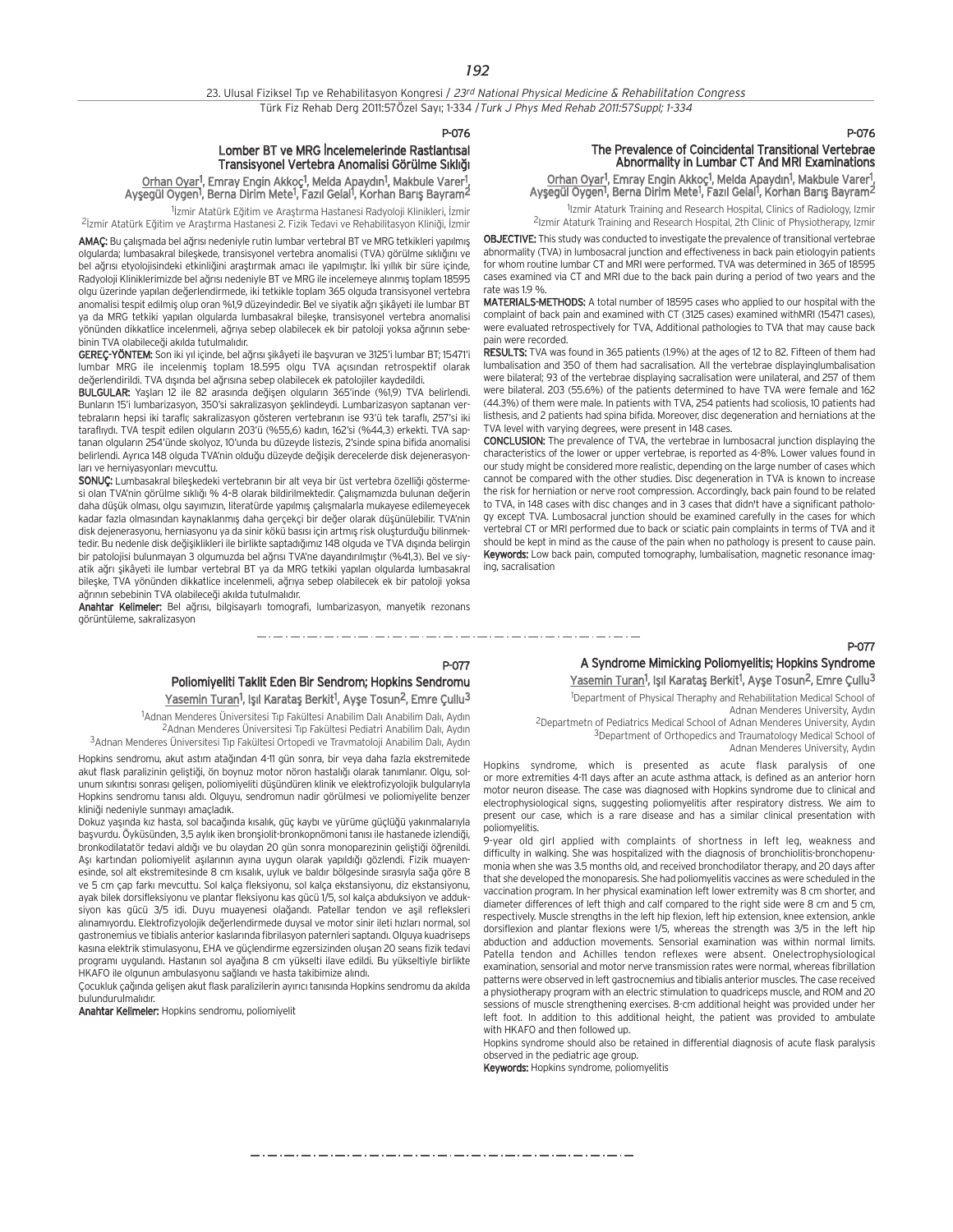P-078

P-079

مترو متوارد متوارد متوارد متوارد متوارد متوارد متوارد متوارد متوارد متوارد متوارد متوارد متوارد متوارد متوارد متوارد متوارد

## Akciğer Tutulumu Olan Atipik Sınırlı Kutanöz Sistemik Skleroderma:<br>Bir Olgu Sunumu

### <u>Yasemin Turan</u>1, Canan Yıldırım<sup>1</sup>, Ömer Faruk Şendur<sup>1</sup>, Emel Ceylan<sup>2</sup>

<sup>1</sup>Adnan Menderes Üniversitesi Anabilim Dalı Anabilim Dalı, Aydın <sup>2</sup> Adnan Menderes Üniversitesi Göğüs Hastalıkları Anabilim Dalı, Aydın

Sınırlı cilt tutulumlu skleroderma (IcSSC), deri tutulumu, gövde tutulumu olmaksızın, ekstremitelerin distal kısımlarına yerleşiktir. IcSSc'un sık karşılaşılan klinik ve laboratuar bulguları kalsinoz, Raynaud fenomeni, özefagus dismotilitesi, sklerodaktili, telenjiektazi varlığı ve antisentromer antikor pozitifliğidir. İnterstisyel akciğer fibrozu bulunmaksızın gelişen pulmoner arter hipertansiyonu, lcSSc'un önemli bir komplikasyonudur.

72 yaşındaki bayan olgu 6 yıldır olan yaygın vücut ağrısı, ellerde sekil bozukluğu nedeni ile kliniğimize başyurdu. Ağrılarının çoğunlukla kollar ve omuzlarda olduğunu, zamanla dirsek, el bilek, el parmaklarına yayıldığını tarifliyordu. Olgunun ön kollarında sertlik yakınması da vardı. Fizik muayenede Bilateral dirsek eklemi distalinde ön kolda ağrısız, sert şişlikler mevcuttu. Her iki el parmaklarında sklerodaktili ve distal falankslarda rezorbsiyon vardı. Bilateral ayaklarda deri sertliği olmakla birlikte gövdede deri sertliğine rastlanmadı. Bilateral el bilek ve parmak EHA kısıtlıydı. Sağ MKF eklemler ve PIF eklemlerde fleksiyon kontraktürü mevcuttu. Bilateral ayak parmak eklem hareket açıklığı kısıtlıydı. Solunum sistemi muayenesinde oskültasyonda alt zonlarda bilateral krepitan raller duyuluyordu. Laboratuar incelemede; ANA nükleer paternde pozitif olup, anti-sentromer, anti-Scl-70 (anti-topoizomeraz) negatifti. Yüksek çözünürlüklü toraks tomografisinde her iki akciğer parankiminde alt loblarda daha belirgin olarak izlenen septalı kalınlaşmalar, plevral düzensizlikler, subplevral lineer dansiteler ve bal peteği görünümde alanlar saptandı. Solunum fonksiyon testi, restriktif tipte solunum fonksiyon bozukluğuna yol açan sklerodermanın akciğer tutulumu ile uyumluydu. Pulmoner arter basinci 25 mmHg olması nedeniyle pulmoner hipertansiyon gelişmemiş formu olarak düşünüldü. Olgu, anti-sentromer antikorunun negatifliği ve interstisyel akciğer hastalığının bulunması nedeniyle atipik tutulumlu sınırlı kutanöz sistemik skleroz olarak tanımlandı. Böyle iç organ tutulumu olan lcSSC olgusu olabileceği akılda bulundurulmalı ve hastalar bu açıdan taranmalıdır

Anahtar Kelimeler: İnterstisyel akciğer hastalığı, skleroderma

## P-078

## Atypical Limited Cutaneous Systemic Scleroderma With Lung Involvement: A Case Presentation

Yasemin Turan<sup>1</sup>, Canan Yıldırım<sup>1</sup>, Ömer Faruk Şendur<sup>1</sup>, Emel Ceylan<sup>2</sup>

<sup>1</sup>Adnan Menderes University Department of Physical Therapy and Rehabilitation, Aydin 2Adnan Menderes University Department of Chest Diseases, Aydin

Scleroderma with limited skin involvement (lcSSC) is localized at the distal parts of extremities without body involvement. Common clinical and laboratory signs of lcSSc are calcinosis, esophageal dismotility, sclerodactyly, the presence of telangiectasia and anti-centromere antibody positivity. Pulmonary artery hypertension without interstitial lung fibrosis is an important complication of lcSSc.

72-year old female applied to our clinics with the complaint of widespread pain in her body and shape deformities for 6 years. She described that the pain was mainly on her arms and shoulders. In the course of time, they were radiating to elbow, wrists and fingers. She also complained about forearm stiffness. In the physical examination, there were painless, hard swellings bilaterally at the distal of elbows. There were sclerodactyly and distal phalanx resorption in the fingers of both hands. Despite bilateral skin tightness in feet, there was no skin tightness over the body. Range of motion was limited bilaterally in the wrists and fingers. There were flexion contractures in the right MCP and PIP joints, and ROM were also limited bilaterally in toe joints. In respiratory system examination, crepitantraleswere present on auscultation. In laboratory examinations; ANA nuclear pattern was positive, whereas anti-centromere and anti-Scl-70 (anti-topoisomerase) were negative. In high resolution thorax tomography, septated thickenings, pleural irregularities, subpleural linear densities and honeycomb appearances were observed bilaterally, mainly in the lower lobes of lung parenchyma. In respiratory function test, the signs were consistent with lung involvement of scleroderma, causing restrictive type respiratory dysfunction. Since pulmonary artery pressure was 25 mmHg, it is decided that this was the form without pulmonary hypertension The case was defined as atypical involvement of limited cutaneous systemic scleroderma due to the anti-centromere antibody negativity and presence of interstitial lung disease. Such an IcSSC case with internal organ involvement should be retained and patients should be screened in this respect.

Keywords: Interstitial lung disease, scleroderma

<u>and a simple state of the state of the state of the state of the sta</u>

## Lomber Spinal Stenozda Pregabalin Tedavisinin Etkinliği

المستحي والمساوي للمستحي والمستحي والمستحي والمستحيل والمستحيرة

Bengu Beydag Odabaşı, Yasemin Turan, Ömer Faruk Şendur

Adnan Menderes Üniversitesi Fizik Tedavi ve Rehabilitasyon Anabilim Dalı, Aydın GIRIŞ: Lomber spinal stenoz (LSS), spinal kanalın, lateral resesin veya nöral foramenin kemik yada yumusak doku basısına bağlı olarak daralmasıdır. Bu hastalığın tedavisinde kullanılan ilaçlar oldukça sınırlıdır. Literatürde LSS tedavisinde pregabalin tedavisinin klinik etkinliğini arastıran bir çalışmaya rastlamadık. Bu çalışmada, LSS tanısı koyduğumuz hastalarda pregabalin tedavisinin klinik ve fonksiyonel etkinliğinin araştırılması amaçlandı.

GEREÇ-YÖNTEM: Çalışmaya bel ağrısı yakınması ile polikliniğimize başvuran ve lomber bölgenin bilgisayarlı tomografi sonucuna göre santral spinal kanal çapı 10 mm'den aşağı olan 38 hasta (36 kadın) dahil edildi. Hastalara oral pregabalin tedavisi ilk bir hafta 150 mg/gün, 2. haftadan 6. aya kadar 300 mg/gün dozunda uygulandı. Bel ağrısının derecesi VAS (0-100 mm) ile değerlendirildi. Ağrısız yürüme mesafesi metre olarak hesaplandı. Fonksiyonel değerlendirmede Roland-Morris İndeksi, İstanbul Bel Ağrısı Fonksiyonel Skalası kullanıldı. Hastaların depresyon düzeyi Beck'in Depresyon İndeksi ile ölçüldü. Tedavi bitiminde yine aynı değerlendirme yöntemleri kullanılarak tedavinin etkinliği değerlendirildi.

BULGULAR: Çalışmaya katılan hastaların yaş ortalaması 56,2 (SS=13,1) yıldı. Bel ağrısının başlangıcından muayene zamanına kadar geçen surenin ortalaması 72,9 (SS=80,7) ay olarak hesaplandı. Hastaların tedavi öncesi ve sonrası ağrı-VAS (p<0.001), Rolland Morris İndeksi (p<0.001), Beck Depresyon İndeksi (p<0.001), İstanbul Bel Ağrısı Fonksiyonel Skalası (p<0.001), Ağrısız yürüme mesafesi (p=0.005) değerlerinde tedavi öncesine göre tedavi sonrasında anlamlı iyilesme olduğu gözlendi.

SONUÇLAR: Pregabalin tedavisinin LSS tedavisinde hem klinik hem de fonksiyonel açıdan oldukça anlamlı olduğu gözlenmiştir.

Anahtar Kelimeler: Lomber spinal stenoz, pregabalin tedavisi

## P-079 Efficacy of Pregabalin Treatment in Lumbar Spinal Stenosis Bengu Beydağ Odabaşı, Yasemin Turan, Ömer Faruk Şendur

Adnan Menderes University Department of Physical Medicine and Rehabilitation, Aydin

OBJECTIVE: Lumbar spinal stenosis (LSS) is narrowing of the spinal canal, lateral recess or neural foramen due to the pressure produced by bone or soft tissue. The medications used for treatment of this disease are very limited. We didn't identify any study investigating the clinical efficacy of pregabalin treatment for LSS in the literature. The aim of this study was to examine the clinical and functional efficacy of prebalin treatment in patients diagnosed with LSS.

MATERIAL-METHODS: The study included 38 patients who were presented to our outpatient clinic with low back pain (LBP) complaint and detected to have a central spinal canal diameter of less than 10 mm according to computer tomography result of the lumbar area. Oral pregabalin treatment was given in 150 mg/day doses forthe first one week and then, at 300 mg/day doses from the 2nd week to the 6th month. The degree of LBP was assessed by VAS (0-100 mm). The walking distance without pain was calculated in meters. Roland Morris Index, Istanbul LBP Functional Scale were used in the functional evaluation. The depression levels of the patients were measured with Beck's Depression Index (BDI). The efficacy of the treatment was assessed by using the same evaluation methods at the end of the treatment. RESULTS: Among the patients participating in this study, the mean age was 56.2 (SD=13.1) years. The mean time from the onset of LBP to the time of physical examination was estimated as 72.9 (SD=80.7) months. A significant improvement in pretreatment and posttreatment pain values-VAS (p<0.001), Roland Morris Index (p<0.001), BDI (p<0.001), İstanbul LBP Scale (p<0.001), walking distance without pain (p=0.005) of the patients were observed after treatment compared to baseline.

CONCLUSION: It was observed that the pregabalin treatment was highly significant in clinical aspects for the treatment of LSS.

Keywords: Lumbar spinal stenosis, pregabalin treatment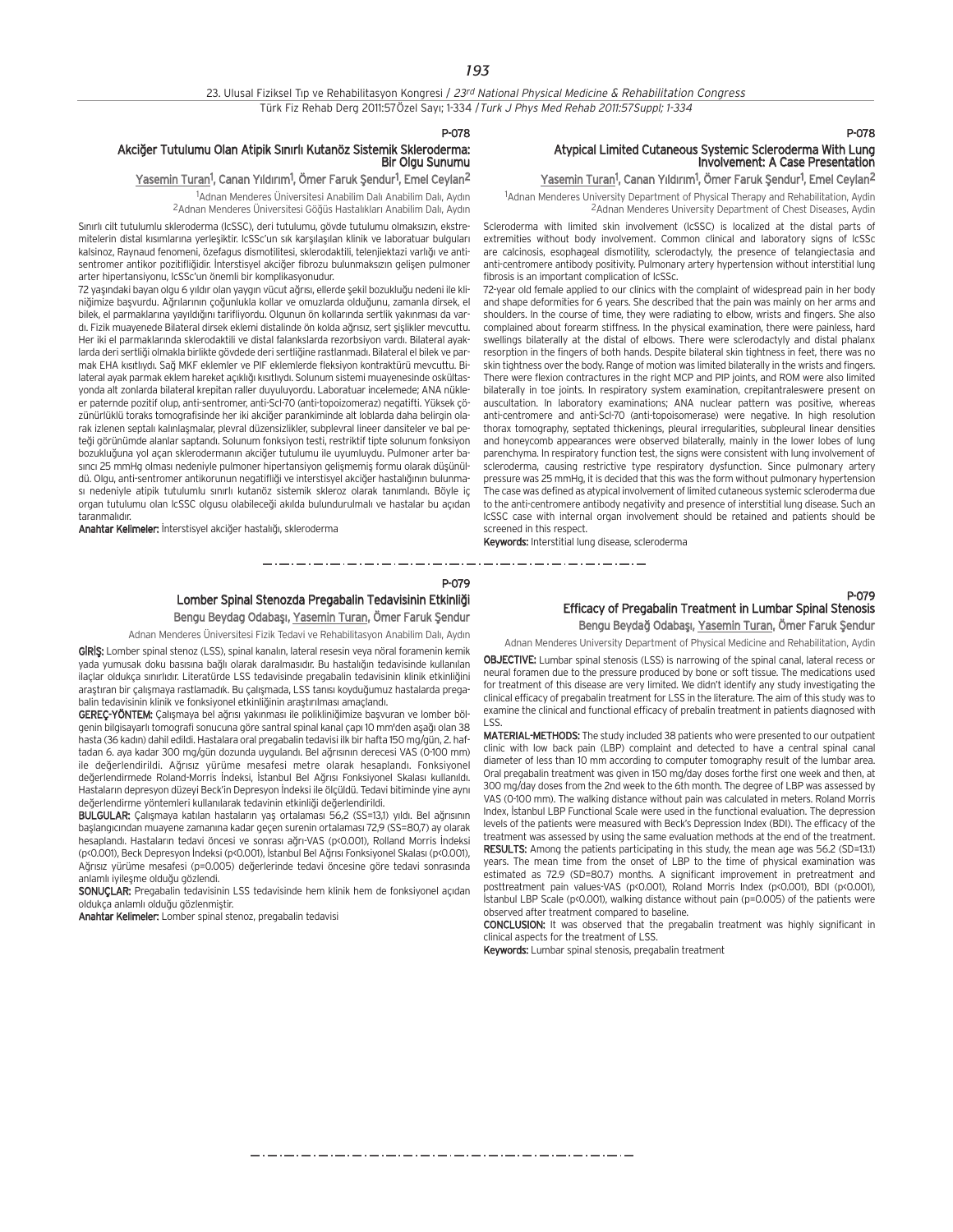P-080

## Hemofili A Hastasında Sakroiliak Eklem Tutulumu: Olgu Sunumu <u>Özcan Hız</u>1, Levent Ediz<sup>1</sup>, Mehmet Fethi Ceylan<sup>2</sup>, Elif Gülcü1, Songül Ercan<sup>1</sup>

<sup>1</sup>Yüzüncü Yıl Üniversitesi Tıp Fakültesi Fiziksel Tıp ve Rehabilitasyon Anabilim Dalı, Van <sup>2</sup>Yüzüncü Yıl Üniversitesi Tıp Fakültesi Ortopedi ve Travmatoloji Anabilim Dalı, Van

Hemofilik artropati tekrarlayan eklem içi kanamalar sonucunda kronik, proliferatif sinovit ve kartilaj destrüksiyonu ile karakterizedir. Diz, dirsek, kalça, omuz ve ayak bileği gibi travmaya yatkın eklemlerde daha sık görülmektedir. Bu yazıda 25 yaşında, erkek, hemofili A tanısı olan ve sol dizde hemofilik artropati ve sağ sakroiliit tespit edilen bir olgu sunduk.

Muayenesinde sol dizde 10° fleksiyon vardı. Patellar hareketleri ileri derecede kısıtlı ve ağrılıydı. Sol diz grafisinde artropati görünümü vardı. Kalcalarında ağrı tarifleyen hastanın, yumusak doku ultrasonografisinde sol kalça eklemi çevresindeki kaslar arasında sıvı değerleri izlendi (hemoraji?). Ayrıca sağda sacroiliak germe testleri pozitif idi. Sabah tutukluğu yoktu. Lomber ve dorsal schober, göğüs ekspansiyonu, oksiput-duvar mesafesi, el-zemin mesafesi normaldi. Diğer eklemlerin muayeneleri normaldi. Tam kan, biyokimya, protein elektroforezi, Eritrosit sedimantasyon hızı, CRP ve idrar tetkiki normaldi. Brusella ve salmonella testleri, idrar, kan ve boğaz kültürü negatifti. Üretral sürüntüde mikoplazma hominis, mikoplazma genitalium, üreoplazma üreolitikum, klamidya trakhomatis ve neisseria gonerhea negatifdi. HLA-B27 negatif, PPD 8 mm, balgamda aside dirençli bakteri ve balgam kültürü negatifdi. PA akciğer grafisi, dorsal ve lomber grafiler normaldi. Sakroiliak grafide her iki sakroiliak eklemde düzensizlik ve skleroz izlendi. Sakroiliak MRG'de sakroiliak eklemlerde düzensizlik, sağ sakroiliak eklemde T1'de sinyal düşüklüğü T2'de sinyal artısı izlendi ve sağ sacroiliit olarak değerlendirildi. Sakroiliak eklem tutulumu ile ilgili bir bilgiye ulaşılan elektronik ortamda rastlanmamıştır. Hastamızın özgeçmisi sorgulandığında sakroiliak eklem bölgesine yönelik bir travma tanımlamadı. Hasta özelinde düşündüğümüzde hastanın günlük yaşamında namaz kılma, tuvalet alışkanlığı (dizleri üzerine çömelerek) ve özellikle bağdaş kurarak oturma alışkanlığı olduğu göz önüne bulundurulduğunda her iki dizdeki ve sakroiliak eklemdeki zorlanmalara bağlı olarak spontan kanamaların ortaya çıkabileceğini düşündük.

Hemofilik artropati nedeni ile başvuran hastalarda tüm eklemlerin ayrıntılı muayenesi yapılmalıdır. Kalça bölgesinde ağrı nedeni ile başvuran hastalarda kalça eklemi ve yumuşak doku ile birlikte sakroiliak eklem tutulumu olabileceği düşünülmelidir.

Anahtar Kelimeler: Hemofili, artropati, sakroiliit

#### P-081

Türkiye'de Van Bölgesinde Yaşayan Popülasyonda Palmaris Longus Kası Yoklu¤unun Prevalans› ve Yeni Bir Muayene Testi (Hiz-Ediz Testi) <u>Özcan Hız</u><sup>1</sup>, Levent Ediz<sup>1</sup>, Mehmet Fethi Ceylan<sup>2</sup>, Emrullah Gezici<sup>1</sup>, Elif Gülcü<sup>1</sup>, Metin Erden<sup>1</sup>

<sup>1</sup>Yüzüncü Yıl Üniversitesi Tıp Fakültesi Fiziksel Tıp ve Rehabilitasyon Anabilim Dalı, Van <sup>2</sup>Yüzüncü Yıl Üniversitesi Tıp Fakültesi Ortopedi ve Travmatoloji Anabilim Dalı, Van

AMAÇ: Türk popülasyonunda yapılan önceki iki çalışmada PL agenezi % 63,9 ve % 26,5 olarak bildirilmiştir. Bu çalışmanın birinci amacı Türk popülasyonundaki PL agenezi prevalansını tespit etmek, ikinci amacı ise yeni geliştirdiğimiz Hiz-Ediz testi ile Schaffer ve Mishra second testleri arasındaki uyumu ortaya koymaktır.

GEREÇ-YÖNTEM: Çalışmaya 1000 olgu alındı (500 kadın, 500 erkek). Tüm olgulara Schaffer, Mishra second ve Hiz-Ediz testleri uygulandı. Her iki cins arasında ve her iki el arasında fark olup olmadığı incelendi. Uygulanan her üç test arasındaki uyum bakıldı.

BULGULAR: Scaffer testi ile 159 olguda (%15,9), Mishra testi ve Hiz-Ediz testinin her ikisinde de 151 olguda (%15,1) PL agenezi bulundu. Her üç test ile tespit edilen ünilateral ve bilateral tendon yokluğu oranları arasında anlamlı fark tespit edilmedi (p<0,05). Her üç test sonuçlarına göre kadın ve erkeklerdeki ünilateral ve bilateral tendon yokluğu oranları arasında anlamlı fark tespit edilmedi (p<0,05). Her üç testin birbiri ile uyumuna kapa testi ile bakıldığında; Mishra second ve Hiz-Ediz testleri arasında tam bir uyum varken, Schaffer ile diğer iki test arasında tam uyum yoktu. Ancak istatistiksel olarak her üç test arasında fark tespit edilmedi.

SONUÇ: Sonuçlarımız göstermektedir ki PL agenezi oranı (%15) başvuru kitaplarındaki veriler ile uvumludur. Hiz-Ediz testi, Mishra second test ve Schaffer testi ile karsılastırıldığında PL agenezini tespit etmede güvenle kullanılabilir. Ancak bu testlerin geçerlilik ve güvenilirliklerinin ortaya konması için görüntüleme yöntemleri ile karşılaştırıldığı çalışmalara ihtiyaç yardır.

Anahtar Kelimeler: Palmaris longus kası, agenezi, Türk popülasyonu, tendon, anatomi

## P-080 Sacroiliac Joint Involvement in a Patient with Hemophilia A: Case Report <u>Özcan Hız</u>1, Levent Ediz<sup>1</sup>, Mehmet Fethi Ceylan<sup>2</sup>, Elif Gülcü<sup>1</sup>, Songül Ercan<sup>1</sup>

1 Yuzuncu Yil Universty Medical School Department of Physical Medicine and Rehabilitation, Van

2Yuzuncu Yil Universty Medical School Department of Orthopedic Surgery, Van

Hemophilic arthropathy is characterized by chronic proliferative synovitis and cartilage destruction as a result of recurrent intra-articular bleeding. Hemophilic arthropathy can be seen in many joints such as knee, shoulder, hip and ankle. In this paper, we presented arthropathy in both knees and right sacroiliac Joint (SIJ) involvement in a patient diagnosed with hemophilia A. Patient's left knee flexion was 10 degrees. Patellar movements severely restricted and painful. Arthropatic changes were observed in left knee radiograph. Tensile tests were positive in the right sacroiliac joint. There was no morning stiffness. Chest expansion, occiput-wall distance, hand-ground distance were normal. Other joints examinations were normal.

Blood, biochemistry, protein electrophoresis, erythrocyte sedimentation rate, CRP and urine tests were normal. Brucella and salmonella serological tests, urine, blood and throat cultures were negative. Mycoplasma hominis, mycoplasma genitalium, Ureoplasma ureolyticum, Chlamydia trachomatis, and Neisseria gonorrhea were negative in urethral smear. Negative HLA-B27 and a PPD of 8 mm were detected and acid-resistant bacteria in sputum and sputum cultures were negative. Chest, lumbar and dorsal radiographs were normal. Irregularities of the both sacroiliac joints were observed in sacroiliac radiograph. In the MRI of sacroiliac joints, the right sacroiliitis was considered because of the irregularities in both sacroiliac joints and the signal decrease in T1 and increase in T2-weighted series in the right sacroiliac joint. When the background of our patient was queried, a trauma to the sacroiliac joint region was not identified. Considering for this case, toilet habits (Squatting on his knees), and especially the habit of cross-leggedsittingin his daily life, spontaneous bleeding might occur depending on the strain of both knees and sacroiliac joint.

Especially in patients who admitted because of hip pain, hip and sacroiliac joint involvement together with soft tissue involvement should be considered.

Keywords: Hemophilia, arthropathy, sacroiliitis

#### P-081

Prevalence of the Absence of Palmaris Longus Muscle Among the Population Residing in the area of Van, Turkey with a New Examination Test (Hiz-Ediz Test) Özcan Hız<sup>1</sup>, Levent Ediz<sup>1</sup>, Mehmet Fethi Ceylan<sup>2</sup>, Emrullah Gezici<sup>1</sup>,

Elif Gülcü<sup>1</sup>, Metin Erden<sup>1</sup> 1 Yuzuncu Yil University Medical School Department of Physical

Medicine and Rehabilitation, Van

2Yuzuncu Yil University Medical School Department of Orthopedic Surgery, Van

OBJECTIVE: In two studies conducted previously in the Turkish population, Palmaris longus muscle (PLM) agenesis had been reported as 63,9% and 26,5%. The primary goal of this trial was to determine the prevalence of PLM agenesis in the Turkish population; the second goal was to show the consistency between our newly developed Hiz-Ediz test and the former tests, Schaeffer and Mishra's second tests.

MATERIALS-METHODS: One thousand cases (men: 500, women: 500) were enrolled in this trial. Schaeffer's test, Mishra's second test and Hiz-Ediz tests were applied to all cases. Examinations were performed to determine differences between genders and both hands. Consistency between all three tests was investigated.

RESULTS: PLM agenesis was determined 15,9% by the Schaffer test and it was found 15,1% in both Mishra and the Hiz-Ediz tests. No significant difference was found between the rates of unilateral and bilateral PLM agenesis determined by all three tests (p>0.05). According to the results of all three tests, no significant difference was found between unilateral and bilateral PLM agenesis rates in men and women (p<0.05). When the consistency of the three tests was evaluated using the kappa test, full consistency was determined between Mishra's second and the Hiz-Ediz test; however, full consistency was not determined between the Schaffer's and the other two tests. But, no statistical difference was found between the three tests

CONCLUSION: Our results indicate that the prevalence of PLM agenesis (15%) is consistent with the data in textbooks. The Hiz-Ediz test can be applied easily and safely to determine and to visualize the PLM agenesis, when compared to the Mishra's second test and the Schaeffer's test. Therefore, further studies are needed forthe validity and reliability of all tests recommended up to this date.

Keywords: Palmaris longus muscle, agenesis, Turkish population, tendon, anatomy

مترو متوارد متوارد متوارد متوارد متوارد متوارد متوارد متوارد متوارد متوارد متوارد متوارد متوارد متوارد متوارد متوارد متوارد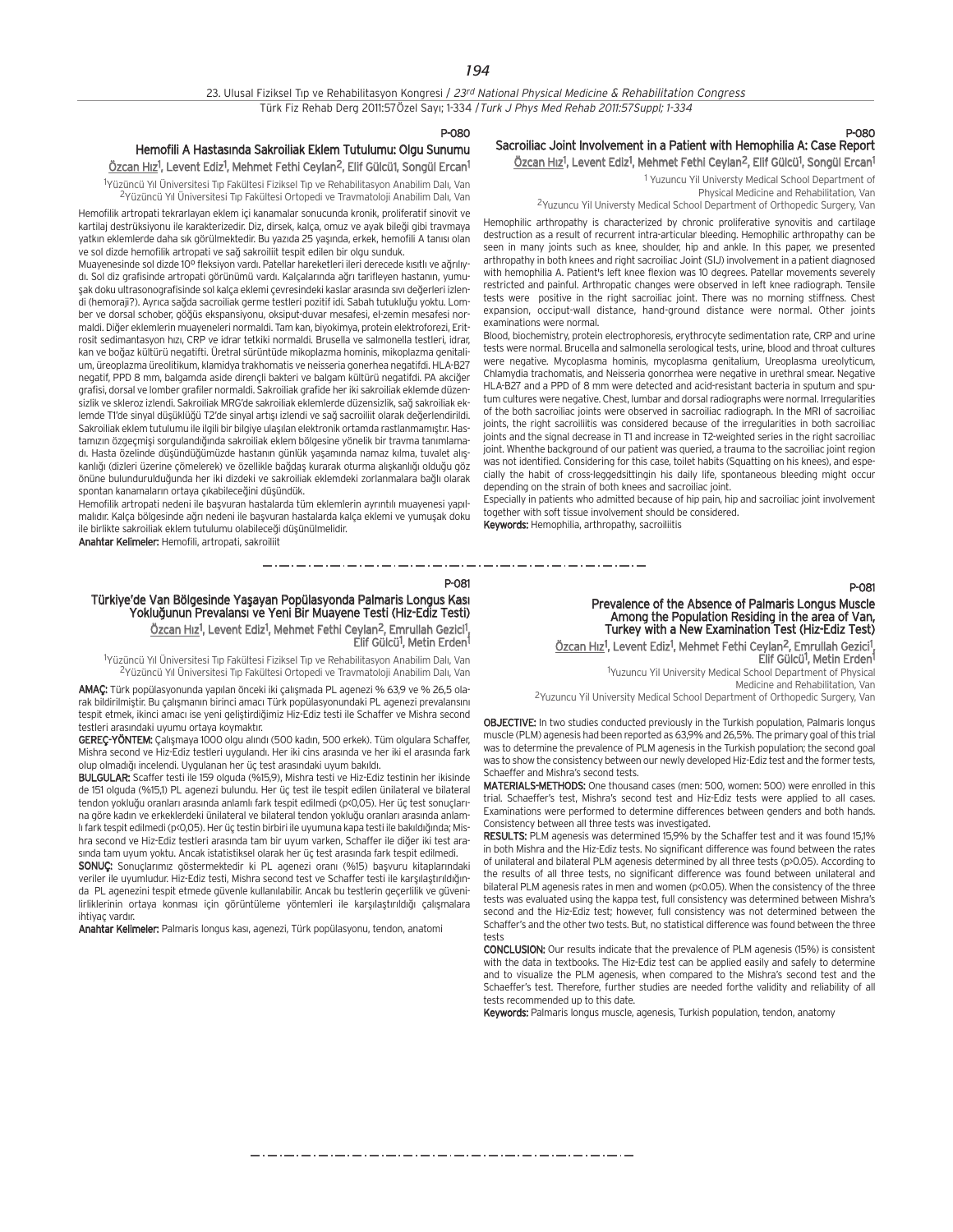#### P-082

## Dirençli A¤›z ve Göz Kurulu¤u Olan Primer Sjögren Sendromlu Bir Olguda Pilokarpin Tedavisi

## Elif Bulak Aydın, Yasemin Turan, Fatih Kahvecioğlu, Ömer Faruk Şendur

Adnan Menderes Üniversitesi Tıp Fakültesi, Fiziksel Tıp ve Rehabilitasyon Anabilim Dalı

Sjögren sendromu ekzokrin bezlerin otoimmun kaynaklı disfonksiyonudur. Primer Sjögren sendromunun patogenezinde glanduler ve non-glanduler organlarda lenfositik infiltrasyon rol oynar. Gözyaşı ve tükrük üretimi azalır. Hastalar kuru, ağrılı gözden, yutma güçlüğünden yakınırlar. Konsevatif tedavide kseroftalmi için çeşitli gözyası preparatları, visköz preparatlar, vağlı merhemler, ciddi okuler yüzey hastalığı olanlarda topikal steroidler ve topikal siklosporin kullanılır. Kserostomi için sık su içilmesi, sekersiz naneler ve tükürük preparatları önerilmektedir. Göz kuruluğu ve ağız kuruluğu için verilen konservatif tedaviler çoğu zaman hastalarda geçici rahatlama sa¤lar. Pilokarpin lakrimal ve tükürük bezlerindeki M3 muskarinik reseptörleri uyaran bir preparattır. Olgumuzda bu tedavilere cevap vermeyen dirençli ağız ve göz kuruluğunda pilokarpin tedavisinin etkilerini inceledik.

30 yaşında evli 2 çocuk sahibi bayan hasta şiddetli göz ve ağız kuruluğu yakınmaları nedeniyle romatoloji polikliniğine yönlendirilmiş. Burada yapılan parotis bezi biyopsisinin patolojik değerlendirmesinde Sjögren sendromu ile uyumlu bulgular gözlenmiş. Göz kuruluğu için yapılan Schirmer testi 0 cm olarak ölçüldü. Hastanın başvuru sırasında ağız kuruluğu VAS'ı 90mm, göz kuruluğu VAS'ı 92mm idi. Konservatif tedavi ile hastanın şikayetlerinin gerilememesi üzerine kolinerjik bir ajan olan pilokarpin tedavisi başlanması düşünüldü. Kolestaz enzimlerinin hafif düzeyli yüksek olması nedeniyle koledokolithiasis varlığını araştırmak amaçlı genel cerrahi konsültasyonu istendi. USG'de koledokta ufak çaplı taşlara rastlandı ancak pilokarpin kullanımı açısından sakınca görülmeldi. Hastamızda pilokarpin 5mg günde 4 kez kullanıldı. İlac kullanımından 2 hafta sonra ağız kuruluğu VAS'ı 50mm, göz kuruluğu VAS'ı 65 mm'ye geriledi. Altıncı haftada ağız kuruluğundaki düzelme aynen devam ederken, göz kuruluğu VAS skoru 90'a yükseldi. Son olarak yapılan 3. ay kontrolunde de bu skorlarda gerileme olmadı. Sjögren sendromunda ağız ve göz kuruluğu çok şiddetli olabilir ve hastanın yaşam kalitesini oldukça ciddi bir şekilde etkileyebilir. Bizim olgumuzda olduğu gibi konservatif uygulamalara cevap vermeyen ağız kuruluğu olan hastalarda oral pilokarpin tedavisinin denenmesi gerektiği görüşündeyiz.

Anahtar Kelimeler: Sjögren sendromu, pilokarpin, kserostomi

## P-083 Omuz Sıkışma Sendromu ve Uyku Kalitesi Arasındaki İlişki

İbrahim Tekeoğlu, Özcan Hız, Levent Ediz, Gülşah Karaaslan

Yüzüncü Yıl Üniversitesi Tıp Fakültesi Fiziksel Tıp ve Rehabilitasyon Anabilim Dalı, Van

AMAÇ: Bu çalışmanın amacı, omuz sıkışma sendromu olan hastalarda subjektif uyku kalitesi ve ağrı derecesi arasında olası ilişkiyi araştırmaktır.

GEREÇ-YÖNTEM: Omuz sıkışma sendromu olan 40 hasta Pittsburgh Uyku Kalitesi İndeksi (PUKİ) ve Omuz Özürlülük Sorgulaması kullanılarak değerlendirildi. Yaş ve cinsiyet olarak eşleştirilmiş 43 sağlıklı gönüllü kontrol grubu olarak alındı (p<0,05).

BULGULAR: Pittsburgh uyku kalite indeksinin global skor ve alt grup skorları açısından hasta ve kontrol grupları arasında fark yoktu (p<0.01). Omuz özürlülük sorgulaması ile değerlendirilen ağrı skorları ile subjektif uyku kalitesi, uyku latansı, uyku süresi, alışılmış uyku etkinliği ve uyku bozukluğu arasında pozitif korelasyon tespit edildi (sırasıyla r=0.49/p<0.01, r=0.44/p<0.01, r=0.36/p<0.05, r=0.40/p<0.05, r=0.37/ p<0.05). Omuz özürlülük sorgulamasının total ağrı skoru ve global PUKİ skorları karşılaştırıldığında da anlamı bir korelasyon tespit edildi (r=0.54/p<0.01).

SONUÇ: Omuz ağrısı ile ilişkili subjektif uyku bozukluğu omuz sıkışma sendromlu hastalarda açık olarak tespit edildi. Bu nedenle omuz sıkısma sendromuna bağlı omuz ağrısı olan hastalar, ağrı kesiciler ve özellikle uyku bozukluğunu hedef alan bilişsel ve davranışsal yaklaşımlardan faydalanabilir. Omuz sıkışma sendromlu hastalarda uyku bozukluğunu ortaya koymak için polisomnografik incelemenin yanında psikolojik durumun da belirlendiği ileri çalışmalara ihtiyac vardır.

Anahtar Kelimeler: Omuz ağrısı, omuz sıkışma sendromu, uyku kalitesi

## P-082 Pilocarpine Treatment for Resistant Dry Mouth And Dry Eye:<br>A Case Report

## Elif Bulak Aydın, Yasemin Turan, Fatih Kahvecioğlu, Ömer Faruk Şendur

Adnan Menderes University School of Medicine, Department of Physical Medicine and Rehabilitation

Sjögren syndrome is the autoimmune dysfunction of exocrine glands. Primary Sjögren syndrome is characterized by lymphocytic infiltration of the glandular and non-glandular tissues. Sjögren syndrome typically presents as dry eyes and dry mouth. Ocular treatment begins with tear replacement. Viscous preparations, topical steroids and topical cyclosporine may also be used. Drinking water regularly, sugar-free chewing gums, sour mint lozenges are recommended for salivary stimulation. Mostly conservative treatments do not satisfactorily relieve symptoms. Pilocarpine is a nonselective muscarinic agonist that stimulates lachrymal and salivary glands. This case report is presented to find out the effectiveness of oral pilocarpine in resistant Sjögren syndrome.

Keywords: Sjögren syndrome, pilocarpine, xerostomia

P-083 The Relationship Between Shoulder Impingement Syndrome And Sleep Quality

İbrahim Tekeoğlu, Özcan Hız, Levent Ediz, Gülşah Karaaslan

Yuzuncu Yil University Medical School Department of Physical Medicine and Rehabilitation, Van OBJECTIVE: The aim of this study was to examine the potential relationship between subjective sleep quality and degree of pain in patients with shoulder impingement syndrome (SIS). MATERIALS-METHODS: Forty patients with shoulder impingement syndrome were evaluated using the Pittsburgh Sleep Quality Index (PSQI) and the Shoulder Disability Questionnaire (SDQ).Forty three of age and sex matched healthy subjects were included in the control group (p<0.05).

RESULTS: There was a significant difference between the patient and control groups in terms of all PSQI global scores and subdivisions (p<0.01). The pain scores assessed by SDQ were positively correlated with the scores for subjective sleep quality, sleep latency, sleep duration, habitual sleep efficiency, and sleep disturbance (r=0.49/p<0.01, r=0.44/p<0.01, r=0.36/p<0.05, r=0.40/p<0.05, and r=0.37/ p<0.05 respectively). The comparison of total SDQ pain and global PSQI scores also revealed a significant correlation (r=0.54/p<0.01).

CONCLUSION: Subjective sleep disturbance connected to shoulder pain was found obviously in patients with SIS. For this reason, patients with shoulder pain due to SIS may benefit from the pain killers and cognitive-behavioral interventions that specifically target sleep disturbances. Further studies, besides polysomnographic assessments, containing also psychological status assessments, are still needed to put forth the sleep quality in patients with SIS.

Keywords: Shoulder pain, shoulder impingement syndrome, sleep quality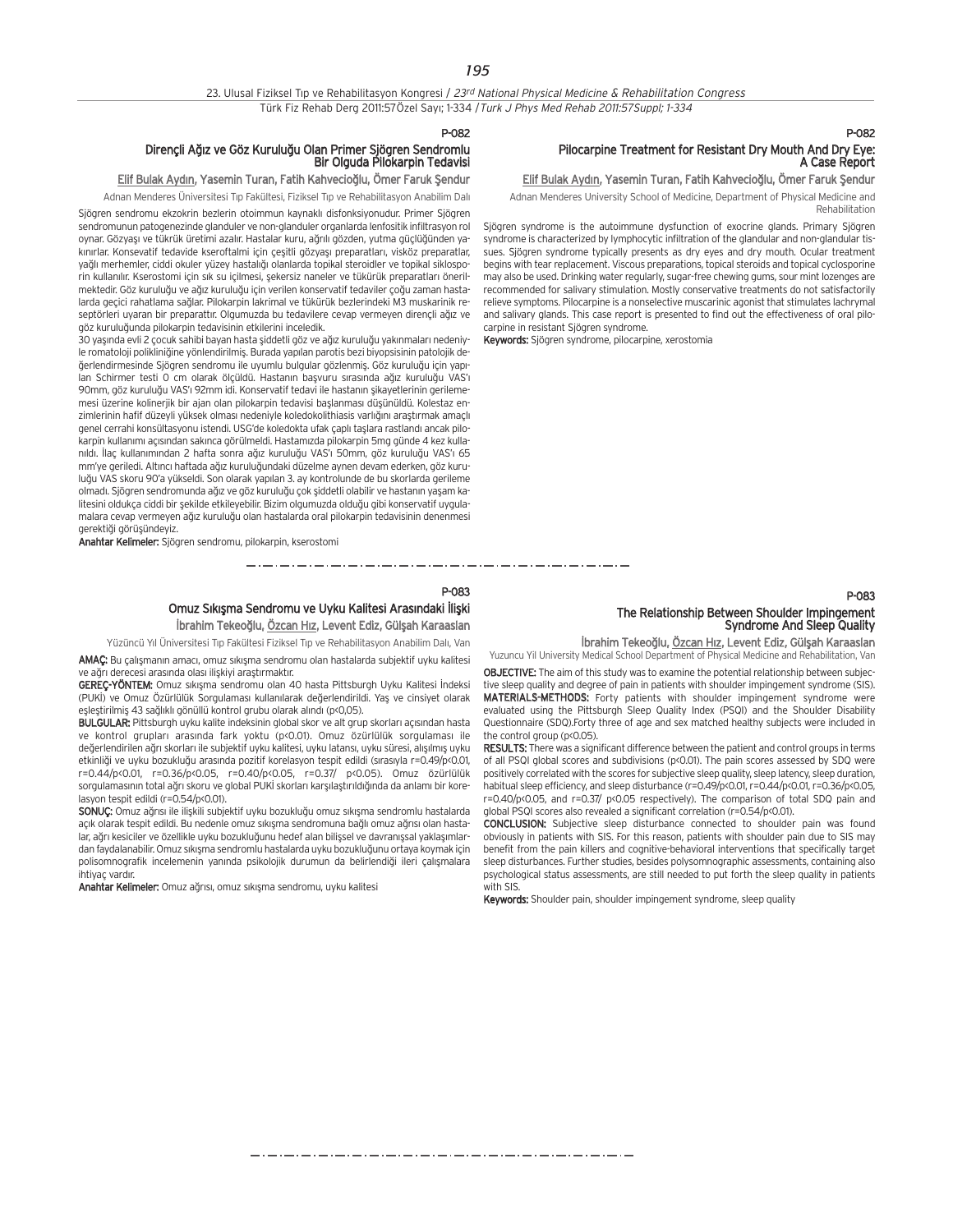#### P-084

## Vitamin B12 Eksikliğine Bağlı Gelişen Miyelopati: Olgu Sunumu

Ebru Aytekin, Nil Çağlar, Levent Özgönenel, Şule Tütün, Ayşegül Kürkçüoğlu

Sağlık Bakanlığı İstanbul Eğitim ve Araştırma Hastanesi Fiziksel Tip ve Rehabilitasyon Kliniği, İstanbul

Malabsorbsiyon ve malnutrisyona bağlı gelişen vitamin B12 eksikliği pernisiyöz anemi ve nörolojik bozukluklara yol açar. Subakut kombine dejenerasyon vitamin B12 eksikliğine bağlı miyelopati olarak bilinir. Vitamin B12 eksikliğine bağlı ataksik yürüyüş ve alt ekstremitede bozulmus propriosepsiyona sahip bir olguyu sunuyoruz.

45 yaşında taksi şöförlüğü yapan erkek hasta hastanemiz polikliniğimize son 1 ay içerisinde başlayan güçsüzlük ve yürümede zorluk sikayeti ile başyurdu. Nörolojik muayenesinde bilateral alt ve üst ekstremitede kas kuvveti 5/5 de¤erinde idi. Duyu defisiti olmayan hastan›n her iki alt ekstremitesinde patella refleksi hiperaktifti. Patolojik refleksi yoktu. Romberg testi pozitif ve bilateral alt ekstremitelerde eklem pozisyon duyusunda kayıp vardı.Yürüme analizinde ataksik yürüme paterni mevcuttu. Laboratuvar incelemelerinde tam kan sayımında makrositer anemi (Hb: 5,7 g/dl, Htc: 17,1%, MCV:133,2fl)vardı. Serum CK, 25(OH) D vitamini, folat düzeyi normal sınırlarda, vitamin B12 düzeyi düşüktü (86pg/ml, referans aralık 214-914 pg/ml). Periferik sinir ileti çalışmaları normaldi. Kraniyal manyetik rezonans görüntülemede (MRG) Arnold Chiary Tip 1 malformasyonu vardı. Servikal, torakal, lomber MRG' de özellik yoktu. Endoskopik biyopsi sonucu inaktif kronik gastrit ile uyumlu idi. Hastaya intramüsküler vitamin B12 tedavisi başlandı ve yürüme, denge, propriosepsiyon egzersizlerini içeren rehabilitasyon programına alındı.Tedavi sonrası 6. ayda Hb: 14,4 g/dl, Htc: 41,8%, MCV: 89,5fl, Vitamin B12 düzeyi 663pg/ml düzeyine yükseldi.Hastanın yakınmalarında kısmi düzelme görüldü. Vitamin B12 eksikliğinde erken tanı ve tedavi çok önemlidir.Tedavi sonrasında tam düzelme hastaların ancak yarısında görülür. Sonuç olarak nonspesifik hafif düzeyde nörolojik sikavetleri olan hastalarda vitamin B12 eksikliği mutlaka ayırıcı tanıda düşünülüp erken tedavi ve tam remisyon elde edebilmek açısından oldukça önemlidir.

Anahtar Kelimeler: Miyelopati, subakut kombine dejenerasyon, vitamin B12

\_\_\_\_\_\_\_\_\_\_\_\_\_\_\_\_\_\_\_\_\_\_\_\_\_\_\_\_\_\_

P-085

## Alt Ekstremite Başlangıçlı ve Alt Motor Nöron Tutulumu İle Seyreden Amyotrofik Lateral Skleroz: Olgu Sunumu

## Nesrin Çeşmeli<sup>1</sup>, Bilge Saruhan<sup>1</sup>, Hülya Aydın Güngör<sup>2</sup>, Nilüfer Balcı<sup>1</sup>

1Akdeniz Üniversitesi Tıp Fakültesi Fiziksel Tıp ve Rehabilitayon Anabilim Dalı, Antalya 2Akdeniz Üniversitesi Tıp Fakültesi Nöroloji Anabilim Dalı, Antalya

Motor nöron hastalığı olarak da bilinen amyotrofik lateral skleroz (ALS), nedeni bilinmeyen, sıklıkla sporadik, progresif üst ve alt motor nöron dejenerasyonu ile seyreden, duyu ve otonom fonksiyonların korunduğu bir nörodejeneratif hastalıktır. Ortalama başlangıç yaşı 55 civarında olmakla birlikte 20-90 yaşları arasında görülür. ALS klinik bulguları, üst ve alt motor nöron disfonksiyonuna bağlı olarak ortaya çıkar. Güçsüzlük, atrofi, fasikülasyon ve kramp gibi alt motor nöron (AMN) bulgularına, spastisite, hiperrefleksi ve patolojik refleksler gibi üst motor nöron (ÜMN) bulguları eşlik eder. Aynı miyotomda hem ÜMN hem de AMN bulguları olması ALS için karakteristiktir. ALS genellikle bölgesel bulgularla başlar. Bugüne kadar yayınlanan tüm ALS serilerinde, en sık (%80) başlangıç semptomunun tek ekstremitede güçsüzlük olduğu bildirilmiştir.

Yaklaşık 5 yıldır bel ve bacak ağrısı olan 40 yaşında erkek hasta, son 4 aydır bacaklarda güçsüzlük yakınması ile kliniğimize başvurdu. Hastanın fizik muayenesinde; bilateral alt ekstremite kas kuvvetinde proksimal kaslarda (3/5) daha belirgin olmak üzere azalma saptandı. Derin tendon reflekslerinden bilateral patella ve aşil alınmıyordu.Patolojik refleksler; Hoffman ve Babinski bilateral negatif, yüzeyel karın cildi refleksi tüm kadranlarda mevcuttu. Duyu ve serebellar muayenede patoloji saptanmadı.İlk başvuruda çekilen Lomber MRG'de L4-L5 ve L5-S1 düzeyinde disk posterior konturunda diffüz anüler taşma ve her iki nöral foaremen inferiorunda minimal daralma, elektromyografik incelemede bilateral L4-L5 kronik hafif parsiyel radikülopati bulguları izlendi. Radikülopati, myopati ön tanıları ile takip edilen hastanın başvurudan 6 ay sonra çekilen kontrol EMG'de yaygın akut denervasyon gösteren nörojenik tutulum ile uyumlu bulgular, torakal paraspinal kaslarda deneryasyon saptanması nedeniyle motor nöron hastalığı düşünüldü. Nöroloji hekimi tarafından değerlendirilen hastaya ALS tanısı konularak Riluzol tedavisi başlandı.

Amyotrofik lateral sklerozun yalnızca alt ekstremite başlangıçlı ve alt motor nöron tutulumu ile baslayabileceğini vurgulamak amacıyla bu olguyu sunmayı düşündük.

Anahtar Kelimeler: Amyotrofik lateral skleroz, alt motor nöron tutulumu, miyopati, radikülopati

## P-084 Myelopathy Due to Vitamin B12 Deficiency: Case Report

P-085

## Ebru Aytekin, Nil Çağlar, Levent Özgönenel, Şule Tütün, Ayşegül Kürkçüoğlu

Istanbul Research and Training Hospital Ministry of Health Physical Medicine and Rehabilitation Clinic, Istanbul

Vitamin B12 deficiency due to malnutrition or malabsorption may lead to pernicious anemia and neurological disorders. Subacute combined degeneration is known as myelopathy due to vitamin B12 deficiency. In this report we present a case with ataxic gait and impaired proprioception in lower extremities. A 45 year old taxi driver was applied to our outpatient clinic with a history of weakness and walking difficulty presented for one month. In his neurological examination bilateral upper and lower extremities muscle power was 5/5.He had no sensory deficit. Deep tendon reflexes were hyperactive on the lower extremities. The Romberg sign was positive and impaired joint position sense was determined. Pathological reflexes were absent.In gait analysis he had ataxic gait pattern. There was a macrocytic anemia in his complete blood count. (Hb:5.7 g/dl, Htc:%17.1, MCV:133.2fl).Serum creatine kinase, 25 (OH) D vitamin and folate level were normal, Vitamin B12 level was lower. (86pg/ml, reference range 214-914 pg/ml).The peripheral nerve conduction studies were normal.Arnold Chiary Type 1 malformation was determined in his cranial magnetic resonance imaging (MRI).There was no abnormality in his cervical, thoracal and lumbar MRI.His endoscopic biopsy was compatible with chronic atrophic gastritis.Vitamin B12 replacement was given to him and also a rehabilitation program was started including gait, balance and proprioception exercises. Six months later Hb: 14.4 g/dl, Htc: %41.8, MCV: 89.5fl and Vitamin B12 level increased to 663pg/ml. Partial improvement was seen in his symptoms. Early diagnosis and treatment is very important in Vitamin B12 deficiency. Complete recovery after treatment was seen only in half of the patients. In conclusion; in patients who had non-specific mild neurological symptoms; vitamin B12 deficiency should be considered in the differential diagnosis for early treatment and in terms of obtaining complete remission.

Keywords: Myelopathy, subacute combined degeneration, vitamin B12

\_ . \_ . \_ . \_ . \_ . \_ . \_ . \_

## Lower Extremity Onset Amyotrophic Lateral Sclerosis Associated with Lower Motor Neuron Involvement : A Case Report

Nesrin Çeşmeli<sup>1</sup>, Bilge Saruhan<sup>1</sup>, Hülya Aydın Güngör<sup>2</sup>, Nilüfer Balcı<sup>1</sup> <sup>1</sup>Akdeniz University Department of Physical Medicine and Rehabilitation, Antalya 2Akdeniz University Department of Neurology, Antalya

Amyotrophic lateral sclerosis (ALS) is disease of unknown etiology and also known as motor neuron diseases. The most common form is sporadic. ALS is a progressive neurodegenerative disease that involves the losses of upper and lower motor neurons. Sensory nerves and autonomic nervous system are generally unaffected. ALS occur between 20 and 90 years of age. Peak age of onset is 55 years of age. Clinical findings of ALS occur depending on dysfunction of the upper and lower motor neurons. Findings of lower motor neurons (LMN) include weakness, muscle atrophy, cramps and fasciculations. Findings of upper motor neurons (UMN) include hyperreflexia, spasticity and pathological reflexes. Findings of both LMN and UMN in the same myotom is a characteristic property of ALS. The most common (80%) initial symptom of ALS reportedin all published series of ALS so far, is the weakness in one limb. 40-year-old male patient with low back and leg pain for 5 years was admitted to our clinic with the complaints of weakness in his legs for the last 4 months. Physical examination findings were as follows: muscle strength (3/5) of bilateral proximal lower extremity was reduced. Bilateral Patella and Achille deep tendon reflexes were absent. Sensory and cerebellar examination were normal.Magnetic resonance imaging (MRI) of the lumbar spine revealed diffuse annular bulging at the L4-L5 and L5-S1 disc levels and minimal narrowing of both neural foramens' inferior parts. Electromyography revealed L4-L5 radiculopathy with bilateral findings of chronic partial mild radiculopathy. A control EMG was performed 6 months later. EMG revealed findings consistent with neurogenic involvement showing widespread acute denervation, denervation in thoracic paraspinal muscles. Thus, it was diagnosed as motor neuron disease. The patient was evaluated by a neurologist and was diagnosed with ALS. Riluzol treatment was started. We presented this case for the purpose of emphasizing that ALS might begin with lower extremity onset in only one limband with the involvement of lower motor neuron.

Keywords: Amyotrophic lateral sclerosis, Involvement of lower motor neuron, myopathy,

## radiculopathy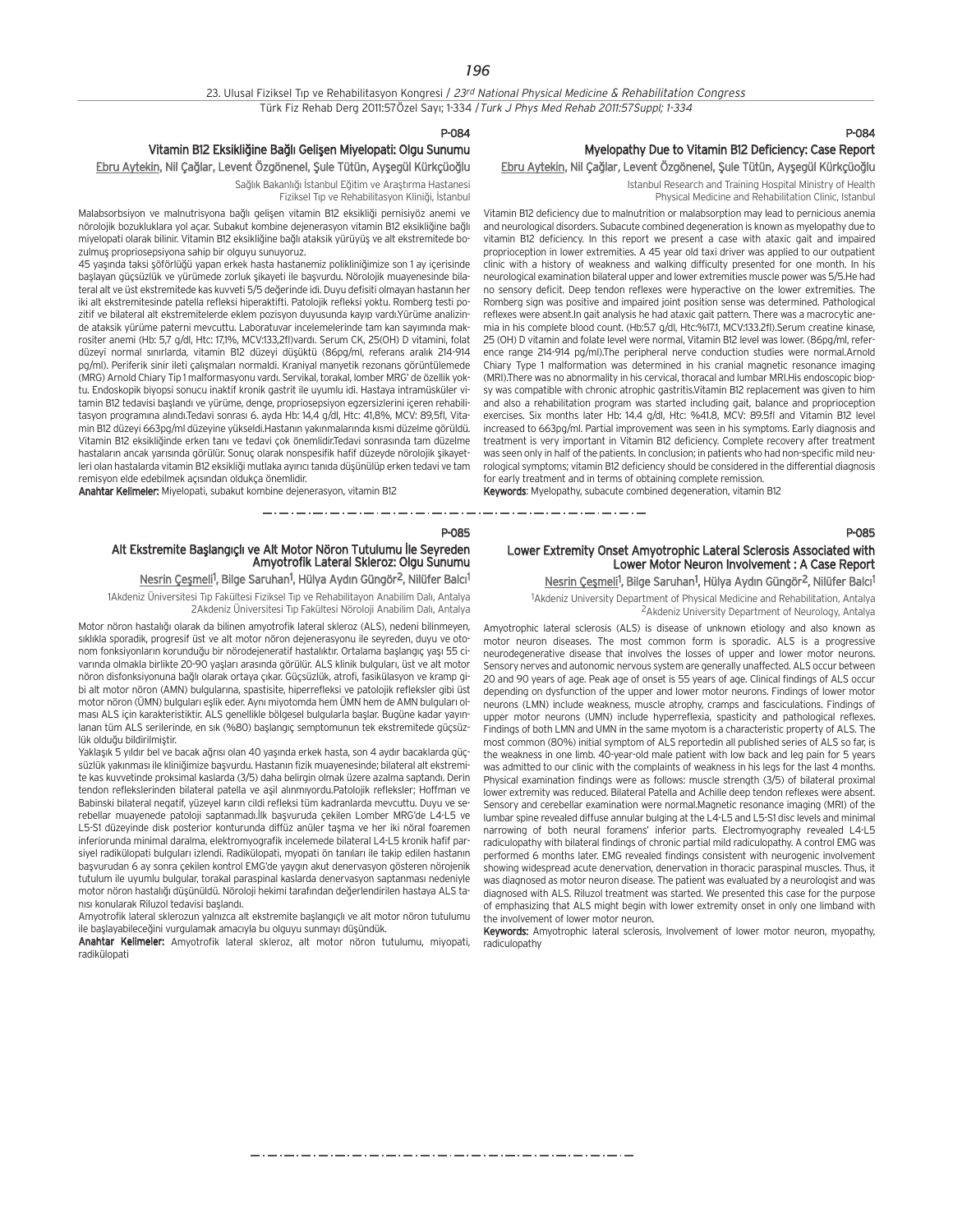#### P-086

## Subkortikal Bant Heterotopisi: 2 Olgu Sunumu <u>Zehra Kocaağa</u><sup>1</sup>, Tufan Özkayran<sup>2</sup>

<sup>1</sup>Özel Ünye Çakırtepe Hastanesi Fiziksel Tıp ve Rehabilitasyon Kliniği, Ordu <sup>2</sup>Özel Ünye Çakırtepe Hastanesi Nöroloji Klinği, Ordu

Subkortikal bant heterotopisi (SBH) sınırlı veya yagın nöronal migrasyon bozukluğudur. SBH'nin iki ana klinik bulgusu kognitif bozukluk ve epilepsidir. Mental yetiler normal duzeyden agir mental retardasyona kadar farkliliklar gosterebilirler. Tutulan beyin bolgesine bagli olarak klinik ozelikler değisebilir ve fokal norolojik bulgular, epileptik nobetler olarak saptanabilir. Biz burada baska klinik problemler ile polikiniğimize başvuran ve rutin fizik muayene esnasında asemptomatik, silik fokal nörodefisit saptadığımız, etyolojik araştırma sonucunda SBH tanısı koyduğumuz 2 vakayı sunmayı amaçladık.

Olgu 1: 41 yaşında bayan hasta boyun ve sırt ağrısı nedeni polikliniğimize başvurdu. Yapılan fizik muayenede boyun ve sırtta paravertebral kas spazmı ve tetik noktalar saptandı. Boyun romları hareket sonu minimal ağrılıydı. Sağ parmak abduksiyon ve adduksiyonda kas gücü 4+/5 saptandı, diğer nörolojik muayenesi olağandı. Yapılan etyolojik araştırmada yapılan servikal magnetik resonans görüntüleme (MRG) ve elektrofizyolojik değerlendirimelerinde fizik muayene bulgusunu açıklayacak herhangi bir patoloji saptanmadı. Hasta nöroloji pokliniğine yönlendirildi. Hastanın çekilen kranial MRG'de subkortikal bant heterotopisi saptandı.

Olgu 2: 46 yaşında erkek hasta sağ omuz ağrısı nedeni polikliniğimize başvurdu. Yapılan fizik muayenede boyun ve sırtta paravertebral kas spazmı ve tetik noktalar saptandı. Omuz hareket açklığı tam ve ağrısızdı, özel omuz testleri negatifdi. Sol el bileği dorsi ve plantar fleksiyonu  $4+/5$ , sol parmak abduksiyon ve adduksiyon  $4+/5$ , solda hipotenar atrofi saptandı diğer nörolojik muayenesi olağandı. Yapılan etyolojik araştırmada yapılan MRG ve elektrofizyolojik değerlendirimelerinde fizik muayene bulgusunu açıklayacak herhangi bir patoloji saptanmadı. Etyolojik açıdan değerlendirilmek üzere hasta nöroloji pokliniğine yönlendirildi. Hastanın yapılan kranial MRG de subkortikal bant heterotopisi görüldü.

Nörolojik defisiti olan hastalarda ilgili sinir kökü ve periferik sinir ile ilişkili patoloji saptanmazsa eşlik edebilecek sessiz SBH akılda tutulmalıdır.

Anahtar Kelimeler: Nöronal migrasyon, bant heterotopi, nörodefisit

## P-086 Subcortical Band Heterotopia: Report of Two Cases <u>Zehra Kocaağa</u><sup>1</sup>, Tufan Özkayran<sup>2</sup>

<sup>1</sup>Ünye Çakırtepe Hospital Physical Training and Rehabilitation Clinic, Ordu <sup>2</sup>Ünye Cakırtepe Hospital Neurology Clinic, Ordu

Subcortical band heterotopia (SBH) is a focal or diffuse neuronal migration disorder. Two cardinal clinical findings of SBH are cognitive dysfunction and epilepsy. Mental capacity may vary from normal to severe mental retardation. The clinical picture may vary according tothe involved brain region and focal neurological deficits and epileptic seizures may be seen. Here we present two cases applied to our clinic with irrelevant complaints and a routine physical examination revealed slight focal neurological deficit and diagnosed as SBH during etiological investigation.

Case 1: A 41 year old female patient presented with neck and back pain to our clinic. We found paravertebral muscle spasm and trigger points in the physical examination. The neck roms were minimally painful at the end of motion. The muscle strength of her right thumb was 4+/5 at abduction and adduction and the rest of the neurological examination was normal. There was not any pathological finding on cervical magnetic resonance imaging (MRI) and electrophysiological study to explain her physical examination finding. The patient was referred to the neurology department and her cranial MRI showed subcortical band heterotopia.

Case 2: A 46 year old man presented to our clinic with right shoulder pain. We found paravertebral muscle spasm and trigger points during physical examination. His range of motion at the shoulder was intact and painless, and specific shoulder tests were negative. His left wrist dorsiflexion and plantar flexion were 4+/5, left thumb abduction and adduction were 4+/5, he had left hypothenar atrophy and the rest of the neurological examination was normal. There was not any pathological finding on cervical MRI and electrophysiological study to explain her physical examination findings. The patient was referred to the neurology department and on his cranial MRI band heterotopia was seen.

In patients with neurological deficits, if we do not find a pathology related to nerve root or peripheral nerve we must remember accompanying silent SBH.

Keywords: Neuronal migration, band heterotopia, neurodeficit

للمراجع والمستردد والمستردد والمسترد

P-087

## P-087

## Tethered Cord Syndrome in Collaboration With Intradural Epidermoid Cyst and Lipoma: A Case Report

<u>İrfan Koca</u>1, Ercan Madenci<sup>2</sup>, Özlem Altındağ<sup>2</sup>, Ekrem Karakaş<sup>3</sup>, Ali Gür<sup>2</sup>, Bahattin Çelik<sup>4</sup>

<sup>1</sup>Sanliurfa Hospital of Education and Investigation Department of Physical Therapy and Rehabilitation, Sanliurfa

2Gaziantep University Faculty of Medicine Department of Physical Medicine and Rehabilitation, Gaziantep

3Sanliurfa Hospital of education and investigation Department of Radiology, Sanliurfa 4Balikligol Hospital Department of Neurochirugy, Sanliurfa

Tethered cord syndrome (TCS) is a group of disease nomenclature with progressive neurological deficiencies caused by the tension of spinal cord and the etiology may be congenital or acquired (1). In this document we report a rare TCS case caused by intradural epidermoid cyst and lipoma accompanying with magnetic resonance images.

A 17 year old previously healthy girl with a history of low back, lower extremity pain and numbness for5 months and failed to improve despite medical management. She was complaining of fecal and urinary incontinence. Physical examination revealed completely normal lumbar and hip motions. Laseque test was positivebilaterally at 60 degrees. Faber and Fad›r tests were negative. No motor deficiency was found and both lower extremities showed hypoesthesia in L5-S1 dermatomas. Achilles reflex was negative. Sedimentation and CRP levels were normal. Lumbosacral MRI showed tethered cord with spinal cord endingat the level of L3. At this level a mass, located extramedullary, intradural, measured 32x17 mm, slightly hyperintense in T1 weighted images, hyperintense in T2 weighted images, with a thin wall contrast, extending inferiorly was thought to be an epidermoid cyst. In its neighborhood, anteriorly to this mass anothermass measured 10x3 mm, located intramural, extramedullary and another mass posterior to the spinal cord at the level of L2-3, measured 15x7 mm, located intramural, extramedullary was thought to be lipomas were found in the MR images. The operation was recommended to the patient after being consulted by neurosurgery department.

Patients complaining with low back pain, lower extremity pain and numbness, TCS should be kept in mind by the clinician. Our TCS case is affective because of theaccompanying intradural epidermoid cyst and lipoma. So patients accompanying with these symptoms MR imaging is essential for diagnosis.

Keywords: Tethered cord syndrome, epidermoid cyst, lipoma

Tethered Kord Sendromu, İntradural Epidermoid Kist ve Lipom Birlikteliği: Olgu Sunumu <u>İrfan Koca 1,</u> Ercan Madenci<sup>2</sup>, Özlem Altındağ<sup>2</sup>, Ekrem Karakaş<sup>3</sup>, Ali Gür2, Bahattin Çelik4

<sup>1</sup>Şanlıurfa Eğitim ve Araştırma Hastanesi Fizik Tedavi ve Rehabilitasyon Kliniği, Şanlıurfa <sup>2</sup>Gaziantep Üniversitesi Tıp Fakültesi Fizik Tedavi ve Rehabilitasyon Anabilim Dalı, Gazianten

<sup>3</sup> Sanlıurfa Eğitim ve Araştırma Hastanesi Radyoloji Kliniği, Sanlıurfa

4Şanlıurfa Balıklıgöl Devlet Hastanesi Beyin Cerrahi Kliniği, Şanlıurfa

Tethered kord sendromu (TKS) konjenital ya da edinsel nedenlerle omuriliğin gerilmesi ile ortaya çıkan, ilerleyici nörolojik kayıplar ile karakterize bir hastalık grubudur (1). Bu yazıda nadir olarak rastlanan TKS, intradural epidermoid kist ve lipom birlikteliği, MRG esliğinde sunulmustur.

On yedi yasında bayan hasta, bel ve her iki bacakta ağrı ve uyuşma sikayeti ile FTR polikliniğimize başvurdu. Şikayetlerinin yaklaşık 5 aydır devam ettiğini ve kullandığı ilaçlardan fayda görmediğini ifade ediyordu. Hastanın gayta ve idrar inkontinansı şikayeti mevcuttu. Fizik muayenesinde bel ve kalça hareketleri her yöne tam açıktı. Laseque testi bilateral 60 derecede müsbet, Faber ve Fadır testleri ise menfi idi. Motor kayıp yoktu. Her iki bacakta L5-S1 dermatomlarında hipoestezi tarifliyordu. Aşil refleksi alınamadı. Sedimentasyon ve CRP normaldi. Hastanın çekilen lomber MRG'de: Konus medullaris L3 vertebra korpus inferior kesimine dek uzanım göstermekteydi (tethered kord). Bu düzeyden kaynaklanıp inferiora doğru uzanım gösteren yaklaşık 32x17 mm boyutlarında, ekstrameduller, intradural yerleşimli, T1'de BOS'a göre hafif hiperintens görünümde, T2 ağırlılı görüntülerde hiperintens, kontrastlı serilerde hafif ince duvar kontrastlanması gösteren ilk planda epidermoid kist ile uyumlu olabilecek kitlesel lezyon ve bunun anterior komsuluğunda yaklaşık 10x3 mm boyutunda ve L2-3 düzeyinden gecen kesitlerde spinal kord posterior kesiminde vaklasık 15x7 mm boyutlarında, intradural ekstrameduller lipoma ait görünümler izlenmekteydi. Bunun üzerine alınan beyin cerrahi konsültasyonu sonucu hastaya operasyon önerildi.

Bel ağrısı ve bacaklarda ağrı ve uyusma sikayeti ile başyuran hastaların ayrıcı tanısında tethered kord sendromu da akılda tutulmalıdır. Bizim olgumuz tethered kord sendromu, intradural epidermoid kist ve lipom ile birlikteliği ile çok nadir olarak karşılaşılması bakımından önemlidir. Bu tür hastalarda erken teşhisle tedavinin başarı şansını artırmak için MRG'nin önemi ihmal edilmemelidir.

Anahtar Kelimeler: Tethered kord sendromu, epidermoid kist, lipom

والمتوارد متوارد متوارد متوارد متوارد متوارد متوارد متوارد متوارد متوارد متوارد متوارد متوارد متوارد متوارد متوارد متوارد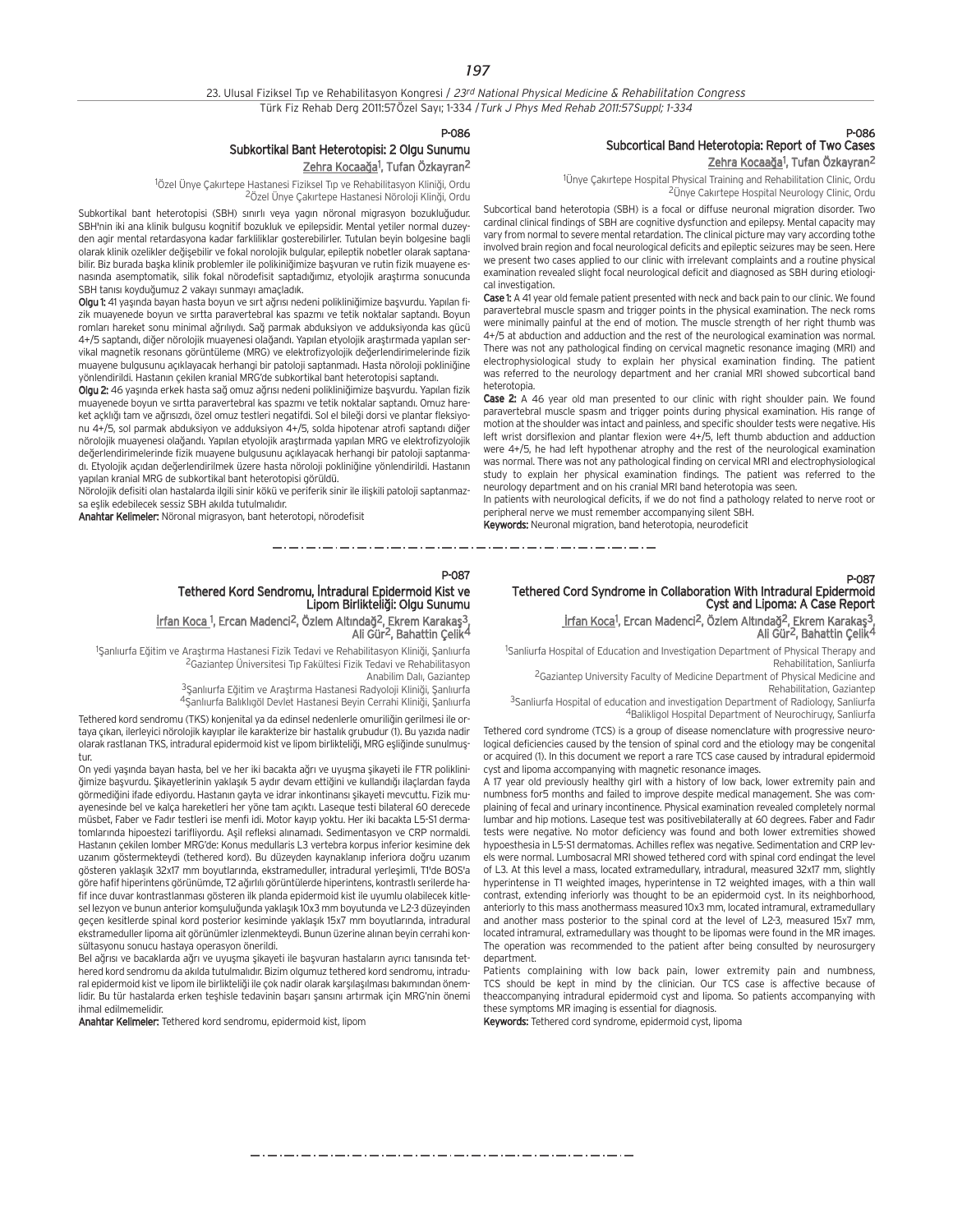## 23. Ulusal Fiziksel Tıp ve Rehabilitasyon Kongresi / 23rd National Physical Medicine & Rehabilitation Congress Türk Fiz Rehab Derg 2011:57Özel Sayı; 1-334 / Turk J Phys Med Rehab 2011:57Suppl; 1-334

#### P-088

## Melorheostosis: Olgu Sunumu

#### Nimet Atakul<sup>1</sup>, Nurgül Gökşen<sup>1</sup>, Zuhal Güldeste<sup>1</sup>, Mehmet Halıcı<sup>2</sup>, Mustafa Öztürk<sup>3</sup>, Mehmet Kırnap<sup>1</sup>

<sup>1</sup>Erciyes Üniversitesi Tıp Fakültesi Fizik Tedavi ve Rehabilitasyon Anabilim Dalı, Kayseri <sup>2</sup>Erciyes Üniversitesi Tıp Fakültesi Ortopedi ve Travmatoloji Anabilim Dalı, Kayseri <sup>3</sup>Erciyes Üniversitesi Tıp Fakültesi Radyodiagnostik Anabilim Dalı, Kayseri

Melorheostosis nadir görülen, herediter olmayan düzensiz hiperostozis ile kemiklerde kortikal kalınlaşmaya neden olan bir kemik hastalığıdır. İlk kez 1922 yılında Leri ve Joanny tarafından rapor edilmiştir. Hastalık sıklıkla radyolojik olarak teşhiş edilir. Karakteristik radyolojik görünüm: mumdan aşağıya akmış mum eriyiği manzarası (melting wax görünümü) seklindedir. Laboratuar bulguları normaldir. Tedavi semptomatik veya cerrahidir. Bu yazıda ayak ağrısı ile gelen ve melorheostosis tanısı konulan bir olgu sunulmuştur.

36 yaşında bayan hasta, sol ayakta sertlik ve ağrı şikayeti ile polikliniğimize başvurdu. Ağrılarının son 4 ay içinde arttığını ifade etti. Hastanın sol ayak 4-5. metatars tabanında ve sol ayak 5. metatars lateralinde sertlik ve şişlik vardı. Eklem hareketleri normal sınırlardaydı. Alt ekstremitede uzunluk ve çevre ölçüm farkı saptanmadı. Laboratuar bulguları normaldi. Hastanın ayak grafisinde sol ayak 4-5. metatarslar üzerinde kemiklerin tamamını tutan küneiform, kuboid, kalkaneus ve 4-5. falankslara yayılım gösteren kortikal skleroz izlendi. Sol ayak 4-5. metatarstaki melting wax görünümü tipikti. Daha sonra hastanın tüm vücudun seri iskelet radyografileri alındı. Sol sakroiliak eklem inferior çevresinde sklerotik kemik alanları tesbit edildi. Bu tipik radyolojik görüntü nedeniyle hastaya melorheostosis tanısı konuldu. Tc 99 m MDP ile yapılan tüm yücut kemik sintigrafisinde sol ayak 5. metatarsal kemik proximal kesiminde, tarsal kemikler lateral kesiminde artmış aktivite tutulumu ve pelviste sol sakroiliak eklem distal kesimi ile sol iliak kanat inferior kesiminde artmış aktivite tulumu izlendi. Tüm vücut kemik sintigrafisi ile de melorheostosis tanısı desteklenen hasta semptomatik olarak tedavi edildi.

Melorheostosis benign sklerozan kemik displazisidir. Bazı durumlarda hastalık debiliteye neden olabilir, kronik ağrı yönetimi ve hatta cerrahi müdahale gerektirebilir. Bu nedenle lokalize ağrı, sertlik ve şişlik şikayeti ile gelen hastalarda ayırıcı tanıda akılda tutulmalıdır. Anahtar Kelimeler: Hiperosteosis, kemik displazisi, melorheostosis

## P-088 Melorheostosis: Case Report Nimet Atakul<sup>1</sup>, Nurgül Gökşen<sup>1</sup>, Zuhal Güldeste<sup>1</sup>, Mehmet Halıcı<sup>2</sup>, Mustafa Öztürk<sup>3</sup>, Mehmet Kırnap<sup>1</sup>

1 Erciyes University Medical Faculty Department of Physical

Medicine and Rehabilitation, Kayseri 2Erciyes University Medical Faculty Department of Orthopedics and Traumatology, Kayseri <sup>3</sup>Erciyes University Medical Faculty Department of Radiology, Kayseri

Melorheostosis is a rare nonhereditary bone disorder characterized by irregular hyperostosis and cortical thickening. It was first reported by Leri and Joanny in 1992. Melorheostosis is usually diagnosed radiologically. Typical radiologic finding is melting wax appearance. Laboratory findings are normal. Treatment options include symptomatic treatment and surgery. A case with the melorheostosis and foot pain was presented in this case report.

36 year old female patient applied to our clinic with the complaint of stiffness and gradually increasing pain lasting for 4 months in her left foot. Patient had stiffness and swelling at the base of her left 4th and 5th metatars and lateral aspect of 5th metatars. Motion of joints was in normal range. There were no difference in length and circumferential measurements. Laboratory findings were normal. In the foot graphy of patient, cortical sclerosis was detected in the entire of 4-5th metatars of left foot and also spreading to the cuneiform, cuboid, calcaneus bones and 4-5th phalanges. Melting wax appearance was typical in the 4th and 5th metatarsal bones of the left foot. The next step of evaluation was taking theserial skeleton radiographies of whole body. Sclerotic osseous regions were also seen in the inferior part of left sacroiliac joint. The patient was diagnosed as melorheostosis regarding these typical radiologic findings. Total body bone scintigraphy with Tc 99m MDP revealed out increased activity in proximal of 5. Metatarsal bone, lateral aspects of tarsal bones, left sacroiliac joint in the pelvis and inferior of left iliac crest. Melorheostosis diagnosis was supported by total body scintigraphy and than symptomatic treatment was started.

Melorheostosis is a benign sclerosing bone dysplasia. The disease can cause debility in some occasions, chronic pain management and even surgical intervention are considered as treatment options. For this reason melorheostosis should take place in the differential diagnosis of patients with a localized pain, stiffness and swelling complaints. Keywords: Hyperostosis, bone dysplasia, melorheostosis

## P-089

مترو متناول متناول متناول متناول متناول متناول متناول متناول متناول متناول متناول متناول متناول متناول متناول متناولات

والمستعمل والمستورة والمستورة المستورة المستورة المستورة المستورة المستورة والمستورة

## Marfan Sendromu ile İlişkili Kas-İskelet Sistemi Sorunları: Olgu Sunumu Beril Doğu, Jülide Öncü Uysal, Hülya Şirzai, Figen Yılmaz, Banu Kuran

Şişli Etfal Eğitim ve Araştırma Hastanesi Fizik Tedavi ve Rehabilitasyon Kliniği, İstanbul

Marfan sendromu (MS) 15. krozomdaki fibrillin-1 gen mutasyonu sonucu gelisen otozomal dominat bir hastalık olup, kas-iskelet sistemi, kardiyovasküler, oküler ve nörolojik sistemlere ait anormalliklere neden olur. Kas-iskelet sistemi patolojileri uzun boy, uzun parmaklar, pektus karinatum veya ekskavatum, skolyoz, spondilolistezis, medial malleolün mediale kayması, protrusio asetabuli, eklem hipermobilitesi, dirseklerde ekstansiyon azalması, pes planus olarak sayılabilir. MS ayrıca sekonder osteoporoz nedeni olup, kemik mineral yoğunluğunda (KMY) azalma ve kırık riskinde artısa yol açar. Olgu sunumumuzda MS'de oluşan kas-iskelet sistemi patolojilerini irdelemeyi amaçladık. Bel ve sağ bacakta ağrı vakınması ile polikliniğimize müracat eden 29 yaşındaki erkek hasta, 3-4 aydır olan mekanik karakterde ağrı tarifliyordu. Özgeçmişinde assendan aort anevrizması ve aort yetmezliği nedeniyle opere edilmiş olup, kumadin kullanmaktaydı. Yapılan muayenesinde dorso-lomber kifozu, lomberde açıklığı sola bakan skolyozu mevcuttu. Bel hareketleri tüm yönlere açık ama ağrılı, sinir germe testleri negatifti ve nörolojik defisiti yoktu. Daha önceden yaptırılmış olan manyetik rezonans görüntülemesinde spinal kanalda ileri derecede genişlemeye neden olan perinöral kistler izlenmekteydi. Yapılan KMY ölçümünde L1-L4 T skoru -3,1, femur boyunda t skoru -3,2 idi. Hastanın bel ağrısına yönelik fizik tedavi ve egzersiz programı düzenlendikten sonra osteoporoz tedavisi için 70 mg/hafta alendronat başlandı. MS nadir bir hastalık olup, kas-iskelet sisteminde deformitelere, ağrıya ve KMY'de azalma sonucu osteoporoza neden olabileceği unutulmamalıdır.

Anahtar Kelimeler: Bel ağrısı, marfan sendromu, osteoporoz

## Musculoskeletal Problems Related To Marfan Syndrome: Case Report Beril Doğu, Jülide Öncü Uysal, Hülya Şirzai, Figen Yılmaz, Banu Kuran

Sisli Etfal Education and Research Hospital Department of Physical Medicine and Rehabilitation, Istanbul

Marfan syndrome (MS) is an autosomal dominant disorder developing as a result of mutation of fibrillin-1 gene located on chromosome 15. It causes abnormalities involving musculoskeletal, cardiovascular, ocular, and neurologic system. Musculoskeletal abnormalities might consist of abnormally tall stature, longer fingers, pectus carinatum or excavatum, scoliosis, spondylolysthesis, medial displacement of the medial malleol, protrusio acetabuli, articular hypermobility, limited elbow extension, and pes planus. MS also causes secondary osteoporosis, and leads to a decrease in bone mineral density (BMD), and an increase in fracture risk (1,2). With our case report, we wanted to draw attention to musculoskeletal abnormalities associated with MS. A 29-year old male patient referred to our outpatient clinics with the complaints of low back, and right leg pain with mechanical characteristics whichhad beenpersisting for the last 3-4 months. He had been operated for an ascendent aortic aneurysm, and aortic insufficiency, and he had been on Coumadine therapy since then. His physical examination revealed dorsolumbar kyphosis, and a left lumbar scoliosis. Lumbar movements were unrestricted, but painfulin every direction, and nerve extension tests were unremarkable without any neurologic deficit. Previous MRI demonstrated perineural cysts which caused an extremely dilated spinal canal. T scores estimated in BMD measurements were -3.1, and 3.2 for L1-L4, and femoral neck, respectively. Physical therapy recommended and alendronate at a weekly dose of 70 mg was initiated for the treatment of osteoporosis. It must not be forgotten that although MS is a rarely seen entity, it might lead to painful musculoskeletal system disorders, and osteoporosis because of decreases in BMD.

Keywords: Back pain, marfan syndrome, osteoporosis

P-089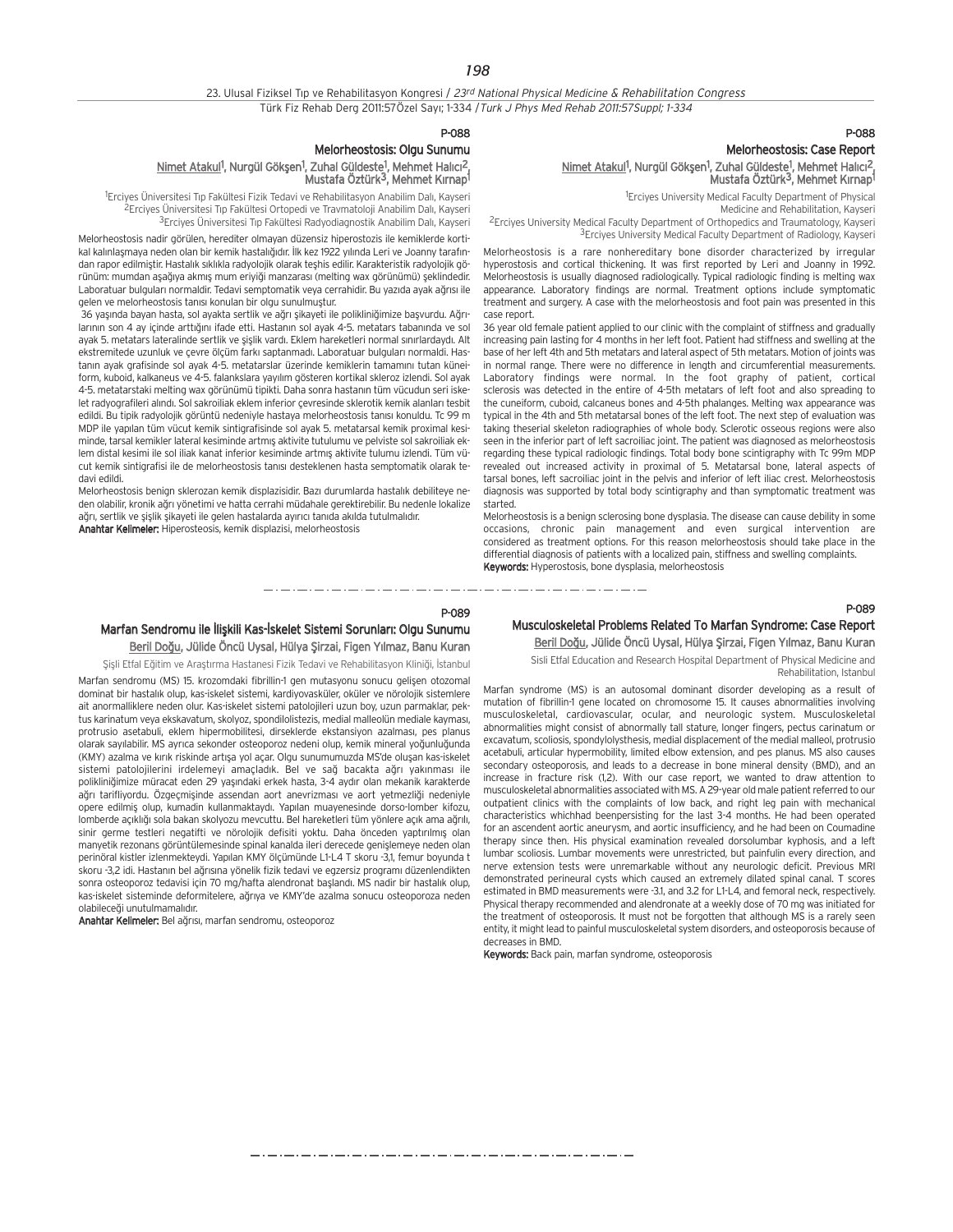#### P-090

## Bilateral Alt Ekstremite Amputasyonlu Hastaların Yaşam Kalitesinin Unilateral Alt Ekstremite Amputasyonlu Hastalarla Karşılaştırılması Selim Akarsu, Ahmet Salim Göktepe, İsmail Safaz, Kamil Yazıcıoğlu, Arif Kenan Tan

GATA TSK Rehabilitasyon ve Bakım Merkezi, İstanbul

AMAÇ: Bilateral alt ekstremite amputasyonu uygulanan hastalar ile unilateral alt ekstremite amputasyonlu hastaların yaşam kalitelerini farklı test ve anketlerle karşılaştırmak.

YÖNTEM: Calismaya merkezimizde yatarak tedavi almakta olan veya ayaktan takip edilen 15 bilateral ve 15 unilateral alt ekstremite amputeli toplam 30 hasta alındı. Hastaların demografik verileri, amputasyon seviyeleri, amputasyon nedenleri, protez kullanım sıklıkları ve süreleri de¤erlendirmeye tabi tutuldu. Hastalara protez memnuniyet anketi, lokomotor kapasite indeksi anketi, ampute vücut imaj anketi, SF-36 anketi, Houghton skoru anketi, 6 dk. Yürüme mesafesi, 10 metre yürüme zamanı testleri uygulandı.

BULGULAR: Çalışmanın sonunda SF-36 alt boyutlarından Ağrı, Genel Sağlık, Vitalite, Sosyal Fonksiyon ve Mental Sağlık düzeyleri yönünden istatistiksel olarak anlamlı farklılık bulunmadı (p>0,05). Fiziksel Fonksiyon, Fiziksel Rol Güçlüğü ve Duygusal Rol Güçlüğü düzeyleri bilateral grupta göre unilateral grupta anlamlı olarak daha yüksek bulundu. (p=0,010; p=0,002 ve p=0,009). Unilateral grupta 6 dakika yürüme mesafesi anlamlı olarak daha uzun, 10 metre yürüme zamanı daha kısa sürmekte ve yürüyüs hızı daha fazlaydı (p<0,001). İki grup arasında sırasıyla; protez memnuniyet anketi, ampute vücut imaj anketi toplam puanları ve SF-36'nın mental kapasite skor düzeyleri yönünden istatistiksel olarak anlamlı farklılık bulunmazken (p>0,05) Houghton skoru, Lokomotor kapasite indeksi toplam puanı ve SF-36'nın fiziksel kapasite skor düzevi unilateral grupta istatistiksel anlamlı olarak daha yüksek bulundu  $($ p=0,003; p=0,003 ve p=0,004). Protez kullanım sıklığı ile yaşam kalitesi arasında ki ilişki incelendiğinde protez kullanım sıklığı arttıkca SF-36 alt boyutlarından ağrı haric bütün düzeylerde artıs görülmekte idi (p<0,05).

SONUC: Bilateral alt ekstremite amputasyonlu hastaların fiziksel kapasitelerinin daha düşük olduğunu görmekteyiz. Bunun yanında mental fonksiyonlar amputasyon seviyesi ile ilşkili olmamaktadır. Protez memnuniyeti ve vücut imajı da amputaston seviyesi ile değişmemektedir. Protez kullanımı arttıkça yaşam kalitesi ve protez memnuniyeti artmaktadır.

Anahtar Kelimeler: Alt ekstremite amputasyon, yaşam kalitesi, protez, vücut imajı, fonksiyonel kapasite 

## P-091 Torasik Outlet Sendromlu Bir Hastada Servikal Kostanın<br>Ultrasonografi ile Görüntülenmesi

Levent Tekin, Selim Akarsu, Alparslan Bayram Çarl›, Oğuz Durmuş, Mehmet Zeki Kıralp

GATA Haydarpaşa Eğitim Hastanesi Fizik Tedavi ve Rehabilitasyon, İstanbul

Torasik outlet sendromu (TOS) serviko-aksiller bölgede nörovasküler yapıların basıya uğraması sonucunda ortaya çıkan bulgu ve semptomlar kompleksidir. TOS kliniği iyi bilinse de TOS'dan şüphe edilmediği durumlarda tanıyı koymak oldukça zorlayıcı olabilmektedir ve tablo bir açmaza dönüşebilmektedir. Burada, vakamızı sunmamızdaki amaç, her ne kadar servikal x-ray TOS'a neden olan kemiksel nedenleri göstermede kullanılsa da, ultrasonografi (USG) bu bölgedeki nörovasküler yapının çevresiyle olan ilişkisini de gösterebildiğinden daha uygun bir görüntüleme metodu olabileceğini ortaya koymaktı.

Anahtar Kelimeler: Servikal kosta, torasik outlet sendromu (TOS), ultrasonografi (USG)

## P-090

P-091

## Comparing Life Quality of Bilateral Lower Extremity Amputee Patients With Unilateral Lower extremity Amputee Patients

Selim Akarsu, Ahmet Salim Göktepe, İsmail Safaz, Kamil Yazıcıoğlu, Arif Kenan Tan

1 Turkish Armed Forces Rehabilitation and Care Centre Gulhane Military Medical Academy, Ankara

OBJECTIVE: To compare the life quality of bilateral lower extremity amputee with unilateral lower extremity amputee patients by using various tests and questionnaires.

METHODS: 15 bilateral and 15 unilateral lower extremity amputee patients included in this study. Demographics, amputation levels, cause of amputation, frequency and duration of usea prosthesis were evaluated. SF-36 life Quality questionnaire, Satisfaction with Prosthesis Questionnaire (SAT-PRO), Locomotor Capacity Index (LCI), Amputee Body İmage Scale (ABİS), Houghton Scale (HS), 6 minutes walking test (6MWT), 10 meters walking test (10 mwt) were performed on each groups.

RESULTS: Pain, general health, vitality, social function, mental health dimensions of SF-36 were similar in both groups (p>0,05). Physical function, role physical and role emotional scores were significantly lower in bilateral group (p=0,010; p=0,002 and p=0,009, respectively). Unilateral group had significantly better scores than bilateral ones in terms of 6MWT, 10 MWT and walking speed (p<0,001). SAT-PRO, ABİS total scores and mental capacity scores of SF-36 were similar (p>0,05), LCI., HS. total scores and physical capacity scores of SF-36 were significantly lower in bilateral group (p=0,003; p=0,003 and p=0,004, respectively). There was a positive correlation between frequency of prosthesis usage and SF-36 subdimension except pain (p<0,05).

CONCLUSION: We can say that physical capacity of bilateral lower extremity amputee patients is lower than unilateral ones. However, mental status is not related tothe level of amputation. Satisfaction with prosthesis and body image is also not related tothe level of amputation. The life quality and satisfaction with prosthesis increase according to increased usage of prosthesis.

Keywords: Lower extremity amputation, quality of life, prosthesis, body image, functional capacity

## Demonstration of Cervical Costa Using Ultrasonography in a Patient with Thoracic Outlet Syndrome Levent Tekin, Selim Akarsu, Alparslan Bayram Çarl›,

Oğuz Durmuş, Mehmet Zeki Kıralp

GATA Haydarpasa Training Hospital Physical Medicine and Rehabilitation, Istanbul

Thoracic outlet syndrome (TOS) is known as the complex of signs and symptoms caused by compression of the neuro-vascular structures in the cervicoaxillary region. Unless the clinician is familiar with TOS, its diagnosis can be quite challenging and may turn into an impasse. Herein, we reported our patient to imply that although cervical x-rays could be used to demonstrate the underlying bony factors, ultrasonography (US), as a convenient imaging method, will further show their relation to the nearby neurovascular structures. Keywords: Cervical rib, thoracic outlet syndrome (TOS), ultrasonography (US)

مترو متوارد متوارد متوارد متوارد متوارد متوارد متوارد متوارد متوارد متوارد متوارد متوارد متوارد متوارد متوارد متوارد متوارد